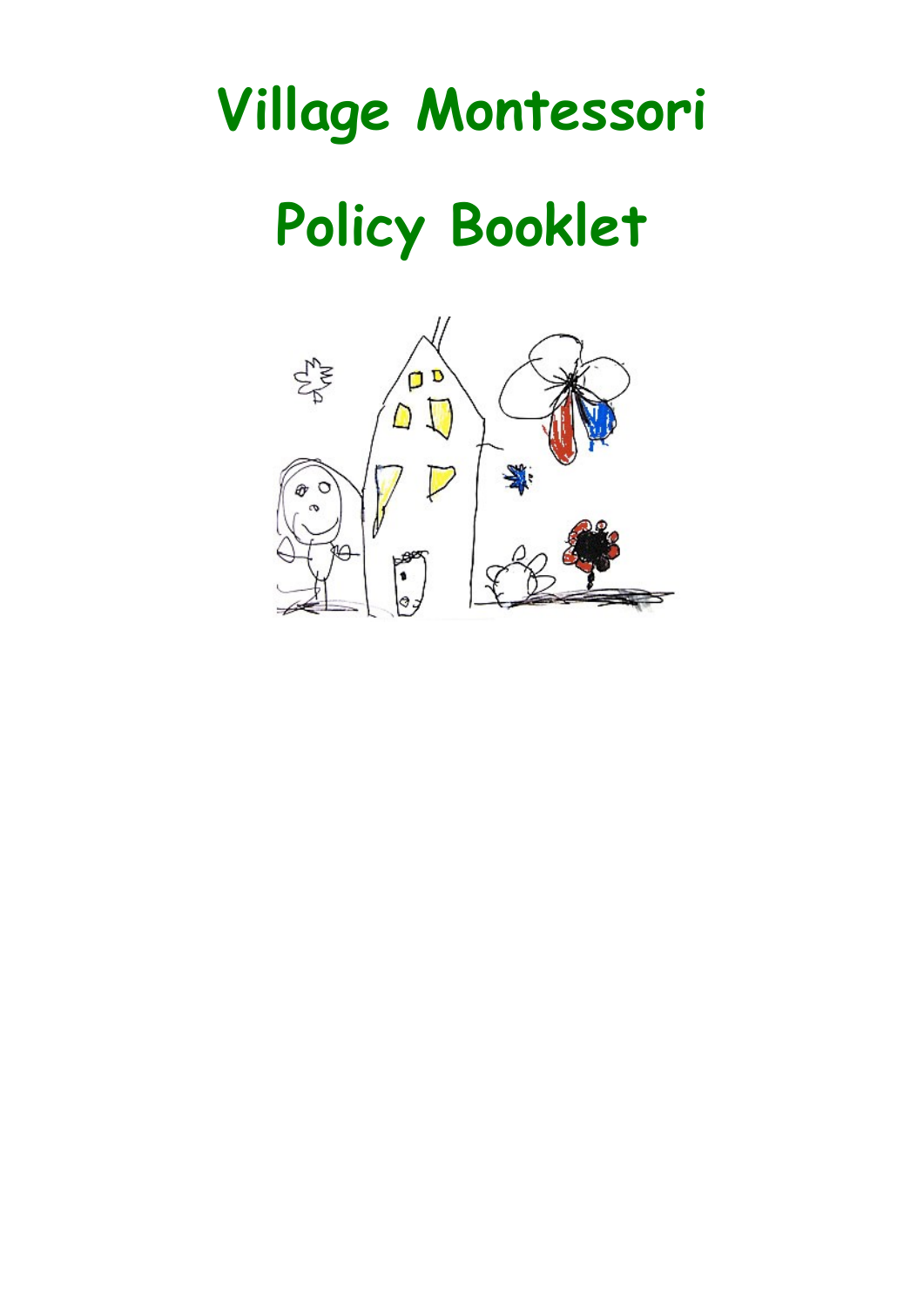# **Contents**

# **Safeguarding Children**

- 1.1 Children's Rights and Entitlements
- 1.2 Safeguarding Children and Child Protection

(Including managing allegations of abuse against a member of staff)

- 1.3 Looked After Children
- 1.4 Confidentiality and Client Access to Records
- 1.5 Information Sharing
- 1.6 Uncollected Child
- 1.7 Missing Child
- 1.8 Supervision of Children on Outings and Visits
- 1.9 Maintaining Children's Safety and Security on Premises
- 1.10 Making a Complaint
- 1.11 Valuing Diversity and Promoting Equality

# **Equality of Opportunity**

- 1.1 Supporting Children with Special Educational Needs
- 1.2 Achieving Positive Behaviour

# **Promoting Health and Hygiene**

- 1.1 Animals in the Setting
- 1.2 Administering Medicines
- 1.3 Managing Children with Allergies, or who are sick or infectious (Including reporting notifiable diseases)
- 1.4 Nappy Changing
- 1.5 No-Smoking
- 1.6 Food and Drink
- 1.7 First Aid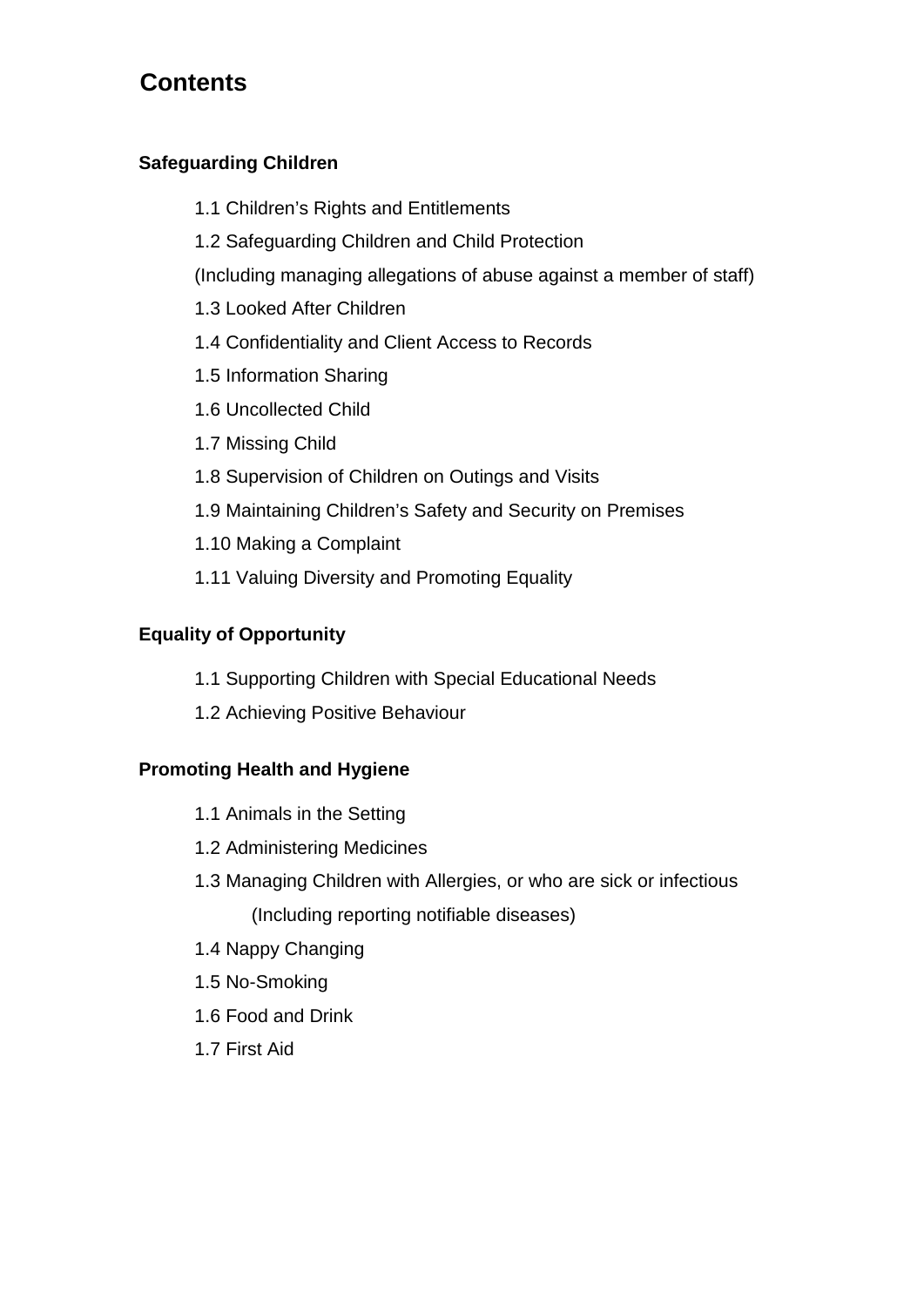# **Employment**

1.1 Induction of Staff, Volunteers and Managers

# **Health and Safety**

- 1.1 Risk Assesment
- 1.2 Health and Safety General Standards
- 1.3 Recording and Reporting of Accidents and Incidents
	- (Including procedure for reporting to HSE, RIDDOR)
- 1.4 Food Hygiene

(Including procedure for reporting food poisoning)

# **Administration**

1.1 Admissions

# **Child Care Practice**

1.1 The Role of the Key Person and Settling-In

# **Partnership**

- 1.1 Parental Involvement
- 1.2 Working in Partnership with other Agencies

# **Record Keeping**

1.1 Provider Records

# **Communication**

1.1 Mobile Phone and Use of Camera Policy

# **All the policies contained within this booklet were adopted at a meeting of the Village Montessori Management Committee**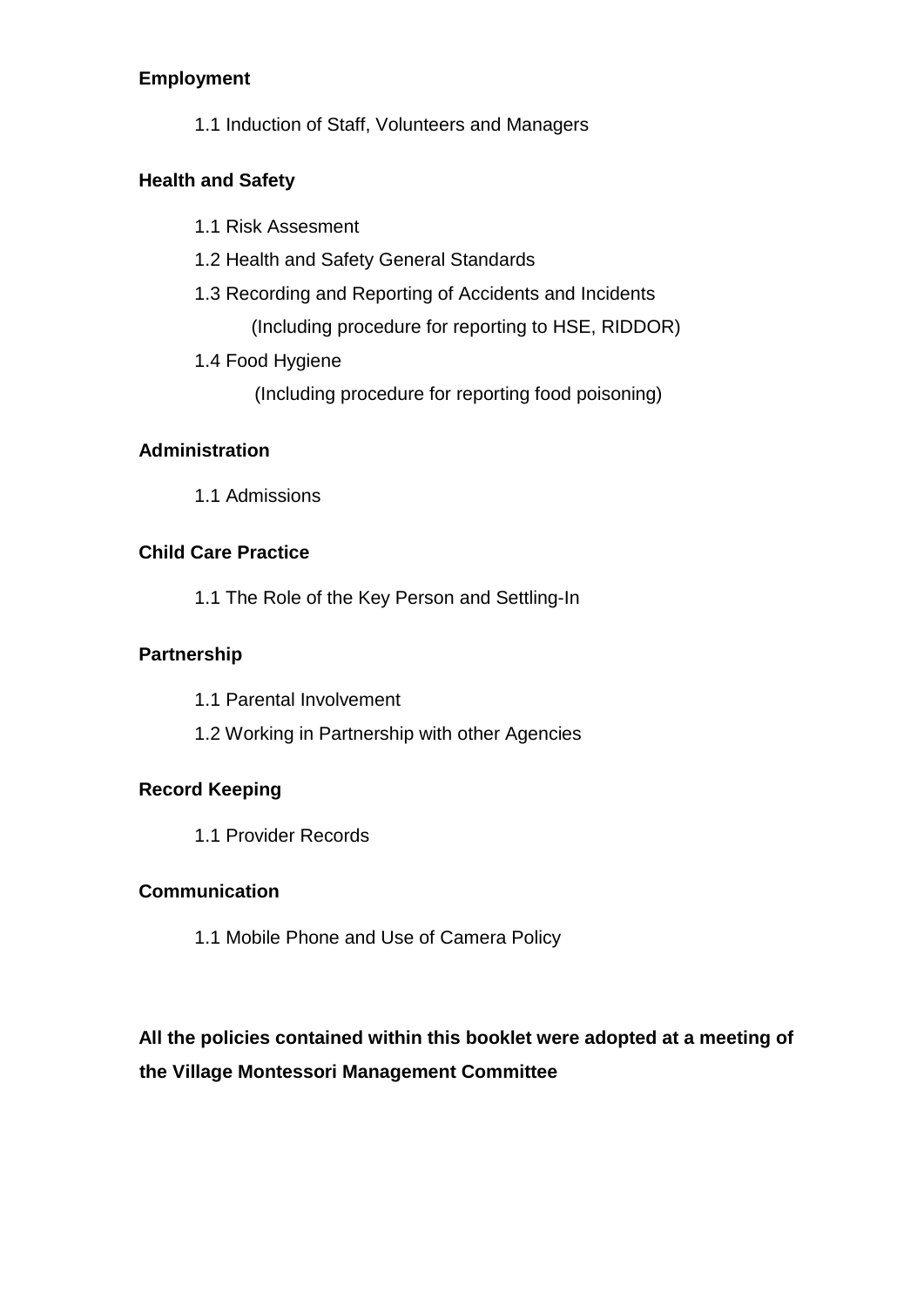Village Montessori must take necessary steps to safeguard and promote the welfare of children.

# **Safeguarding Children**

# **1.1 Children's Rights and Entitlements**

# **Policy statement**

- We promote children's right to be *strong, resilient and listened to* by creating an environment in our setting that encourages children to develop a positive self image, which includes their heritage arising from their colour and ethnicity, their languages spoken at home, their religious beliefs, cultural traditions and home background.
- We promote children's right to be *strong, resilient and listened to* by encouraging children to develop a sense of autonomy and independence.
- We promote children's right to be *strong, resilient and listened to* by enabling children to have the self-confidence and the vocabulary to resist inappropriate approaches.
- We help children to establish and sustain satisfying relationships within their families, with peers, and with other adults.
- We work with parents to build their understanding of, and commitment to, the principles of safeguarding all our children.

| A Unique Child         | <b>Positive</b>                         | <b>Enabling</b>                            | <b>Learning and</b>   |
|------------------------|-----------------------------------------|--------------------------------------------|-----------------------|
|                        | <b>Relationships</b>                    | <b>Environments</b>                        | <b>Development</b>    |
| -support babies and    | -sensitive and                          | -value all people                          | creative and thinking |
| children to develop    | responsive to the                       | -stimulating resources,                    | critically            |
| a positive sense of    | child's needs,                          | relevant to all the<br>children's cultures |                       |
| their own identity     | feelings and                            | and communities                            |                       |
| an culture             | <i>interests</i>                        |                                            |                       |
| -value and respect all | -supportive of the                      |                                            |                       |
| children and           | child's own efforts<br>and independence |                                            |                       |
| families equally       |                                         |                                            |                       |
|                        |                                         |                                            |                       |

#### **EYFS key themes and commitments**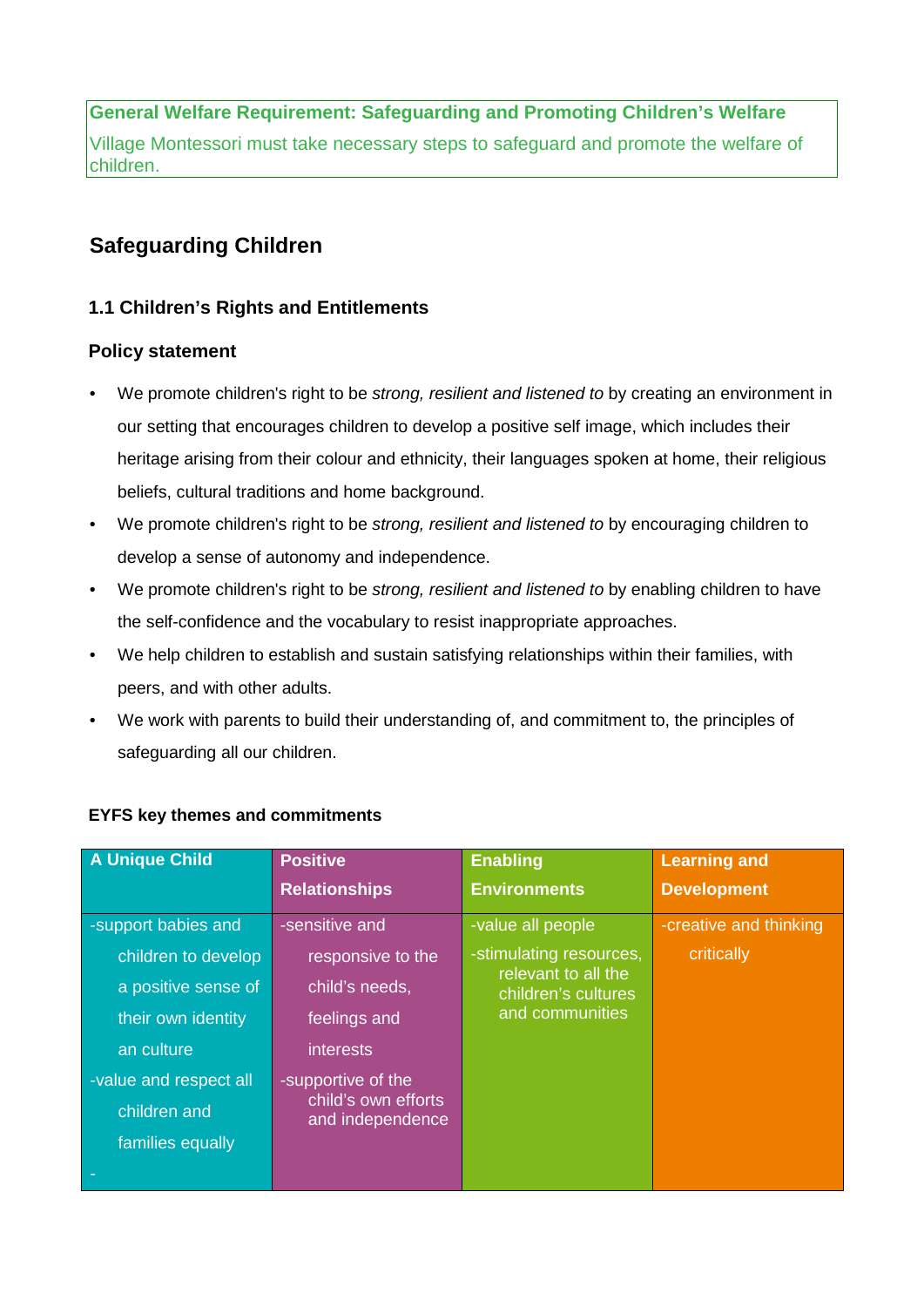**What it means to promote children's rights and entitlements to be '***strong, resilient and listened to'.* 

To be **strong** means to be:

- **secure** in their foremost attachment relationships where they are loved and cared for, by at least one person who is able to offer consistent, positive and unconditional regard and who can be relied on;
- **safe and valued** as individuals in their families and in relationships beyond the family, such as day care or school ;
- **self assured** and form a positive sense of themselves including all aspects of their identity and heritage;
- **included equally and belong** in early years settings and in community life;
- **confident in abilities** and **proud** of their achievements**;**
- **progressing optimally** in all aspects of their development and learning;
- **to be part of a peer group** in which to learn to negotiate, develop social skills and identity as global citizens, respecting the rights of others in a diverse world; and
- **to participate and be able to represent themselves** in aspects of service delivery that affects them as well as aspects of key decisions that affect their lives.

To be r**esilient** means to:

- **be sure** of their self worth and dignity;
- be able to be **assertive** and state their needs effectively;
- be able to **overcome** difficulties and problems;
- **be positive** in their outlook on life;
- be able to **cope** with challenge and change;
- have a **sense of justice** towards self and others;
- to develop a **sense of responsibility** towards self and others; and
- to be able to **represent** themselves and others in key decision making processes.

To be **listened to** means:

- adults who are close to children recognise their need and **right to express and communicate** their thoughts, feelings and ideas;
- adults who are close to children are able to **tune in** to their verbal, sign and body language in order to understand and interpret what is being expressed and communicated;
- adults who are close to children are able to **respond appropriately and, when required, act upon their understanding** of what children express and communicate ; and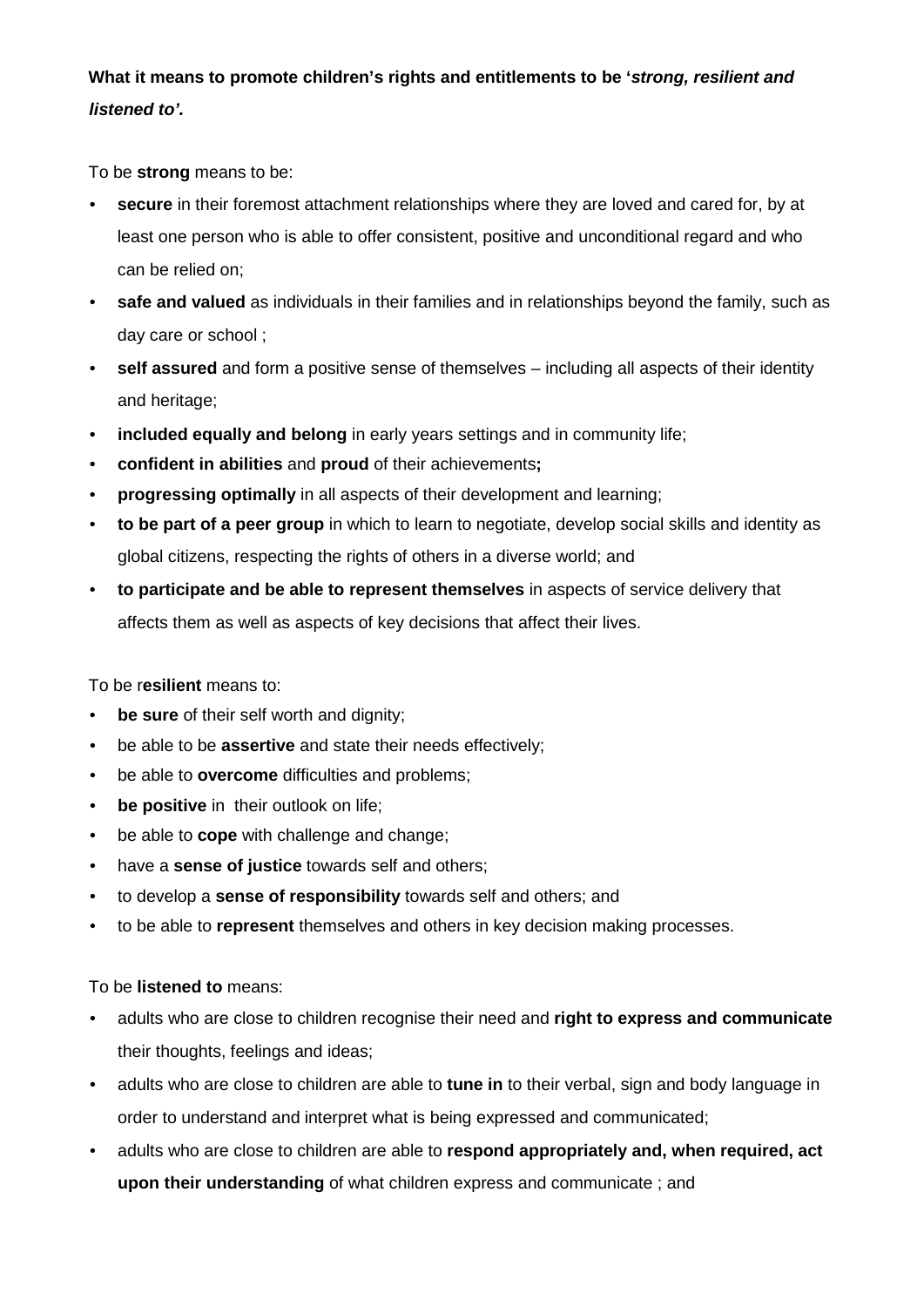• adults **respect children's rights** and **facilitate children's participation and representation**  in imaginative and child centred ways in all aspects of core services.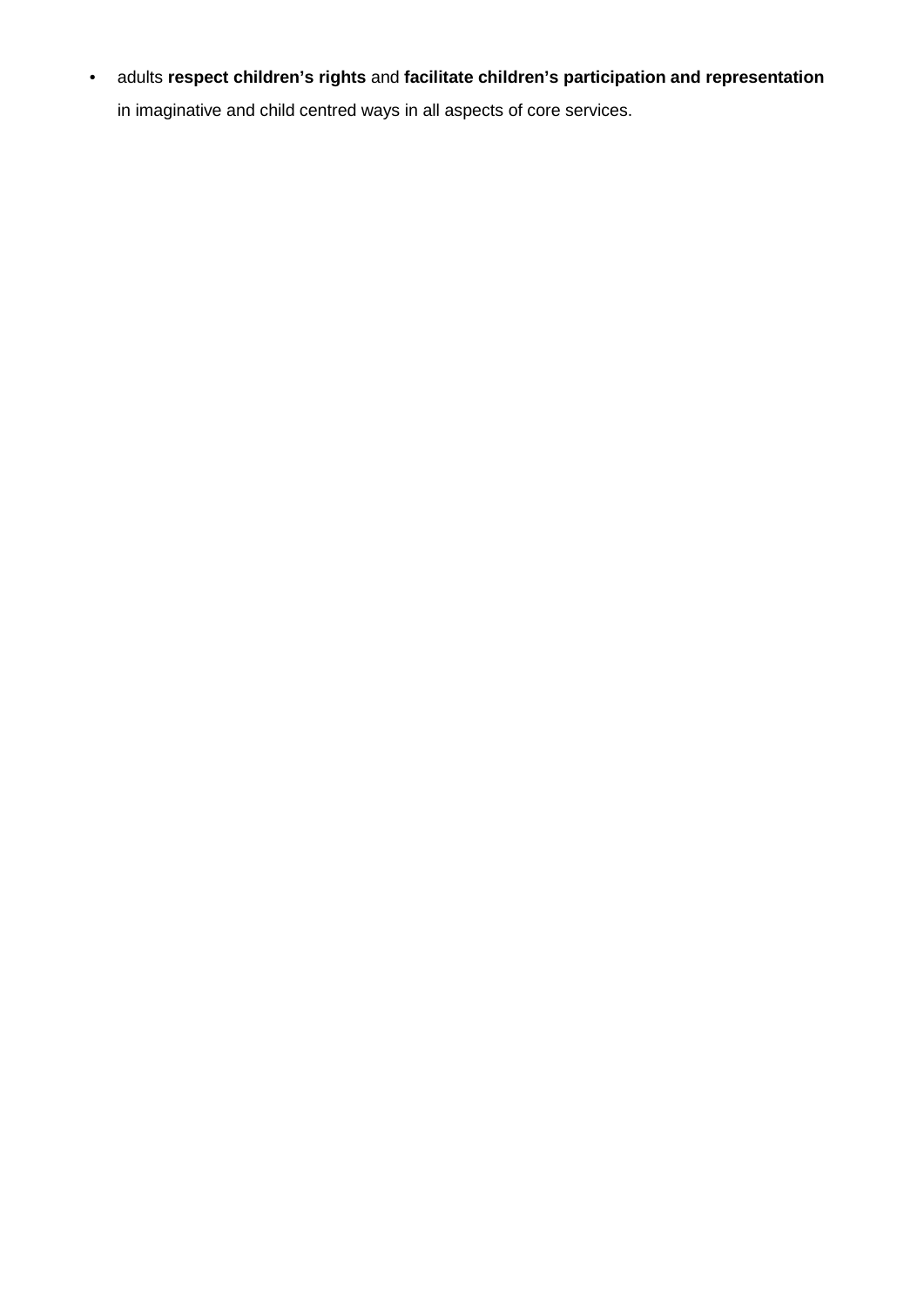Village Montessori must take necessary steps to safeguard and promote the welfare of children.

# **Safeguarding Children**

#### **1.2 Safeguarding Children and Child Protection**

(Including managing allegations of abuse against a member of staff)

#### **Policy statement**

Our setting will work with children, parents and the community to ensure the rights and safety of children and to give them the very best start in life. Our safeguarding policy is based on the three key commitments.

#### **EYFS key themes and commitments**

| <b>A Unique Child</b>                                                | <b>Positive</b>                                                                 | <b>Enabling</b>     | <b>Learning and</b> |
|----------------------------------------------------------------------|---------------------------------------------------------------------------------|---------------------|---------------------|
|                                                                      | <b>Relationships</b>                                                            | <b>Environments</b> | <b>Development</b>  |
| -identify any need for<br>additional support -<br>keep children safe | -sensitive and<br>responsive to the<br>child's needs, feelings<br>and interests | value all people    |                     |

**Procedures** 

#### **Hampshire Safeguarding Children Board – Tel: 019 6286 7355 ; Email: hscb@hants.gov.uk**

#### **Ofsted – Tel 0300 123 1231**

We carry out the following procedures to ensure we meet the three key commitments of the Alliance Safeguarding Children Policy.

#### *Key commitment 1*

Village Montessori is committed to building a 'culture of safety' in which children are protected from abuse and harm in all areas of its service delivery.

#### *Staff and volunteers*

• Our designated person (a member of staff) who co-ordinates child protection issues is:

#### **Kwai-fong Purchase**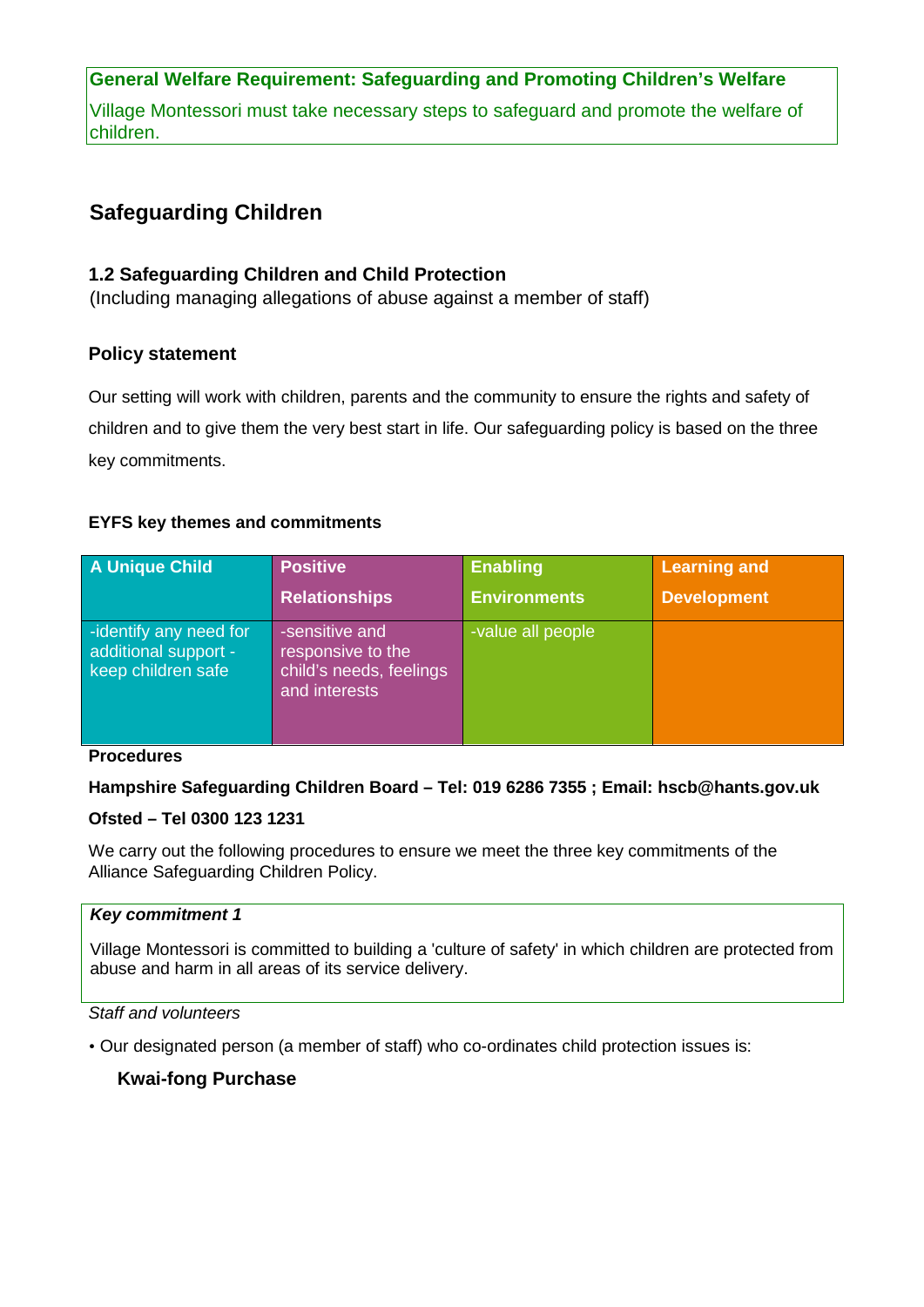We ensure all staff and parents are made aware of our safeguarding policies and procedures.

- We provide adequate and appropriate staffing resources to meet the needs of children.
- Applicants for posts within the setting are clearly informed that the positions are exempt from the Rehabilitation of Offenders Act 1974.
- Candidates are informed of the need to carry out 'enhanced disclosure' checks with the Criminal Records Bureau before posts can be confirmed.
- Where applications are rejected because of information that has been disclosed, applicants have the right to know and to challenge incorrect information.
- We abide by Ofsted requirements in respect of references and Criminal Record Bureau checks for staff and volunteers, to ensure that no disqualified person or unsuitable person works at the setting or has access to the children.
- Volunteers do not work unsupervised.
- We abide by the Protection of Vulnerable Groups Act requirements in respect of any person who is dismissed from our employment, or resigns in circumstances that would otherwise have lead to dismissal for reasons of child protection concern.
- We have procedures for recording the details of visitors to the setting.
- We take security steps to ensure that we have control over who comes into the setting so that no unauthorised person has unsupervised access to the children.

#### *Key commitment 2*

Village Montessori is committed to responding promptly and appropriately to all incidents or concerns of abuse that may occur and to work with statutory agencies in accordance with the procedures that are set down in 'What to do if you're worried a child is being abused' (HMG 2006).

*Responding to suspicions of abuse* 

- We acknowledge that abuse of children can take different forms physical, emotional, and sexual, as well as neglect.
- When children are suffering from physical, sexual or emotional abuse, or may be experiencing neglect, this may be demonstrated through the things they say (direct or indirect disclosure) or through changes in their appearance, their behaviour, or their play.
- Where such evidence is apparent, the child's key person makes a dated record of the details of the concern and discusses what to do with the setting leader or manager who is acting as the 'designated person'. The information is stored on the child's personal file.
- We refer concerns to the local authority children's social care department and co-operate fully in any subsequent investigation.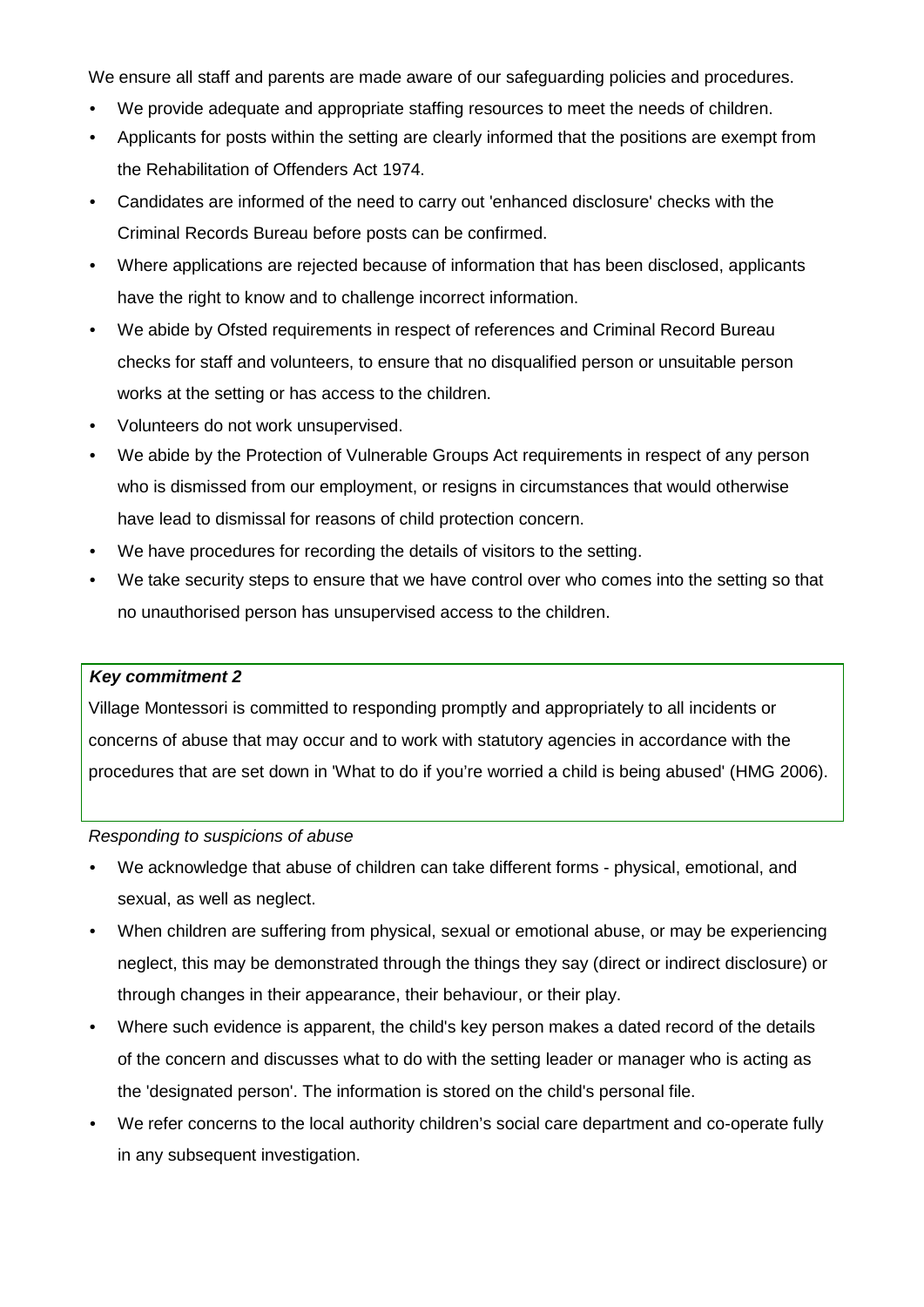NB In some cases this may mean the police or another agency identified by the Local Safeguarding Children's Board.

- We take care not to influence the outcome either through the way we speak to children or by asking questions of children.
- We use the detailed procedures and reporting format contained in the Pre-school Learning Alliance's publication 'Child Protection Record for use in Early Years Settings' when making a referral to children's social care or other appropriate agencies.

## *Recording suspicions of abuse and disclosures*

- Where a child makes comments to a member of staff that gives cause for concern (disclosure), observes signs or signals that gives cause for concern, such as significant changes in behaviour; deterioration in general well-being; unexplained bruising, marks or signs of possible abuse or neglect that member of staff:
	- o listens to the child, offers reassurance and gives assurance that she or he will take action;
	- o does not question the child;
	- o makes a written record that forms an objective record of the observation or disclosure that includes:
	- o the date and time of the observation or the disclosure; o the exact words spoken by the child as far as possible;
	- o the name of the person to whom the concern was reported, with date and time; and
	- o the names of any other person present at the time.
	- o These records are signed and dated and kept in the child's personal file which is kept securely and confidentially.

#### *Informing parents*

- Parents are normally the first point of contact.
- If a suspicion of abuse is recorded, parents are informed at the same time as the report is made, except where the guidance of the Local Safeguarding Children Board does not allow this.
- This will usually be the case where the parent is the likely abuser. In these cases the investigating officers will inform parents.

#### *Liaison with other agencies*

• We work within the Local Safeguarding Children Board guidelines.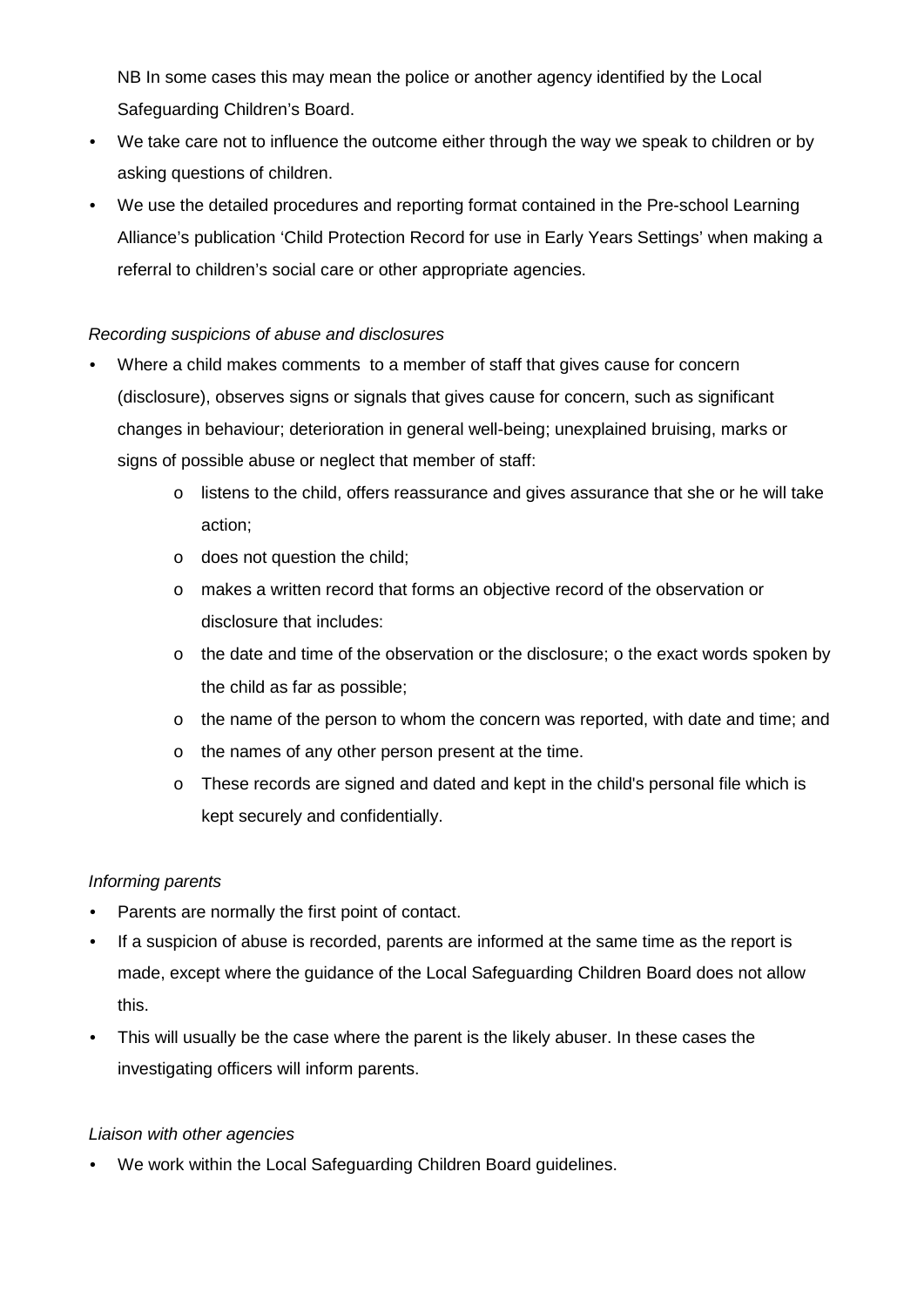- We have a copy of 'What to do if you're worried a child is being abused' for parents and staff and all staff are familiar with what to do if they have concerns.
- We have procedures for contacting the local authority on child protection issues.
- We notify the registration authority (Ofsted) of any incident or accident and any changes in our arrangements which may affect the wellbeing of children.
- Contact details for the local National Society for the Prevention of Cruelty to Children (NSPCC) Tel 0808 8005000 (24 hours)
- If a referral is to be made to the local authority social care department, we act within the area's Safeguarding Children and Child Protection guidance in deciding whether we must inform the child's parents at the same time.

## *Allegations against staff*

- We ensure that all parents know how to complain about the behaviour or actions of staff or volunteers within the setting, or anyone living or working on the premises occupied by the setting, which may include an allegation of abuse.
- We follow the guidance of the Local Safeguarding Children Board when responding to any complaint that a member of staff, or volunteer within the setting, or anyone living or working on the premises occupied by the setting, has abused a child.
- We respond to any disclosure by children or staff that abuse by a member of staff or volunteer within the setting, or anyone living or working on the premises occupied by the setting, may have taken, or is taking place, by first recording the details of any such alleged incident.
- We refer any such complaint immediately to the local authority's social care department to investigate. We also report any such alleged incident to Ofsted and what measures we have taken. We are aware that it is an offence not to do this.
- We co-operate entirely with any investigation carried out by children's social care in conjunction with the police.
- Where the management committee and children's social care agree it is appropriate in the circumstances, the chairperson will suspend the member of staff on full pay, or the volunteer, for the duration of the investigation. This is not an indication of admission that the alleged incident has taken place, but is to protect the staff as well as children and families throughout the process.

#### *Disciplinary action*

• Where a member of staff or a volunteer is dismissed from the setting because of misconduct relating to a child, we notify the Independent Barring Board administrators so that the name may be included on the Protection of Children and Vulnerable Adults Barred List.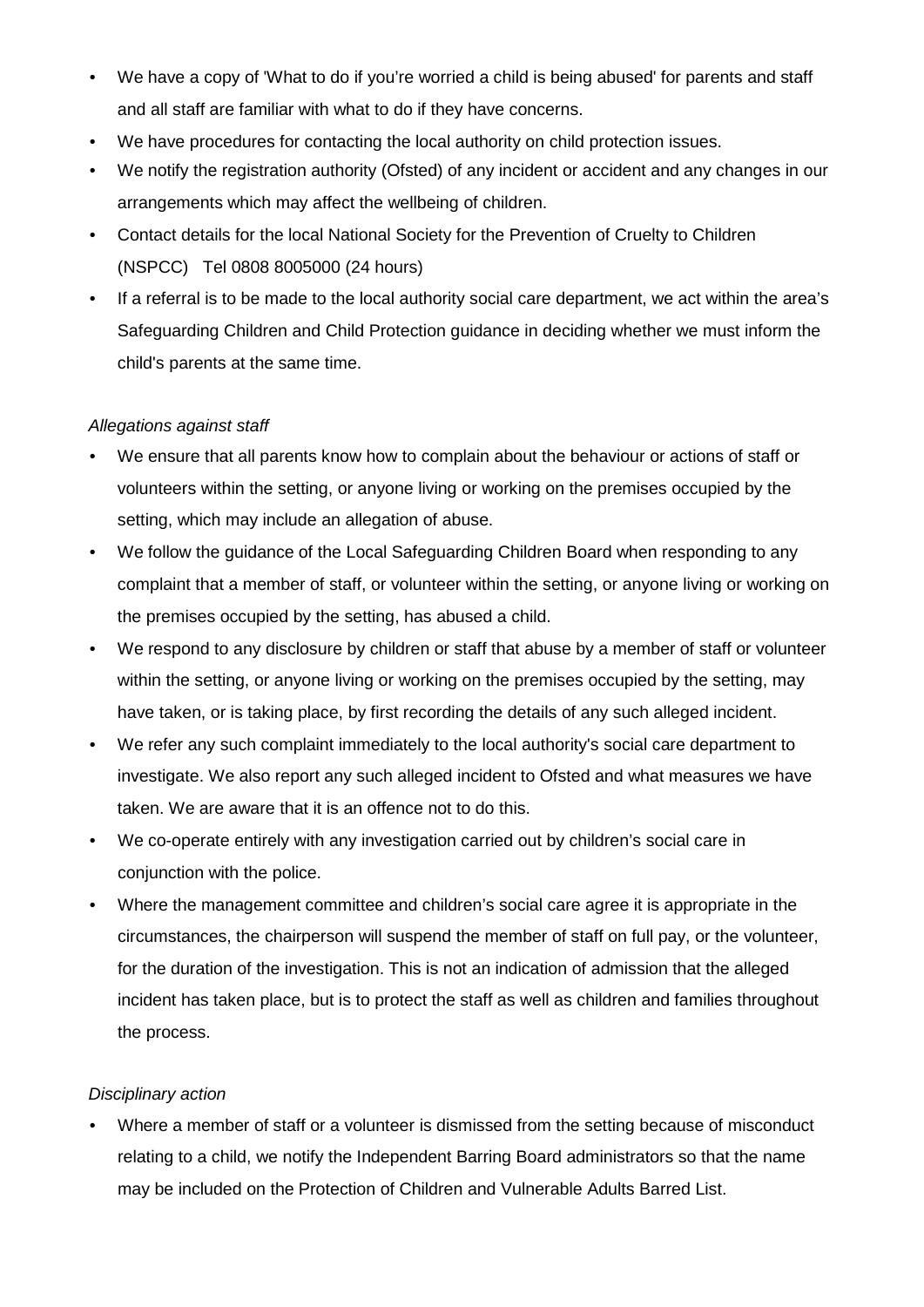## *Key commitment 3*

Village Montessori is committed to promoting awareness of child abuse issues throughout its training and learning programmes for adults. It is also committed to empowering young children, through its early childhood curriculum, promoting their right to be strong, resilient and listened to.

#### *Training*

- We seek out training opportunities for all adults involved in the setting to ensure that they are able to recognise the signs and signals of possible physical abuse, emotional abuse, sexual abuse and neglect and that they are aware of the local authority guidelines for making referrals.
- We ensure that all staff know the procedures for reporting and recording their concerns in the setting.

#### *Planning*

• No child is left alone with staff or volunteers in a one-to-one situation without being visible to others.

#### *Curriculum*

- We introduce key elements of keeping children safe into our programme to promote the personal, social and emotional development of all children, so that they may grow to be *strong, resilient and listened to* and that they develop an understanding of why and how to keep safe.
- We create within the setting a culture of value and respect for the individual, having positive regard for children's heritage arising from their colour, ethnicity, languages spoken at home, cultural and social background.
- We ensure that this is carried out in a way that is developmentally appropriate for the children.

#### *Confidentiality*

• All suspicions and investigations are kept confidential and shared only with those who need to know. Any information is shared under the guidance of the Local Safeguarding Children Board.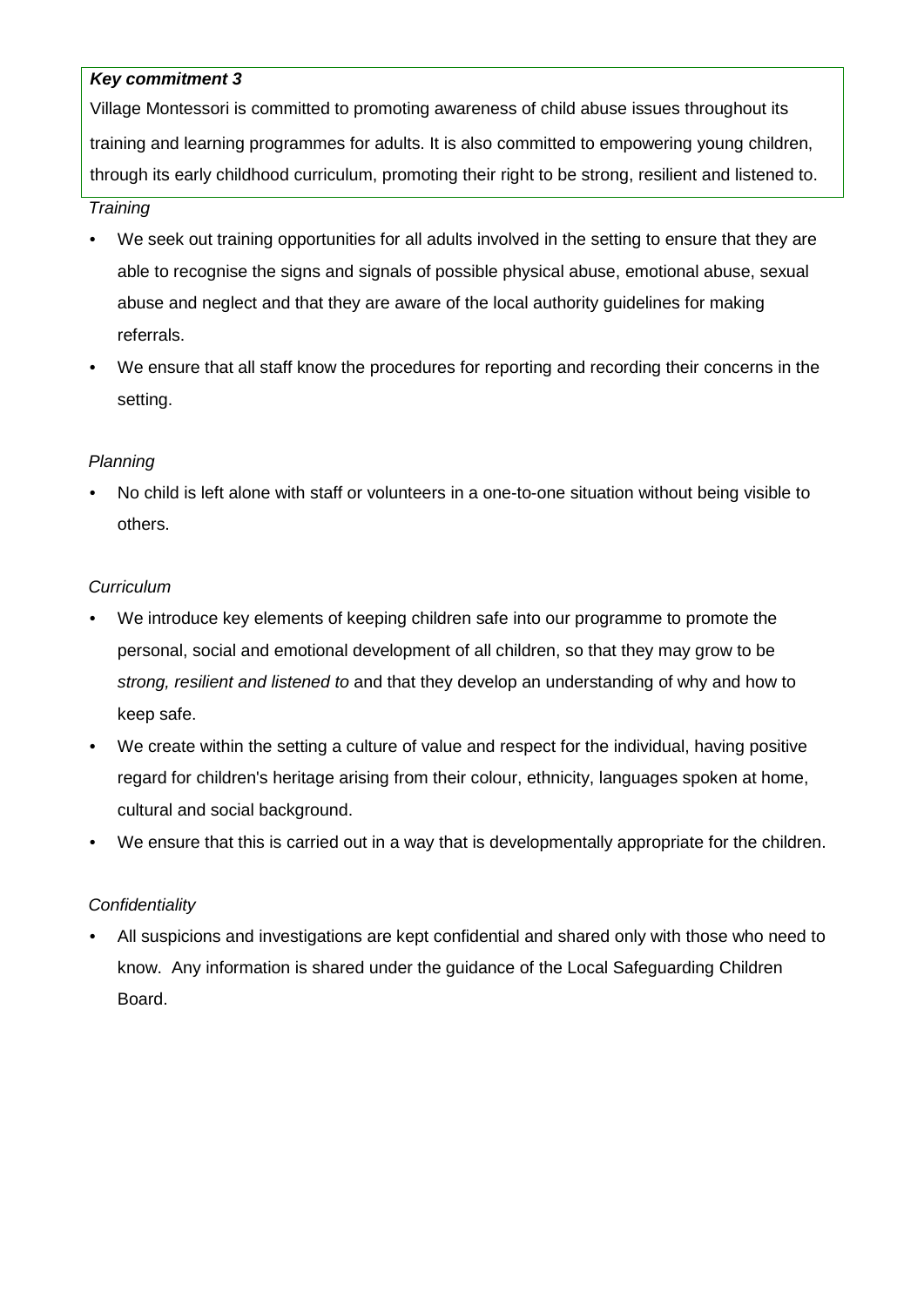#### *Support to families*

- We believe in building trusting and supportive relationships with families, staff and volunteers in the group.
- We make clear to parents our role and responsibilities in relation to child protection, such as for the reporting of concerns, providing information, monitoring of the child, and liaising at all times with the local children's social care team.
- We will continue to welcome the child and the family whilst investigations are being made in relation to any alleged abuse.
- We follow the Child Protection Plan as set by the child's social care worker in relation to the setting's designated role and tasks in supporting that child and their family, subsequent to any investigation.
- Confidential records kept on a child are shared with the child's parents or those who have parental responsibility for the child in accordance with the Confidentiality and Client Access to Records procedure and only if appropriate under the guidance of the Local Safeguarding Children Board.

#### **Legal framework**

#### *Primary legislation*

- Children Act (1989 s47)
- Protection of Children Act (1999)
- Data Protection Act (1998)
- The Children Act (Every Child Matters) (2004)
- Safeguarding Vulnerable Groups Act (2006)

#### *Secondary legislation*

- Sexual Offences Act (2003)
- Criminal Justice and Court Services Act (2000)
- Human Rights Act (1999)
- Race Relations (Amendment) Act (2000)
- Race Relations (Amendment) Act (1976) Regulations
- Equalities Act (2006)
- Data Protection Act (1998) Non Statutory Guidance

#### **Further Guidance**

Working Together to Safeguard Children (revised HMG 2006) What to do if you're Worried a Child is Being Abused (HMG 2006)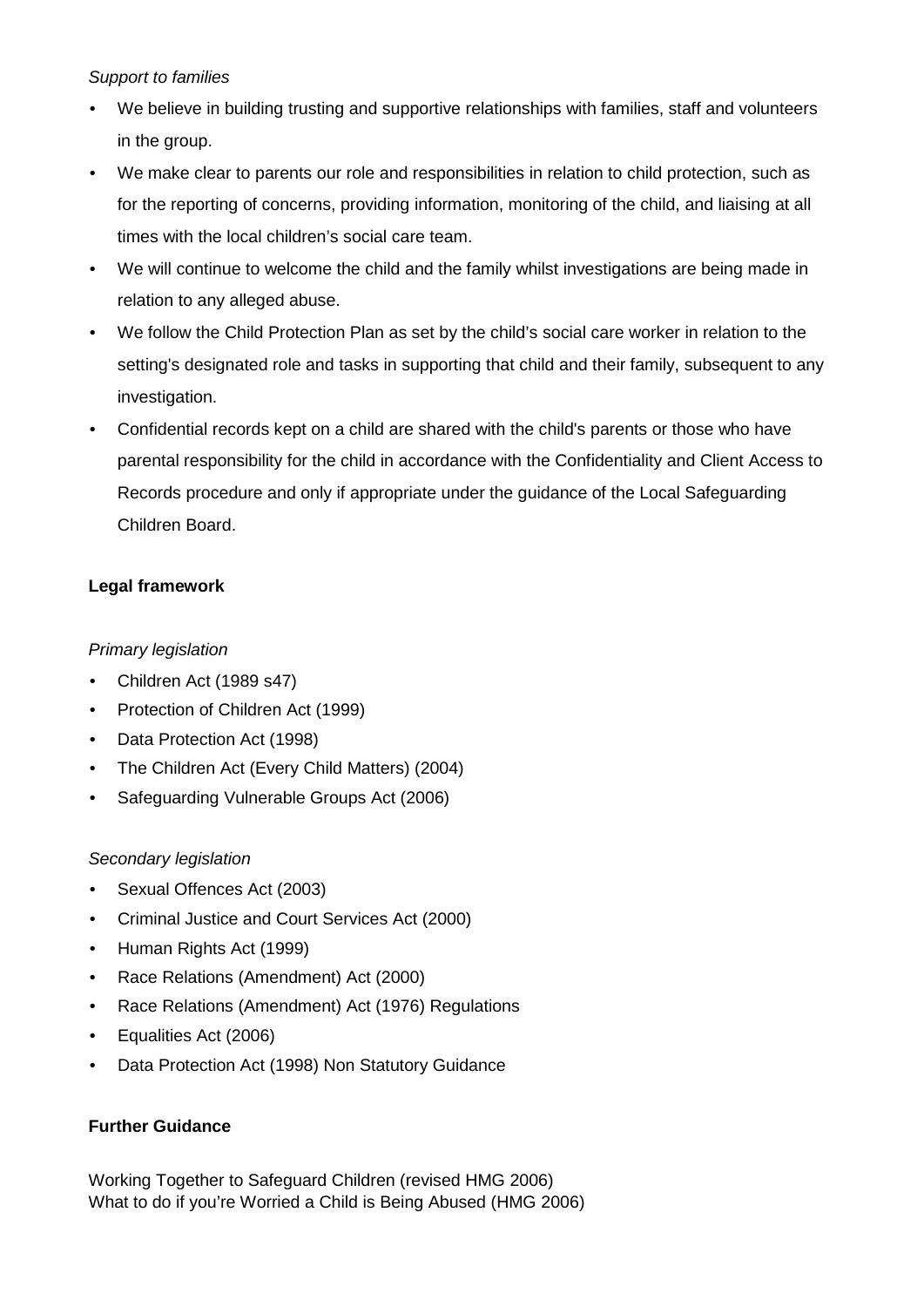Framework for the Assessment of Children in Need and their Families (DoH 2000) The Common Assessment Framework (2006) Statutory guidance on making arrangements to safeguard and promote the welfare of children under section 11 of the Children Act 2004 (HMG 2007) Information Sharing: Practitioners' Guide (HMG 2006)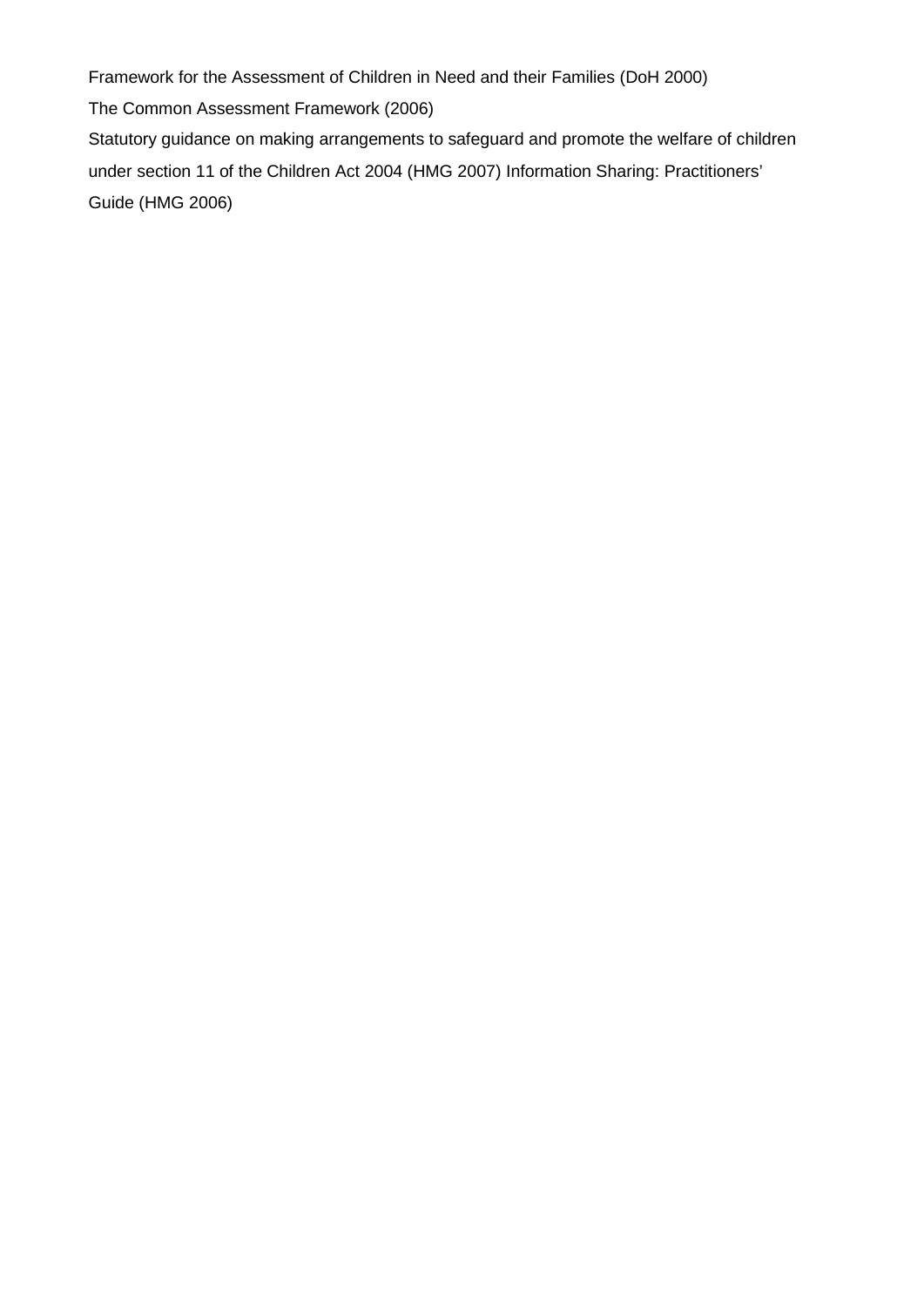Village Montessori must take necessary steps to safeguard and promote the welfare of children.

# **Safeguarding Children**

#### **1.3 Looked After Children**

#### **Policy statement**

Early years settings are committed to providing quality provision based on equality of opportunity for all children and their families. All staff are committed to doing all they can to enable 'looked after' children in their care to achieve and reach their full potential.

Definition of 'Looked after Children' (LAC): *Children and young people become 'looked after' if they have either been taken into care by the local authority, or have been accommodated by the local authority (a voluntary care arrangement). Most LAC will be living in foster homes, but a smaller number may be in a children's home, living with a relative or even placed back home with their natural parent(s).* 

We recognise that children who are being looked after have often experienced traumatic situations; physical, emotional or sexual abuse or neglect. However, we also recognise that not all looked after children have experienced abuse and that there are a range of reasons for children to be taken in to the care of the local authority. Whatever the reason, a child's separation from their home and family signifies a disruption in their lives that has impact on their emotional well-being.

In our setting, we place emphasis on promoting *children's right to be strong, resilient and listened to.* Our policy and practice guidelines for looked after children are based on these two important concepts, *attachment and resilience.* The basis of this is to promote secure attachments in children's lives as the basis for resilience. These aspects of well-being underpin the child's responsiveness *to* learning and are the basis in developing positive dispositions *for* learning. For young children to get the most out of educational opportunities they need to be settled enough with their carer to be able to cope with further separation, a new environment and new expectations made upon them.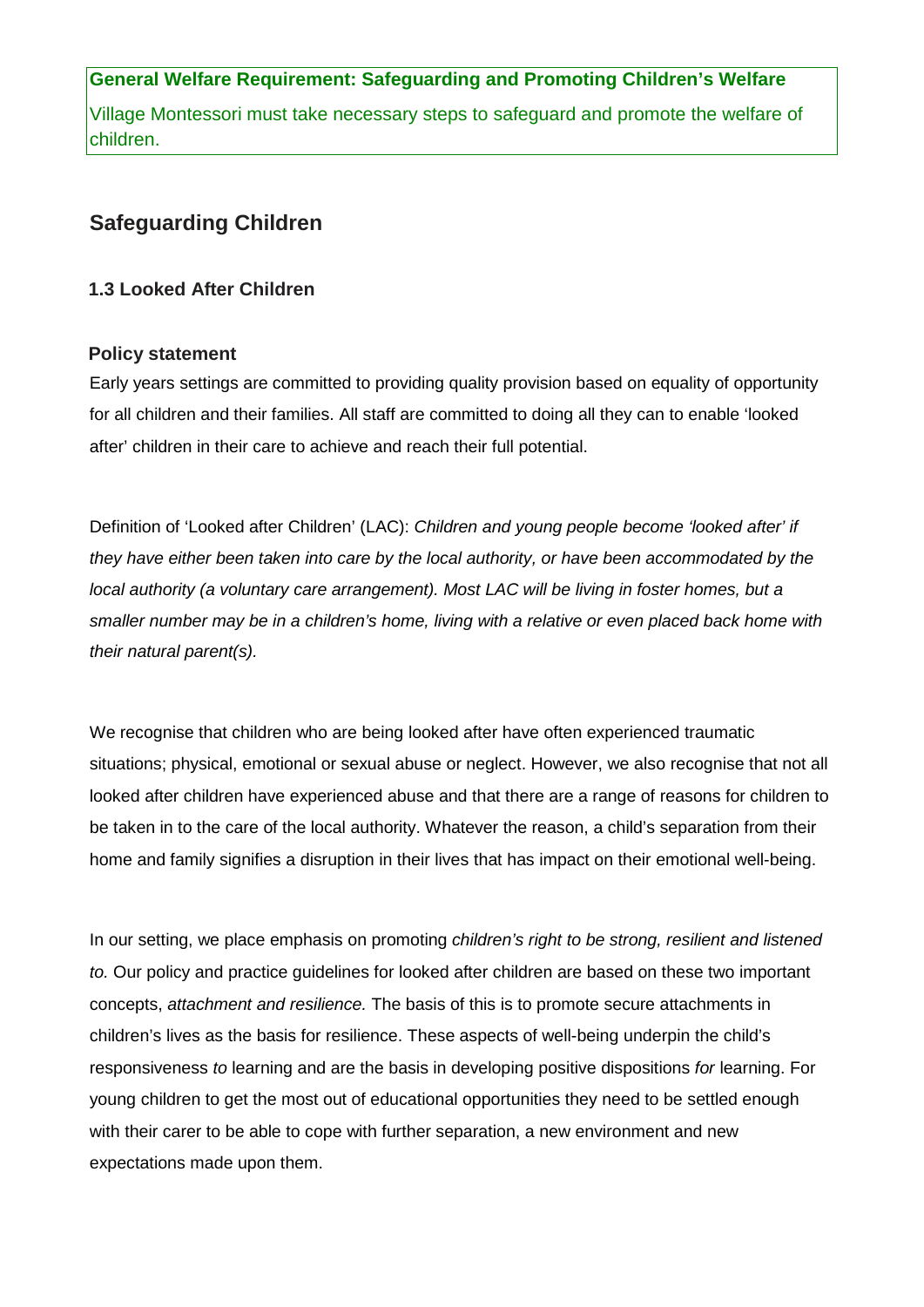#### **Principles**

- The term 'looked after child' denotes a child's current legal status; this term is never used to categorise a child as standing out from others. We do not refer to such a child using acronyms such as LAC.
- We offer places to two-year-old children in exceptional circumstances who are in care. In such cases, the child should have been with the foster carer for at least two months and show signs of having formed a secure attachment to the carer and where the placement in the setting will last a minimum of three months.
- We offer places for funded three and four-year-olds who are in care to ensure they receive their entitlement to early education. We expect that a child will have been with a foster carer for a minimum of one month and has formed a secure attachment to the carer. We expect that the placement in the setting will last a minimum of six weeks.
- We will always offer 'stay and play' provision for a child who is two to five years old who is still settling with their foster carer, or who is only temporarily being looked after.
- Where a child who normally attends our setting is taken into care and is cared for by a local foster carer we will continue to offer the placement for the child.

| <b>A Unique Child</b>   | <b>Positive</b>                            | <b>Enabling</b>     | <b>Learning and</b>    |
|-------------------------|--------------------------------------------|---------------------|------------------------|
|                         | <b>Relationships</b>                       | <b>Environments</b> | <b>Development</b>     |
|                         |                                            |                     |                        |
| -understand and         | -warm and loving, and                      | -value all people   | -playing and exploring |
| observe each child's    | foster a sense of                          |                     | -active learning       |
| development and         | belonging                                  |                     |                        |
| learning, assess        | -sensitive and                             |                     |                        |
| progress, plan for next | responsive to the                          |                     |                        |
| steps.                  | child's needs,                             |                     |                        |
| -support babies and     | feelings and                               |                     |                        |
| children to develop a   | <b>interests</b>                           |                     |                        |
| positive sense of their |                                            |                     |                        |
| own identity and        | -supportive of the                         |                     |                        |
| culture                 | child's own efforts                        |                     |                        |
| -identify any need for  | and independence                           |                     |                        |
| additional support -    | -consistent in setting<br>clear boundaries |                     |                        |
| keep children safe      |                                            |                     |                        |
| -value and respect all  |                                            |                     |                        |

# **EYFS Key themes and commitments**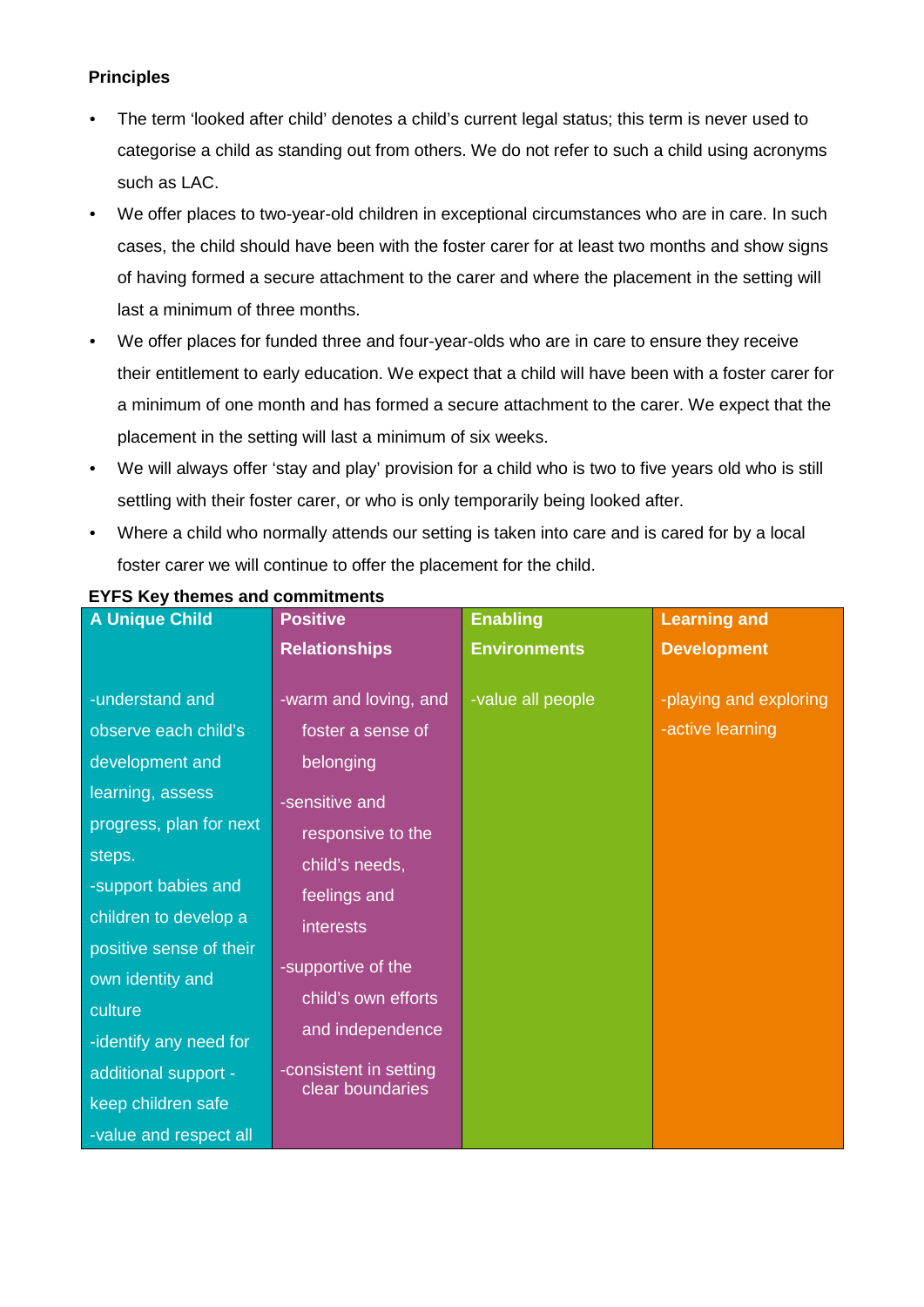#### **Procedures**

- The designated person for looked after children is the designated child protection coordinator.
- Every child is allocated a key person before they start and this is no different for a looked after child. The designated person ensures the key person has the information, support and training necessary to meet the looked after child's needs.
- The designated person and the key person liaise with agencies, professionals and practitioners involved with the child and his or her family and ensures appropriate information is gained and shared.
- The setting recognises the role of the local authority social care department as the child's 'corporate parent' and the key agency in determining what takes place with the child. Nothing changes, especially with regard to the birth parent's or foster carer's role in relation to the setting without prior discussion and agreement with the child's social worker.
- At the start of a placement there is a professionals meeting that will determine the objectives of the placement and draw up a care plan that incorporates and the child's learning needs. This plan is reviewed after two weeks, six weeks and three months. Thereafter at three to six monthly intervals.

The care plan needs to consider such issues for the child as:

- the child's emotional needs and how they are to be met;
- how any emotional issues and problems that affect behaviour are to be managed;
- the child's sense of self, culture, language/s and identity  $-$  how this is to be supported;
- the child's need for sociability and friendship;
- the child's interests and abilities and possible learning journey pathway; and
- how any special needs will be supported.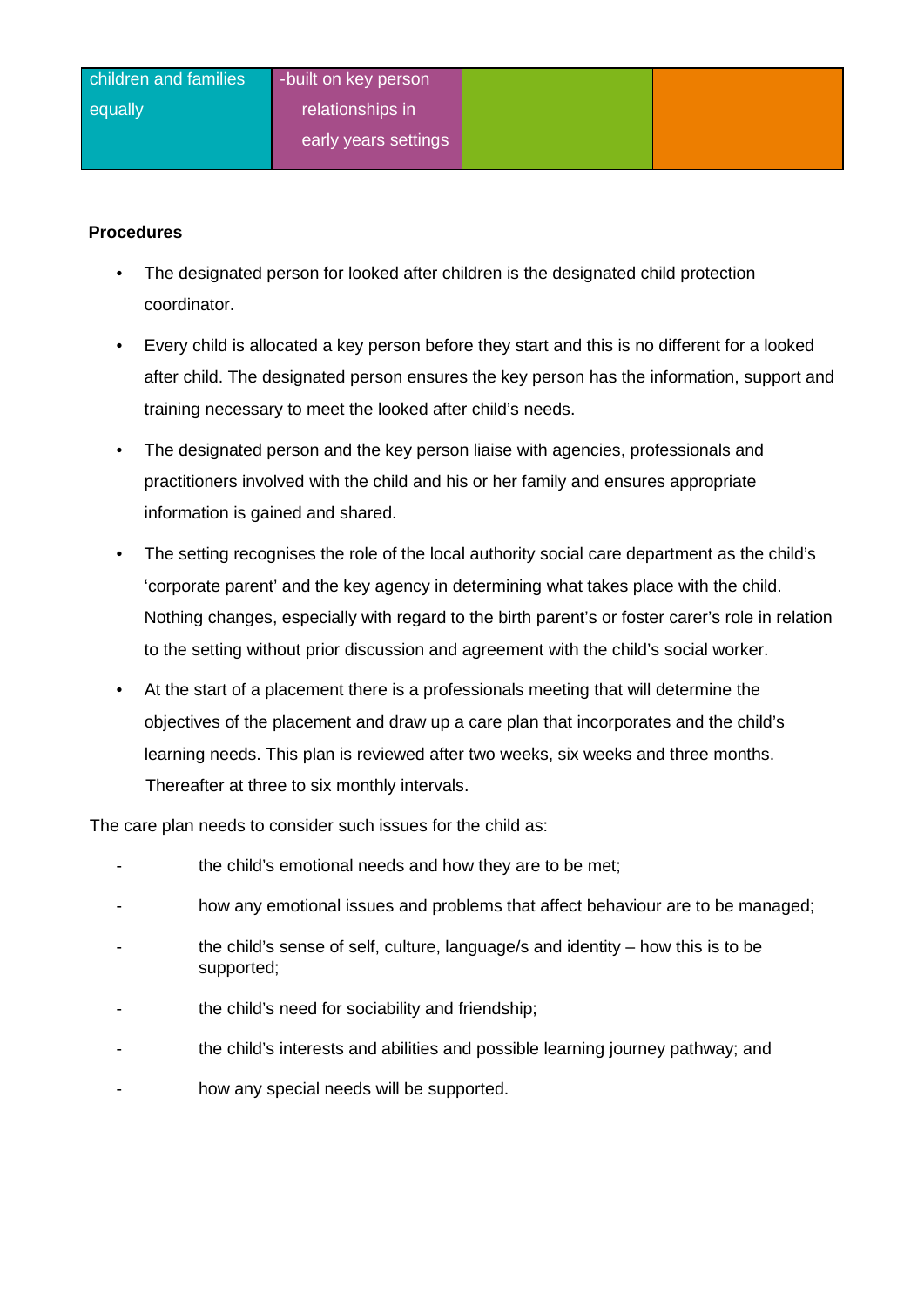In addition the care plan will also consider:

- how information will be shared with the foster carer and local authority (as the 'corporate parent') as well as what information is shared with whom and how it will be recorded and stored;
- what contact the child has with his/her birth parent(s) and what arrangements will be in place for supervised contact. If this is to be the setting, when, where and what form the contact will take will be discussed and agreed;
- what written reporting is required;
- wherever possible, and where the plan is for the child's return home, the birth parent(s) should be involved in planning; and
- with the social worker's agreement, and as part of the plan, the birth parent(s) should be involved in the setting's activities that include parents, such as outings, fundays etc alongside the foster carer.
- The settling-in process for the child is agreed. It should be the same as for any other child, with the foster carer taking the place of the parent, unless otherwise agreed. It is even more important that the 'proximity' stage is followed until it is visible that the child has formed a relationship with his or her key person sufficient to act as a 'secure base' to allow the gradual separation from the foster carer. This process may take longer in some cases, so time needs to be allowed for it to take place without causing further distress or anxiety to the child.
- In the first two weeks after settling-in, the child's well-being is the focus of observation, their sociability and their ability to manage their feelings with or without support.
- Further observations about communication, interests and abilities will be noted to firm a picture of the whole child in relation to the Early Years Foundation Stage 6 areas of learning.
- Concerns about the child will be noted in the child's file and discussed with the foster carer.
- If the concerns are about the foster carer's treatment of the child, or if abuse is suspected, these are recorded in the child's file and reported to the child's social care worker according to the setting's safeguarding children procedure.
- Regular contact should be maintained with the social worker through planned meetings that will include the foster carer.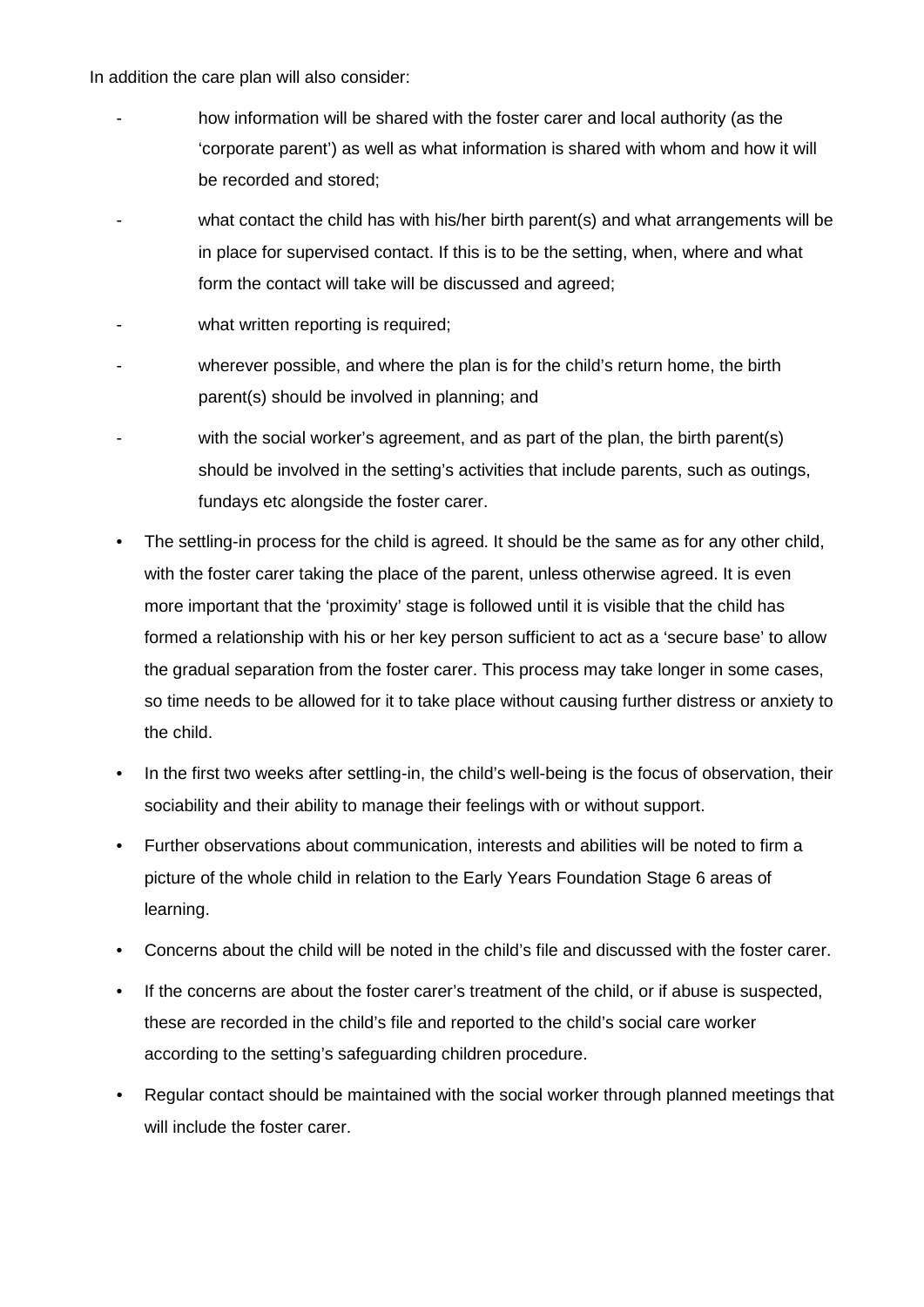• Transition to school will be handled sensitively and the designated person and or the child's key person will liaise with the school, passing on relevant information and documentation with the agreement of the looked after child's birth parents.

## **Further guidance**

Guidance on the Education of Children and Young People in Public Care (DfEE 2000)

Who Does What: How Social Workers and Carers can Support the Education of Looked After Children (DfES 2005)

Supporting Looked After Learners - A Practical Guide for School Governors (DfES 2006)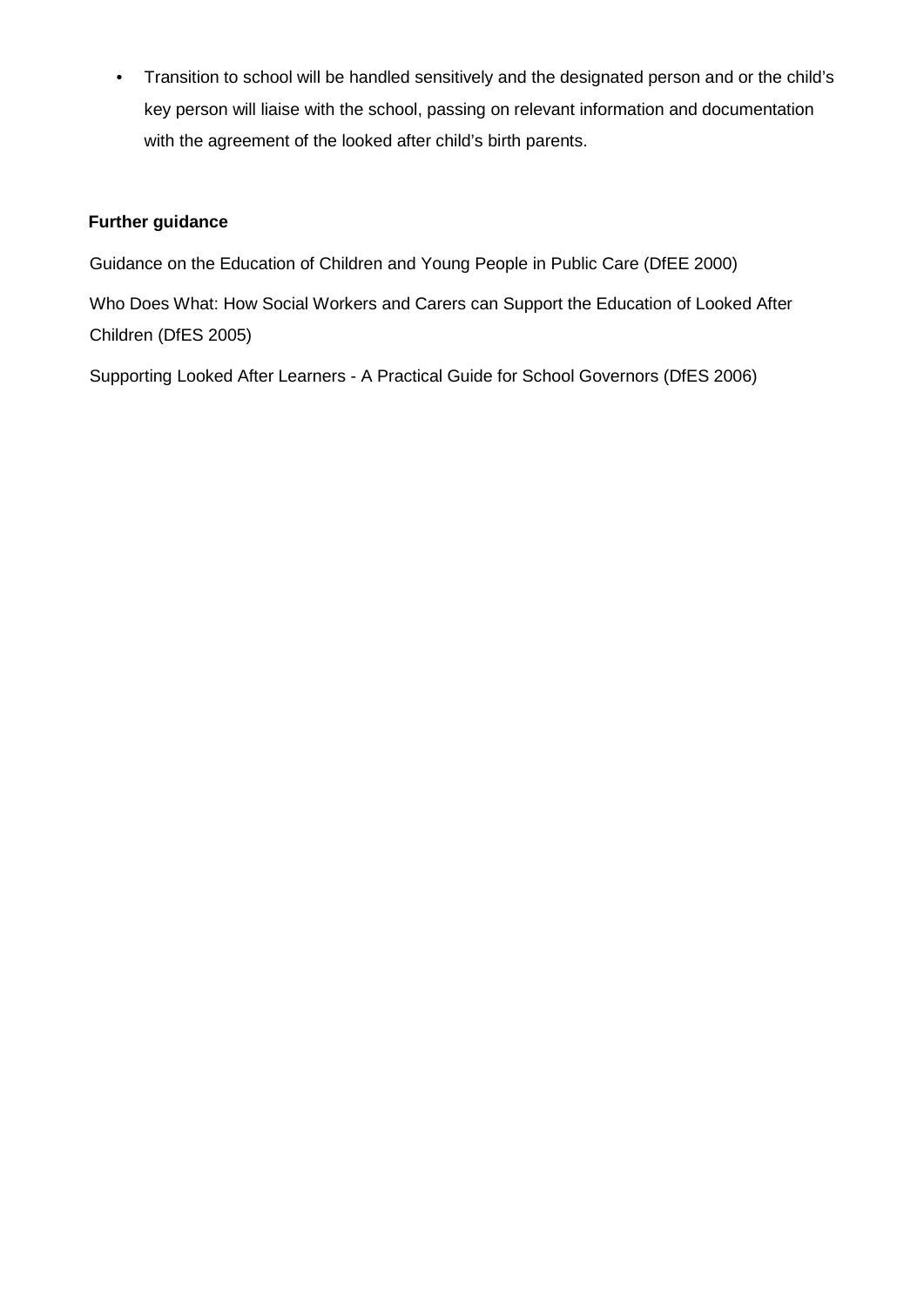# **General Welfare Requirement: Safeguarding and Promoting Children's Welfare**  Village Montessori must take necessary steps to safeguard and promote the welfare of children.

# **Safeguarding Children**

# **1.4 Confidentiality and Client Access to Records**

# **Policy statement**

Definition: **'***Confidential information is information of some sensitivity, which is not already lawfully in the public domain or readily available from another public source, and which has been shared in a relationship where the person giving the information understood it would not be shared with others*.' (Information Sharing: Practitioners' Guide)

At Village Montessori, staff and managers can be said to have a 'confidential relationship' with families. It is our intention to respect the privacy of children and their parents and carers, while ensuring that they access high quality early years care and education in our setting. We aim to ensure that all parents and carers can share their information in the confidence that it will only be used to enhance the welfare of their children. There are record keeping systems in place that meet legal requirements; means of storing and sharing that information take place within the framework of the Data Protection Act and the Human Rights Act.

#### **EYFS key themes and commitments**

| <b>A Unique Child</b>                                                             | <b>Positive</b>                                                     | <b>Enabling</b>     | <b>Learning and</b> |
|-----------------------------------------------------------------------------------|---------------------------------------------------------------------|---------------------|---------------------|
|                                                                                   | <b>Relationships</b>                                                | <b>Environments</b> | <b>Development</b>  |
| -keep children safe<br>-value and respect all<br>children and<br>families equally | -built on key person<br>relationships in<br>early years<br>settings | -value all people   |                     |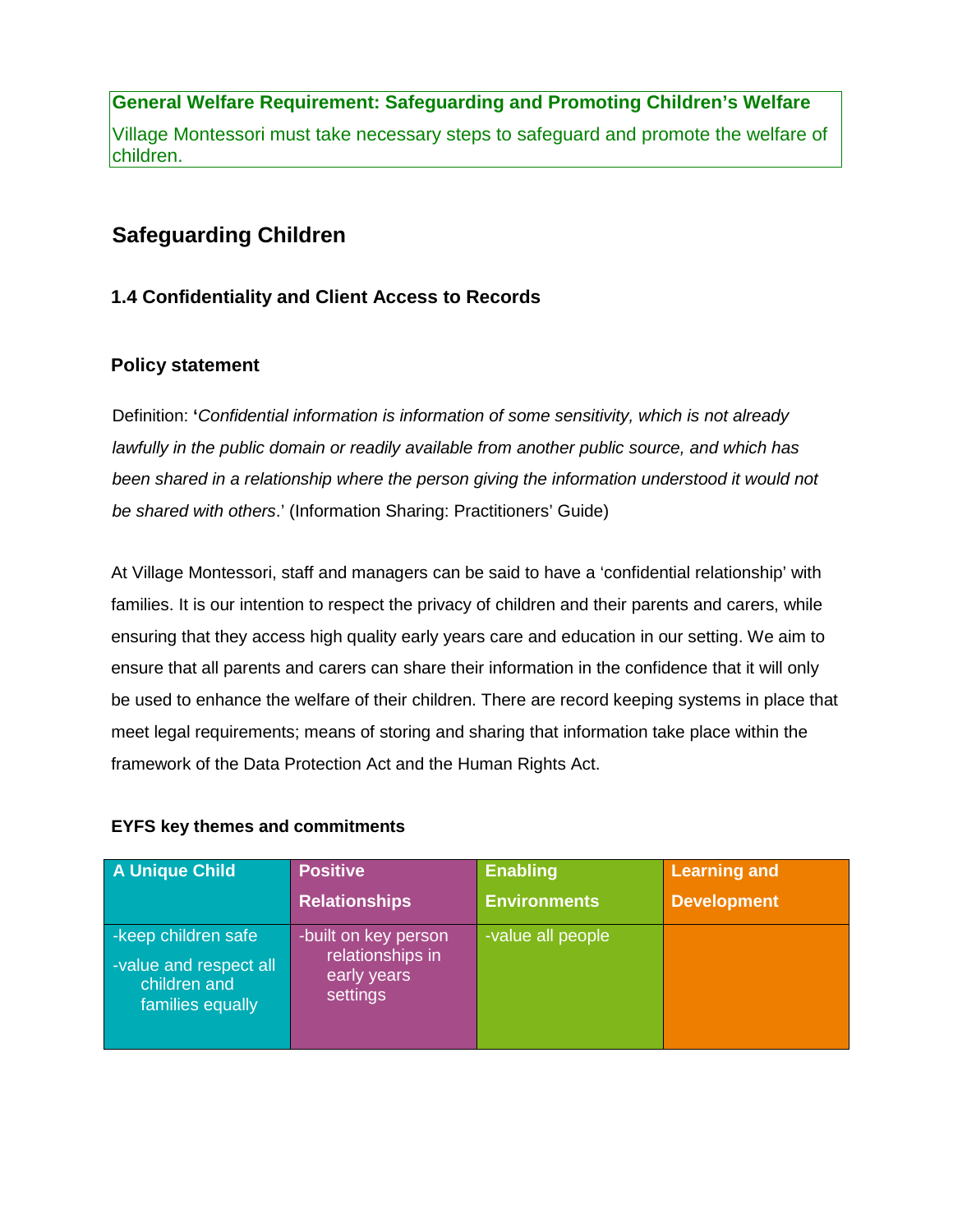#### **Confidentiality procedures**

- We always check whether parents regard the information they share with us to be regarded as confidential or not.
- Some parents sometimes share information about themselves with other parents as well as staff; the setting cannot be held responsible if information is shared beyond those parents whom the person has 'confided' in.
- Information shared between parents in a discussion or training group is usually bound by a shared agreement that the information is confidential to the group and not discussed outside of it.
- We inform parents when we need to record confidential information beyond the general personal information we keep (see our record keeping procedures) - for example with regard to any injuries, concerns or changes in relation to the child or the family, any discussions with parents on sensitive matters, any records we are obliged to keep regarding action taken in respect of child protection and any contact and correspondence with external agencies in relation to their child.
- We keep all records securely (see our record keeping procedures).

#### **Client access to records procedures**

Parents may request access to any confidential records held on their child and family following the procedure below:

- Any request to see the child's personal file by a parent or person with parental responsibility must be made in writing to the setting leader or manager.
- The setting leader informs the chairperson of the management committee and sends a written acknowledgement.
- The setting commits to providing access within 14 days, although this may be extended.
- The setting's leader or manager and chairperson of the management committee prepare the file for viewing.
- All third parties are written to, stating that a request for disclosure has been received and asking for their permission to disclose to the person requesting it. Copies of these letters are retained on file.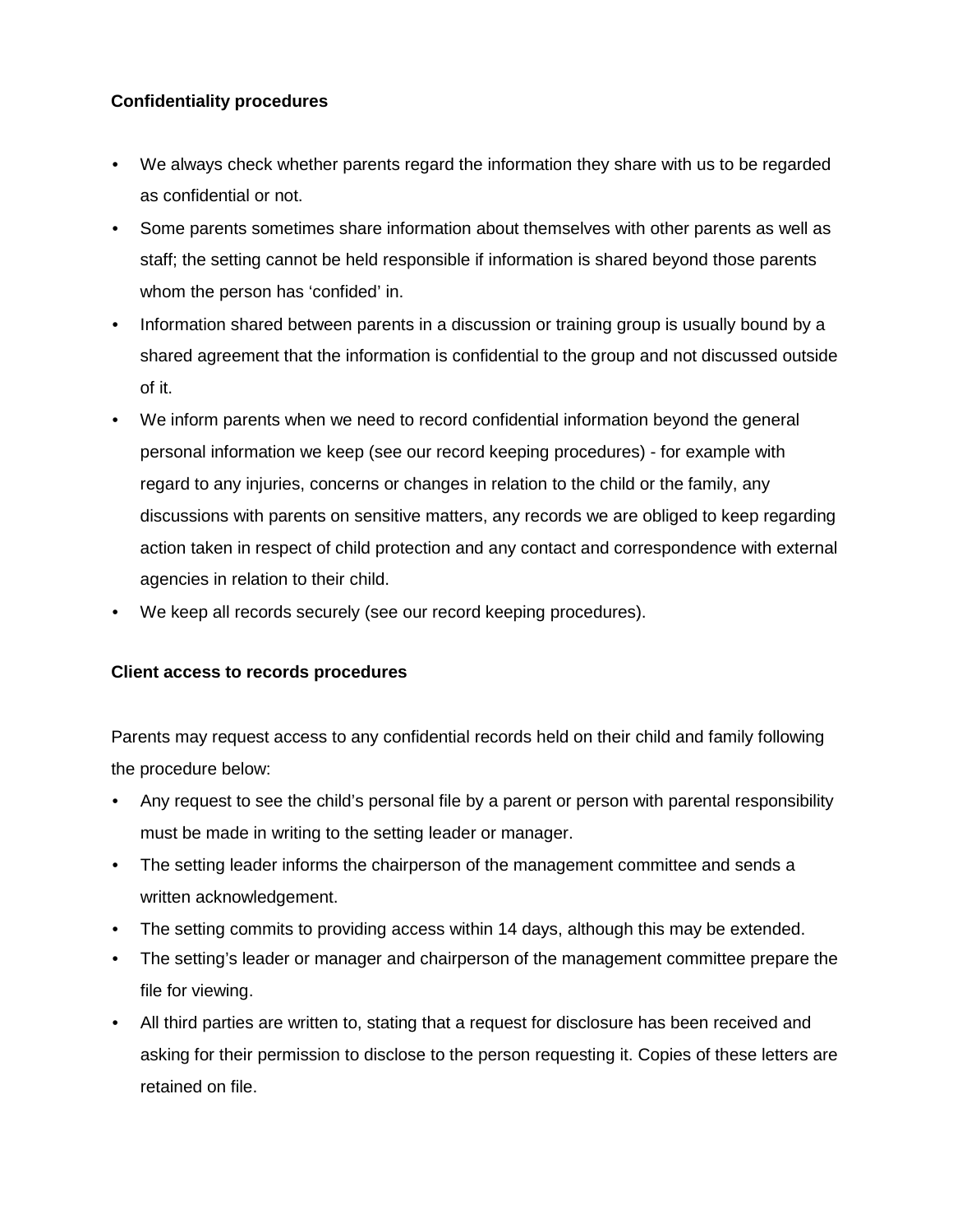- 'Third parties' include all family members who may be referred to in the records.
- It also includes workers from any other agency, including social services, the health

authority, etc. It is usual for agencies to refuse consent to disclose, preferring the individual to go directly to them.

- When all the consents/refusals to disclose have been received these are attached to the copy of the request letter.
- A photocopy of the complete file is taken.
- The setting leader and chairperson of the management committee go through the file and remove any information which a third party has refused consent to disclose. This is best done with a thick black marker, to score through every reference to the third party and information they have added to the file.
- What remains is the information recorded by the setting, detailing the work initiated and followed by them in relation to confidential matters. This is called the 'clean copy'.
- The 'clean copy' is photocopied for the parents who are then invited in to discuss the contents. The file should never be given straight over, but should be gone through by the setting leader, so that it can be explained.
- Legal advice may be sought before sharing a file, especially where the parent has possible grounds for litigation against the setting or another (third party) agency.

All the undertakings above are subject to the paramount commitment of the setting, which is to the safety and well-being of the child. Please see also our policy on child protection.

#### **Legal framework**

- Data Protection Act 1998
- Human Rights Act 1998

#### **Further guidance**

Information Sharing: Practitioners' Guide (HMG 2006) www.everychildmatters.gov.uk/\_files/ACB1BA35C20D4C42A1FE6F9133A7C614.pdf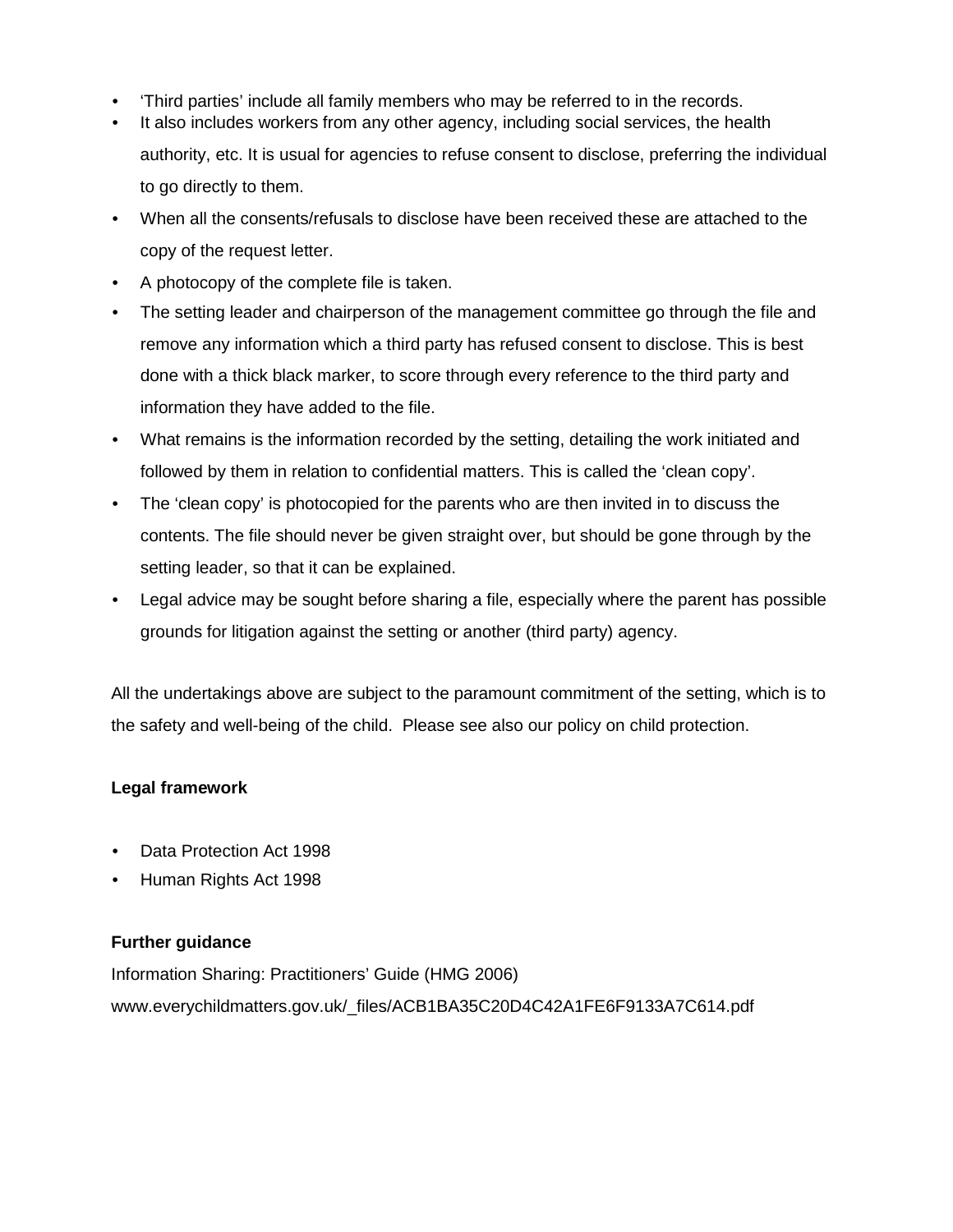Village Montessori must take necessary steps to safeguard and promote the welfare of children.

# **Safeguarding Children**

# **1.5 Information Sharing**

*"*Practitioners need to understand their organisation's position and commitment to information sharing. They need to have confidence in the continued support of their organisation where they have used their professional judgement and shared information professionally."

Information Sharing: Guidance for Practitioners and Managers (DCSF 2008)

#### **Policy statement**

We recognise that parents have a right to know that information they share will be regarded as confidential as well as be informed about the circumstances, and reasons, when we are obliged to share information.

We are obliged to share confidential information without authorisation from the person who provided it or to whom it relates if it is in the public interest. That is when:

- it is to prevent a crime from being committed or intervene where one may have been, or to prevent harm to a child or adult; or
- not sharing it could be worse than the outcome of having shared it.

The decision should never be made as an individual, but with the back-up of management committee officers. The three critical criteria are:

- Where there is *evidence* that the child is suffering, or is at risk of suffering, significant harm.
- Where there *is reasonable cause to believe* that a child may be suffering, or at risk of suffering, significant harm.
- To *prevent* significant harm arising to children and young people or serious harm to adults, including the prevention, detection and prosecution of serious crime.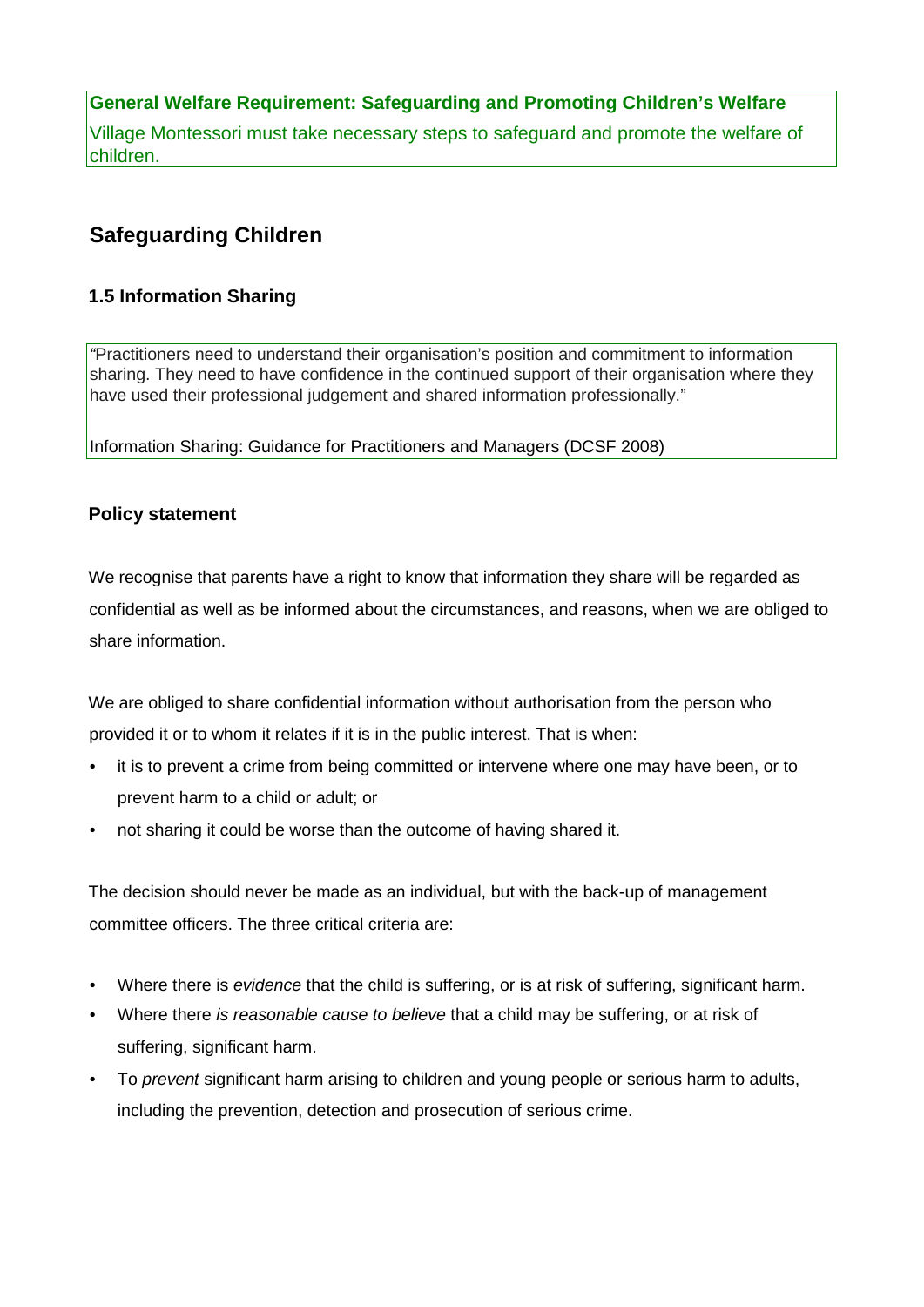## **EYFS key themes and commitments**

| A Unique Child                                                      | <b>Positive</b>                                                     | <b>Enabling</b>     | <b>Learning and</b> |
|---------------------------------------------------------------------|---------------------------------------------------------------------|---------------------|---------------------|
|                                                                     | <b>Relationships</b>                                                | <b>Environments</b> | <b>Development</b>  |
| -identify any need for<br>additional support<br>-keep children safe | -built on key person<br>relationships in<br>early years<br>settings | -value all people   |                     |

#### **Procedures**

Our procedure is based on the 7 golden rules for information sharing as set out in *Information Sharing: Guidance for Practitioners and Managers (DCSF 2008).* 

- 1. Remember that the Data Protection Act is not a barrier to sharing information but provides a framework to ensure that personal information about living persons is shared appropriately.
	- Our policy and procedures on information sharing provide guidance to appropriate sharing of information with external agencies.
- 2. Be open and honest. Explain to families how, when and why information will be shared about them and with whom. Seek consent to share information, unless it puts the child at risk or undermines a criminal investigation.

*In our setting we ensure parents:*

- Understand and have access to our information sharing policy when starting their child in the setting.
- have information about our Safeguarding Children and Child Protection policy; and
- have information about the circumstances when information will be shared with external agencies, for example, with regard to any special needs the child may have or transition to school.
- 3. Seek advice when there are doubts about possible significant harm to a child or others.
	- Managers contact children's social care for advice where they have doubts or are unsure.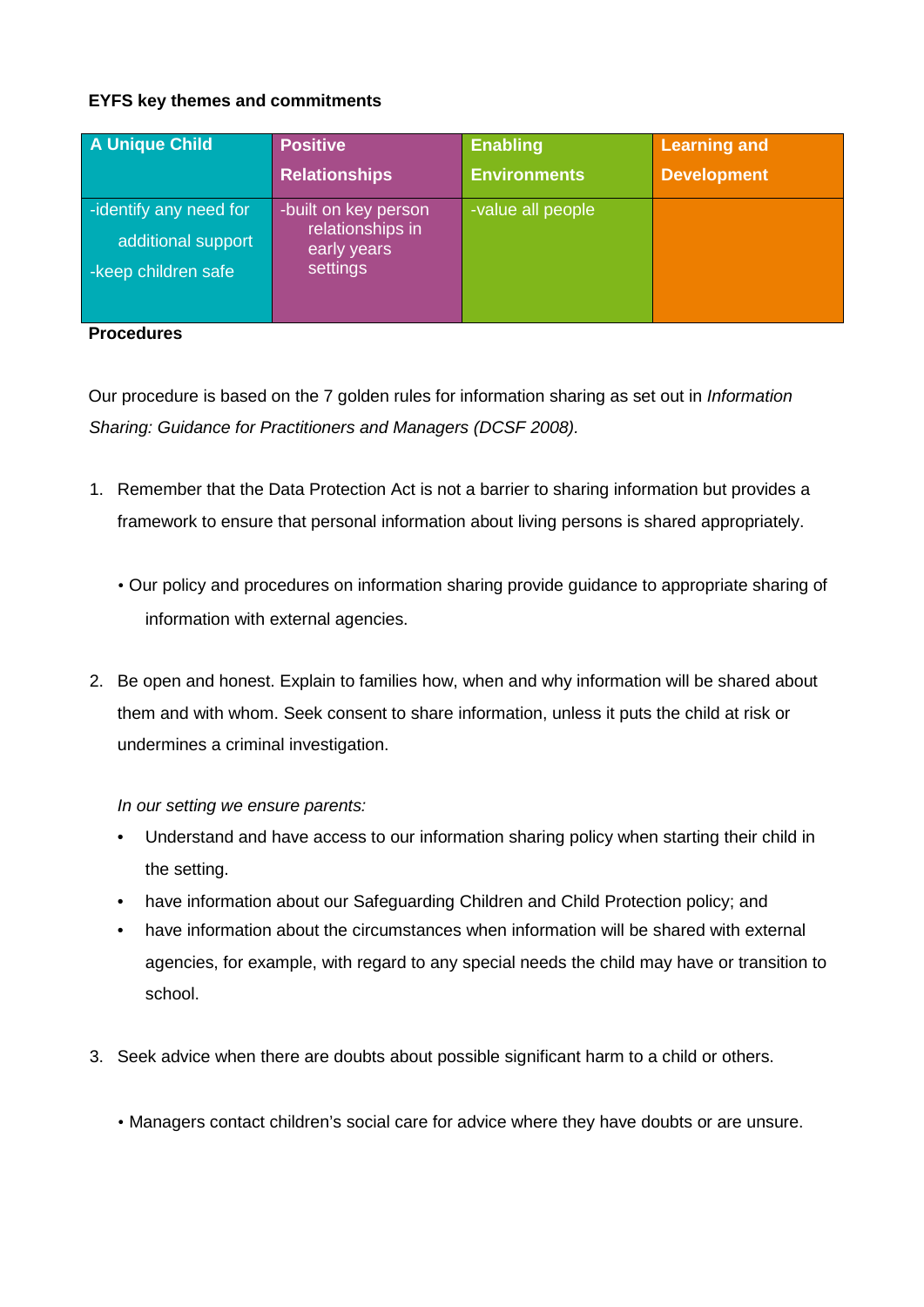- 4. Share with consent where appropriate. Respect the wishes of children and parents not to consent to share confidential information. However, in the interests of the child, know when it is reasonable to override their wish.
	- Guidelines for consent are part of this procedure.
- 5. Managers are conversant with this and are able to advise staff accordingly. Consider the safety and welfare of the child when making a decision about sharing information – if there are concerns regarding 'significant harm' the child's well being and safety is paramount.

In our setting we:

- record concerns and discuss these with the setting's *designated person* for child protection matters. Record decisions made and the reasons why information will be shared and to whom; and
- follow the procedures for reporting concerns and record keeping.
- 6. Information shared should be accurate and up-to-date, necessary for the purpose it is being shared for, shared only with those who need to know and shared securely.
	- Our Child Protection procedure and Record Keeping procedure set out how and where information should be recorded and what information should be shared with another agency when making a referral.
- 7. Reasons for decisions to share information, or not, are recorded.
	- Provision for this is set out in our Record Keeping procedure

#### *Consent*

Parents have a right to be informed that their consent to share information will be sought in most cases, as well as the kinds of circumstances when their consent may not be sought, or their refusal to give consent may be overridden. We do this as follows:

• Our policies and procedures set out our responsibility regarding gaining consent to share information and when it may not be sought or overridden.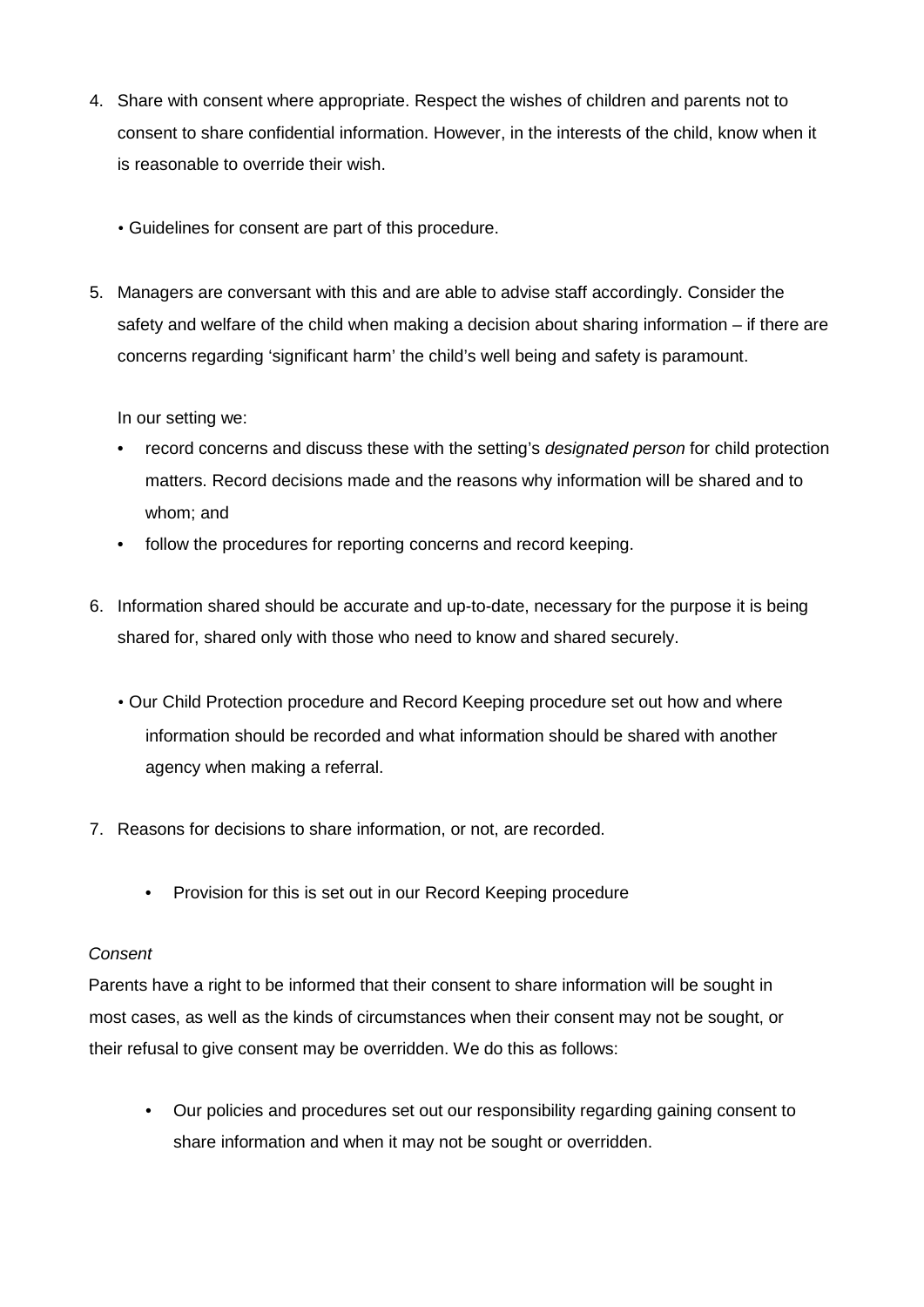- We may cover this verbally when the child starts or include this in our prospectus.
- Parents are asked to give written consent to share information about any additional needs their child may have, or to pass on child development summaries, to the next provider/school.
- Copies given to parents of the forms they sign.

We consider the following questions when we need to share:

- Is there legitimate purpose to sharing the information?
- Does the information enable the person to be identified?
- Is the information confidential?
- If the information is confidential, do you have consent to share?
- Is there a statutory duty or court order to share information?
- If consent is refused, or there are good reasons not to seek consent, is there sufficient public interest to share information?
- If the decision is to share, are you sharing the right information in the right way?
- Have you properly recorded your decision?

All the undertakings above are subject to the paramount commitment of the setting, which is to the safety and well-being of the child. Please also see our Safeguarding Children and Child Protection policy.

#### **Legal framework**

Data Protection Act 1998 Human Rights Act 1998

#### **Further guidance**

Information Sharing: Guidance for Practitioners and Managers www.everychildmatters.gov.uk/\_files/116ABBC875E8FEE7BC1E03F534A1EFAA.pdf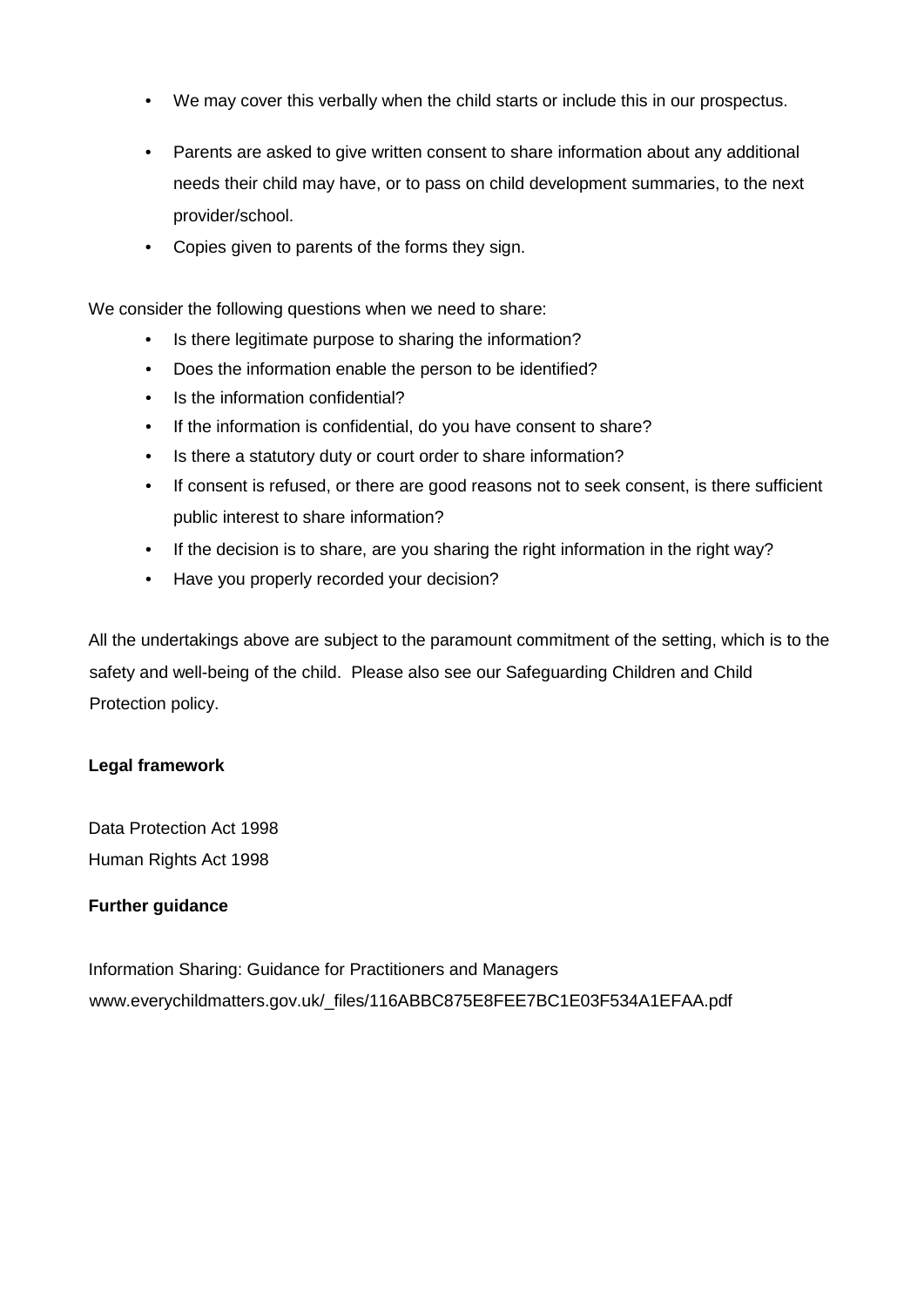# **General Welfare Requirement: Safeguarding and Promoting Children's Welfare**  Village Montessori must take necessary steps to safeguard and promote the welfare of children.

# **Safeguarding Children**

# **1.6 Uncollected Child**

## **Policy statement**

In the event that a child is not collected by an authorised adult at the end of a session, the setting puts into practice agreed procedures. We will ensure the child is cared for safely by an experienced and qualified practitioner who is known to the child. We will ensure that the child receives a high standard of care in order to cause as little distress as possible.

We inform parents/carers of our procedures so that, if they are unavoidably delayed, they will be reassured that their children will be properly cared for.

#### **EYFS key themes and commitments**

| <b>A Unique Child</b> | <b>Positive</b>                                                                           | <b>Enabling</b>     | <b>Learning and</b> |
|-----------------------|-------------------------------------------------------------------------------------------|---------------------|---------------------|
|                       | <b>Relationships</b>                                                                      | <b>Environments</b> | <b>Development</b>  |
| -keep children safe   | -sensitive and<br>responsive to the<br>child's needs,<br>feelings and<br><i>interests</i> |                     |                     |

**Procedures** 

- Parents of children starting at the setting are asked to provide the following specific information which is recorded on our Registration Form:
	- $\circ$  Home address and telephone number if the parents do not have a telephone, an alternative number must be given, perhaps a neighbour or close relative.
	- o Place of work, address and telephone number (if applicable).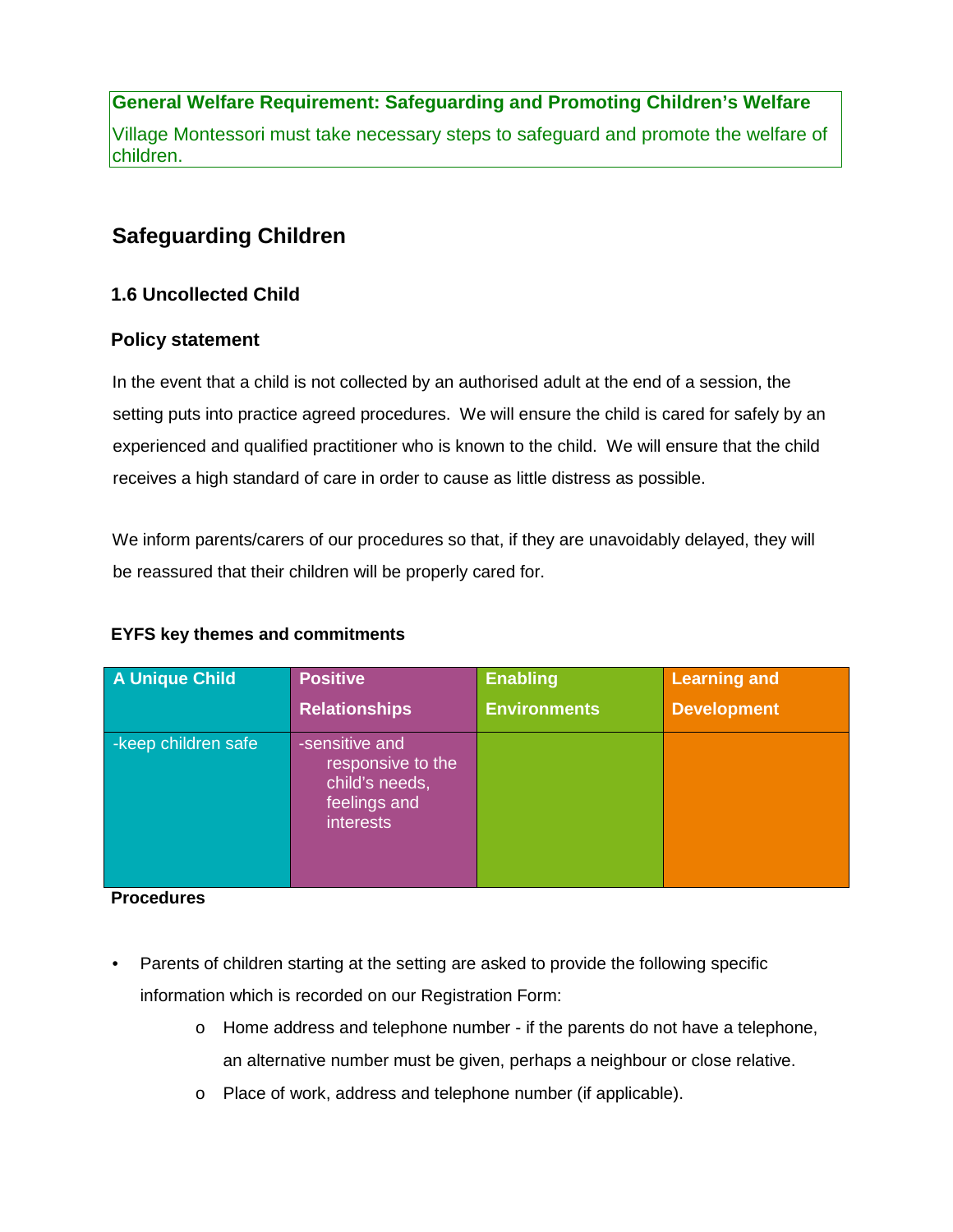- o Mobile telephone number (if applicable).
- o Names, addresses, telephone numbers and signatures of adults who are authorised by the parents to collect their child from the setting, for example a childminder or grandparent. o Who has parental responsibility for the child.
- On occasions when parents are aware that they will not be at home or in their usual place of work, they inform us in writing of how they can be contacted.
- On occasions when parents or the persons normally authorised to collect the child are not able to collect the child, they provide us with written details of the name, address and telephone number of the person who will be collecting their child. We agree with parents how to verify the identity of the person who is to collect their child.
- Parents are informed that if they are not able to collect the child as planned, they must inform us so that we can begin to take back-up measures. We provide parents with our contact telephone number.
- We inform parents that we apply our child protection procedures as set out in our child protection policy in the event that their children are not collected from setting by an authorised adult within one hour after the setting has closed and the staff can no longer supervise the child on our premises.
- If a child is not collected at the end of the session, we follow the following procedures:
	- o The child's file is checked for any information about changes to the normal collection routines.
	- o If no information is available, parents/carers are contacted at home or at work.
	- $\circ$  If this is unsuccessful, the adults who are authorised by the parents to collect their child from the setting - and whose telephone numbers are recorded on the Registration Form - are contacted.
	- $\circ$  All reasonable attempts are made to contact the parents or nominated carers.  $\circ$ The child does not leave the premises with anyone other than those named on the Registration Form or in their file.
	- o If no-one collects the child after one hour and there is no-one who can be contacted to collect the child, we apply the procedures for uncollected children.
	- o We contact our local authority children's social services care team: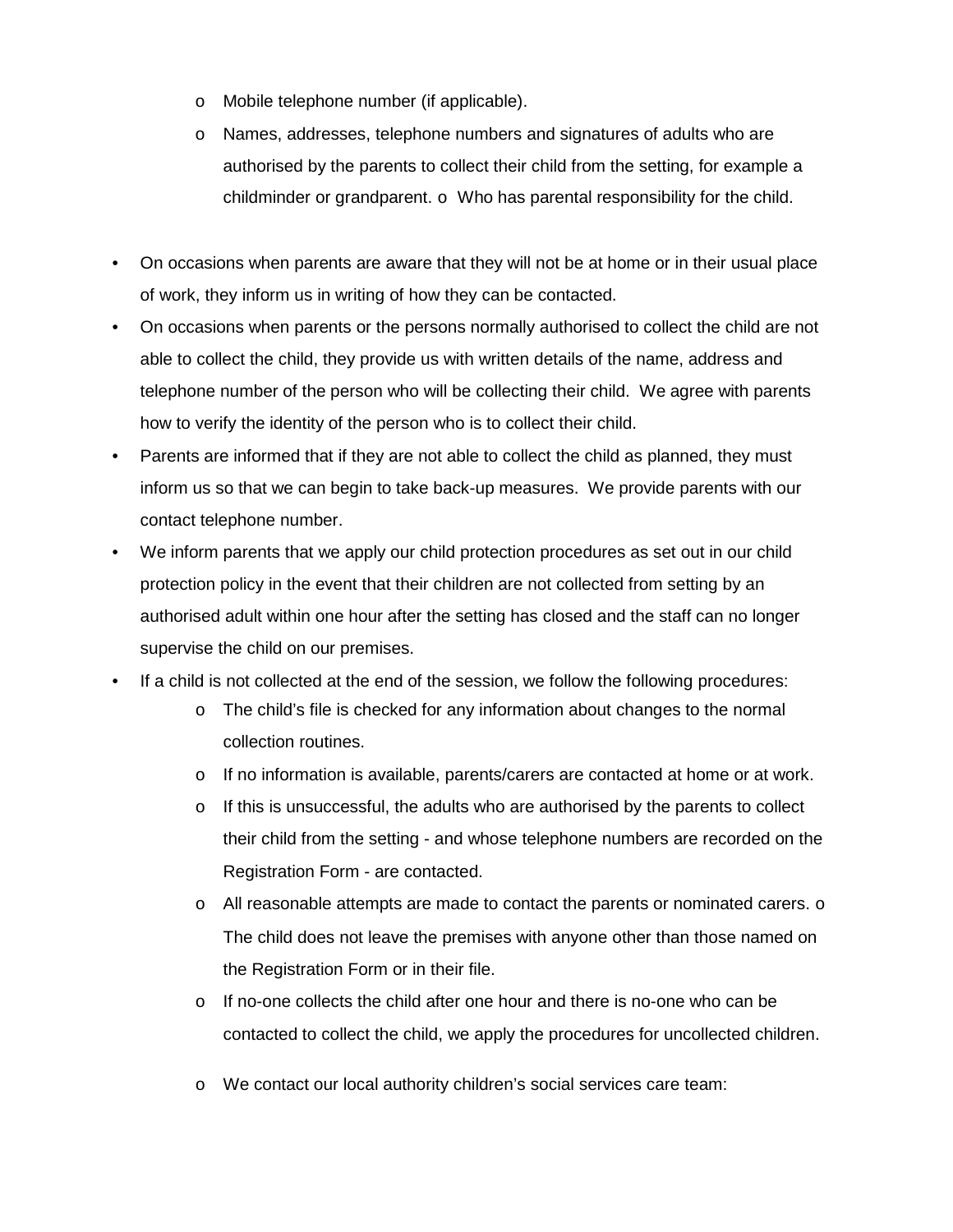**0845 603 5620** (telephone number)

For full day care, this will be the out of hours duty officer:

N/A (telephone number)

- o The child stays at setting in the care of two fully-vetted workers until the child is safely collected either by the parents or by a social care worker.
- o Social Care will aim to find the parent or relative if they are unable to do so, the child will become looked after by the local authority.
- o Under no circumstances do staff to go to look for the parent, nor do they take the child home with them.
- A full written report of the incident is recorded in the child's file.
- Depending on circumstances, we reserve the right to charge parents for the additional hours worked by our staff.
- Ofsted may be informed:
	-

0300 123 1231 (telephone number)

• Our local Pre-school Learning Alliance office/Pre-school Development Worker may also be informed.

(name and telephone number)

#### **Other useful Pre-school Learning Alliance publications:**

Child Protection Record (2007)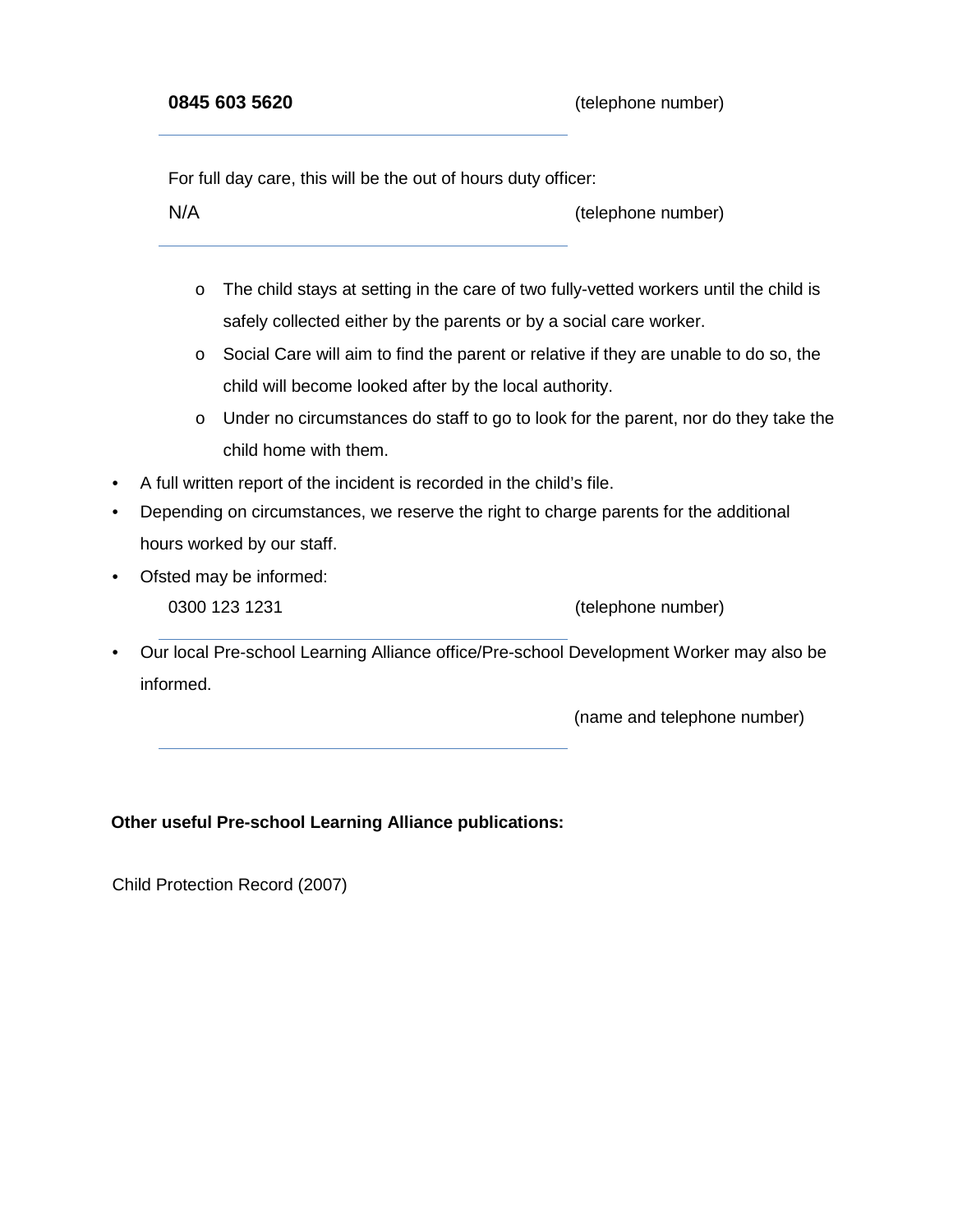Village Montessori must take necessary steps to safeguard and promote the welfare of children.

# **Safeguarding Children**

## **1.7 Missing Child**

#### **Policy statement**

Children's safety is maintained as the highest priority at all times both on and off premises. Every attempt is made through carrying out the outings procedure and the exit/entrance procedure to ensure the security of children is maintained at all times. In the unlikely event of a child going missing, our missing child procedure is followed.

#### **EYFS key themes and commitments**

| <b>A Unique Child</b> | <b>Positive</b>      | <b>Enabling</b>     | Learning and |
|-----------------------|----------------------|---------------------|--------------|
|                       | <b>Relationships</b> | <b>Environments</b> | Development  |
| -keep children safe   |                      | -value all people   |              |

#### **Procedures**

#### *Child going missing on the premises*

- As soon as it is noticed that a child is missing the key person/staff alerts the setting leader.
- The setting leader will carry out a thorough search of the building and garden.
- The register is checked to make sure no other child has also gone astray.
- Doors and gates are checked to see if there has been a breach of security whereby a child could wander out.
- If the child is not found, the parent is contacted and the missing child is reported to the police.
- The setting leader talks to the staff to find out when and where the child was last seen and records this.
- The setting leader contacts the chairperson and reports the incident. The chairperson, with the management committee, (or proprietor) carries out an investigation and may come to the setting immediately.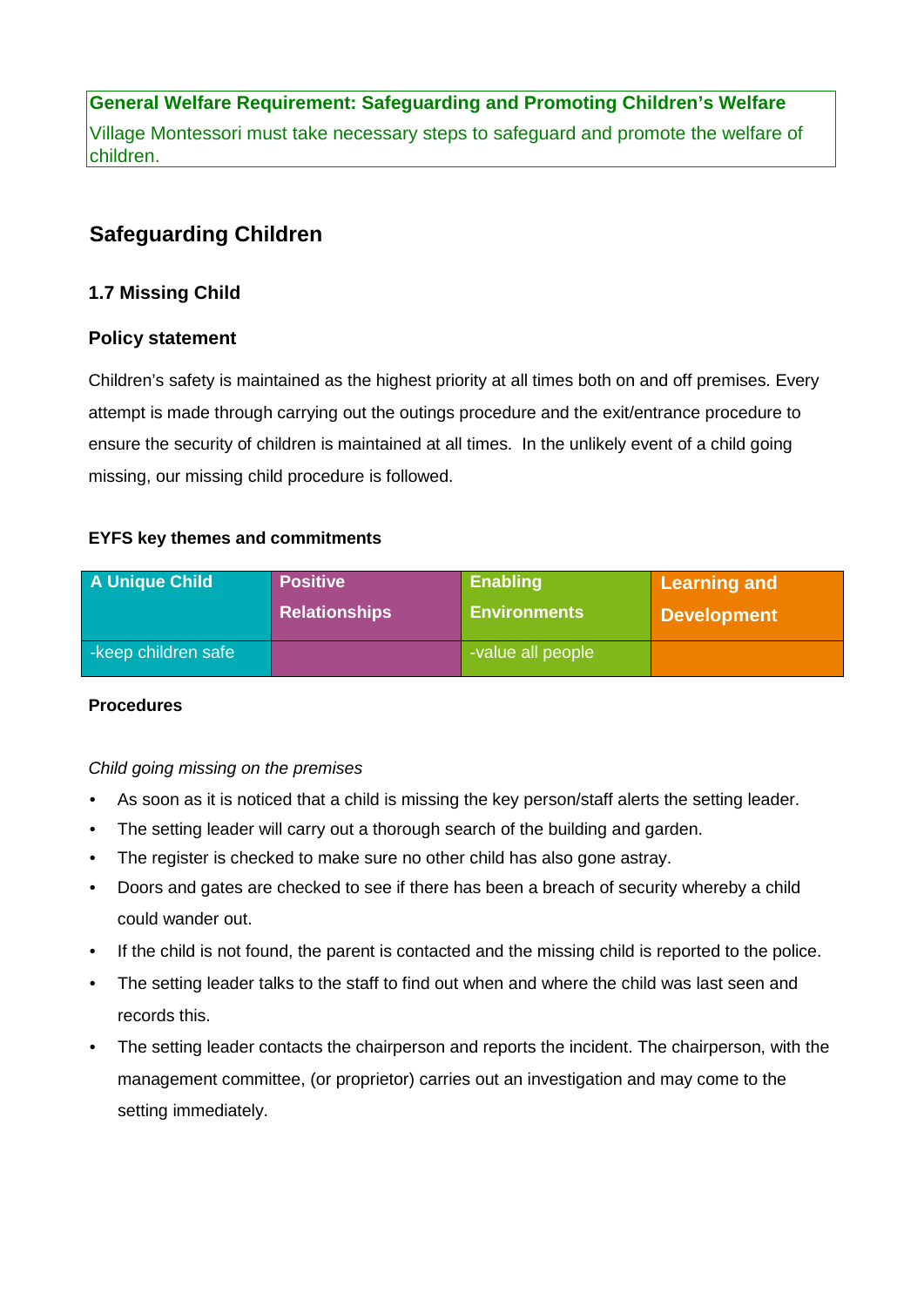#### *Child going missing on an outing*

This describes what to do when staff have taken a small group on an outing, leaving the setting leader and/or other staff back in the setting. If the setting Leader has accompanied children on the outing, the procedures are adjusted accordingly.

What to do when a child goes missing from a whole setting outing may be a little different, as parents usually attend and are responsible for their own child.

- As soon as it is noticed that a child is missing, staff on the outing ask children to stand with their designated person and carry out a headcount to ensure that no other child has gone astray. One staff member searches the immediate vicinity but does not search beyond that.
- The setting leader or manager is contacted immediately and the incident is reported.
- The setting leader contacts the police and reports the child as missing.
- The setting leader contacts the parent, who makes their way to the setting or outing venue as agreed with the setting leader. The setting is advised as the best place, as by the time the parent arrives, the child may have been returned to the setting.
- Staff take the remaining children back to the setting.
- In an indoor venue, the staff contact the venue's security who will handle the search and contact the police if the child is not found.
- The setting leader contacts the chairperson and reports the incident. The chairperson, with the management committee, (or proprietor) carries out an investigation and may come to the setting immediately.
- The setting leader, or designated staff member may be advised by the police to stay at the venue until they arrive.

#### *The investigation*

- Staff keep calm and do not let the other children become anxious or worried.
- The setting leader together with the chairperson or representative from the management committee or owner, speaks with the parent(s).
- **The chairperson and management committee or owner, carry out a full investigation taking** written statements from all the staff in the room or who were on the outing.
- The key person/staff member writes an incident report detailing:
	- o The date and time of the report.
	- o What staff/children were in the group/outing and the name of the staff designated responsible for the missing child.
	- o When the child was last seen in the group/outing.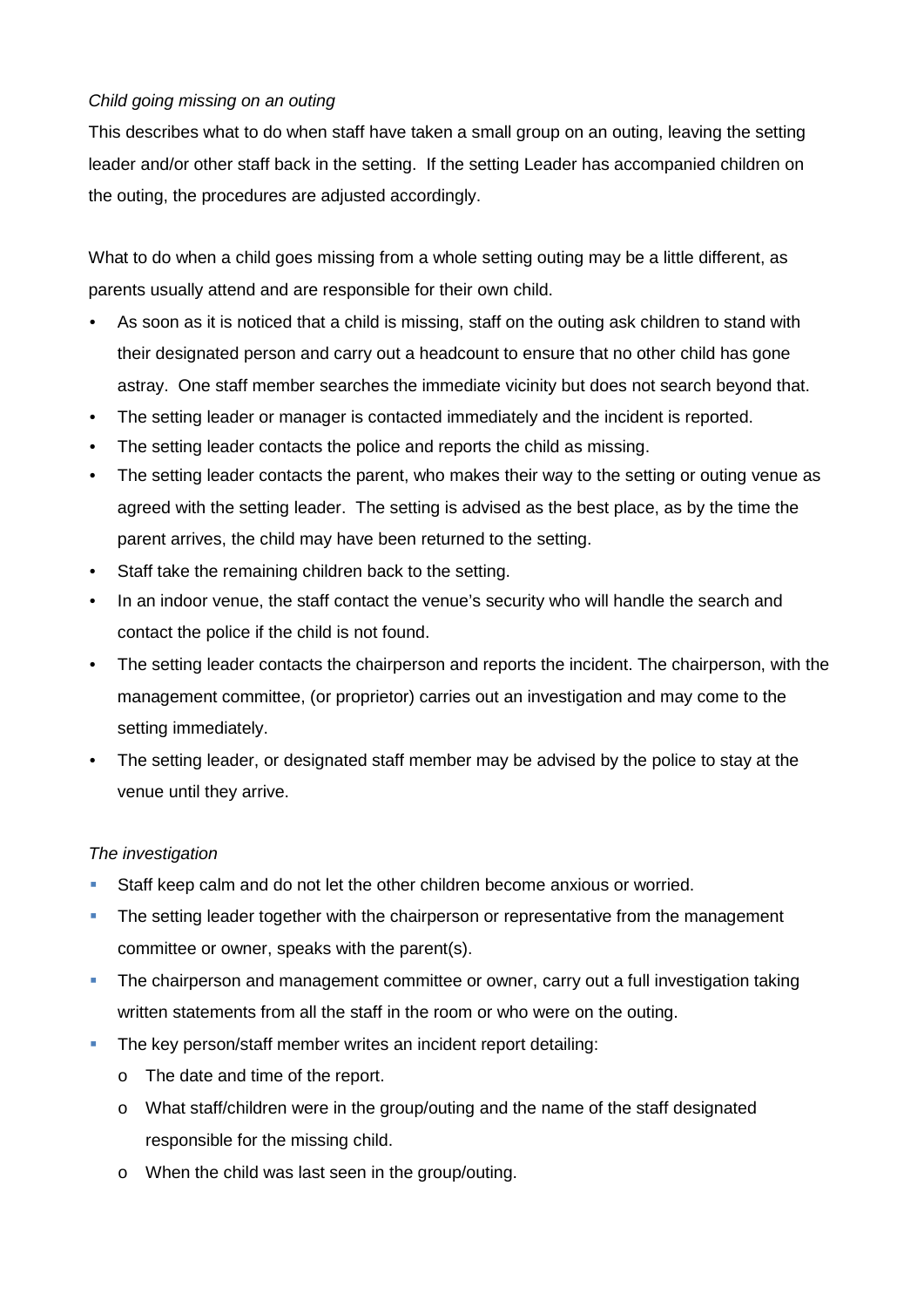- o What has taken place in the group or outing since the child went missing.
- o The time it is estimated that the child went missing.
- A conclusion is drawn as to how the breach of security happened.
- If the incident warrants a police investigation, all staff co-operate fully. In this case, the police will handle all aspects of the investigation, including interviewing staff. Children's Social Care may be involved if it seems likely that there is a child protection issue to address.
- The incident is reported under RIDDOR arrangements (see the Reporting of Accidents and Incidents policy); the local authority Health and Safety Officer may want to investigate and will decide if there is a case for prosecution.
- In the event of disciplinary action needing to be taken, Ofsted is informed.
- The insurance provider is informed.

#### *Managing people*

- Missing child incidents are very worrying for all concerned. Part of managing the incident is to try to keep everyone as calm as possible.
- The staff will feel worried about the child, especially the key person or the designated carer responsible for the safety of that child for the outing. They may blame themselves and their feelings of anxiety and distress will rise as the length of time the child is missing increases.
- Staff may be the understandable target of parental anger and they may be afraid. Setting leaders need to ensure that staff under investigation are not only fairly treated but receive support while feeling vulnerable.
- The parents will feel angry, and fraught. They may want to blame staff and may single out one staff member over others; they may direct their anger at the setting leader. When dealing with a distraught and angry parent, there should always be two members of staff, one of whom is the setting leader and the other should be the chairperson of the management committee or representative, or the proprietor. No matter how understandable the parent's anger may be, aggression or threats against staff are not tolerated, and the police should be called.
- The other children are also sensitive to what is going on around them. They too may be worried. The remaining staff caring for them need to be focused on their needs and must not discuss the incident in front of them. They should answer children's questions honestly but also reassure them.
- In accordance with the severity of the final outcome, staff may need counselling and support. If a child is not found, or is injured, or worse, this will be a very difficult time. The chairperson or proprietor will use their discretion to decide what action to take.
- Staff must not discuss any missing child incident with the press without taking advice.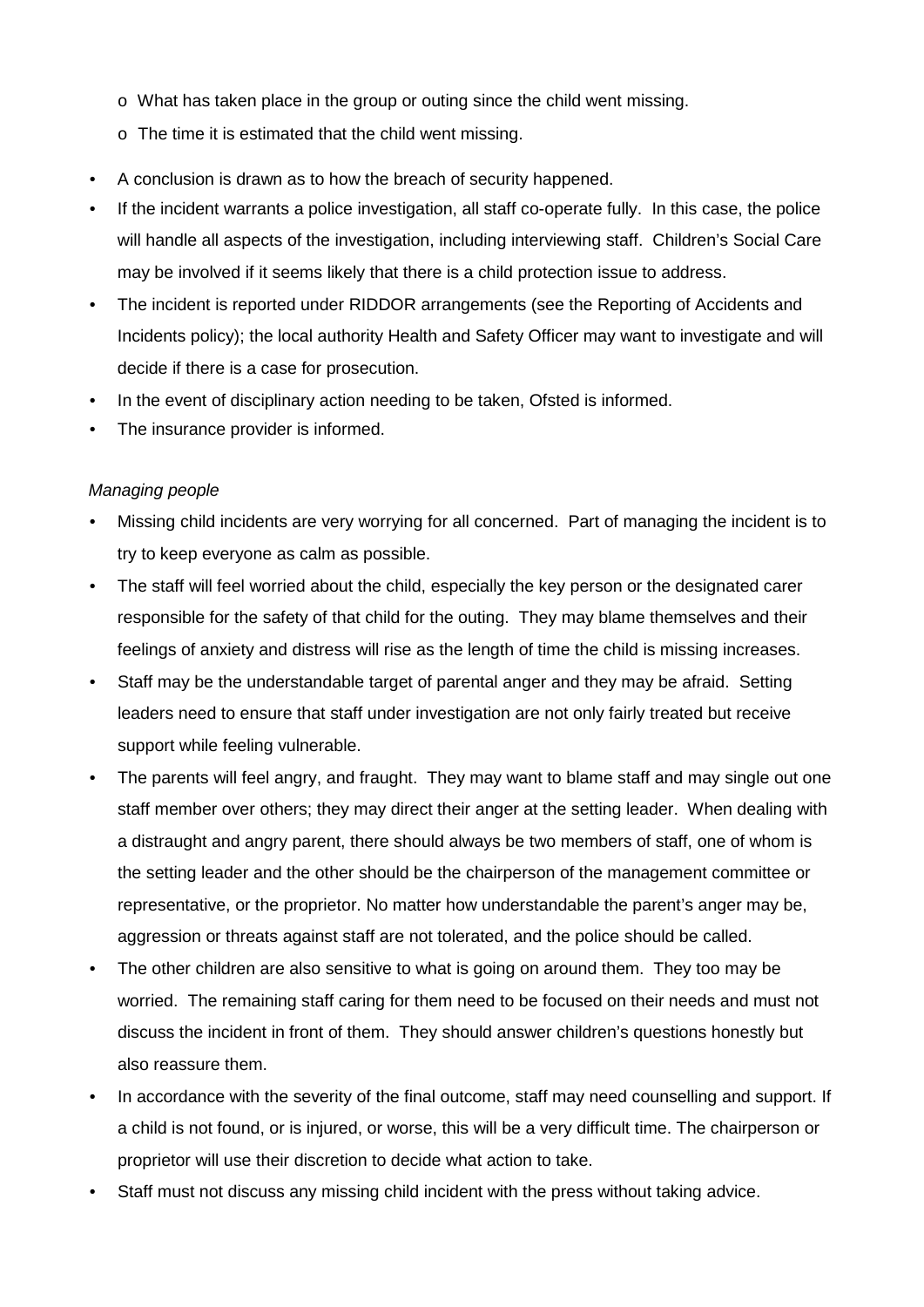Village Montessori must take necessary steps to safeguard and promote the welfare of children.

# **Safeguarding Children**

#### **1.8 Supervision of Children on Outings and Visits**

#### **Policy statement**

Children benefit from being taken out of the setting to go on visits or trips to local parks or other suitable venues for activities which enhance their learning experiences. Staff in our setting ensure that there are procedures to keep children safe on outings; all staff and volunteers are aware of and follow the procedures below.

## **EYFS key themes and commitments**

| <b>A Unique Child</b>    | <b>Positive</b>                            | <b>Enabling</b>                                       | <b>Learning and</b> |
|--------------------------|--------------------------------------------|-------------------------------------------------------|---------------------|
|                          | <b>Relationships</b>                       | <b>Environments</b>                                   | <b>Development</b>  |
| -keep children safe      | -consistent in setting<br>clear boundaries | -support for children to<br>take risks and<br>explore |                     |
| $\overline{\phantom{a}}$ |                                            |                                                       |                     |

#### **Procedures**

- Parents sign a general consent on registration for their children to be taken out as a part of the daily activities of the setting. (nature walks in local area only)
- This general consent details the venues used for daily activities.
- There is a risk assessment for the venue carried out, which is reviewed regularly.
- Parents are always asked to sign specific consent forms before major outings.
- A risk assessment is carried out before an outing takes place.
- All venue risk assessments are made available for parents to see.
- Our adult to child ratio is high, normally one adult to three children, depending on their age, sensibility and type of venue as well as how it is to be reached.
- Named children are assigned to individual staff to ensure each child is individually supervised, to ensure no child goes astray, and that there is no unauthorised access to children.
- Outings are recorded in an outings record book kept in the setting stating:
	- o The date and time of outing.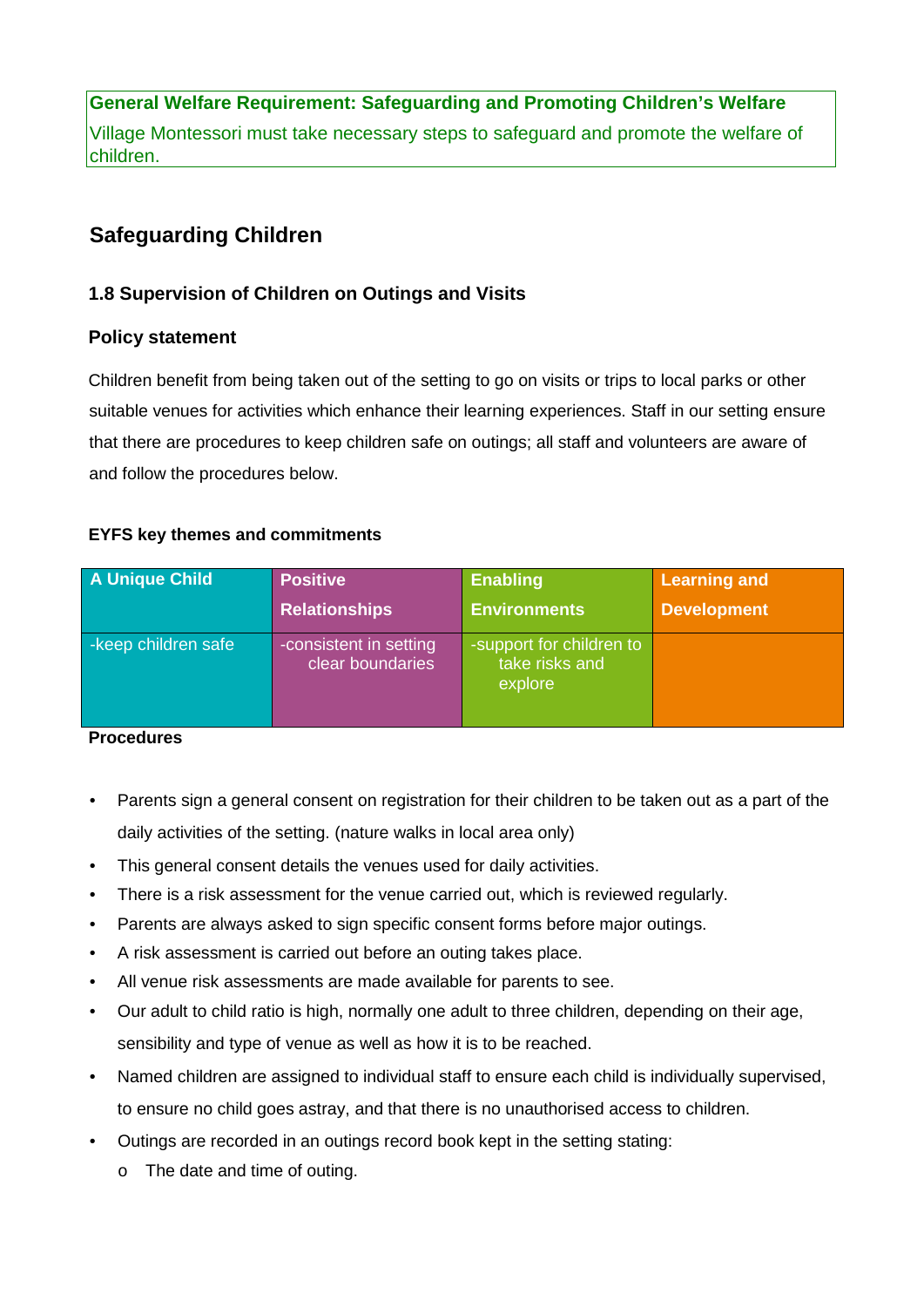- o The venue and mode of transport. o Names of staff assigned to named children.
- o Time of return.
- Staff take a mobile phone on outings, and supplies of tissues, wipes, pants etc as well as a mini first aid pack, snacks and water. The amount of equipment will vary and be consistent with the venue and the number of children as well as how long they will be out for.
- Staff take a list of children with them with contact numbers of parents/carers.
- Records are kept of the vehicles used to transport children, with named drivers and appropriate insurance cover.
- A minimum of two staff should accompany children on outings and a minimum of two should remain behind with the rest of the children.

## **Other useful Pre-school Learning Alliance publications:**

Register and Outings Record (2006) Risk Management in Early Years Settings (2007)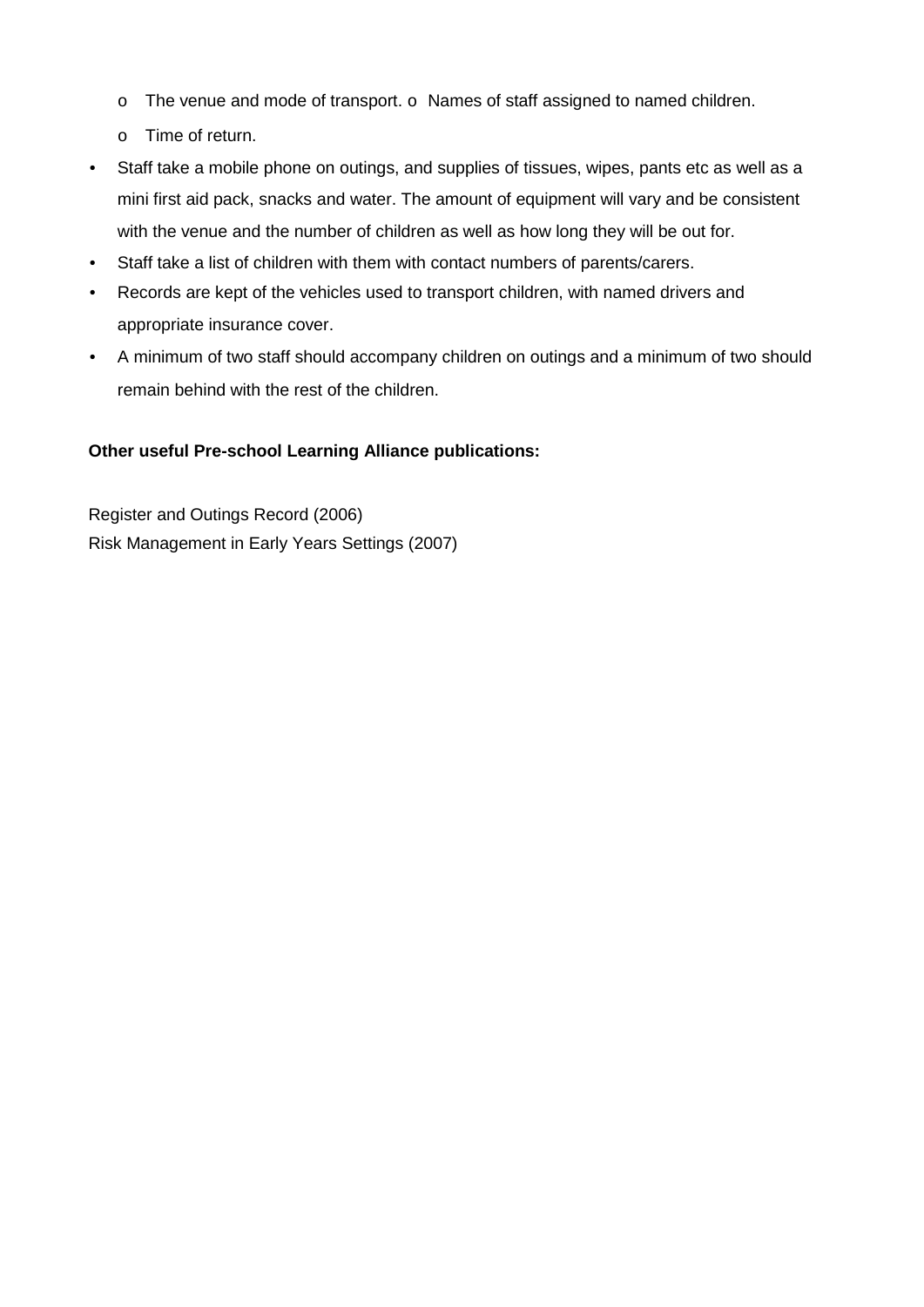Village Montessori must take necessary steps to safeguard and promote the welfare of children.

# **Safeguarding Children**

# **1.9 Maintaining Children's Safety and Security on Premises**

## **Policy statement**

We maintain the highest possible security of our premises to ensure that each child is safely cared for during their time with us.

## **EYFS key themes and commitments**

| A Unique Child      | <b>Positive</b>                            | <b>Enabling</b>     | <b>Learning and</b> |
|---------------------|--------------------------------------------|---------------------|---------------------|
|                     | <b>Relationships</b>                       | <b>Environments</b> | <b>Development</b>  |
| -keep children safe | -consistent in setting<br>clear boundaries |                     |                     |

#### **Procedures**

#### *Children's personal safety*

We ensure all employed staff have been checked for criminal records by an enhanced

- disclosure from the Criminal Records Bureau and annual Self Diclosure Suitability Contract.
- Adults do not normally supervise children on their own.
- All children are supervised by adults at all times.
- Whenever children are on the premises at least two adults are present.
- We carry out risk assessment to ensure children are not made vulnerable within any part of our premises, nor by any activity.

#### *Security*

- Systems are in place for the safe arrival and departure of children.
- The times of the children's arrivals and departures are recorded.
- The arrival and departure times of adults staff, volunteers and visitors are recorded.
- Our systems prevent unauthorised access to our premises.
- Our systems prevent children from leaving our premises unnoticed.
- The personal possessions of staff and volunteers are securely stored during sessions.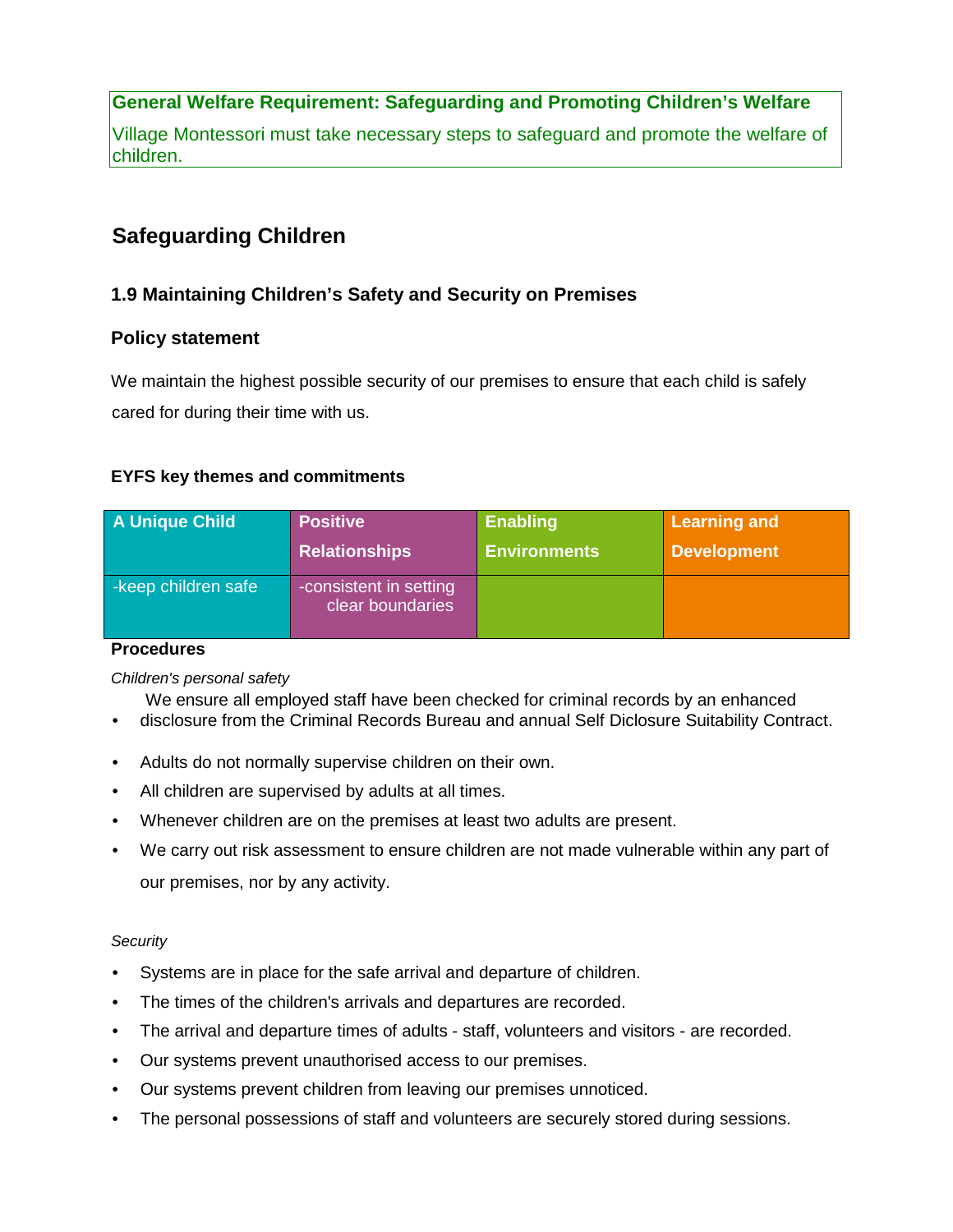# **Other useful Pre-school Learning Alliance publications**

**Risk Management in Early Years Settings (2007)**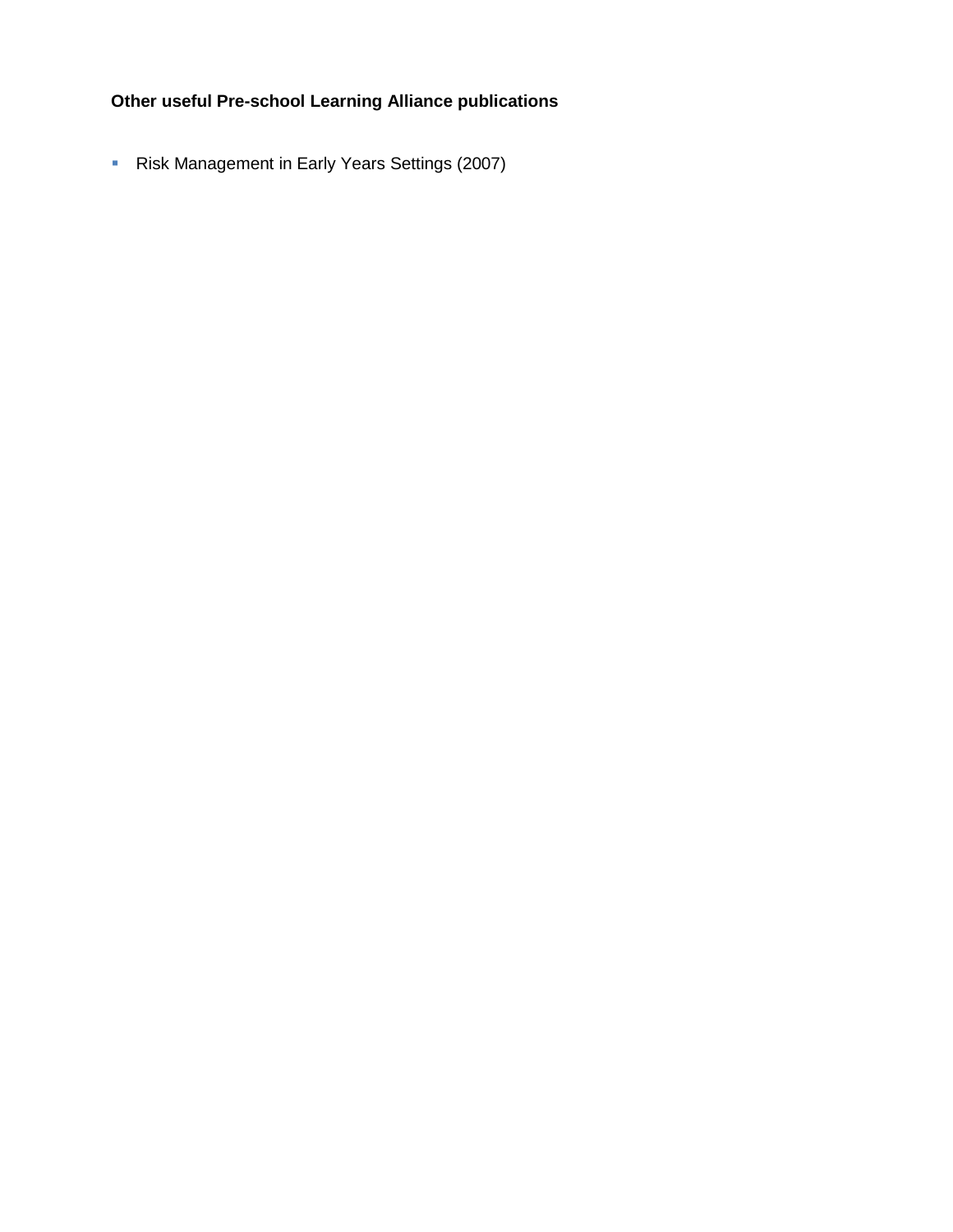Children's behaviour must be managed effectively and in a manner appropriate for their stage of development and particular individual needs.

# **Safeguarding Children**

## **1.10 Making a Complaint**

#### **Policy statement**

Village Montessori believes that children and parents are entitled to expect courtesy and prompt, careful attention to their needs and wishes. We welcome suggestions on how to improve our setting and will give prompt and serious attention to any concerns about the running of the setting. We anticipate that most concerns will be resolved quickly by an informal approach to the appropriate member of staff. If this does not achieve the desired result, we have a set of procedures for dealing with concerns. We aim to bring all concerns about the running of our setting to a satisfactory conclusion for all of the parties involved.

#### **EYFS key themes and commitments**

| A Unique Child                                             | <b>Positive</b>      | <b>Enabling</b>     | <b>Learning and</b> |
|------------------------------------------------------------|----------------------|---------------------|---------------------|
|                                                            | <b>Relationships</b> | <b>Environments</b> | <b>Development</b>  |
| -value and respect all<br>children and<br>families equally |                      | -value all people   |                     |

#### **Procedures**

All settings are required to keep a 'summary log' of all complaints that reach stage two or beyond. This is to be made available to parents as well as to Ofsted inspectors. A full procedure is set out in the Pre-school Learning Alliance publication *Summary Complaints Record* which acts as the 'summary log' for this purpose.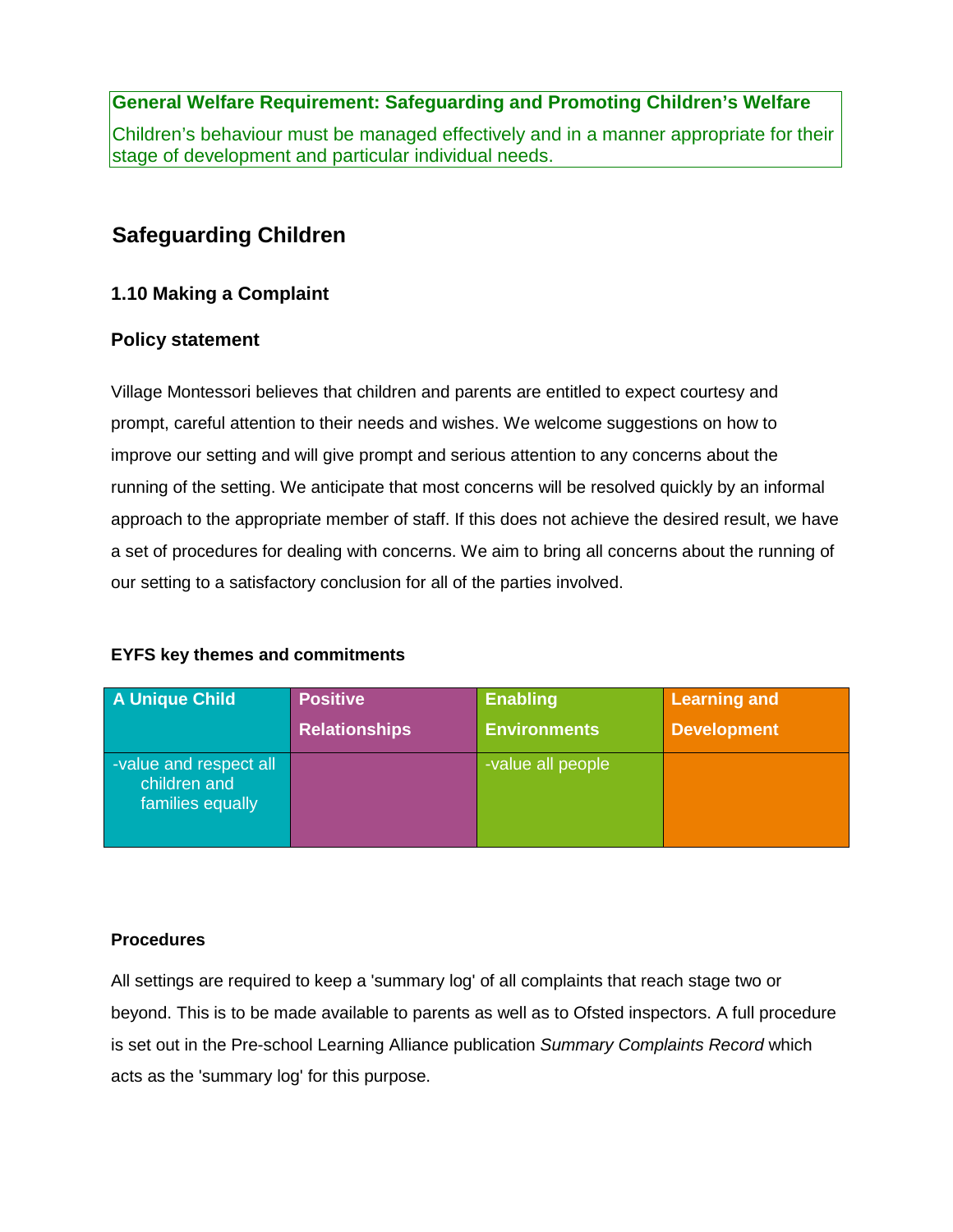### *Making a complaint*

Stage 1

- Any parent who has a concern about an aspect of the setting's provision talks over, first of all, his/her concerns with the setting leader.
- Most complaints should be resolved amicably and informally at this stage.

### Stage 2

- If this does not have a satisfactory outcome, or if the problem recurs, the parent moves to this stage of the procedure by putting the concerns or complaint in writing to the setting leader and the owner or chair of the management committee.
- For parents who are not comfortable with making written complaints, there is a template form for recording complaints in the above-mentioned publication; the form may be completed with the person in charge and signed by the parent.
- The setting stores written complaints from parents in the child's personal file. However, if the complaint involves a detailed investigation, the setting leader may wish to store all information relating to the investigation in a separate file designated for this complaint.
- When the investigation into the complaint is completed, the setting leader or manager meets with the parent to discuss the outcome.
- Parents must be informed of the outcome of the investigation within 28 days of making the complaint.
- When the complaint is resolved at this stage, the summative points are logged in the Complaints Summary Record.

# Stage 3

- If the parent is not satisfied with the outcome of the investigation, he or she requests a meeting with the setting leader and the owner/chair of the management committee. The parent should have a friend or partner present if required and the leader should have the support of the chairperson of the management committee, or the proprietor/senior manager, present.
- An agreed written record of the discussion is made as well as any decision or action to take as a result. All of the parties present at the meeting sign the record and receive a copy of it.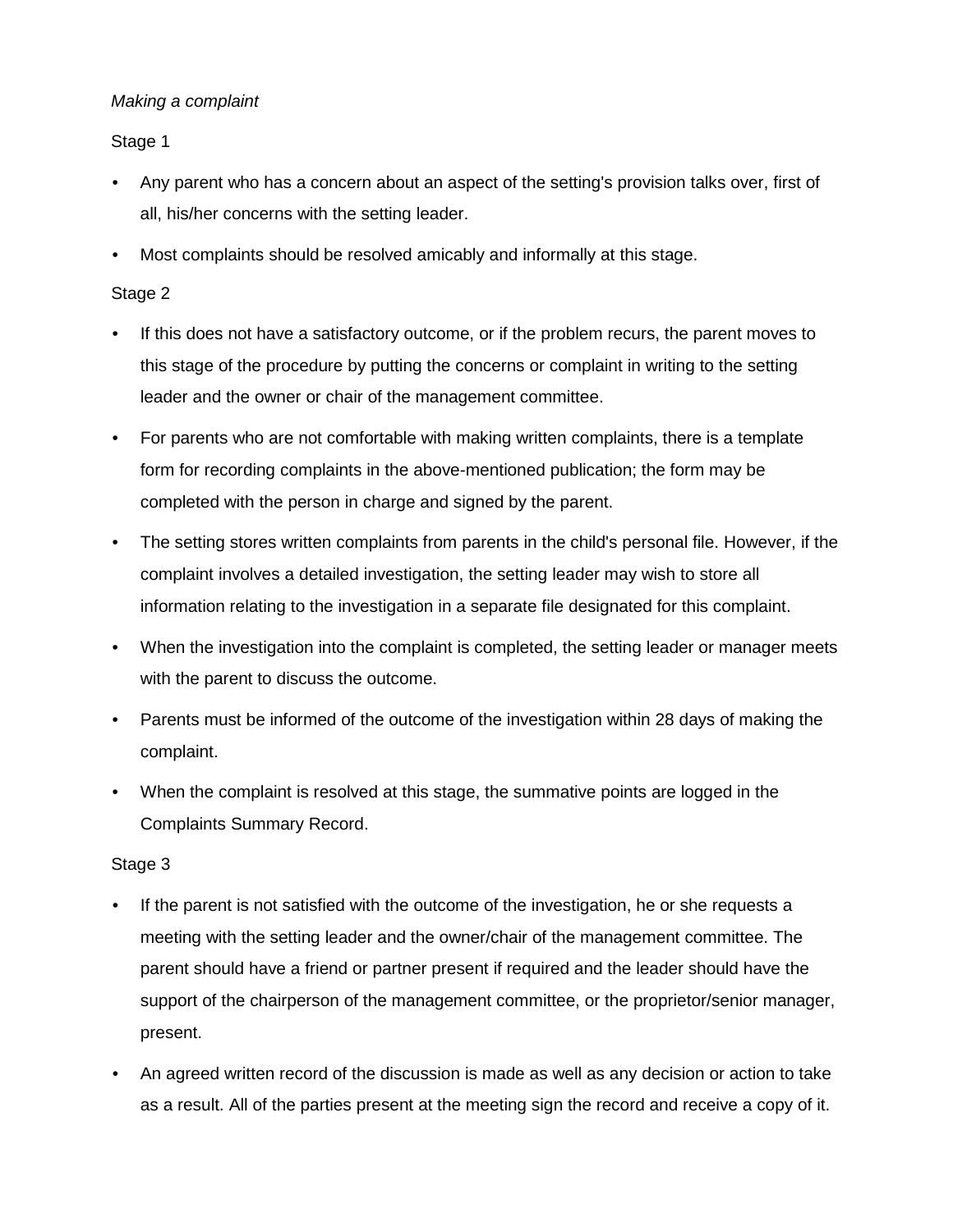• This signed record signifies that the procedure has concluded. When the complaint is resolved at this stage, the summative points are logged in the Complaints Summary Record.

#### Stage 4

- If at the stage three meeting the parent and setting cannot reach agreement, an external mediator is invited to help to settle the complaint. This person should be acceptable to both parties, listen to both sides and offer advice. A mediator has no legal powers but can help to define the problem, review the action so far and suggest further ways in which it might be resolved.
- Staff or volunteers within the Pre-school Learning Alliance are appropriate persons to be invited to act as mediators.
- The mediator keeps all discussions confidential. S/he can hold separate meetings with the setting personnel (setting leader and owner/chair of the management committee) and the parent, if this is decided to be helpful. The mediator keeps an agreed written record of any meetings that are held and of any advice s/he gives.

#### Stage 5

- When the mediator has concluded her/his investigations, a final meeting between the parent, the setting leader and the owner/chair of the management committee is held. The purpose of this meeting is to reach a decision on the action to be taken to deal with the complaint. The mediator's advice is used to reach this conclusion. The mediator is present at the meeting if all parties think this will help a decision to be reached.
- A record of this meeting, including the decision on the action to be taken, is made. Everyone present at the meeting signs the record and receives a copy of it. This signed record signifies that the procedure has concluded.

# *The role of the Office for Standards in Education, Early Years Directorate (Ofsted) and the Local Safeguarding Children Board*

- Parents may approach Ofsted directly at any stage of this complaints procedure. In addition, where there seems to be a possible breach of the setting's registration requirements, it is essential to involve Ofsted as the registering and inspection body with a duty to ensure the Welfare Requirements of the Early Years Foundation Stage are adhered to.
- The number to call Ofsted with regard to a complaint is: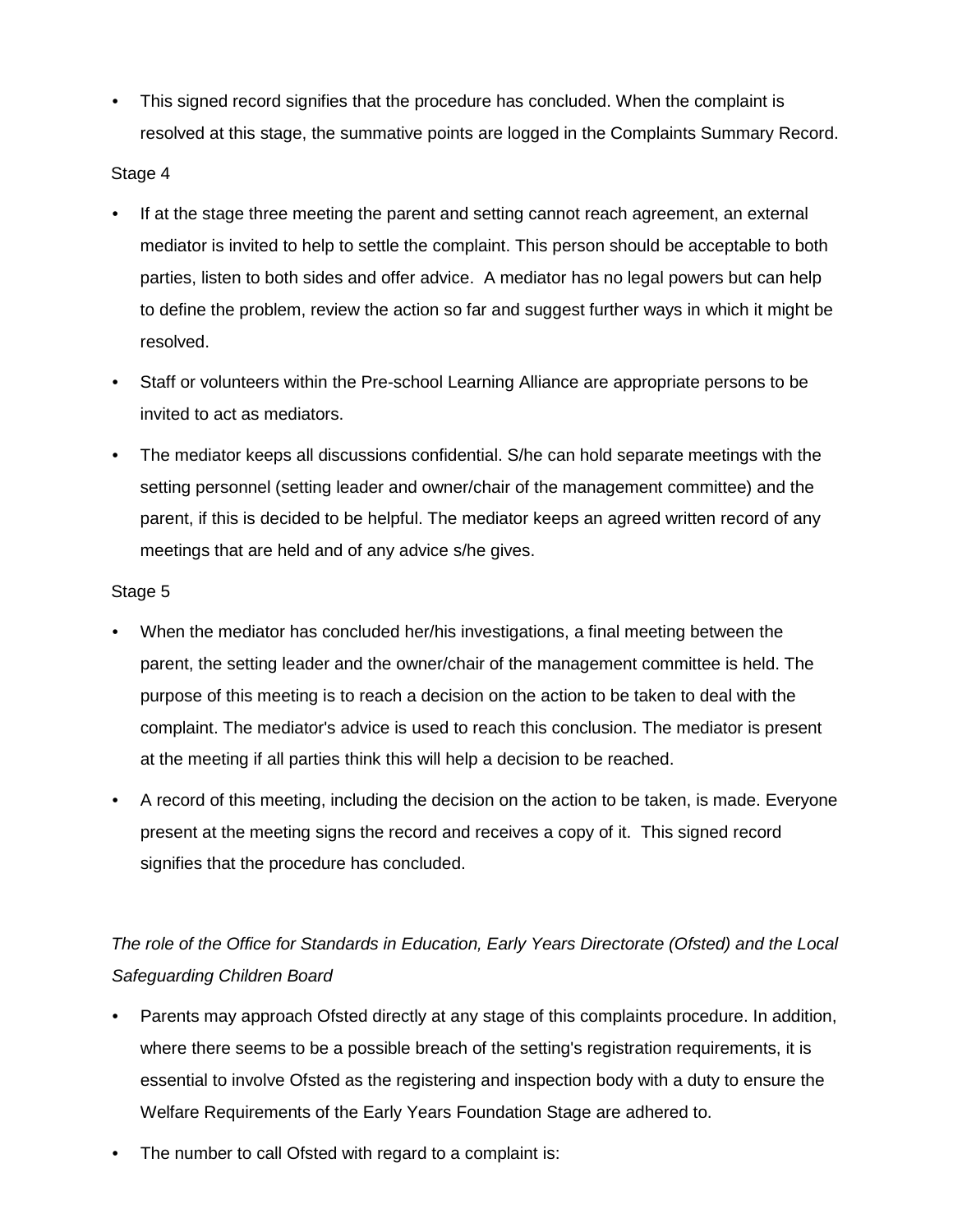- o 0300 123 1231
- These details are displayed on our setting's notice board.
- If a child appears to be at risk, our setting follows the procedures of the Local Safeguarding Children Board in our local authority.
- In these cases, both the parent and setting are informed and the setting leader works with Ofsted or the Local Safeguarding Children Board to ensure a proper investigation of the complaint, followed by appropriate action.

#### *Records*

- A record of complaints against our setting and/or the children and/or the adults working in our setting is kept, including the date, the circumstances of the complaint and how the complaint was managed.
- The outcome of all complaints is recorded in the Summary Complaints Record which is available for parents and Ofsted inspectors on request.

#### **Other useful Pre-school Learning Alliance publications**

Summary Complaints Record (2006)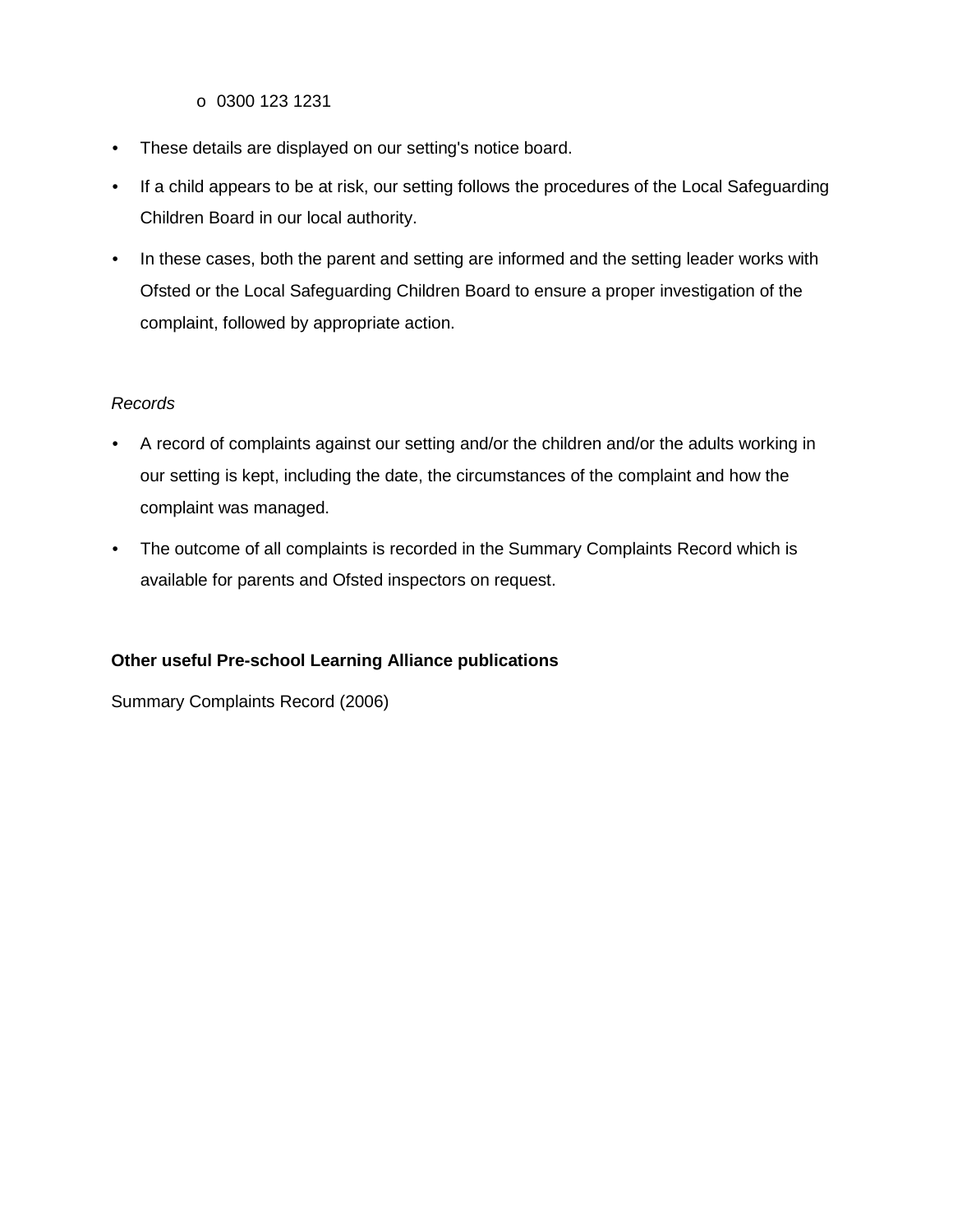Village Montessori must take necessary steps to safeguard and promote the welfare of children.

# **Equality of Opportunity**

# **1.11 Valuing Diversity and Promoting Equality**

# **Policy statement**

We will ensure that our service is fully inclusive in meeting the needs of all children, particularly those that arise from their ethnic heritage, social and economic background, gender, ability or disability. Our setting is committed to anti-discriminatory practice to promote equality of opportunity and valuing diversity for all children and families. We aim to:

- provide a secure and accessible environment in which all our children can flourish and in which all contributions are considered and valued;
- include and value the contribution of all families to our understanding of equality and diversity;
- provide positive non-stereotyping information about gender roles, diverse ethnic and cultural groups and disabled people;
- improve our knowledge and understanding of issues of anti-discriminatory practice, promoting equality and valuing diversity; and
- make inclusion a thread that runs through all of the activities of the setting.

| A Unique Child                         | <b>Positive</b>                     | <b>Enabling</b>                            | <b>Learning and</b> |
|----------------------------------------|-------------------------------------|--------------------------------------------|---------------------|
|                                        | <b>Relationships</b>                | <b>Environments</b>                        | <b>Development</b>  |
| -support babies and                    | -warm and loving, and               | -value all people                          | -active learning    |
| children to                            | foster a sense of                   | -stimulating resources                     |                     |
| develop a positive                     | belonging                           | relevant to all the<br>children's cultures |                     |
| sense of their own                     | -sensitive and                      | and communities                            |                     |
| identity and                           | responsive to the<br>child's needs, |                                            |                     |
| culture                                | feelings and                        |                                            |                     |
| -value and respect all<br>children and | interests.                          |                                            |                     |

# **EYFS key themes and commitments**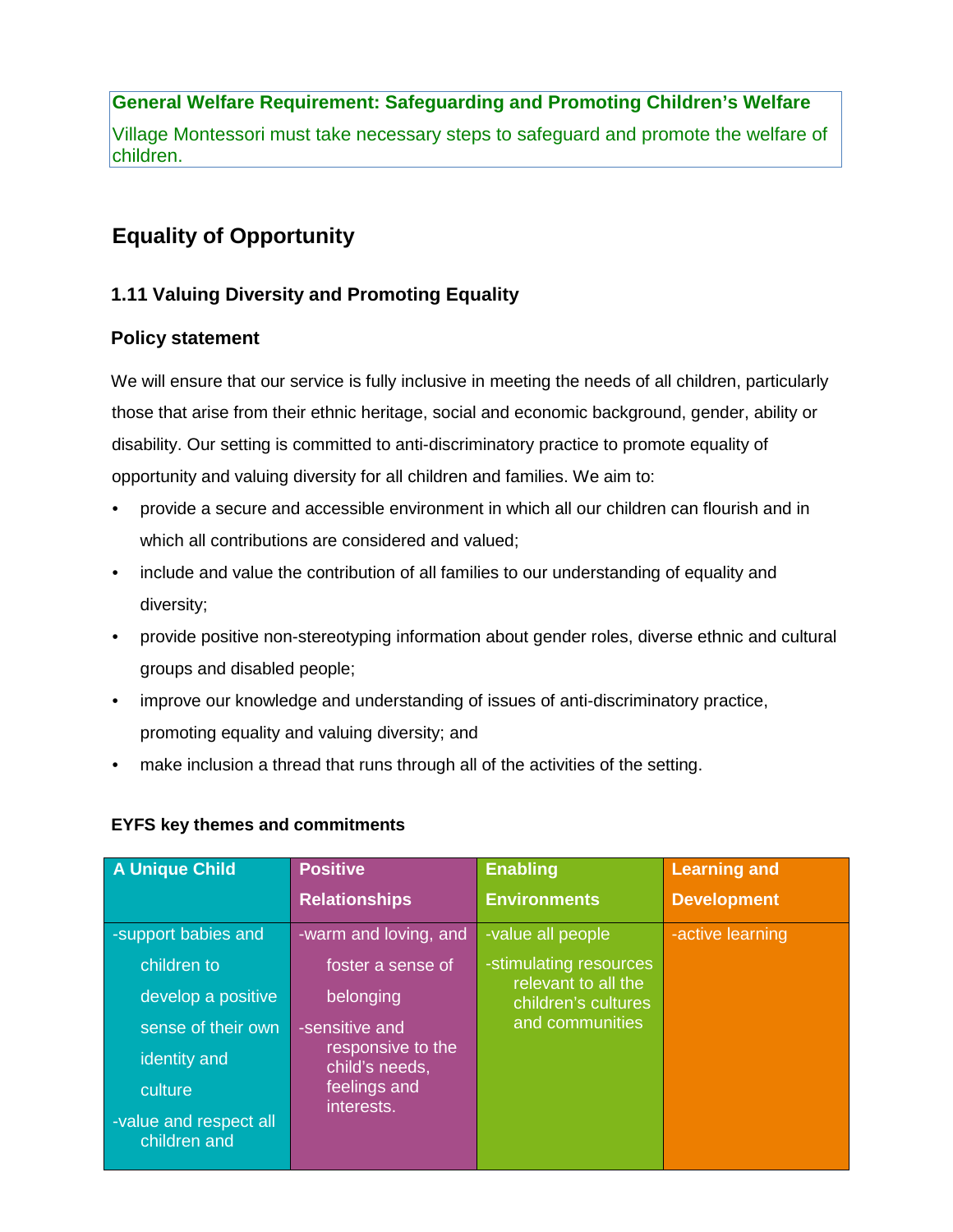#### **Procedures**

#### *Admissions*

Our setting is open to all members of the community.

- We advertise our service widely.
- We reflect the diversity of our society in our publicity and promotional materials.
- We provide information in clear, concise language, whether in spoken or written form.
- We provide information in as many languages as possible.
- We base our admissions policy on a fair system.
- We ensure that all parents are made aware of our equal opportunities policy.
- We do not discriminate against a child or their family, or prevent entry to our setting, on the basis of colour, ethnicity, religion or social background, such as being a member of a Travelling community or an asylum seeker.
- We do not discriminate against a child with a disability or refuse a child entry to our setting for reason relating to disability.
- We ensure wherever possible that we have a balanced intake of boys and girls in the setting.
- We develop an action plan to ensure that people with disabilities can participate successfully in the services offered by the setting and in the curriculum offered.
- We take action against any discriminatory behaviour by staff or parents. Displaying of openly discriminatory and possibly offensive materials, name calling, or threatening behaviour are unacceptable on or around the premises and will be dealt with in the strongest manner.

#### *Employment*

- Posts are advertised and all applicants are judged against explicit and fair criteria.
- Applicants are welcome from all backgrounds and posts are open to all.
- We may use the exemption clauses in relevant legislation to enable the service to best meet the needs of the community.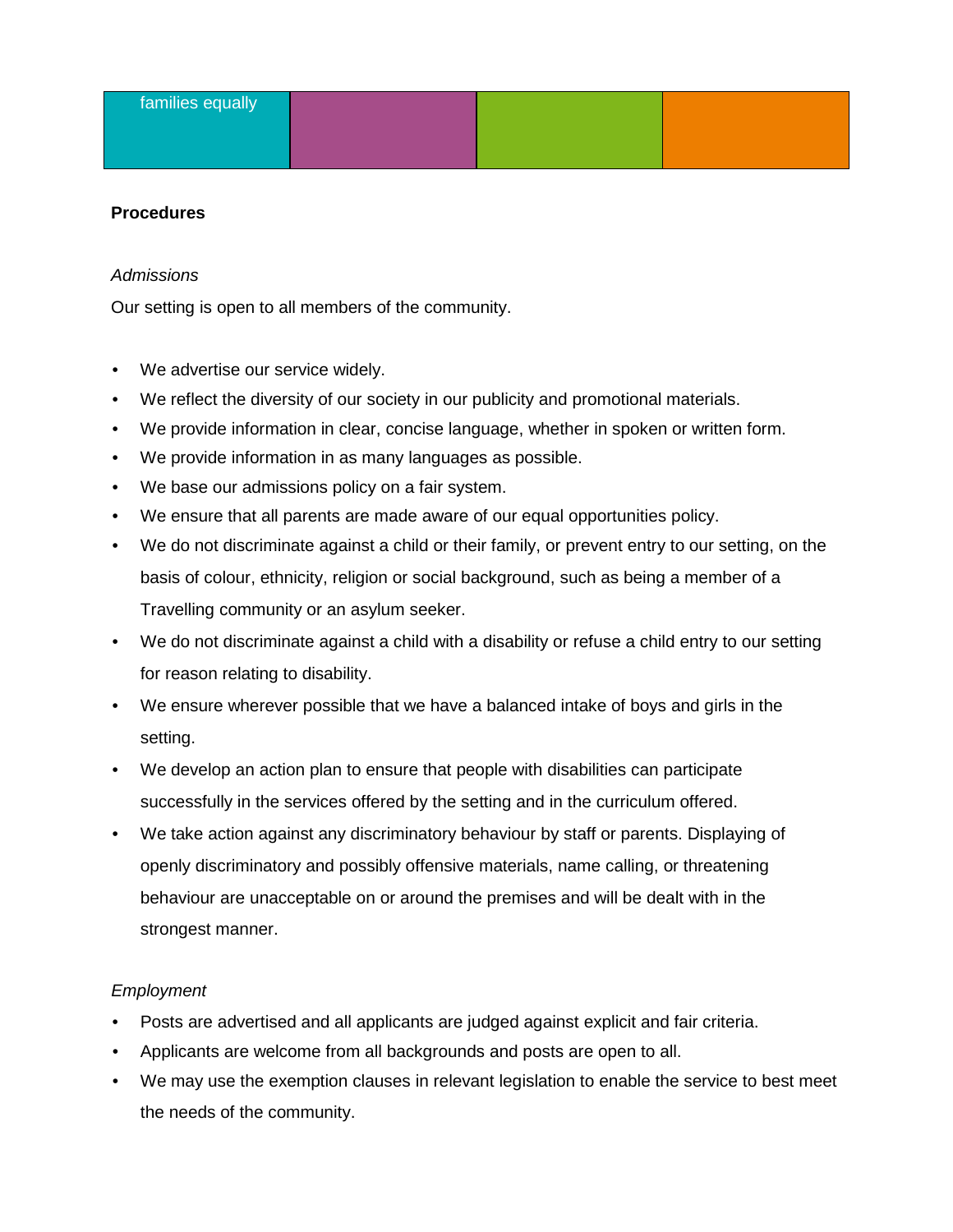- The applicant who best meets the criteria is offered the post, subject to references and checks by the Criminal Records Bureau. This ensures fairness in the selection process.
- All job descriptions include a commitment to promoting equality and recognising and respecting diversity as part of their specifications.
- We monitor our application process to ensure that it is fair and accessible.

#### *Training*

- We seek out training opportunities for staff and volunteers to enable them to develop antidiscriminatory and inclusive practices, which enable all children to flourish.
- We ensure that staff are confident and fully trained in administering relevant medicines and performing invasive care procedures when these are required.
- We review our practices to ensure that we are fully implementing our policy for promoting equality, valuing diversity and inclusion.

#### *Curriculum*

The curriculum offered in the setting encourages children to develop positive attitudes about themselves as well as to people who are different from themselves. It encourages children to empathise with others and to begin to develop the skills of critical thinking.

Our environment is as accessible as possible for all visitors and service users. If access to the settings is found to treat disabled children or adults less favourably then we make reasonable adjustments to accommodate the needs of disabled children and adults. We do this by:

- making children feel valued and good about themselves;
- ensuring that children have equality of access to learning;
- undertaking an access audit to establish if the setting is accessible to all children;
- making adjustments to the environment and resources to accommodate a wide range of learning, physical and sensory impairments;
- making appropriate provision within the curriculum to ensure each child receives the widest possible opportunity to develop their skills and abilities, e.g. recognising the different learning styles of girls and boys;
- positively reflecting the widest possible range of communities in the choice of resources;
- avoiding stereotypes or derogatory images in the selection of books or other visual materials;
- celebrating a wide range of festivals;
- creating an environment of mutual respect and tolerance;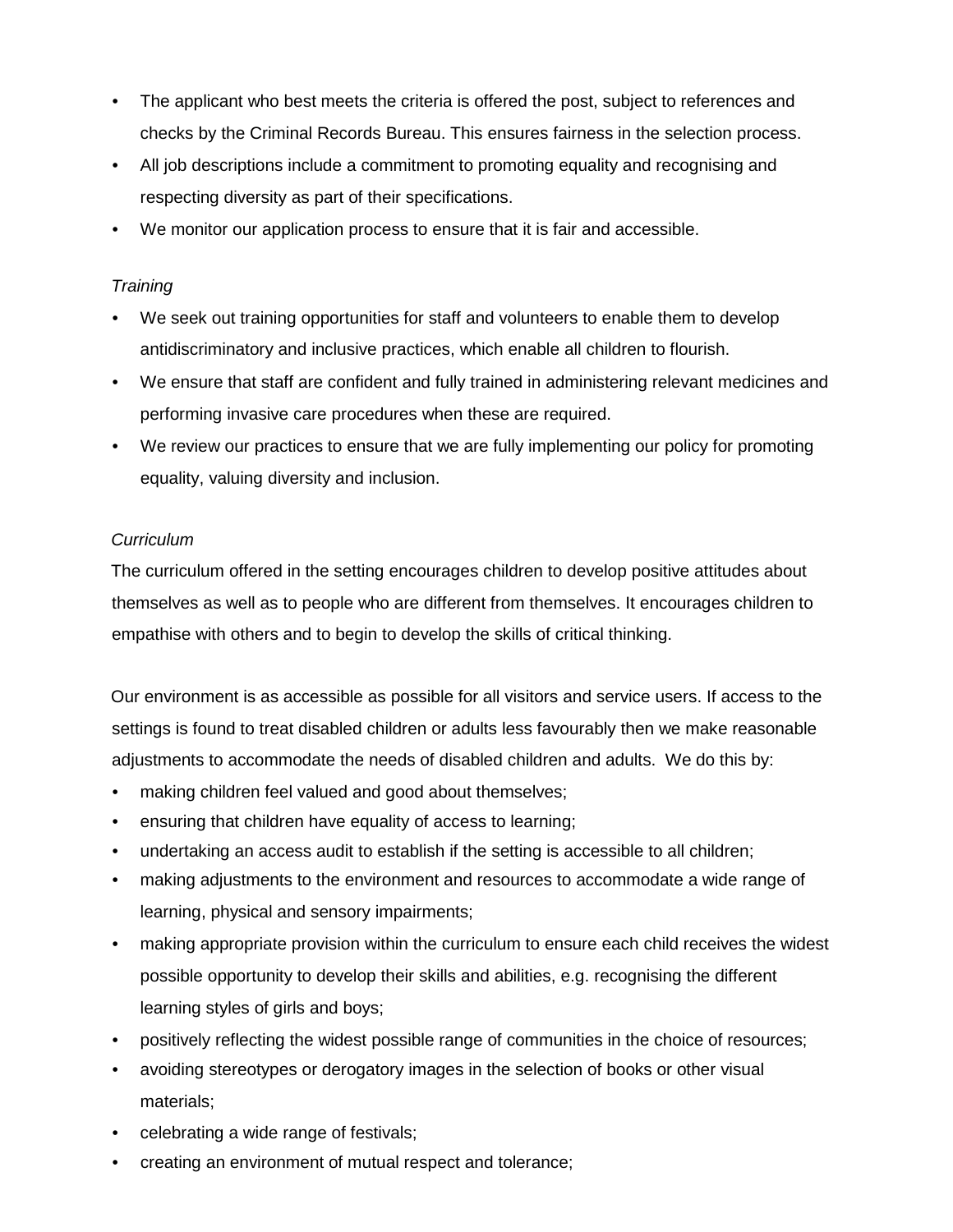- differentiating the curriculum to meet children's special educational needs;
- helping children to understand that discriminatory behaviour and remarks are hurtful and unacceptable;
- ensuring that the curriculum offered is inclusive of children with special educational needs and children with disabilities;
- ensuring that children learning English as an additional language have full access to the curriculum and are supported in their learning; and
- ensuring that children speaking languages other than English are supported in the maintenance and development of their home languages.

#### *Valuing diversity in families*

- We welcome the diversity of family lifestyles and work with all families.
- We encourage children to contribute stories of their everyday life to the setting.
- We encourage parents/carers to take part in the life of the setting and to contribute fully.
- For families who speak languages in addition to English, we will develop means to ensure their full inclusion.
- We offer a flexible payment system for families of differing means and offer information regarding sources of financial support.

#### *Food*

- We work in partnership with parents to ensure that the medical, cultural and dietary needs of children are met.
- We help children to learn about a range of food, and of cultural approaches to mealtimes and eating, and to respect the differences among them.

#### *Meetings*

• Information about meetings is communicated in a variety of ways - written, verbal and in translation - to ensure that all parents have information about and access to the meetings with their child's key worker or the staff member they wish to meet with.

#### *Monitoring and reviewing*

• To ensure our policies and procedures remain effective we will monitor and review them annually to ensure our strategies meets the overall aims to promote equality, inclusion and valuing diversity.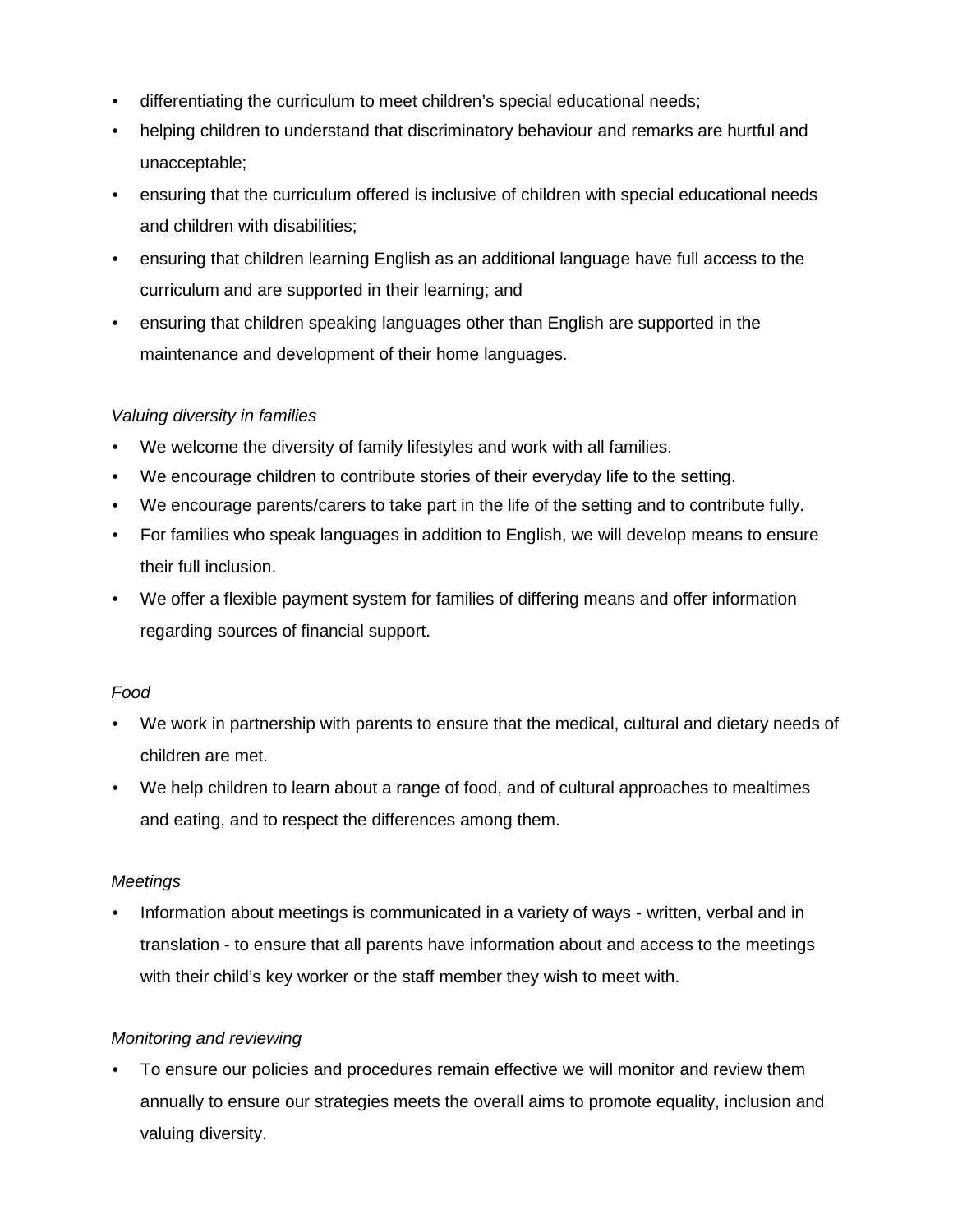• We provide a complaints procedure and a complaints summary record for parents to see.

### **Legal framework**

The Equality Act 2006 Disability Discrimination Act (DDA) 1995, 2005 Race Relations Act 1976 Race Relations Amendment Act 2000 Sex Discrimination Act 1976,1986 Children Act 1989, 2004 Special Educational Needs and Disability Act 2001

# **Other useful Pre-school Learning Alliance publications**

Embracing Equality (2007)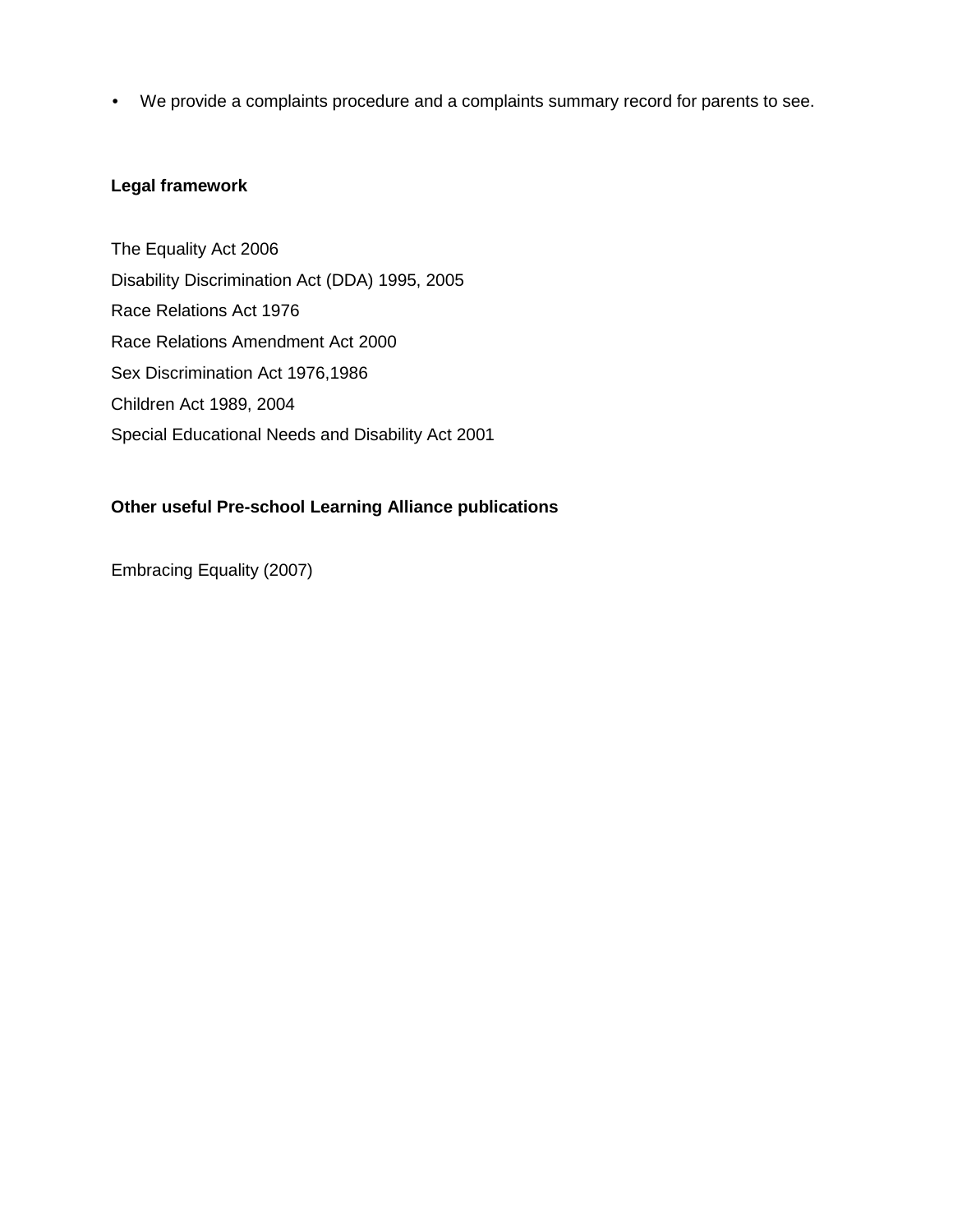Village Montessori must take necessary steps to safeguard and promote the welfare of children.

# **Equality of Opportunity**

# **1.1 Supporting Children with Special Educational Needs**

# **Policy statement**

We provide an environment in which all children, including those with special educational needs, are supported to reach their full potential.

- We have regard for the DfES Code of Practice (June 2014).
- We ensure our provision is inclusive to all children with special educational needs.
- We support parents and children with special educational needs (SEN).
- We identify the specific needs of children with special educational needs and meet those needs through a range of Educational Health Care Plan (EHC) strategies.
- We work in partnership with parents and other agencies in meeting individual children's needs.
- We monitor and review our policy, practice and provision and, if necessary, make adjustments.

| <b>A Unique Child</b>            | <b>Positive Relationships</b>                  | <b>Enabling</b>              | <b>Learning and</b>    |
|----------------------------------|------------------------------------------------|------------------------------|------------------------|
|                                  |                                                | <b>Environments</b>          | <b>Development</b>     |
| -understand and                  | -sensitive and                                 | -value all people            | -playing and exploring |
| observe each                     | responsive to the                              | -rich learning               | -active learning       |
| child's                          | child's needs,                                 | opportunities                |                        |
| development and                  | feelings and                                   | through play and             |                        |
| learning, assess                 | <i>interests</i>                               | playful teaching             |                        |
| progress, plan for               | -supportive of the child's                     | -support for children        |                        |
| next steps.                      | own efforts and                                | to take risks and<br>explore |                        |
| -identify any need for           | independence                                   |                              |                        |
| additional support               | -consistent in setting                         |                              |                        |
| -value and respect all           | clear boundaries                               |                              |                        |
| children and<br>families equally | -stimulating                                   |                              |                        |
|                                  | -built on key person<br>relationships in early |                              |                        |

# **EYFS key themes and commitments**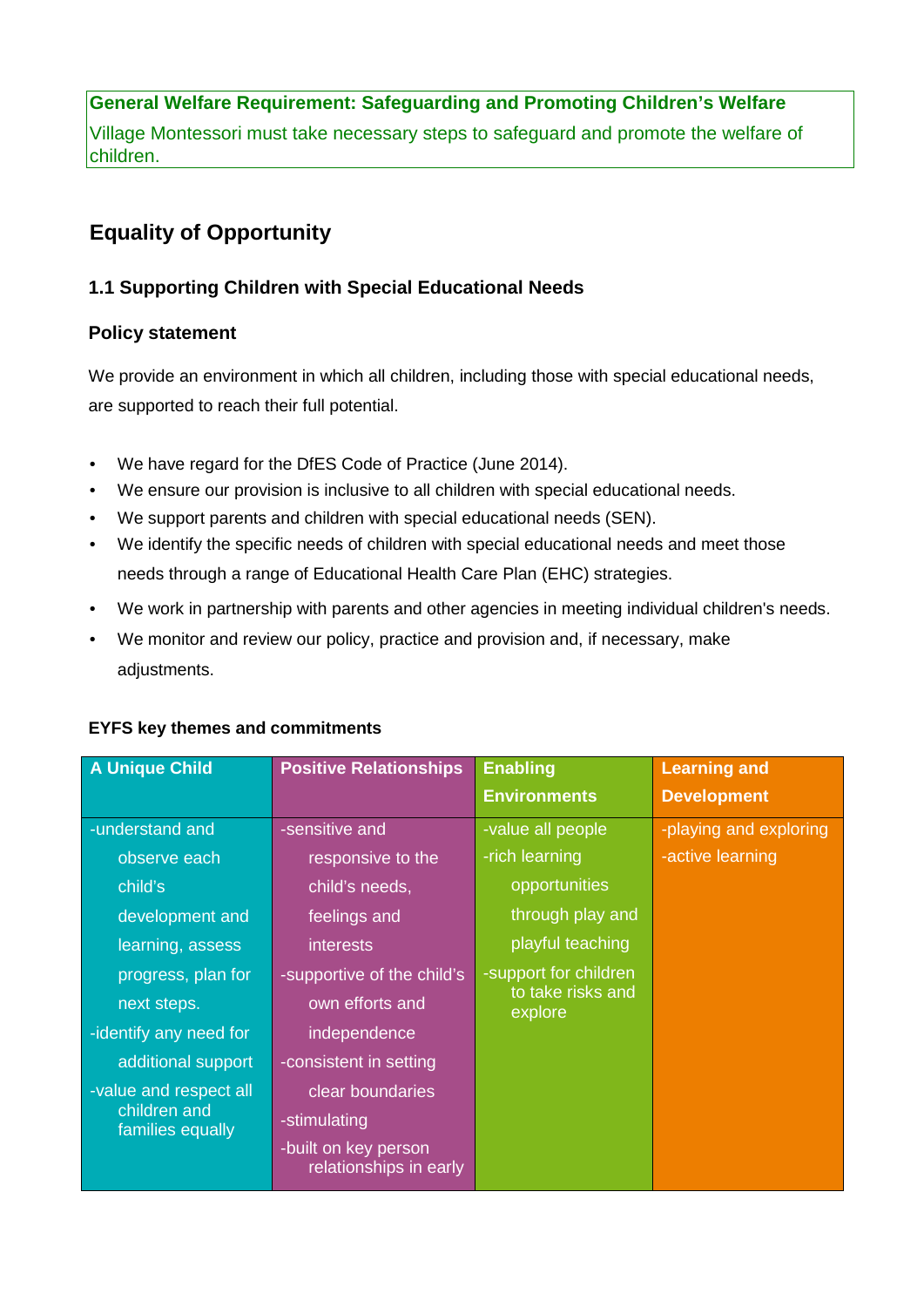#### **Procedures**

- We designate a member of staff to be the Special Educational Needs Co-ordinator (SENCO) and give his/her name to parents. From May 2013 onwards our SENCO is Ms Priscilla Madeley.
- We ensure that the provision for children with special educational needs is the responsibility of all members of the setting.
- We ensure that our inclusive admissions practice ensures equality of access and opportunity.
- We work closely with parents of children with special educational needs to create and maintain a positive partnership.
- We ensure that parents are informed at all stages of the assessment, planning, provision and review of their children's education.
- We provide parents with information on sources of independent advice and support.
- We liaise with other professionals involved with children with special educational needs and their families, including transfer arrangements to other settings and schools.
- We provide a broad, balanced and differentiated curriculum for all children with special educational needs.
- We use a system of planning, implementing, monitoring, evaluating and reviewing targeted plans for children with special educational needs.
- We ensure that children with special educational needs are appropriately involved at all stages of the graduated response, taking into account their levels of ability.
- We have systems in place for supporting children with Special Educational Needs including children with an Educational Health Care (EHC) Plan.
- We use a system for keeping records of the assessment, planning, provision and review for children with special educational needs.
- We provide resources (human and financial) to implement our Special Educational Needs Policy.
- We raise awareness of any specialism the setting has to offer.
- We ensure the effectiveness of our special educational needs provision by collecting information from a range of sources e.g. Individual Education Plan reviews, staff and management meetings, parental and external agency's views, inspections and complaints. This information is collated, evaluated and reviewed annually.
- We provide a complaints procedure.
- We monitor and review our policy annually.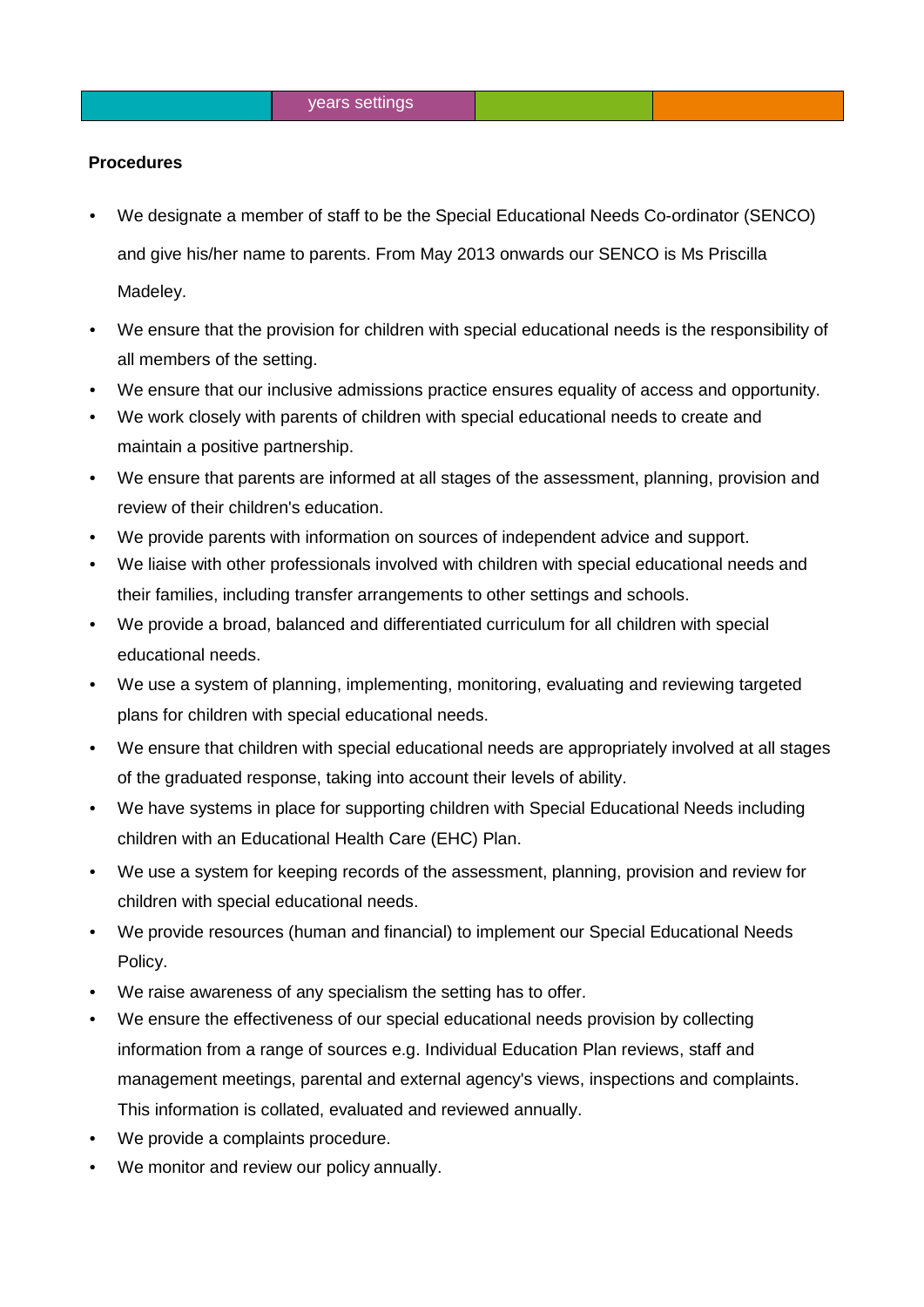Children's behaviour must be managed effectively and in a manner appropriate for their stage of development and particular individual needs.

# **Equality of Opportunity**

# **1.2 Achieving Positive Behaviour**

# **Policy statement**

Village Montessori believes that children flourish best when their personal, social and emotional needs are met and where there are clear and developmentally appropriate expectations for their behaviour.

Children need to learn to consider the views and feelings, needs and rights, of others and the impact that their behaviour has on people, places and objects. This is a developmental task that requires support, encouragement, teaching and setting the correct example. The principles that underpin how we achieve positive and considerate behaviour exist within the programme for promoting personal, social and emotional development.

# **EYFS key themes and commitments**

| <b>Positive</b>                             | <b>Enabling</b>     | <b>Learning and</b>               |
|---------------------------------------------|---------------------|-----------------------------------|
| <b>Relationships</b>                        | <b>Environments</b> | <b>Development</b>                |
| -sensitive and                              | -Rich learning      | -playing and exploring            |
| responsive to the                           |                     | -active learning                  |
| child's needs,                              | playful teaching    |                                   |
| feelings and                                |                     |                                   |
| interests.                                  |                     |                                   |
| -supportive of the                          |                     |                                   |
| child's own efforts                         |                     |                                   |
| and                                         |                     |                                   |
| independence.                               |                     |                                   |
| -consistent in setting<br>clear boundaries. |                     |                                   |
|                                             |                     | opportunities<br>through play and |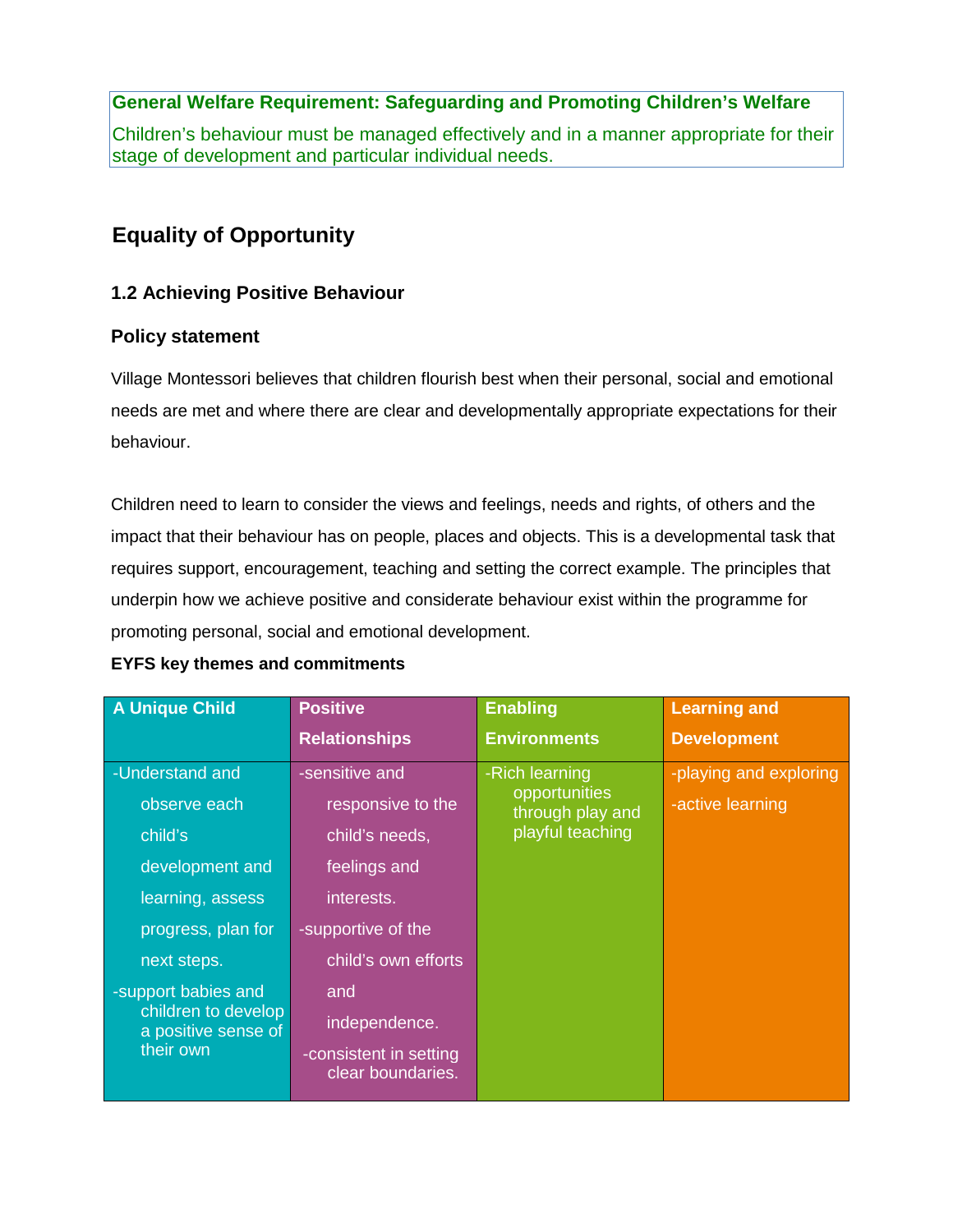| identity and           | -built on key person |  |
|------------------------|----------------------|--|
| culture.               | relationships in     |  |
| -identify any need for | early years          |  |
| additional             | settings.            |  |
| support.               |                      |  |
|                        |                      |  |
|                        |                      |  |

#### **Procedures**

# **Although all members of staff have responsibility for our programme supporting personal, social and emotional development, including issues concerning behaviour.**

- Our named person with overall responsibility is Mrs Kwai-Fong Purchase.
	- o keep her/himself up-to-date with legislation, research and thinking on promoting positive behaviour and on handling children's behaviour where it may require additional support;
	- $\circ$  access relevant sources of expertise on promoting positive behaviour within the programme for supporting personal, social and emotional development ; and
	- o check that all staff have relevant in-service training on promoting positive behaviour. We keep a record of staff attendance at this training.
- We recognise that codes for interacting with other people vary between cultures and require staff to be aware of - and respect - those used by members of the setting.
- We require all staff, volunteers and students to provide a positive model of behaviour by treating children, parents and one another with friendliness, care and courtesy.
- We familiarise new staff and volunteers with the setting's behaviour policy and its guidelines for behaviour.
- We expect all members of our setting children, parents, staff, volunteers and students to keep to the guidelines, requiring these to be applied consistently.
- We work in partnership with children's parents. Parents are regularly informed about their children's behaviour by their key person. We work with parents to address recurring inconsiderate behaviour, using our observation records to help us to understand the cause and to decide jointly how to respond appropriately.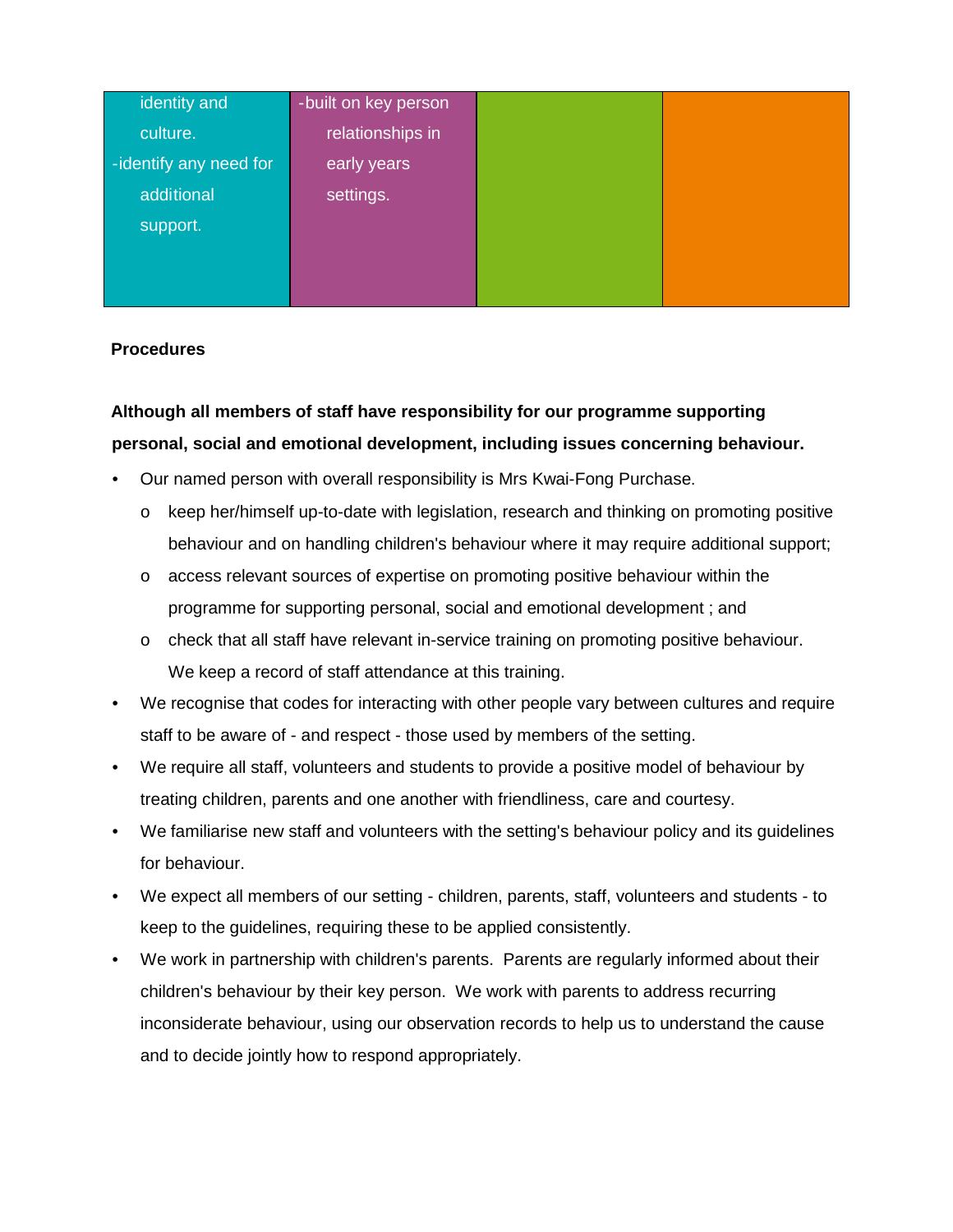*Strategies with children who engage in inconsiderate behaviour*

- We require all staff, volunteers and students to use positive strategies for handling any inconsiderate behaviour, by helping children find solutions in ways which are appropriate for the children's ages and stages of development. Such solutions might include, for example, acknowledgement of feelings, explanation as to what was not acceptable, and supporting children to gain control of their feelings so that they can learn a more appropriate response.
- We ensure that there are enough materials, resources and sufficient activities available so that children are meaningfully occupied, without the need for unnecessary conflict over sharing and waiting for turns. Although we promote children's understanding for sharing and waiting to take turns, (which is supported by their only being one of each Montessori material).
- We acknowledge considerate behaviour such as kindness and willingness to share.
- We support each child in developing self-esteem, confidence and feelings of competence.
- We support each child in developing a sense of belonging in our group, so that they feel valued and welcome.
- We avoid creating situations in which children receive adult attention only in return for inconsiderate behaviour.
- When children behave in inconsiderate ways, we help them to understand the outcomes of their action and support them in learning how to cope more appropriately.
- We never send children out of the room by themselves, nor do we use a 'naughty chair' or a 'time out' strategy that excludes children from the group.
- We never use physical punishment, such as smacking or shaking. Children are never threatened with these.
- We do not use techniques intended to single out and humiliate individual children.
- We use physical restraint, such as holding, only to prevent physical injury to children or adults and/or serious damage to property.
- Details of such an event (what happened, what action was taken and by whom, and the names of witnesses) are brought to the attention of our setting manager and are recorded in the child's personal file. The child's parent is informed on the same day.
- In cases of serious misbehaviour, such as racial or other abuse, we make clear immediately the unacceptability of the behaviour and attitudes, by means of explanations rather than personal blame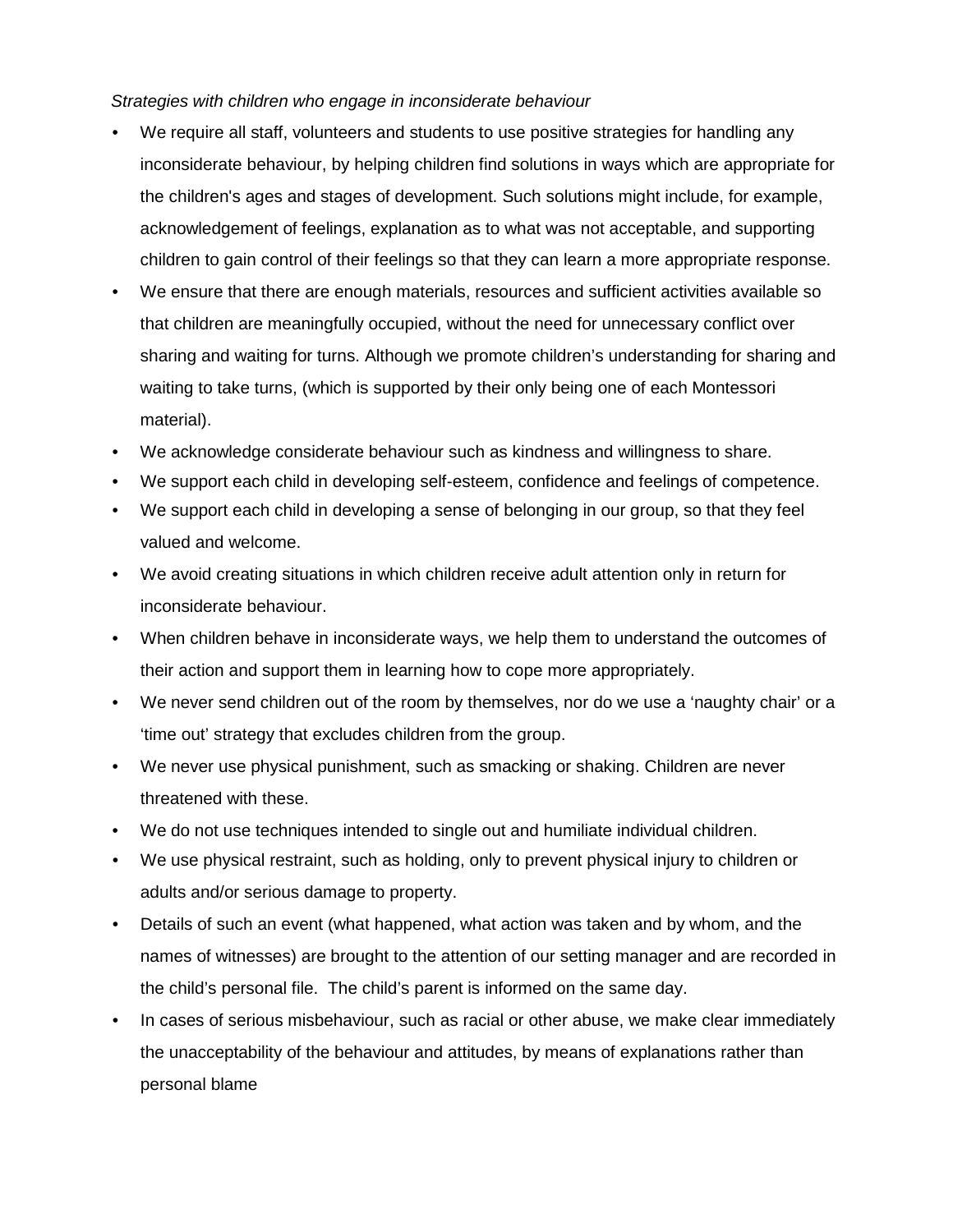• We do not shout or raise our voices in a threatening way to respond to children's inconsiderate behaviour.

### *Children under three years*

- When children under three behave in inconsiderate ways we recognise that strategies for supporting them will need to be developmentally appropriate and differ from those for older children.
- We recognise that very young children are unable to regulate their own emotions, such as fear, anger or distress, and require sensitive adults to help them do this.
- Common inconsiderate or hurtful behaviours of young children include tantrums, biting or fighting. Staff are calm and patient, offering comfort to intense emotions, helping children to manage their feelings and talk about them to help resolve issues and promote understanding.
- If tantrums, biting or fighting are frequent, we try to find out the underlying cause such as a change or upheaval at home, or frequent change of carers. Sometimes a child has not settled in well and the behaviour may be the result of 'separation anxiety'.
- We focus on ensuring a child's attachment figure in the setting, their key person, is building a strong relationship to provide security to the child.

# *Rough and tumble play, hurtful behaviour and bullying*

Our procedure has been updated to provide additional focus on these kinds of inconsiderate behaviours.

# *Rough and tumble play and fantasy aggression*

Young children often engage in play that has aggressive themes – such as superhero and weapon play; some children appear pre-occupied with these themes, but their behaviour is not necessarily a precursor to hurtful behaviour or bullying, although it may be inconsiderate at times and may need addressing using strategies as above.

• We recognise that teasing and rough and tumble play are normal for young children and acceptable within limits. We regard these kinds of play as pro-social and not as problematic or aggressive.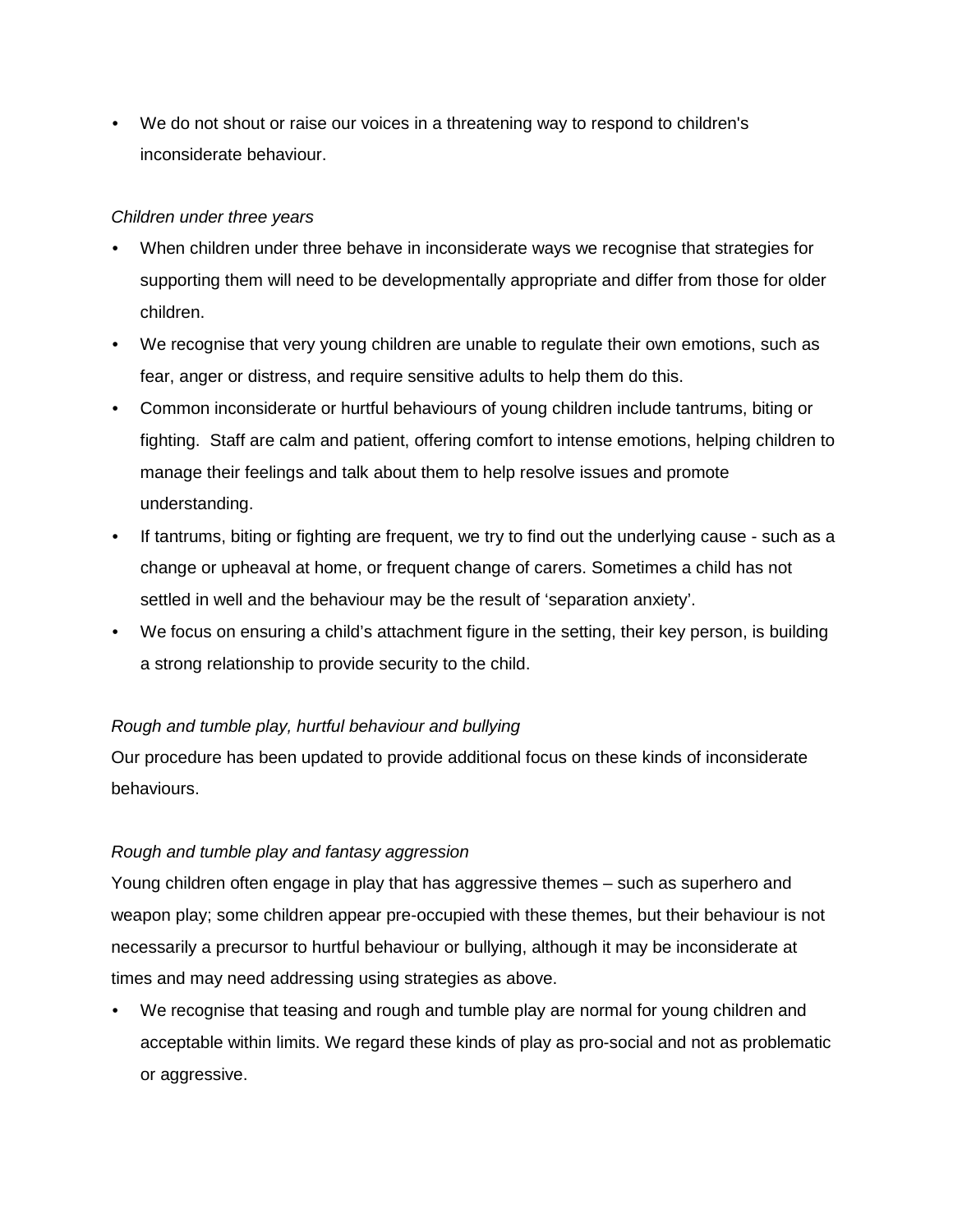- We will develop strategies to contain play that are agreed with the children, and understood by them, with acceptable behavioural boundaries to ensure children are not hurt.
- We recognise that fantasy play also contains many violently dramatic strategies, blowing up, shooting etc., and that themes often refer to 'goodies and baddies' and as such offer opportunities for us to explore concepts of right and wrong.
- We are able to tune in to the content of the play, perhaps to suggest alternative strategies for heroes and heroines, making the most of 'teachable moments' to encourage empathy and lateral thinking to explore alternative scenarios and strategies for conflict resolution.

#### *Hurtful behaviour*

We take hurtful behaviour very seriously. Most children under the age of five will at some stage hurt or say something hurtful to another child, especially if their emotions are high at the time, but it is not helpful to label this behaviour as 'bullying'. For children under five, hurtful behaviour is momentary, spontaneous and often without cognisance of the feelings of the person whom they have hurt.

- We recognise that young children behave in hurtful ways towards others because they have not yet developed the means to manage intense feelings that sometimes overwhelm them.
- We will help them manage these feelings as they have neither the biological means nor the cognitive means to do this for themselves.
- We understand that self-management of intense emotions, especially of anger, happens when the brain has developed neurological systems to manage the physiological processes that take place when triggers activate responses of anger or fear.
- Therefore we help this process by offering support, calming the child who is angry as well as the one who has been hurt by the behaviour. By helping the child to return to a normal state, we are helping the brain to develop the physiological response system that will help the child be able to manage his or her own feelings.
- We do not engage in punitive responses to a young child's rage as that will have the opposite effect.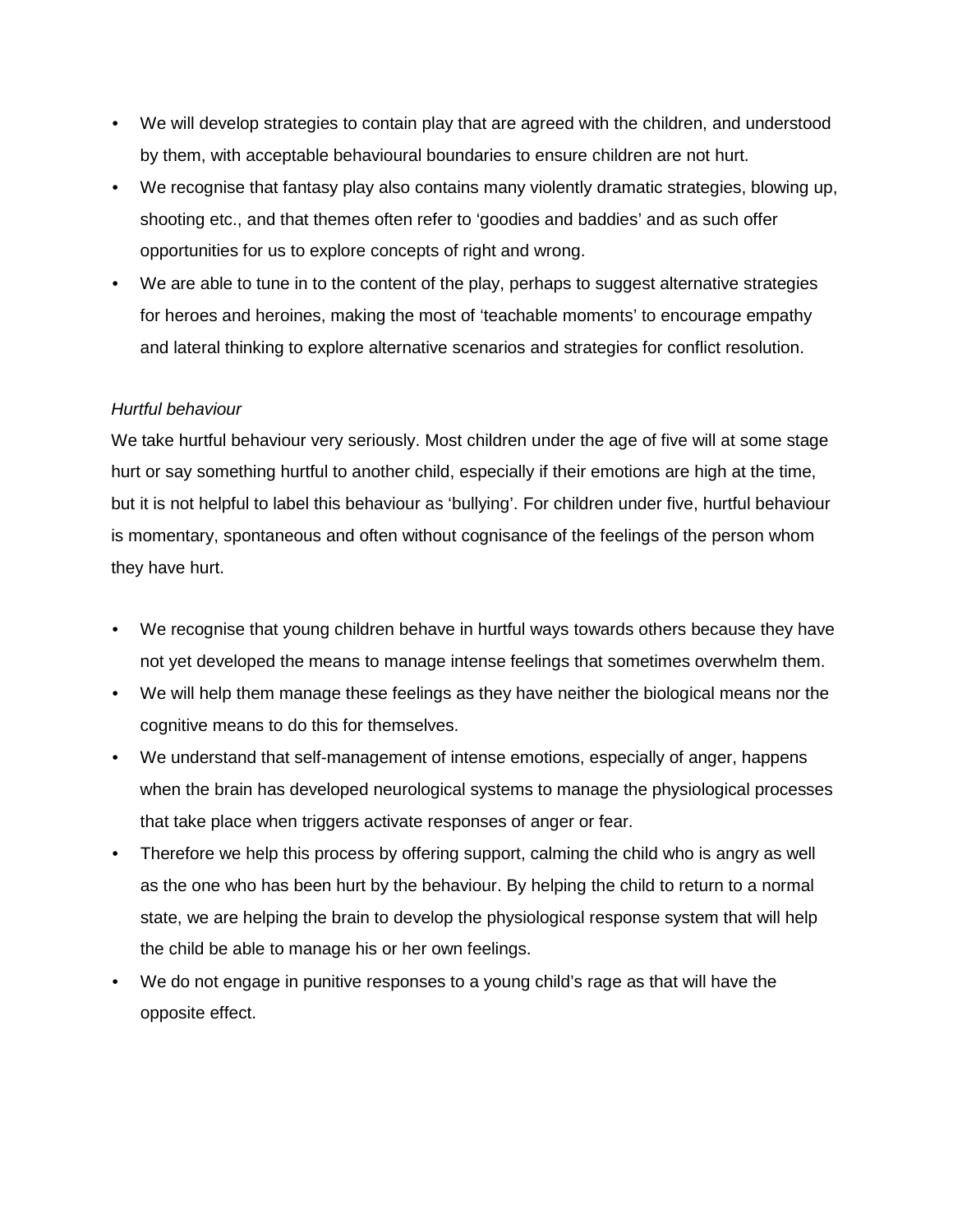- Our way of responding to pre-verbal children is to calm them through holding and cuddling. Verbal children will also respond to cuddling to calm them down, but we offer them an explanation and discuss the incident with them to their level of understanding. We recognise that young children require help in understanding the range of feelings they experience. We help children recognise their feelings by naming them and helping children to express them, making a connection verbally between the event and the feeling. "Adam took your car, didn't he, and you were enjoying playing with it. You didn't like it when he took it, did you? Did it make you feel angry? Is that why you hit him?" Older children will be able to verbalise their feelings better, talking through themselves the feelings that motivated the behaviour.
- We help young children learn to empathise with others, understanding that they have feelings too and that their actions impact on others' feelings. "When you hit Adam, it hurt him and he didn't like that and it made him cry."
- We help young children develop pro-social behaviour, such as resolving conflict over who has the toy. "I can see you are feeling better now and Adam isn't crying any more. Let's see if we can be friends and find another car, so you can both play with one."
- We are aware that the same problem may happen over and over before skills such as sharing and turn-taking develop. In order for both the biological maturation and cognitive development to take place, children will need repeated experiences with problem solving, supported by patient adults and clear boundaries.
- We support social skills through modelling behaviour, through activities, drama and stories. We build self-esteem and confidence in children, recognising their emotional needs through close and committed relationships with them.
- We help a child to understand the effect that their hurtful behaviour has had on another child; we do not force children to say sorry, but encourage this where it is clear that they are genuinely sorry and wish to show this to the person they have hurt.
- When hurtful behaviour becomes problematic, we work with parents to identify the cause and find a solution together. The main reasons for very young children to engage in excessive hurtful behaviour are that:
	- $\circ$  they do not feel securely attached to someone who can interpret and meet their needs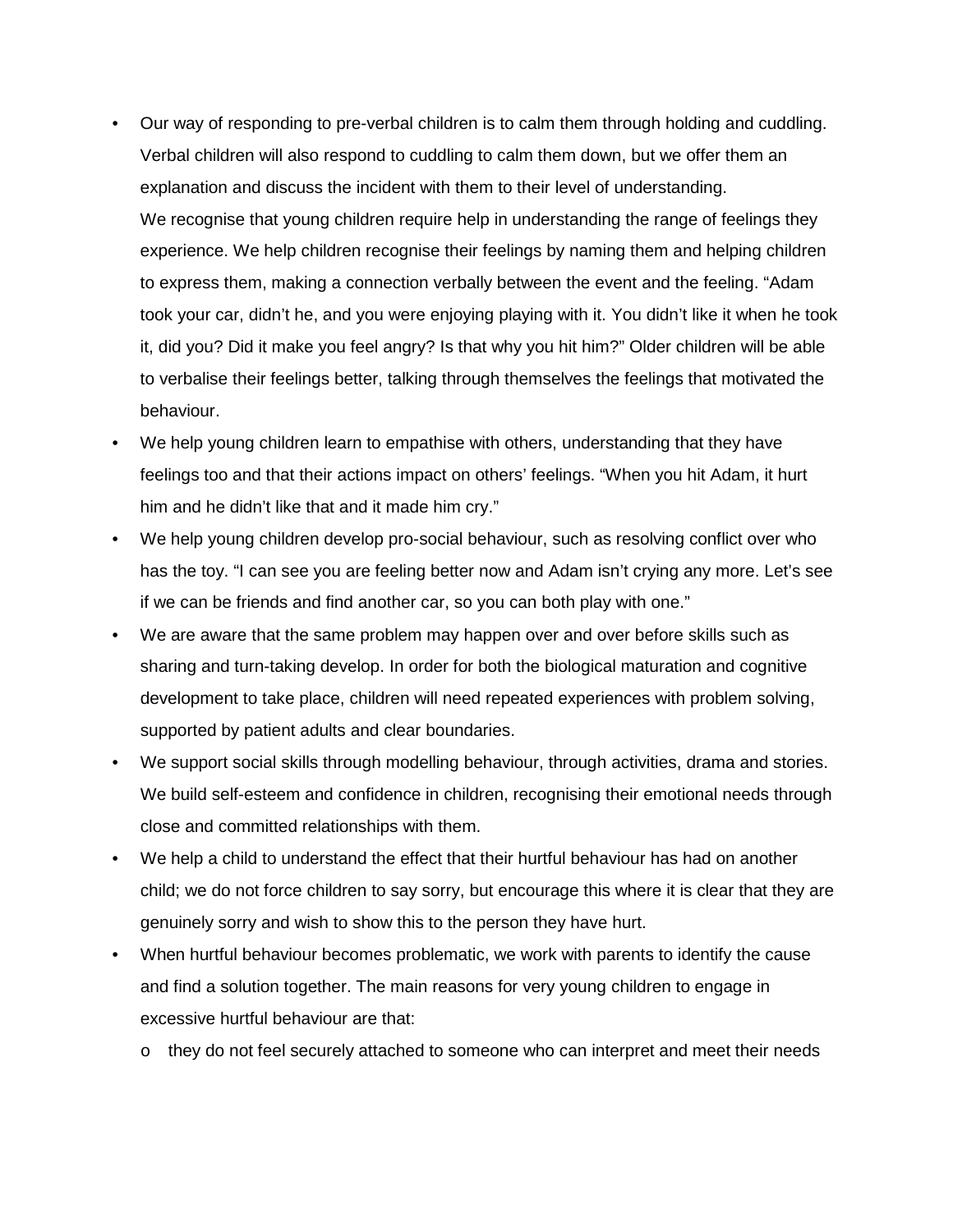– this may be in the home and it may also be in the setting;  $\circ$  their parent, or carer in the setting, does not have skills in responding appropriately, and consequently negative patterns are developing where hurtful behaviour is the only response the child has to express feelings of anger;

- $\circ$  the child may have insufficient language, or mastery of English, to express him or herself and may feel frustrated;
- $\circ$  the child is exposed to levels of aggressive behaviour at home and may be at risk emotionally, or may be experiencing child abuse;
- $\circ$  the child has a developmental condition that affects how they behave.
- Where this does not work, we use the Code of Practice to support the child and family, making the appropriate referrals to a Behaviour Support Team where necessary.

#### *Bullying*

We take bullying very seriously. Bullying involves the persistent physical or verbal abuse of another child or children. It is characterised by intent to hurt, often planned, and accompanied by an awareness of the impact of the bullying behaviour.

A child who is bullying has reached a stage of cognitive development where he or she is able to plan to carry out a premeditated intent to cause distress in another.

Bullying can occur in children five years old and over (we will not have any children from 5 +, but need to keep this in mind).

If a child bullies another child or children:

- we show the children who have been bullied that we are able to listen to their concerns and act upon them;
- we intervene to stop the child who is bullying from harming the other child or children;
- we explain to the child doing the bullying why her/his behaviour is not acceptable;
- we give reassurance to the child or children who have been bullied;
- we help the child who has done the bullying to recognise the impact of their actions;
- we make sure that children who bully receive positive feedback for considerate behaviour and are given opportunities to practise and reflect on considerate behaviour;
- we do not label children who bully as 'bullies';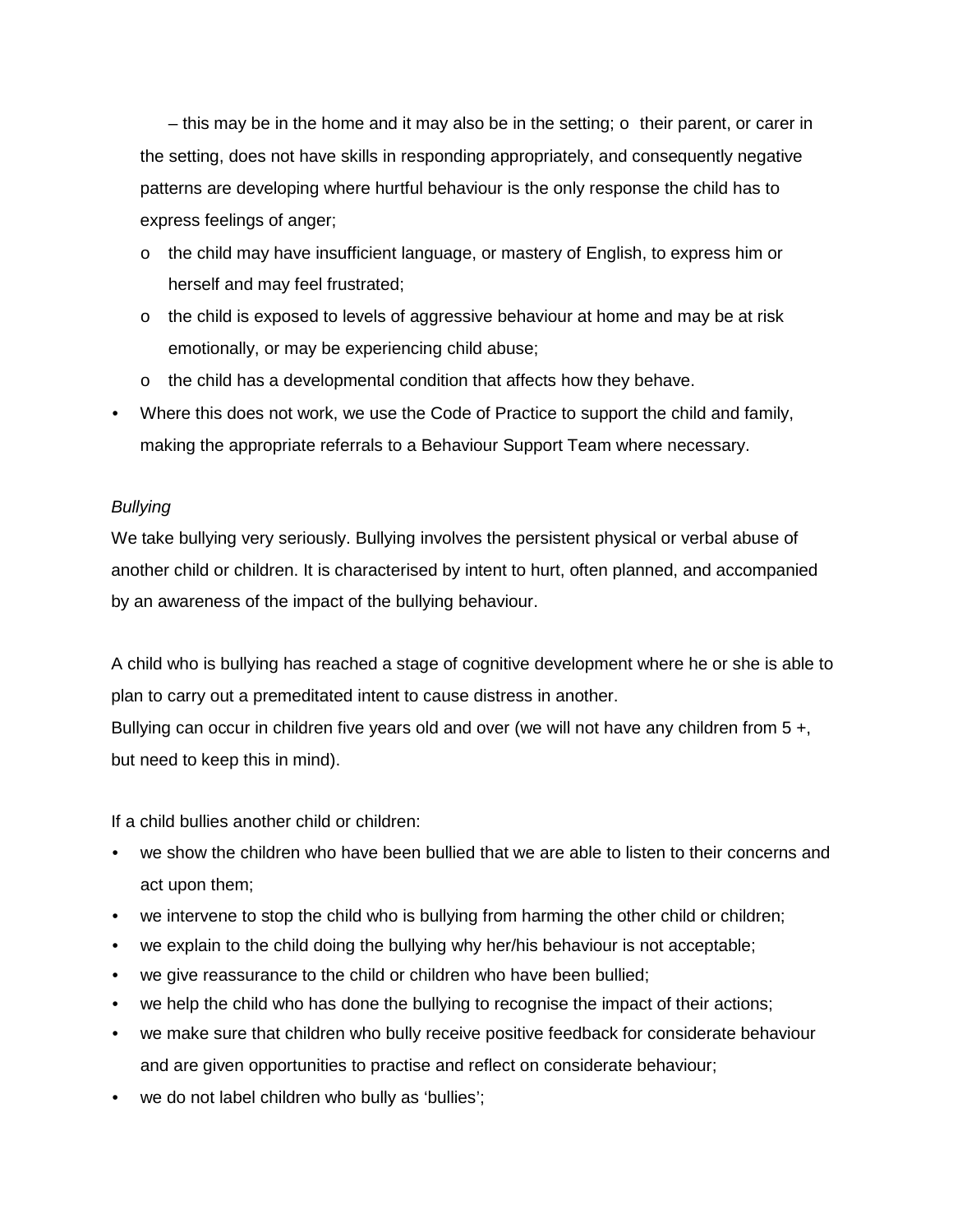- we recognise that children who bully may be experiencing bullying themselves, or be subject to abuse or other circumstance causing them to express their anger in negative ways towards others;
- we recognise that children who bully are often unable to empathise with others and for this reason we do not insist that they say sorry unless it is clear that they feel genuine remorse for what they have done. Empty apologies are just as hurtful to the bullied child as the original behaviour;
- we discuss what has happened with the parents of the child who did the bullying and work out with them a plan for handling the child's behaviour; and
- we share what has happened with the parents of the child who has been bullied, explaining that the child who did the bullying is being helped to adopt more acceptable ways of behaving.

# **Other useful Pre-school Learning Alliance publications**

The Social Child (2007)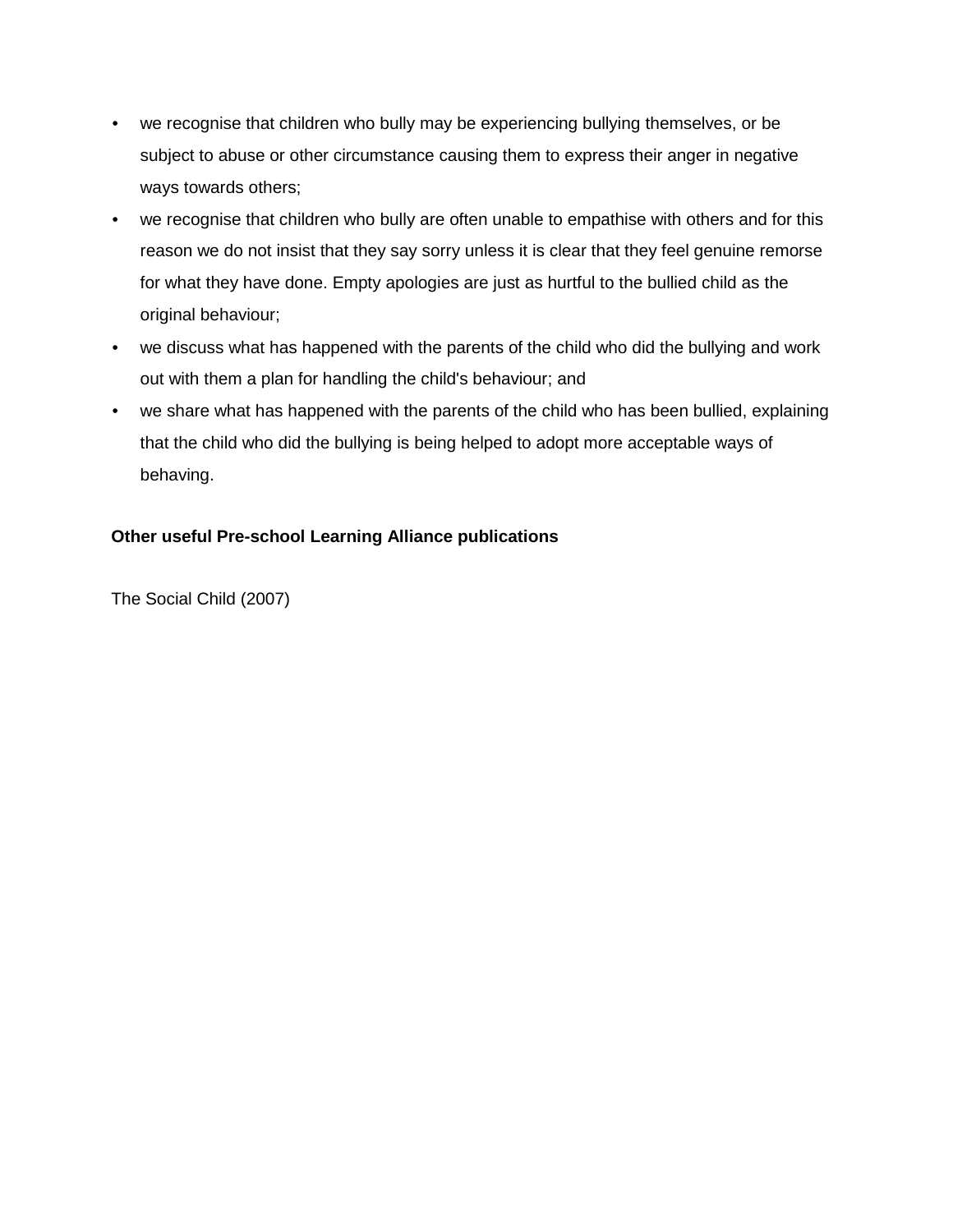Village Montessori must promote the good health of the children, take necessary steps to prevent the spread of infection, and take appropriate action when they are ill.

# **Promoting Health and Hygiene**

### **1.1 Animals in the Setting**

#### **Policy Statement**

Children learn about the natural world, its animals and other living creatures, as part of the Early Years Foundation Stage curriculum. This may include contact with animals, or other living creatures, either in the setting or on visits. We aim to ensure that this is in accordance with sensible hygiene and safety controls.

#### **EYFS key themes and commitments**

| <b>A Unique Child</b> | <b>Positive</b>      | <b>Enabling</b>                                                         | <b>Learning and</b> |
|-----------------------|----------------------|-------------------------------------------------------------------------|---------------------|
|                       | <b>Relationships</b> | <b>Environments</b>                                                     | <b>Development</b>  |
| -keep children safe   | -stimulating         | -rich learning<br>opportunities<br>through play and<br>playful teaching | -active learning    |

#### **Procedures**

# *Animals in the setting as pets*

- We take account of the views of parents and children when selecting an animal or creature to keep as a pet in the setting.
- We carry out a risk assessment with a knowledgeable person accounting for any hygiene or safety risks posed by the animal or creature.
- We provide suitable housing for the animal or creature and ensure this is cleaned out regularly and is kept safely.
- We ensure the correct food is offered at the right times.
- We make arrangements for weekend and holiday care for the animal or creature.
- We register with the local vet and take out appropriate pet care health insurance.
- We make sure all vaccinations and other regular health measures, such as de-worming are up-to-date and recorded.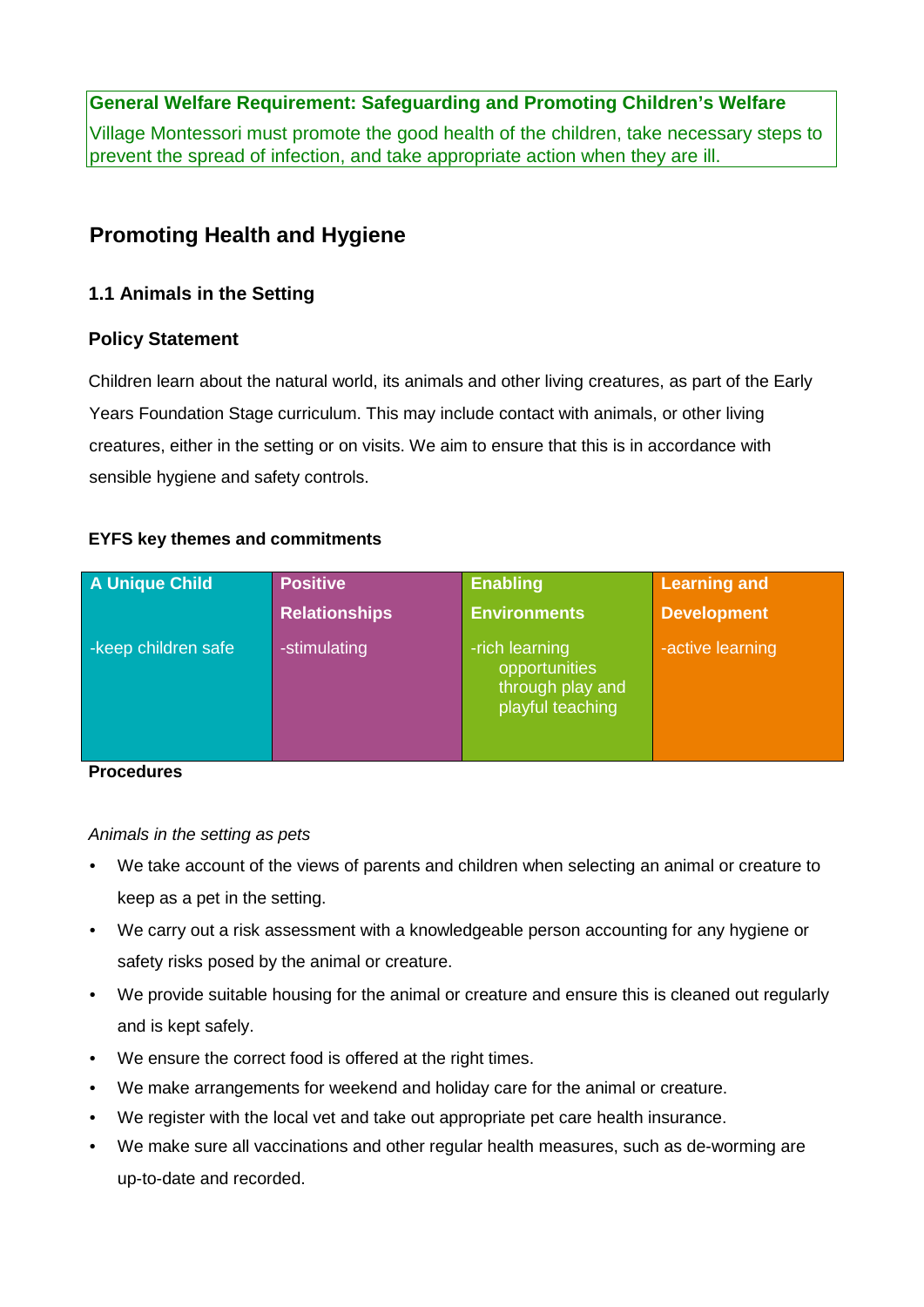- Children are taught correct handling and care of the animal or creature and are supervised.
- Children wash their hands after handling the animal or creature and do not have contact with animal soil or soiled bedding.
- Staff wear disposable gloves when cleaning housing or handling soiled bedding.
- If animals or creatures are brought in by visitors to show the children they are the responsibility of the owner.
- The owner carries out a risk assessment, detailing how the animal or creature is to be handled and how any safety or hygiene issues will be addressed.

#### *Visits to farms*

- Before a visit to a farm a risk assessment is carried out this may take account of safety factors listed in the farm's own risk assessment which should be viewed.
- The outings procedure is followed.
- Children wash their hands after contact with animals.
- Outdoor footwear worn to visit farms are cleaned of mud and debris and should not be worn indoors.

# **Legal framework**

The Management of Health and Safety at Work Regulations 1999 www.opsi.gov.uk/SI/si1999/19993242.htm

# **Further guidance**

Health and Safety Regulation…a short guide (HSE 2003) www.hse.gov.uk/pubns/hsc13.pdf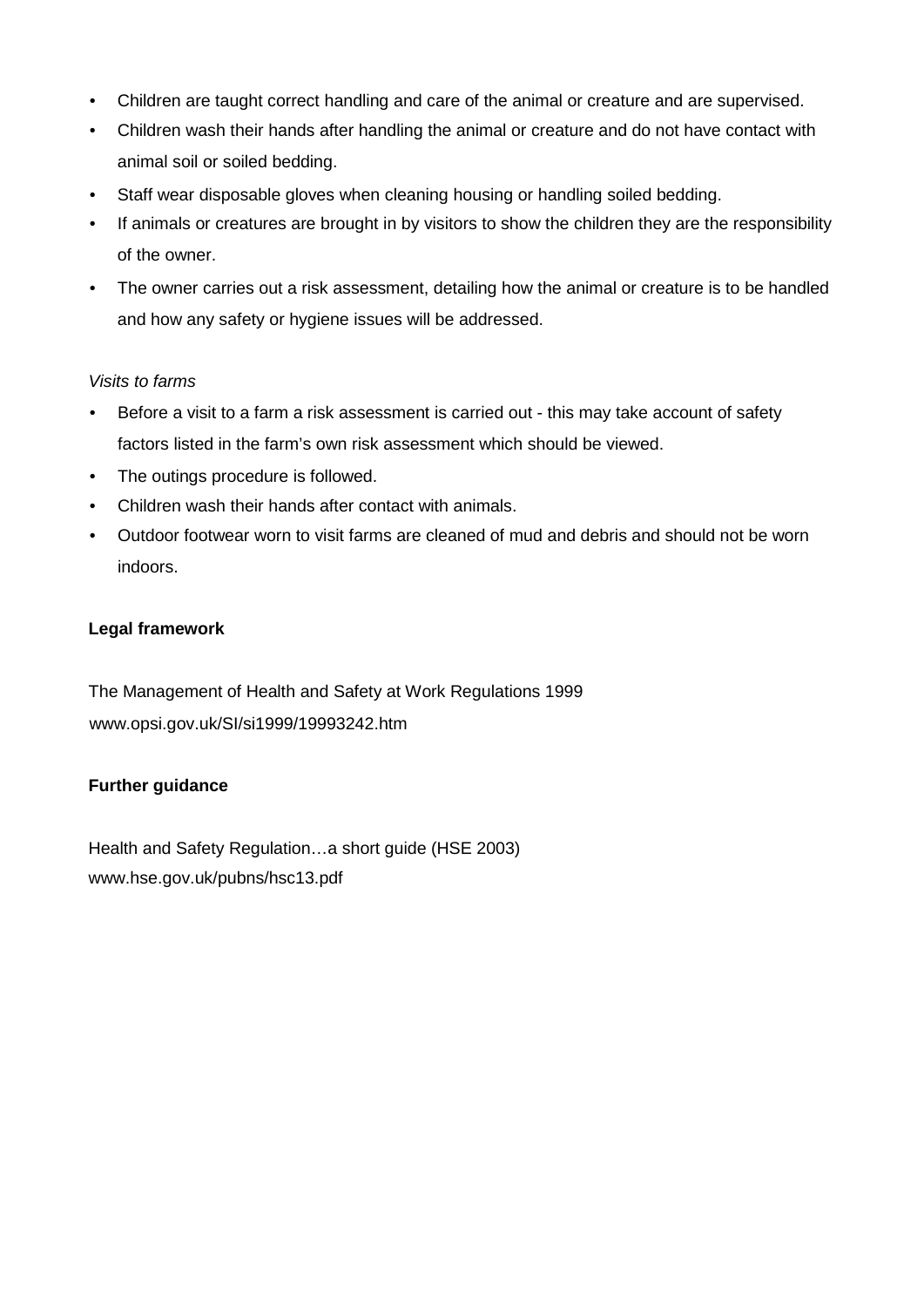Village Montessori must promote the good health of the children, take necessary steps to prevent the spread of infection, and take appropriate action when they are ill.

# **Promoting Health and Hygiene**

# **1.2 Administering Medicines**

# **Policy statement**

Whilst it is not our policy to care for sick children who should be at home until they are well enough to return to the setting, we will agree to administer medication as part of maintaining their health and well-being or when they are recovering from an illness.

In many cases, it is possible for children's GP's to prescribe medicine that can be taken at home in the morning and evening. As far as possible, administering medicines will only be done where it would be detrimental to the child's health if not given in the setting. If a child has not had a medication before, especially a baby/child under two, it is advised that the parent keeps the child at home for the first 48 hours to ensure no adverse effect as well as to give time for the medication to take effect.

These procedures are written in line with current guidance in 'Managing Medicines in Schools and Early Years Settings; the manager is responsible for ensuring all staff understand and follow these procedures.

The key person is responsible for the correct administration of medication to children for whom they are the key person. This includes ensuring that parent consent forms have been completed, that medicines are stored correctly and that records are kept according to procedures. In the absence of the key person, the manager is responsible for the overseeing of administering medication.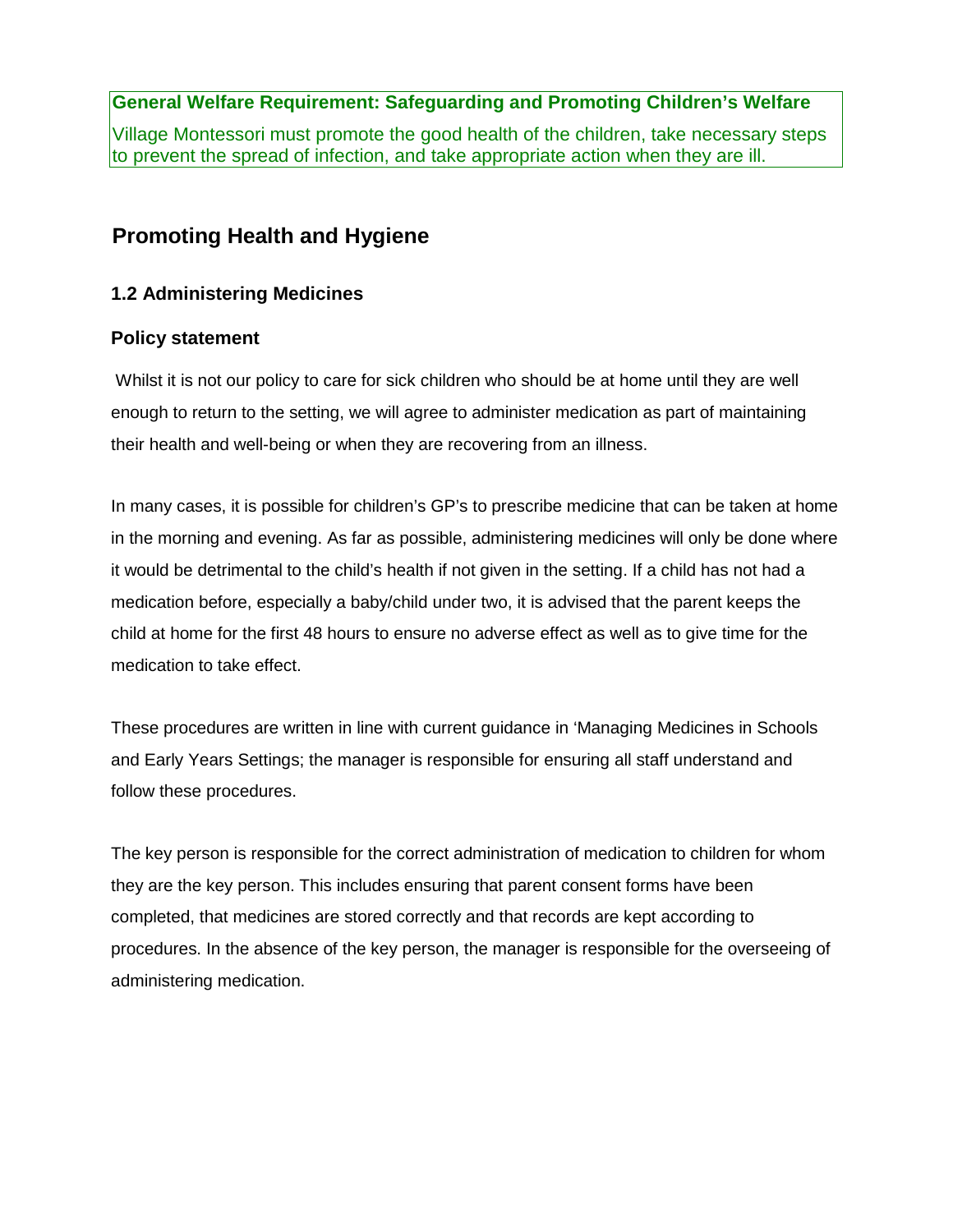#### **EYFS key themes and commitments**

| A Unique Child      | <b>Positive</b>                                                                           | <b>Enabling</b>     | <b>Learning and</b> |
|---------------------|-------------------------------------------------------------------------------------------|---------------------|---------------------|
|                     | <b>Relationships</b>                                                                      | <b>Environments</b> | <b>Development</b>  |
| -keep children safe | -sensitive and<br>responsive to the<br>child's needs,<br>feelings and<br><b>interests</b> |                     |                     |

#### **Procedures**

- Children taking prescribed medication must be well enough to attend the setting.
- Only prescribed medication is administered. It must be in-date and prescribed for the current condition.
- NB Children's paracetamol (un-prescribed) is administered only for children under the age of one year with the verbal consent of the parents in the case of a high temperature. This is to prevent febrile convulsion and where a parent or named person is on their way to collect the child.
- Children's prescribed medicines are stored in their original containers, are clearly labelled and are inaccessible to the children.
- Parents give prior written permission for the administration of medication. The staff receiving the medication must ask the parent to sign a consent form stating the following information. No medication may be given without these details being provided:
	- o full name of child and date of birth;
	- o name of medication and strength;
	- o who prescribed it;
	- o dosage to be given in the setting;
	- o how the medication should be stored and expiry date;
	- o any possible side effects that may be expected should be noted; and
	- o signature, printed name of parent and date.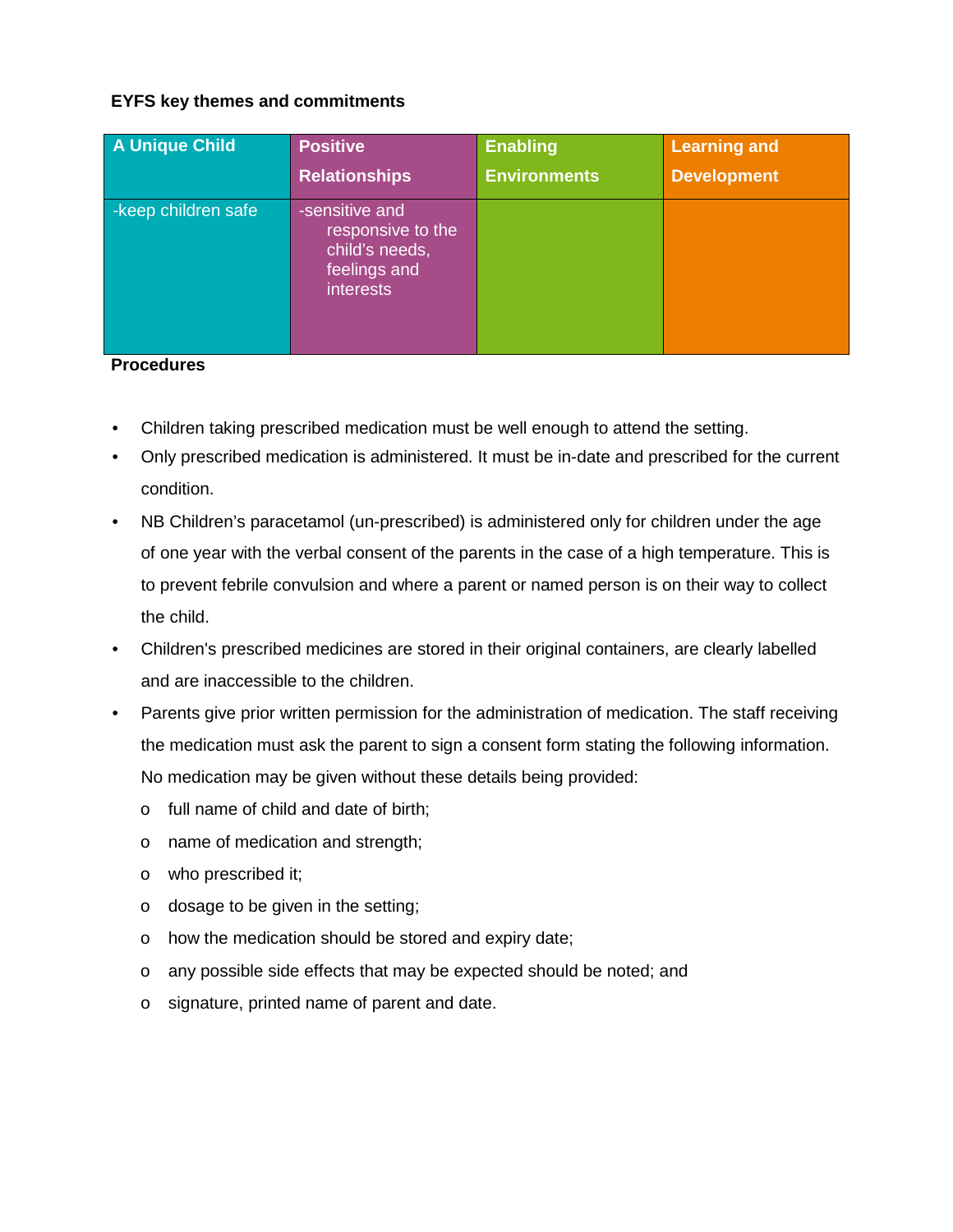*All fully qualified members of staff can receive medication from parents. They must complete a medical consent form and inform all other members of staff* 

- The administration is recorded accurately each time it is given and is signed by staff. Parents sign the record book to acknowledge the administration of a medicine. The medication record book records:
	- o name of child;
	- o name and strength of medication;
	- o the date and time of dose;
	- o dose given and method; and is
	- $\circ$  signed by key person/manager; and is verified by parent signature at the end of the day.
- We use the Pre-school Learning Alliance's publication *Medication Record* for recording administration of medicine and comply with the detailed procedures set out in that publication.

# *Storage of medicines*

- All medication is stored safely in a locked cupboard or refrigerated. Where the cupboard or refrigerator is not used solely for storing medicines, they are kept in a marked plastic box.
- The child's key person is responsible for ensuring medicine is handed back at the end of the day to the parent.
- For some conditions, medication may be kept in the setting. Key persons check that any medication held to administer on an as and when required basis, or on a regular basis, is in date and returns any out-of-date medication back to the parent.

*Medicine is stored on the top shelf in the kitchen area. If it needs to be refrigerated it will be kept in the fridge in the kitchen area. ALL MEDICINE MUST BE CLEARLY MARKED WITH THE CHILD'S FULL NAME.* 

If the administration of prescribed medication requires medical knowledge, individual training is provided for the relevant member of staff by a health professional.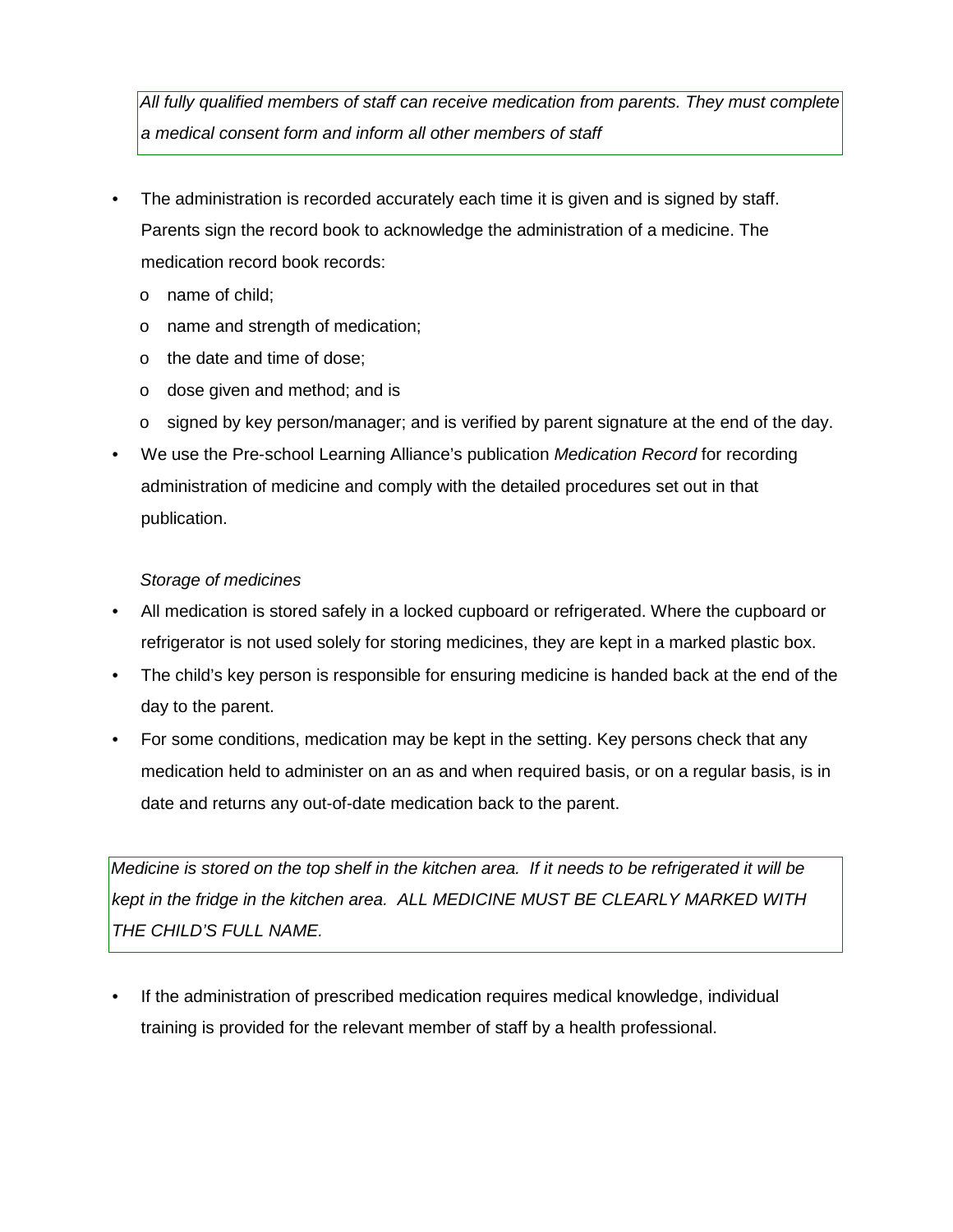- If rectal diazepam is given another member of staff must be present and co-signs the record book.
- No child may self-administer. Where children are capable of understanding when they need medication, for example with asthma, they should be encouraged to tell their key person what they need. However, this does not replace staff vigilance in knowing and responding when a child requires medication.

#### *Children who have long term medical conditions and who may require on ongoing medication*

- A risk assessment is carried out for each child with long term medical conditions that require ongoing medication. This is the responsibility of the manager alongside the key person. Other medical or social care personnel may need to be involved in the risk assessment.
- Parents will also contribute to a risk assessment. They should be shown around the setting, understand the routines and activities and point out anything which they think may be a risk factor for their child.
- For some medical conditions key staff will need to have training in a basic understanding of the condition as well as how the medication is to be administered correctly. The training needs for staff is part of the risk assessment.
- The risk assessment includes vigorous activities and any other nursery activity that may give cause for concern regarding an individual child's health needs.
- The risk assessment includes arrangements for taking medicines on outings and the child's GP's advice is sought if necessary where there are concerns.
- A health care plan for the child is drawn up with the parent; outlining the key person's role and what information must be shared with other staff who care for the child.
- The health care plan should include the measures to be taken in an emergency.
- The health care plan is reviewed every six months or more if necessary. This includes reviewing the medication, e.g. changes to the medication or the dosage, any side effects noted etc.
- Parents receive a copy of the health care plan and each contributor, including the parent, signs it.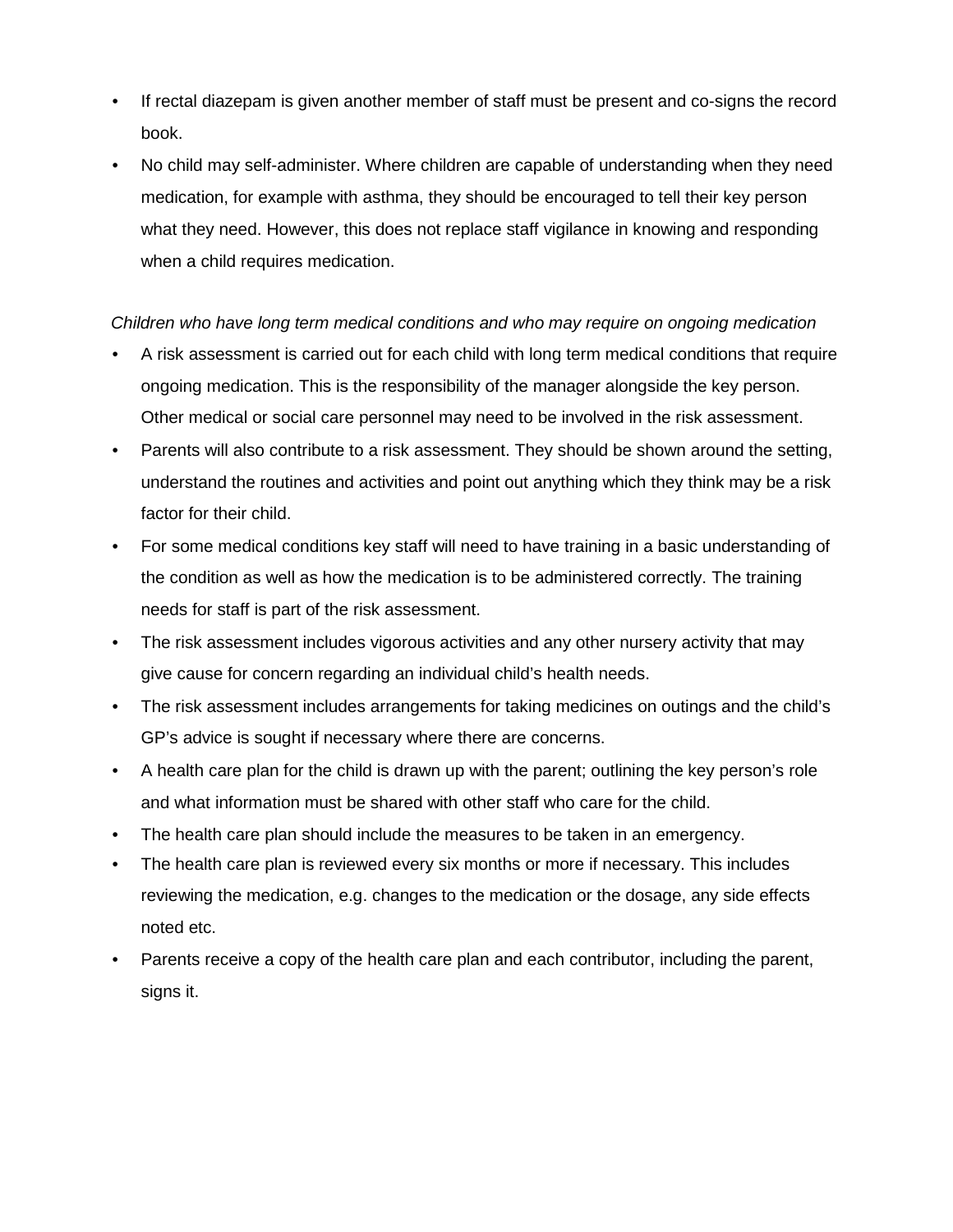#### *Managing medicines on trips and outings*

- If children are going on outings, staff accompanying the children must include the key person for the child with a risk assessment, or another member of staff who is fully informed about the child's needs and/or medication.
- Medication for a child is taken in a sealed plastic box clearly labelled with the child's name, name of the medication, Inside the box is a copy of the consent form and a card to record when it has been given, with the details as given above.
- On returning to the setting the card is stapled to the medicine record book and the parent signs it.
- If a child on medication has to be taken to hospital, the child's medication is taken in a sealed plastic box clearly labelled with the child's name, name of the medication. Inside the box is a copy of the consent form signed by the parent.
- As a precaution, children should not eat when travelling in vehicles
- This procedure is read alongside the outings procedure.

#### **Legal framework**

Medicines Act (1968)

#### **Further guidance**

Managing Medicines in Schools and Early Years Settings (DfES 2005) http://publications.teachernet.gov.uk/eOrderingDownload/1448-2005PDF-EN-02.pdf

#### **Other useful Pre-school Learning Alliance publications**

Medication Record (2006) Register and Outings Record (2006)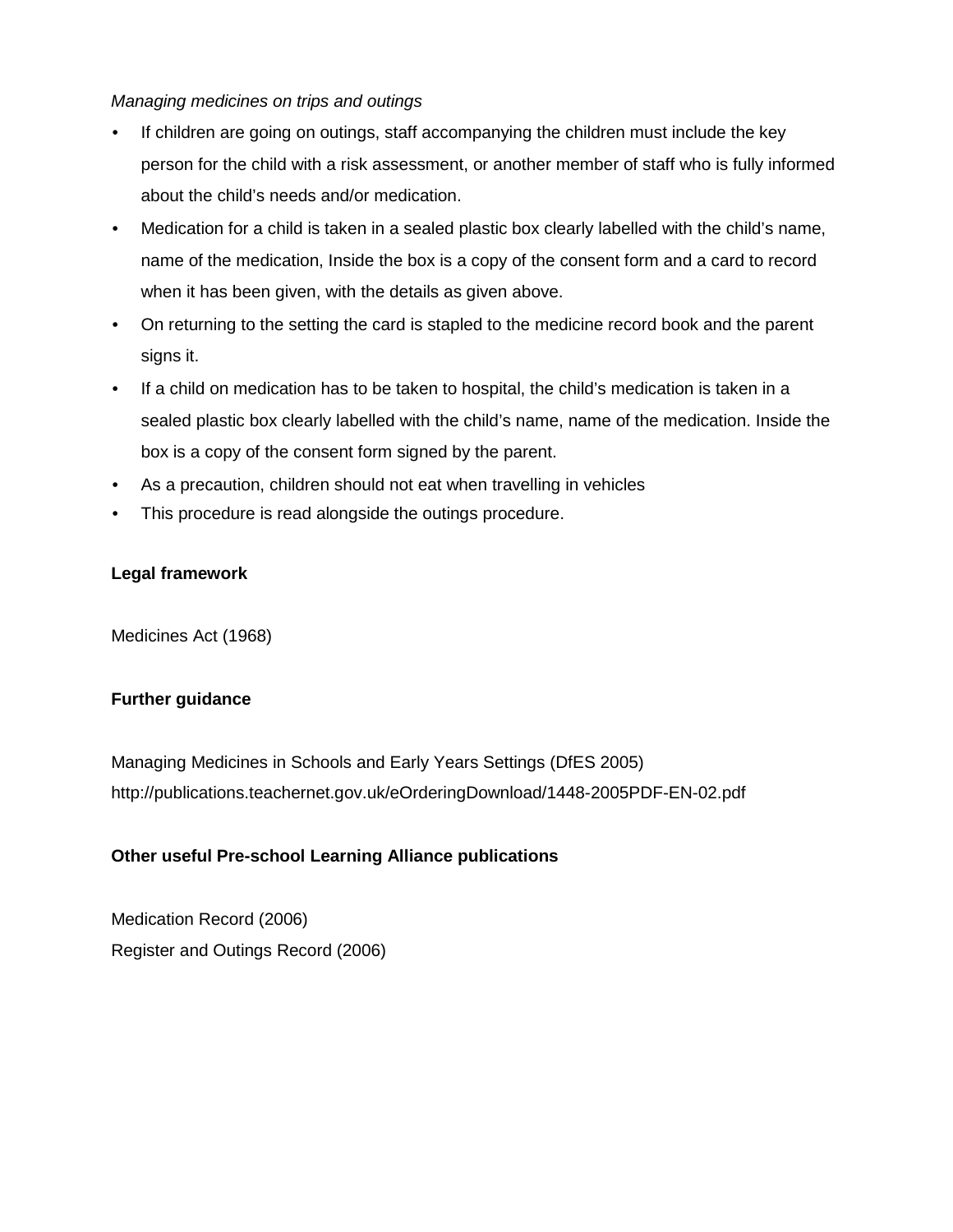Village Montessori must promote the good health of the children, take necessary steps to prevent the spread of infection, and take appropriate action when they are ill.

# **Promoting Health and Hygiene**

**1.3 Managing Children with Allergies, or who are sick or infectious** (Including reporting notifiable diseases)

#### **Policy statement**

We provide care for healthy children and promote health through identifying allergies and preventing contact with the allergenic substance and through preventing cross infection of viruses and bacterial infections.

#### **EYFS Key themes and commitments**

| <b>A Unique Child</b> | <b>Positive</b>                                                                 | <b>Enabling</b>     | <b>Learning and</b> |
|-----------------------|---------------------------------------------------------------------------------|---------------------|---------------------|
|                       | <b>Relationships</b>                                                            | <b>Environments</b> | <b>Development</b>  |
| -keep children safe   | -sensitive and<br>responsive to the<br>child's needs, feelings<br>and interests |                     |                     |

#### **Procedures for children with allergies**

- When parents start their children at the setting they are asked if their child suffers from any known allergies. This is recorded on the registration form.
- If a child has an allergy, a risk assessment form is completed to detail the following:
	- o The allergen (i.e. the substance, material or living creature the child is allergic to such as nuts, eggs, bee stings, cats etc).
	- $\circ$  The nature of the allergic reactions e.g. anaphylactic shock reaction, including rash, reddening of skin, swelling, breathing problems etc.
	- o What to do in case of allergic reactions, any medication used and how it is to be used (e.g. Epipen).
	- o Control measures such as how the child can be prevented from contact with the allergen.
	- o Review.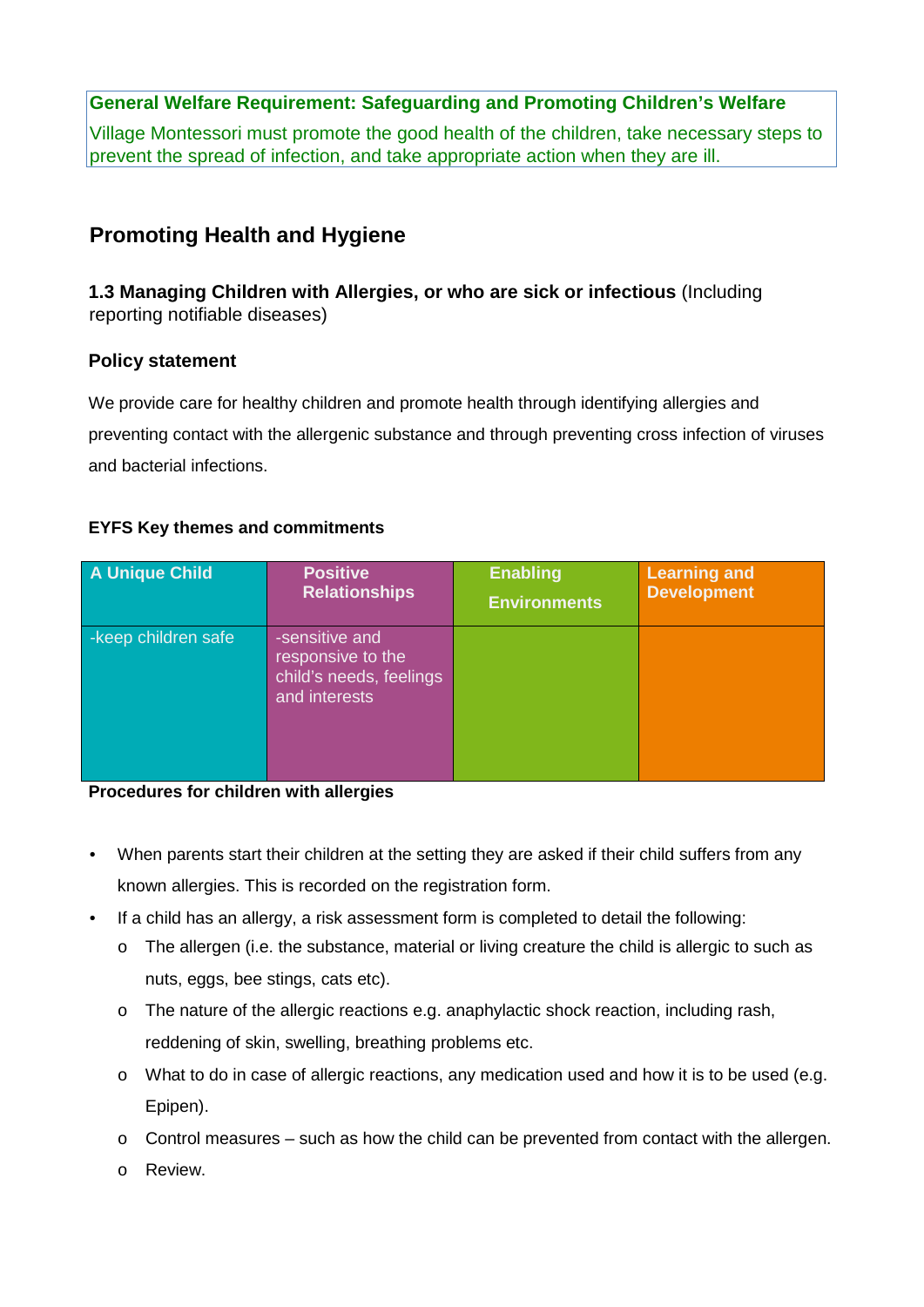- This form is kept in the child's personal file and a copy is displayed where staff can see it.
- Parents train staff in how to administer special medication in the event of an allergic reaction.
- Generally, no nuts or nut products are used within the setting.
- Parents are made aware so that no nut or nut products are accidentally brought in, for example to a party.

#### *Insurance requirements for children with allergies and disabilities*

• The insurance will automatically include children with any disability or allergy but certain procedures must be strictly adhered to as set out below. **For children suffering life threatening conditions, or requiring invasive treatments; written confirmation from your insurance provider must be obtained to extend the insurance.**

# **At all times the administration of medication must be compliant with the Welfare Requirements of the Early Years Foundation Stage and follow procedures based on advice given in** *Managing Medicines in Schools and Early Years Settings* **(DfES 2005)**

# *Oral Medication*

Asthma inhalers are now regarded as "oral medication" by insurers and so documents do not need to be forwarded to your insurance provider.

- Oral medications must be prescribed by a GP or have manufacturer's instructions clearly written on them.
- The group must be provided with clear written instructions on how to administer such medication.
- All risk assessment procedures need to be adhered to for the correct storage and administration of the medication.
- The group must have the parents or guardians prior written consent. This consent must be kept on file. It is not necessary to forward copy documents to your insurance provider.

# *Life saving medication & invasive treatments*

Adrenaline injections (Epipens) for anaphylactic shock reactions (caused by allergies to nuts, eggs etc) or invasive treatments such as rectal administration of Diazepam (for epilepsy).

- The setting must have:
	- o a letter from the child's GP/consultant stating the child's condition and what medication if any is to be administered;
	- o written consent from the parent or guardian allowing staff to administer medication; and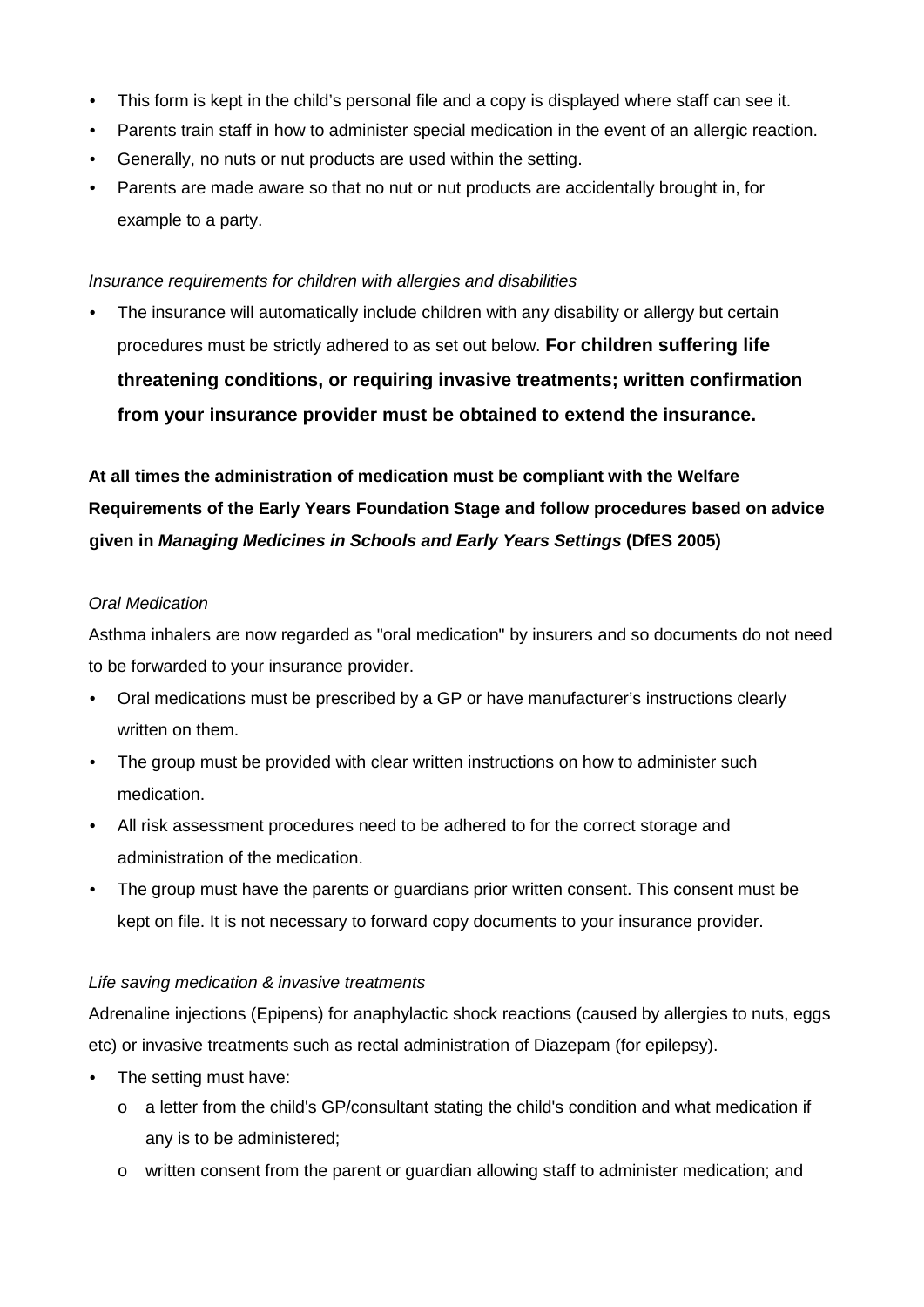- $\circ$  proof of training in the administration of such medication by the child's GP, a district nurse, children's' nurse specialist or a community paediatric nurse.
- Copies of all three letters relating to these children must first be sent to the Pre-school Learning Alliance Insurance Department for appraisal. Confirmation will then be issued in writing confirming that the insurance has been extended.

Key person for special needs children - children requiring help with tubes to help them with everyday living e.g. breathing apparatus, to take nourishment, colostomy bags etc.

- Prior written consent from the child's parent or guardian to give treatment and/or medication prescribed by the child's GP.
- Key person to have the relevant medical training/experience, which may include those who have received appropriate instructions from parents or guardians, or who have qualifications. • Copies of all letters relating to these children must first be sent to the Pre-school Learning Alliance Insurance Department for appraisal. Written confirmation that the insurance has been extended will be issued by return.

If you are unsure about any aspect, contact the Pre-school Learning Alliance Insurance Department on 020 7697 2585 or email membership@pre-school.org.uk.

# **Procedures for children who are sick or infectious**

- If children appear unwell during the day have a temperature, sickness, diarrhoea or pains, particularly in the head or stomach – the manager calls the parents and asks them to collect the child, or send a known carer to collect on their behalf.
- If a child has a temperature, they are kept cool, by removing top clothing, sponging their heads with cool water, but kept away from draughts.
- Temperature is taken using a 'fever scan' kept near to the first aid box.
- In extreme cases of emergency the child should be taken to the nearest hospital and the parent informed.
- Parents are asked to take their child to the doctor before returning them to nursery; the nursery can refuse admittance to children who have a temperature, sickness and diarrhoea or a contagious infection or disease.
- Where children have been prescribed antibiotics, parents are asked to keep them at home for 48 hours before returning to the setting.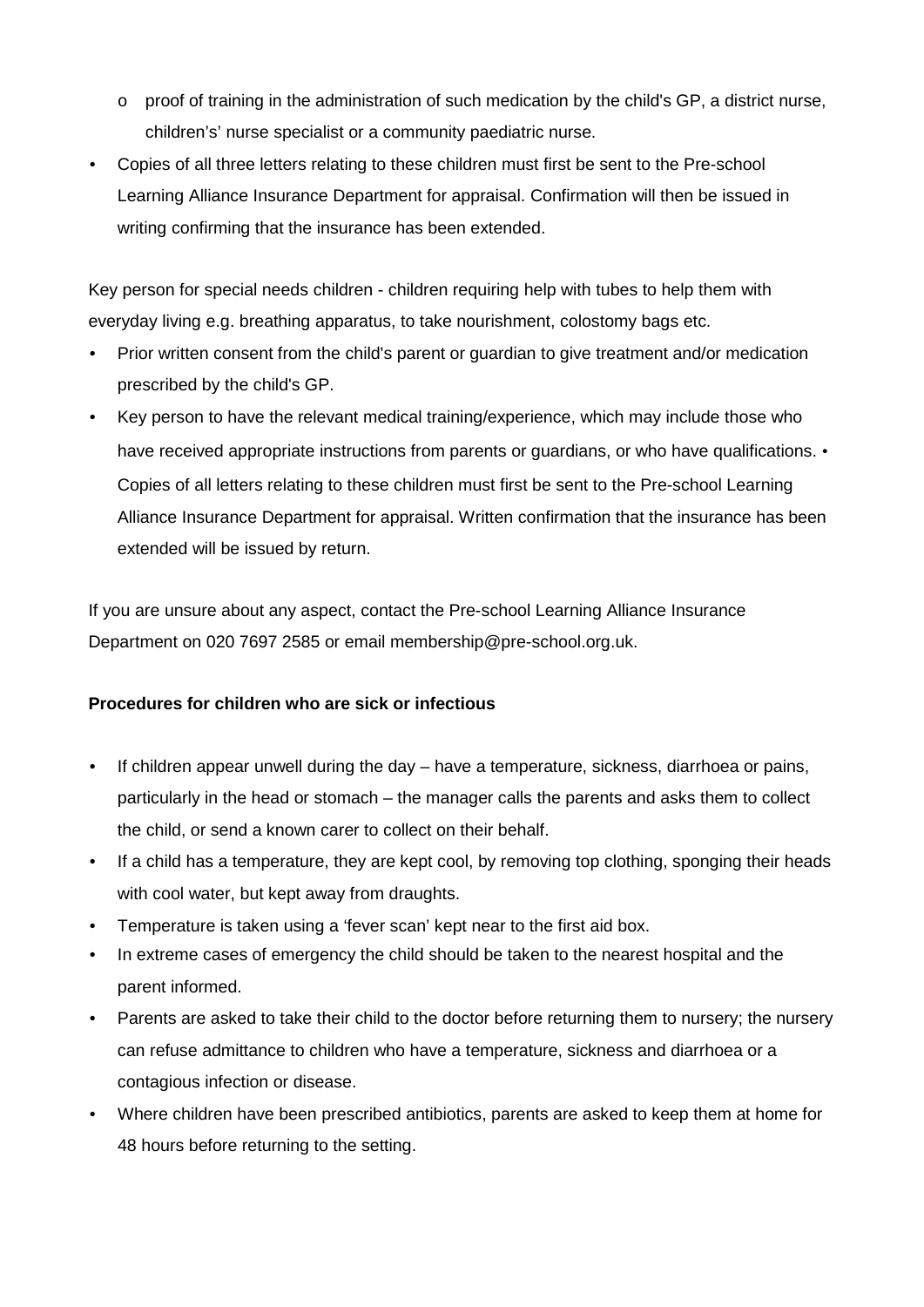- After diarrhoea, parents are asked to keep children home for 48 hours or until a formed stool is passed.
- The setting has a list of excludable diseases and current exclusion times. The full list is obtainable from

www.hpa.org.uk/servlet/ContentServer?c=HPAweb\_C&cid=1194947358374&pagename=HP AwebFile and includes common childhood illnesses such as measles.

# *Reporting of 'notifiable diseases'*

- If a child or adult is diagnosed suffering from a notifiable disease under the Public Health (Infectious Diseases) Regulations 1988, the GP will report this to the Health Protection Agency.
- When the setting becomes aware, or is formally informed of the notifiable disease, the manager informs Ofsted and acts on any advice given by the Health Protection Agency.

# *HIV/AIDS/Hepatitis procedure*

- HIV virus, like other viruses such as Hepatitis, (A, B and C) are spread through body fluids. Hygiene precautions for dealing with body fluids are the same for all children and adults.
- Single use vinyl gloves and aprons are worn when changing children's nappies, pants and clothing that are soiled with blood, urine, faeces or vomit.
- Protective rubber gloves are used for cleaning/sluicing clothing after changing.
- Soiled clothing is rinsed and either bagged for parents to collect.
- Spills of blood, urine, faeces or vomit are cleared using mild disinfectant solution and mops; cloths used are disposed of with the clinical waste.
- Tables and other furniture, furnishings or toys affected by blood, urine, faeces or vomit are cleaned using a disinfectant.

# *Nits and head lice*

- Nits and head lice are not an excludable condition, although in exceptional cases a parent may be asked to keep the child away until the infestation has cleared.
- On identifying cases of head lice, all parents are informed and asked to treat their child and all the family if they are found to have head lice.

# **Further guidance**

Managing Medicines in Schools and Early Years Settings (DfES 2005) http://publications.teachernet.gov.uk/eOrderingDownload/1448-2005PDF-EN-02.pdf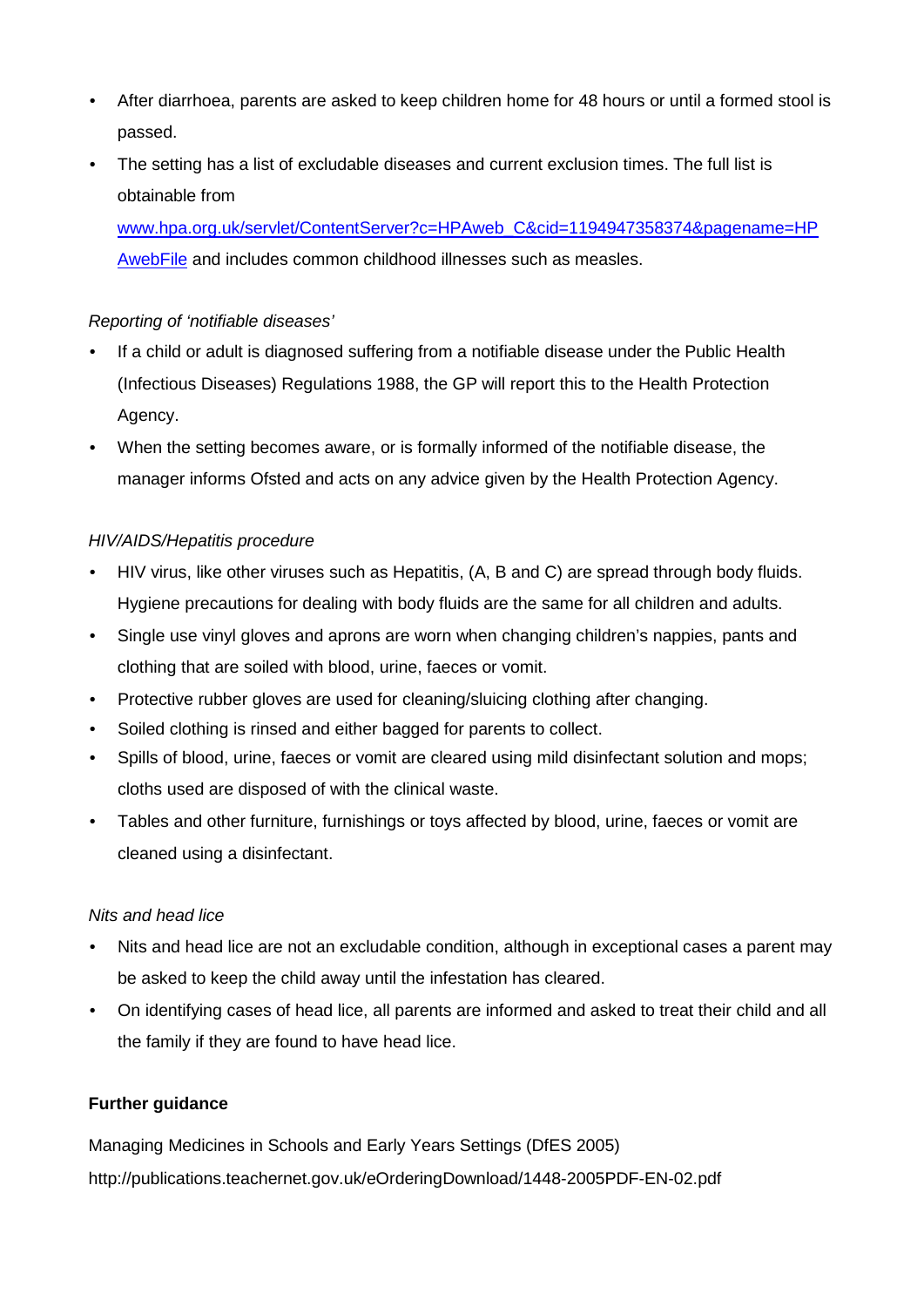Village Montessori must promote the good health of the children, take necessary steps to prevent the spread of infection, and take appropriate action when they are ill.

# **Promoting Health and Hygiene**

# **1.4 Nappy Changing**

# **Policy statement**

No child is excluded from participating in our setting who may, for any reason, not yet be toilet trained and who may still be wearing nappies or equivalent. We work with parents towards toilet training, unless there are medical or other developmental reasons why this may not be appropriate at the time.

We make necessary adjustments to our bathroom provision and hygiene practice in order to accommodate children who are not yet toilet trained.

We see toilet training as a self-care skill that children have the opportunity to learn with the full support and non-judgemental concern of adults.

| <b>A Unique Child</b>  | <b>Positive</b>                         | <b>Enabling</b>     | <b>Learning and</b> |
|------------------------|-----------------------------------------|---------------------|---------------------|
|                        | <b>Relationships</b>                    | <b>Environments</b> | <b>Development</b>  |
| -understand and        | -sensitive and                          |                     | -active learning    |
| observe each           | responsive to the                       |                     |                     |
| child's                | child's needs,                          |                     |                     |
| development and        | feelings and                            |                     |                     |
| learning, assess       | interests.                              |                     |                     |
| progress, plan for     | -supportive of the                      |                     |                     |
| next steps.            | child's own efforts<br>and independence |                     |                     |
| -identify any need for |                                         |                     |                     |
| additional support     |                                         |                     |                     |
| -keep children safe    |                                         |                     |                     |

#### **EYFS key themes and commitments**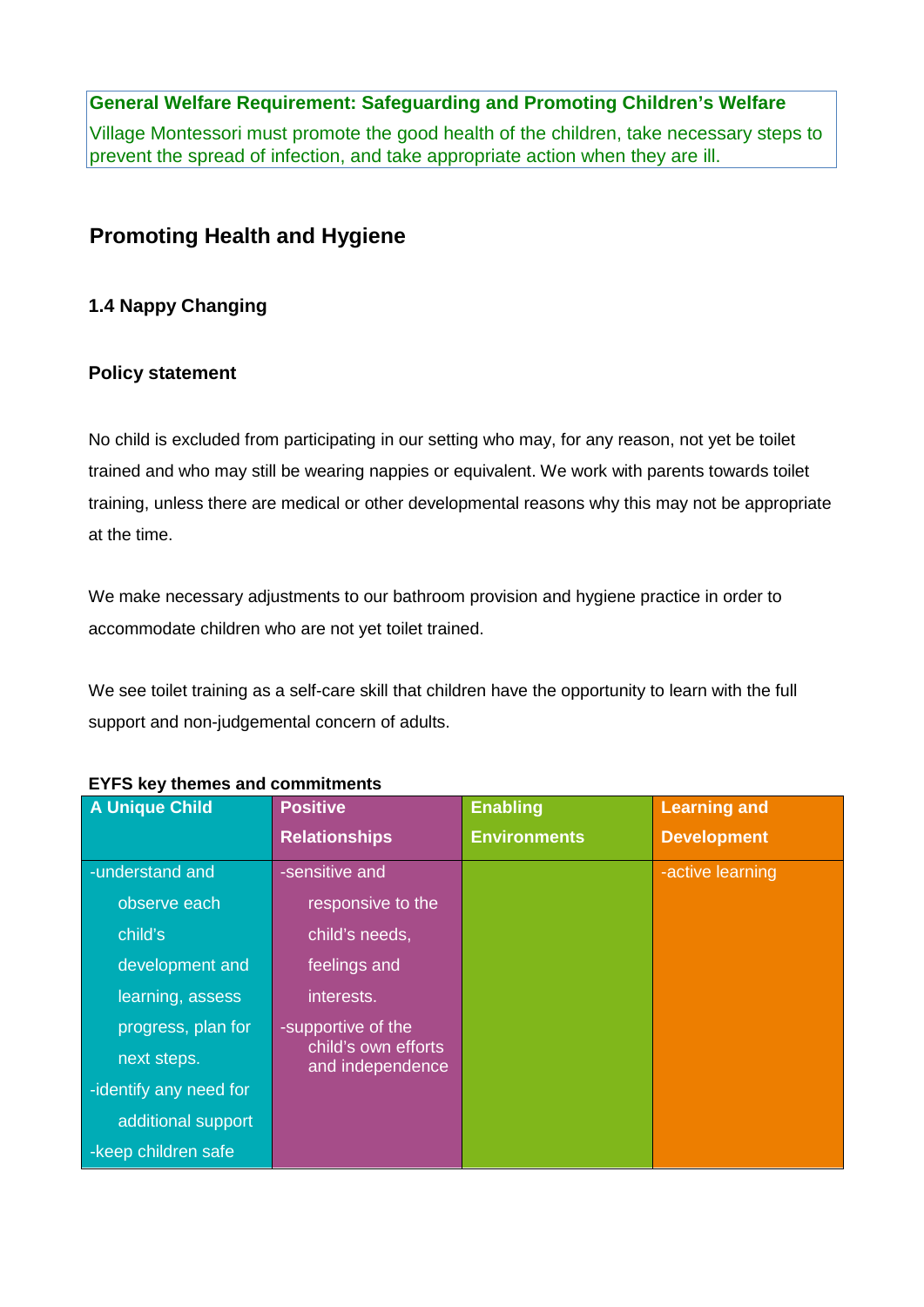### **Procedures**

- Key persons will ensure they have made all the team aware of their particular children who are in nappies or 'pull-ups', and any support them may need. All staff members will change a child when needed.
- Young children from two years should wear 'pull ups' or other types of trainer pants as soon as they are comfortable with this and their parents agree.
- The nursery toilets have a changing table for young children if they need to have their bottoms cleaned.
- Each young child has their own bag to hand with their nappies or 'pull ups' and changing wipes.
- Gloves and aprons are put on before changing starts and the areas are prepared. A changing sheet is put down on the changing mat, after each use it is prayed with Anti-bac and dried with a paper towel. All staff are familiar with the hygiene procedures and carry these out when changing nappies.
- In addition, key persons ensure that nappy changing is relaxed and a time to promote independence in young children.
- Young children are encouraged to take an interest in using the toilet; they may just want to sit on it and talk to a friend who is also using the toilet.
- They should be encouraged to wash their hands and have soap and towels to hand. They should be allowed time for some play as they explore the water and the soap.
- Anti-bacterial hand wash liquid or soap should not be used for young children.
- Key persons are gentle when changing; they avoid pulling faces and making negative comment about 'nappy contents'.
- Key persons do not make inappropriate comments about young children's genitals when changing their nappies
- Older children access the toilet when they have the need to and are encouraged to be independent.
- Nappies and 'pull ups' are disposed of hygienically. Any soil (faeces) in nappies or pull ups is flushed down the toilet and the nappy or pull up is bagged and put in the nappy bin. Cloth nappies, trainer pants and ordinary pants that have been wet or soiled are rinsed and bagged for the parent to take home.
- NB If young children are left in wet or soiled nappies/'pull ups' in the setting this may constitute neglect and will be a disciplinary matter. Settings have a 'duty of care' towards children's personal needs.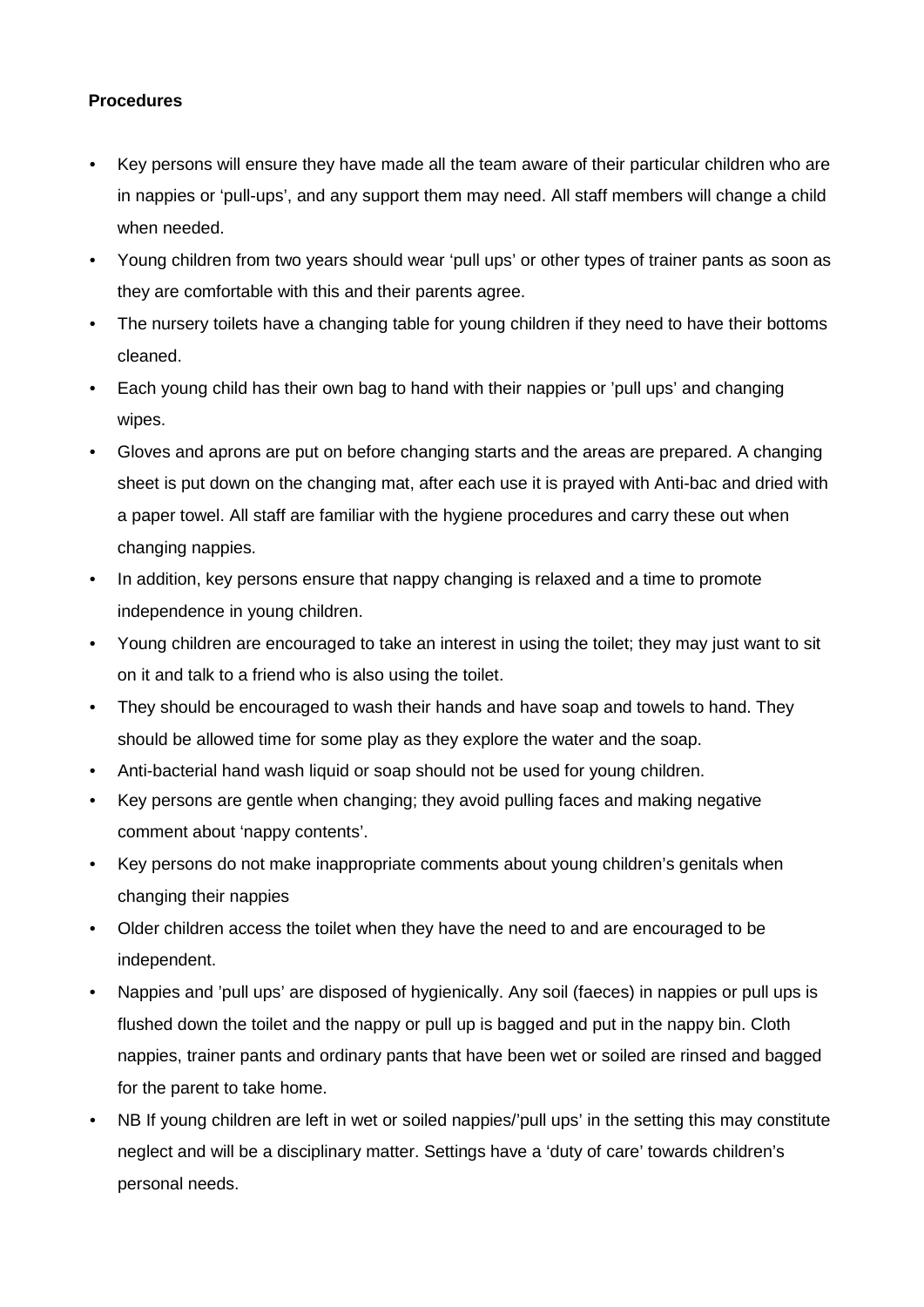Village Montessori must promote the good health of the children, take necessary steps to prevent the spread of infection, and take appropriate action when they are ill.

# **Promoting Health and Hygiene**

# **1.5 No-Smoking**

# **Policy statement**

We comply with health and safety regulations and the Welfare Requirements of the EYFS in making our setting a no-smoking environment - both indoor and outdoor.

# **EYFS key themes and commitments**

| <b>A Unique Child</b> | <b>Positive</b>                            | <b>Enabling</b>     | <b>Learning and</b> |
|-----------------------|--------------------------------------------|---------------------|---------------------|
|                       | <b>Relationships</b>                       | <b>Environments</b> | <b>Development</b>  |
| -keep children safe   | -consistent in setting<br>clear boundaries | -value all people   |                     |

### **Procedures**

- All staff, parents and volunteers are made aware of our no-smoking policy.
- We display no-smoking signs.
- Staff who smoke do not do so during working hours. Unless on a break and off the premises.
- Staff who smoke during their break make every effort to reduce the effect of the odour and lingering effects of passive smoking for children and colleagues.

# **Legal framework**

The Smoke-free (Premises and Enforcement) Regulations

2006 www.opsi.gov.uk/si/si2006/20063368.htm The Smoke-

free (Signs) Regulations 2007

www.opsi.gov.uk/si/si2007/20070923.htm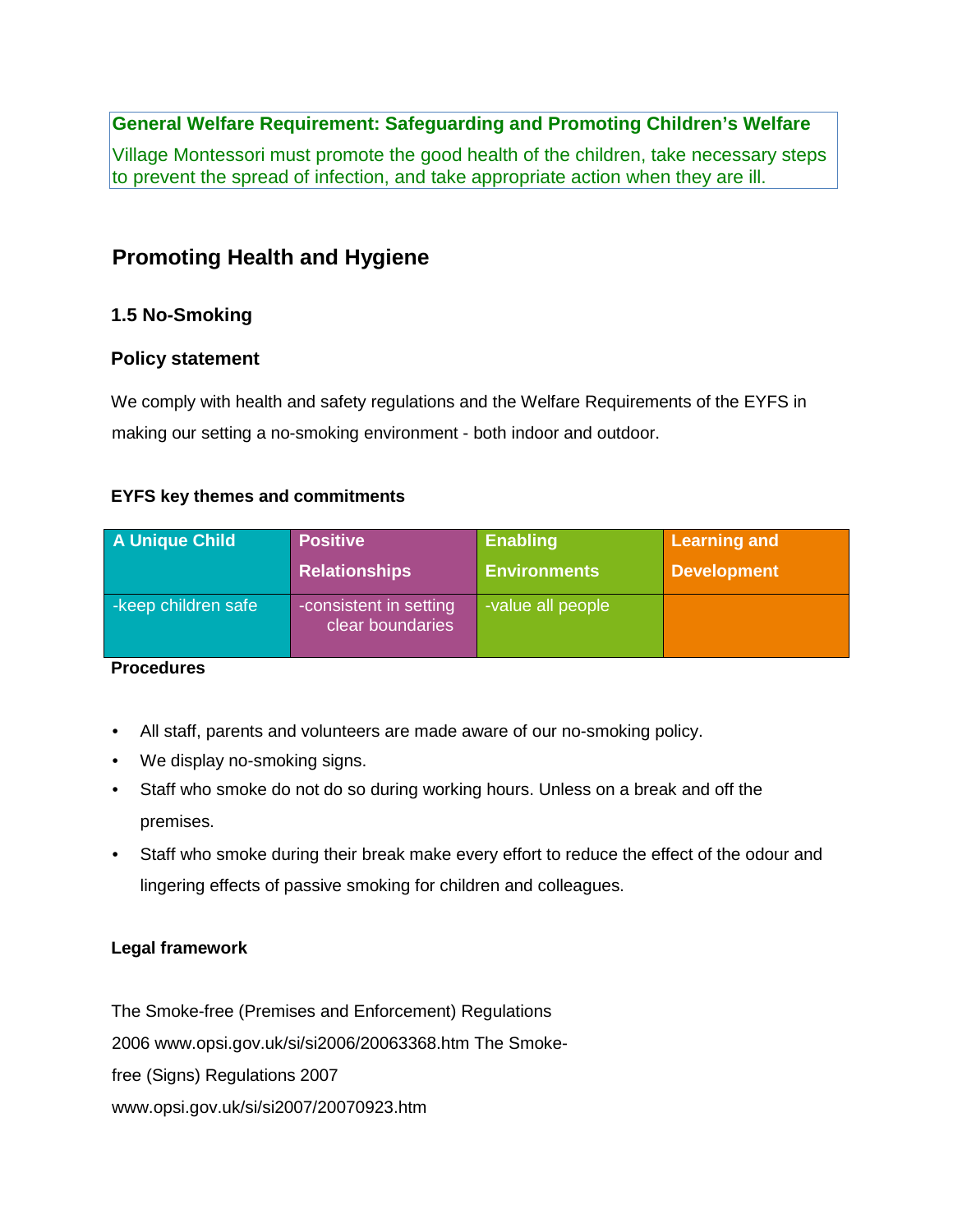Village Montessori must promote the good health of the children, take necessary steps to prevent the spread of infection, and take appropriate action when they are ill.

# **Promoting Health and Hygiene**

### **1.6 Food and Drink**

#### **Policy statement**

Village Montessori regards snack and meal times as an important part of the setting's day. Eating represents a social time for children and adults and helps children to learn about healthy eating. We promote healthy eating. At snack time, we aim to provide nutritious food, which meets the children's individual dietary needs, as well as encouraging independence and choice.

#### **EYFS Key themes and commitments**

| <b>A Unique Child</b>                        | <b>Positive</b>                                               | <b>Enabling</b>     | <b>Learning and</b> |
|----------------------------------------------|---------------------------------------------------------------|---------------------|---------------------|
|                                              | <b>Relationships</b>                                          | <b>Environments</b> | <b>Development</b>  |
| -identify any need for<br>additional support | -supportive of the<br>child's own efforts and<br>independence |                     | -active learning    |

#### **Procedures**

We follow these procedures to promote healthy eating in our setting.

- Before a child starts to attend the setting, we find out from parents their children's dietary needs and preferences; including any allergies, this information is found out during the child's home visit. (See the Managing Children with Allergies policy.)
- We record information about each child's dietary needs in her/his registration record and parents sign the record to signify that it is correct.
- We regularly consult with parents to ensure that our records of their children's dietary needs including any allergies - are up-to-date. Parents sign the up-dated record to signify that it is correct.
- We display current information about individual children's dietary needs so that all staff and volunteers are fully informed about them.
- We implement systems to ensure that children receive only food and drink that is consistent with their dietary needs and preferences as well as their parents' wishes.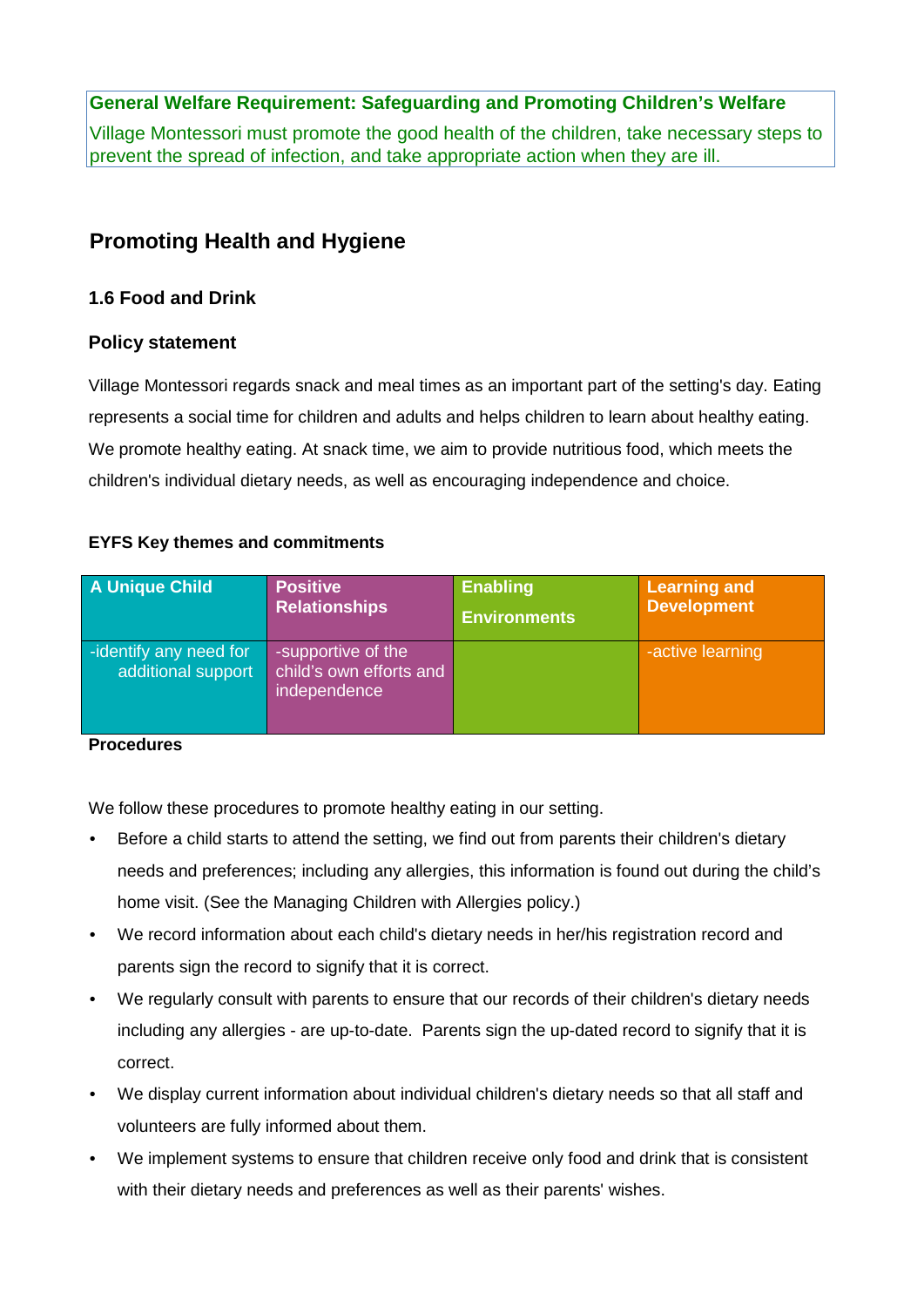- We provide nutritious food for all snacks, avoiding large quantities of saturated fat, sugar and salt and artificial additives, preservatives and colourings.
- We include foods for snack time, from the diet of each of the children's cultural backgrounds, providing children with familiar foods and introducing them to new ones.
- We take care not to provide food containing nuts or nut products and are especially vigilant where we have a child who has a known allergy to nuts.
- Through discussion with parents and research reading by staff, we obtain information about the dietary rules of the religious groups to which children and their parents belong, and of vegetarians and vegans, and about food allergies. We take account of this information in the provision of food and drinks.
- We require staff to show sensitivity in providing for children's diets and allergies. Staff do not use a child's diet or allergy as a label for the child or make a child feel singled out because of her/his diet or allergy.
- The children have access throughout the session to snack and a drink, they are free to get themselves a snack and pour themselves a drink when they feel they want one. (A staff member keeps an eye on the snack table to ensure a child isn't sitting there all morning and that all the children have a drink and snack at some point throughout the morning.)
- We inform parents who provide food for their children about the storage facilities available in the setting, and container they need to use.
- In order to protect children with food allergies, we discourage children from sharing and swapping their food with one another.
- For children who drink milk, we provide whole pasteurised milk.

# **Legal Framework**

Regulation (EC) 852/2004 of the European Parliament and of the Council on the hygiene of foodstuffs

# **Further guidance**

Safer Food, Better Business www.food.gov.uk/foodindustry/regulation/hygleg/hyglegresources/sfbb/ **Other** 

# **useful Pre-school Learning Alliance publications:**

Nutritional Guidance for the Under Fives (2005)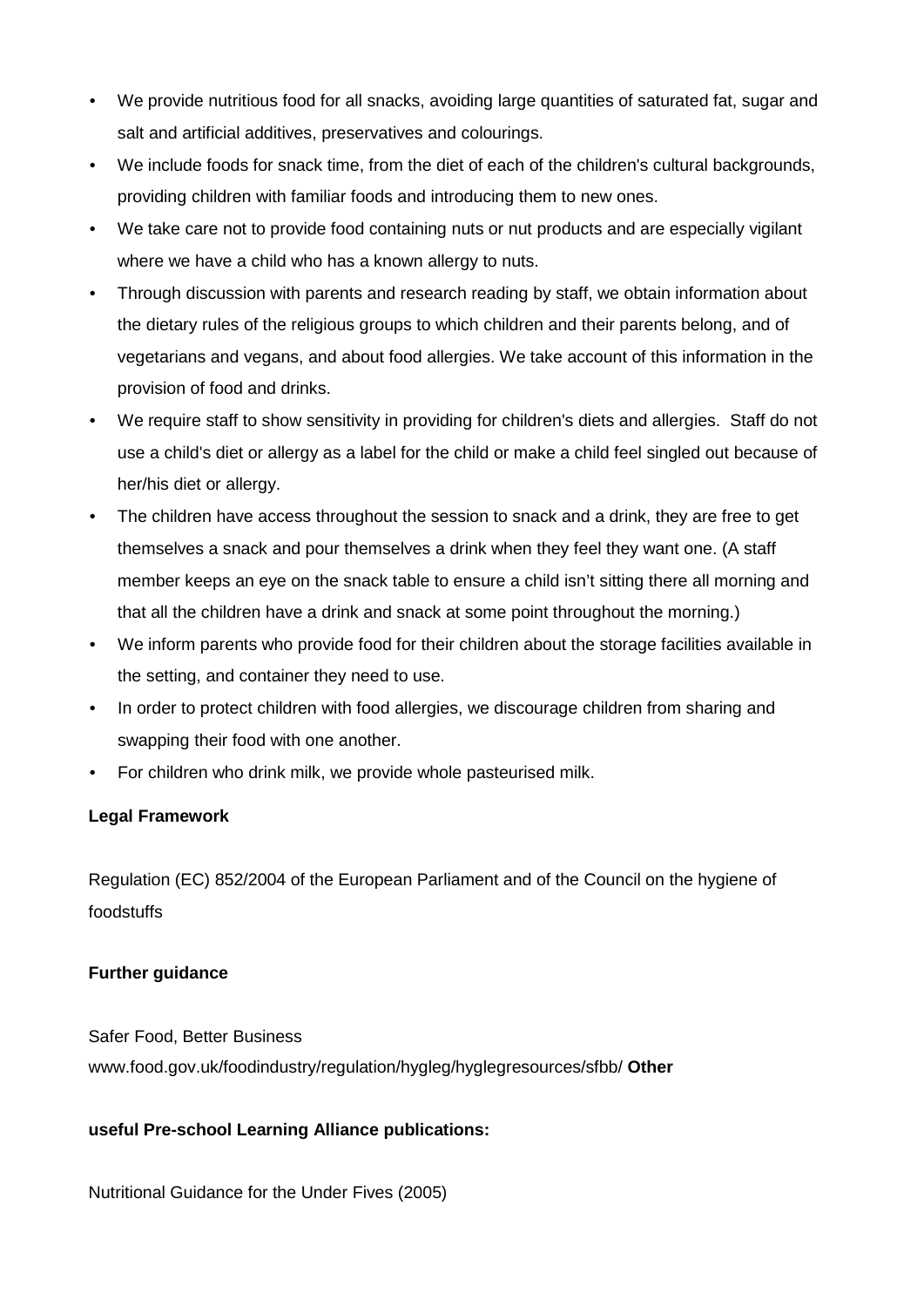Village Montessori must promote the good health of the children, take necessary steps to prevent the spread of infection, and take appropriate action when they are ill.

# **Promoting Health and Hygiene**

# **1.7 First Aid**

# **Policy statement**

At Village Montessori staff are able to take action to apply first aid treatment in the event of an accident involving a child or adult. At least one member of staff with current first aid training is on the premises or on an outing at any one time. The first aid qualification includes first aid training for infants and young children.

# **EYFS key themes and commitments**

| A Unique Child      | <b>Positive</b>      | <b>Enabling</b>     | <b>Learning and</b> |
|---------------------|----------------------|---------------------|---------------------|
|                     | <b>Relationships</b> | <b>Environments</b> | <b>Development</b>  |
| -keep children safe |                      |                     |                     |

#### **Procedures**

# *The First Aid Kit*

Our first aid kit complies with the Health and Safety (First Aid) Regulations 1981 and contains the following items only:

- Triangular bandages (ideally at least one should be sterile) x 4.
- Sterile dressings:
	- a) Small (formerly Medium No 8) x 3.
	- b) Medium (formerly Large No 9) HSE 1 x 3.
	- c) Large (formerly Extra Large No 3) HSE 2 x 3.
- Composite pack containing 20 assorted (individually-wrapped) plasters 1.
- Sterile eye pads (with bandage or attachment) eg No 16 dressing 2.
- Container or 6 safety pins 1.
- Guidance card as recommended by HSE 1.

In addition to the first aid equipment, each box should be supplied with:

- 2 pairs of disposable plastic (PVC or vinyl) gloves.
- 1 plastic disposable apron.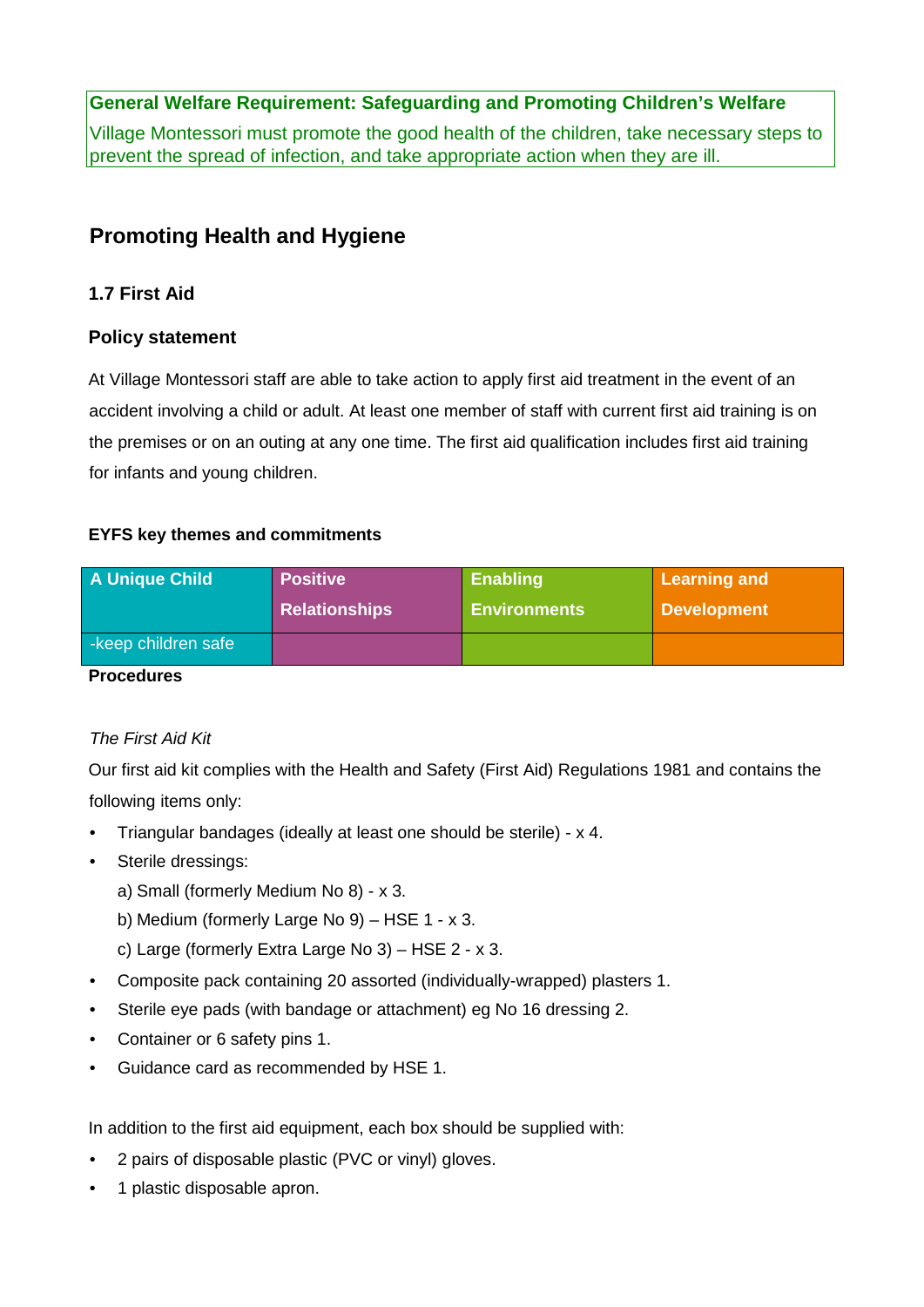- a children's forehead 'strip' thermometer.
- The first aid box is easily accessible to adults and is kept out of the reach of children.
- No un-prescribed medication is given to children, parents or staff.
- At the time of admission to the setting, parents' written permission for emergency medical advice or treatment is sought. Parents sign and date their written approval.
- Parents sign a consent the Health form at registration allowing staff to take their child to the nearest Accident and Emergency unit to be examined, treated or admitted as necessary on the understanding that parents have been informed and are on their way to the hospital.

#### **Legal framework**

Health and Safety (First Aid ) Regulations (1981)

#### **Further guidance**

First Aid at Work: Your questions answered (HSE 1997) www.hse.gov.uk/pubns/indg214.pdf Basic Advice on First Aid at Work (HSE 2006) www.hse.gov.uk/pubns/indg347.pdf Guidance on First Aid for Schools (DfEE) www.teachernet.gov.uk/\_doc/4421/GFAS.pdf

# **Other useful Pre-school Learning Alliance publications**

Medication Record (2006)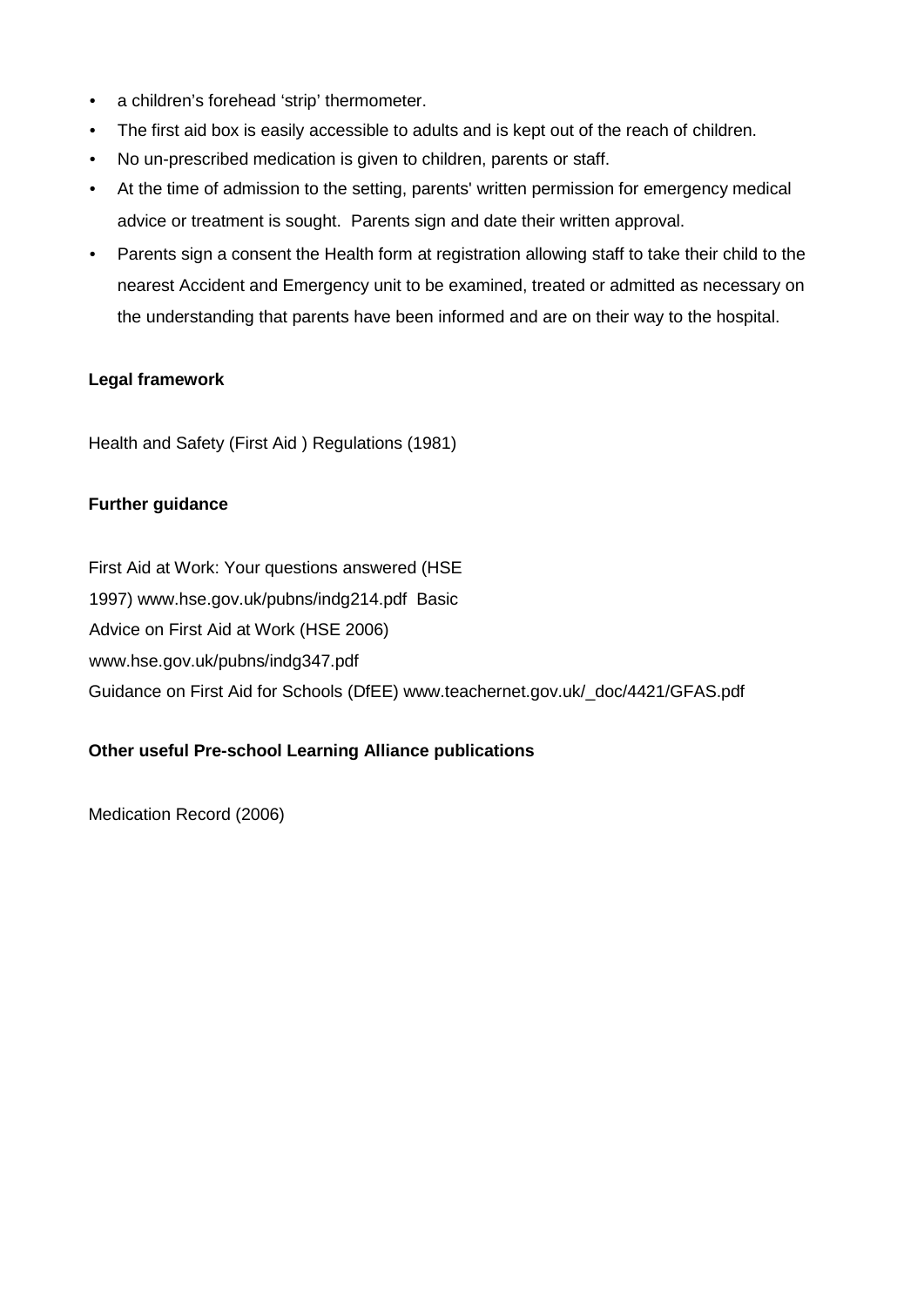# **General Welfare Requirement: Suitable People**

Providers must ensure that adults looking after children, or having unsupervised access to them, are suitable to do so.

# **Employment**

# **1.1 Induction of Staff, Volunteers and Managers**

#### **Policy Statement**

Village Montessori provides an induction for all staff, volunteers and managers in order to fully brief them about the setting, the families we serve, our policies and procedures, curriculum (EYFS and Montessori) daily practice.

#### **EYFS key themes and commitments**

| <b>A Unique Child</b>      | <b>Positive</b>                            | <b>Enabling</b>     | <b>Learning and</b> |
|----------------------------|--------------------------------------------|---------------------|---------------------|
|                            | <b>Relationships</b>                       | <b>Environments</b> | <b>Development</b>  |
| - keeping children<br>safe | -consistent in setting<br>clear boundaries | -value all people   | -active learning    |

#### **Procedures**

- We have a written induction plan for all new staff, which includes the following:
- Introductions to all staff and volunteers, including management committee members. o Familiarising with the building, health and safety and fire procedures. o Ensuring our policies and procedures have been read and are carried out.
	- o Introduction to parents, (home visit form and how to do a home

visit),especially parents of allocated key children where appropriate.

- Familiarising them with confidential information where applicable in relation to any key children.
- Details of the tasks and daily routines to be completed.
- The induction period lasts two weeks. The manager inducts new staff and volunteers. The two owners induct new managers.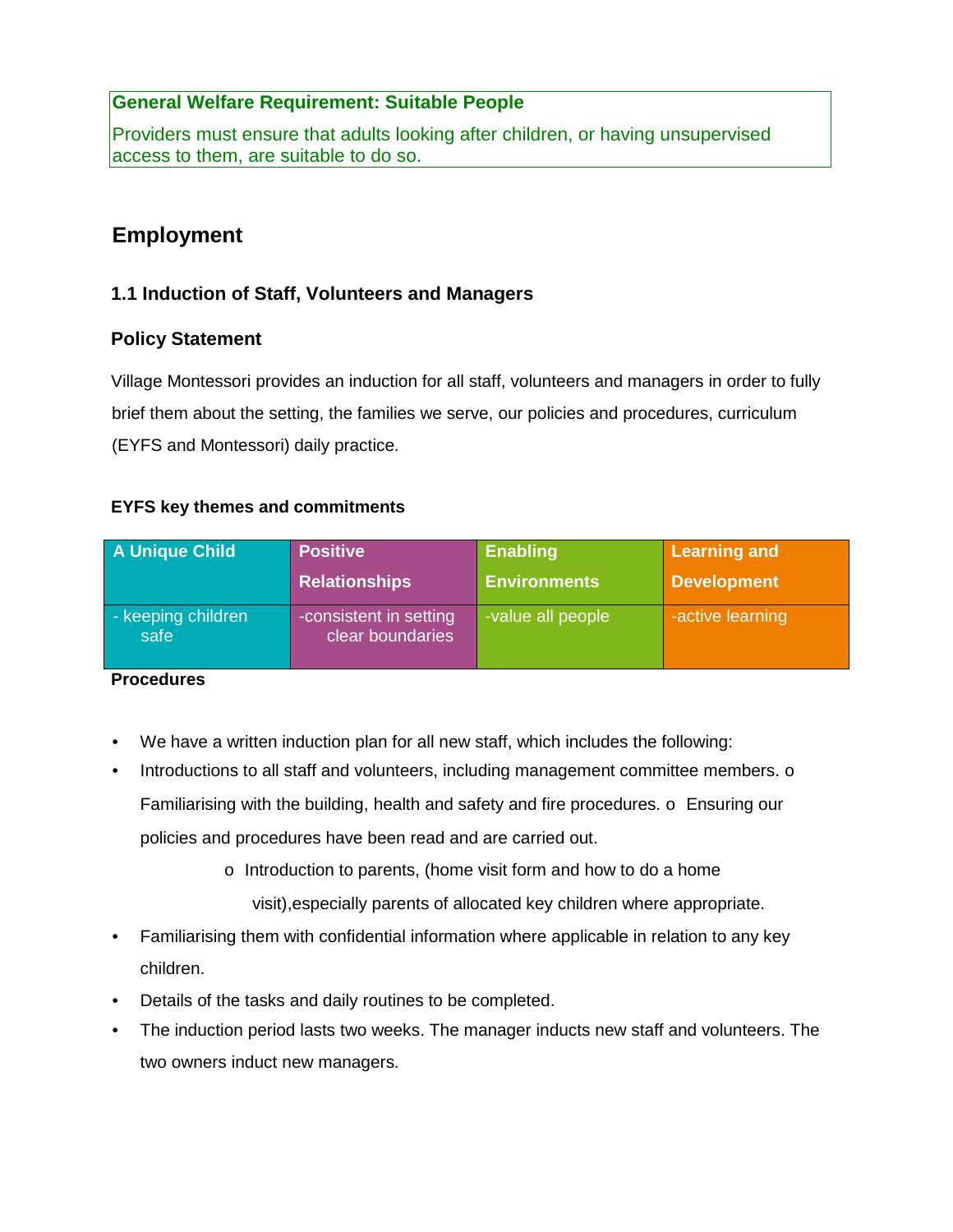- During the induction period, the individual must demonstrate understanding of and compliance with policies, procedures, tasks and routines.
- Successful completion of the induction forms part of the probationary period.

# **Other useful Pre-school Learning Alliance publications**

Employment in Early Years Settings (2007)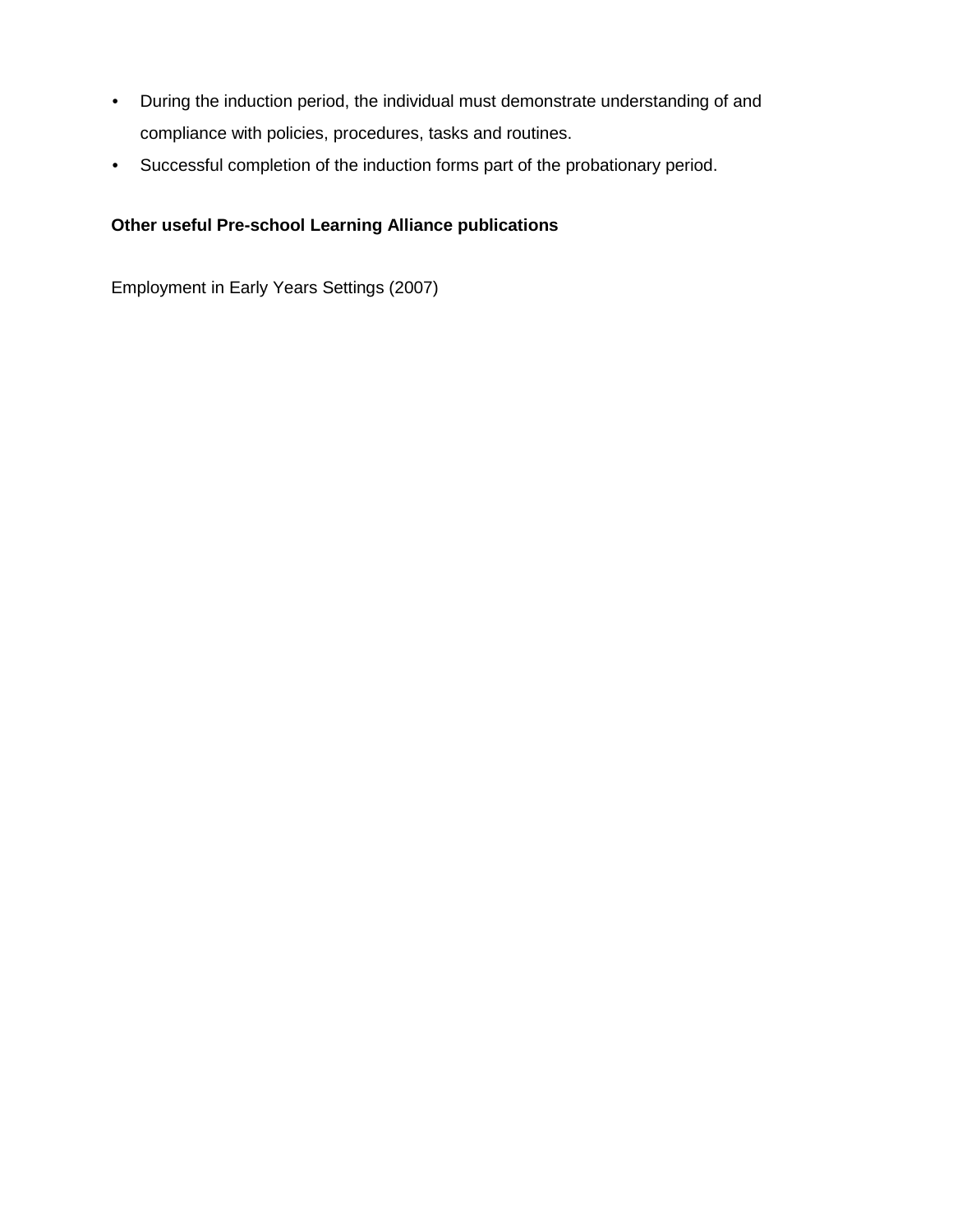**General Welfare Requirement: Suitable premises, environment and equipment**  Outdoor and indoor spaces, furniture and toys must be safe and suitable for their purpose.

# **Health and Safety**

#### **1.1 Risk Assessment**

#### **Policy statement**

Village Montessori believes that the health and safety of children is of paramount importance. We make our setting a safe and healthy place for children, parents, staff and volunteers by assessing and minimising the hazards and risks to enable the children to thrive in a healthy and safe environment.

The basis of this policy is risk assessment. Risk assessment processes follow five steps as follows:

- Identification of risk: Where is it and what is it?
- Who is at risk: Childcare staff, children, parents, cooks, cleaners etc?
- Assessment as to the level of risk as high, medium, low. This is both the risk of the likelihood of it happening, as well as the possible impact if it did.
- Control measures to reduce/eliminate risk: What will you need to do, or ensure others will do, in order to reduce that risk?
- Monitoring and review: How do you know if what you have said is working, or is thorough enough? If it is not working, it will need to be amended, or maybe there is a better solution. **EYFS key themes and commitments**

| <b>A Unique Child</b>           | <b>Positive</b>                             | <b>Enabling</b>     | <b>Learning and</b>                           |
|---------------------------------|---------------------------------------------|---------------------|-----------------------------------------------|
|                                 | Relationships                               | <b>Environments</b> | <b>Development</b>                            |
| Keep children<br>$\sim$<br>safe | - consistent in setting<br>clear boundaries |                     | <b>Creative and</b><br>thinking<br>critically |

#### **Procedures**

- Our risk assessment process covers adults and children and includes:
	- o checking for and noting hazards and risks indoors and outside, and in our premises and for activities;
	- o assessing the level of risk and who might be affected;
	- o deciding which areas need attention; and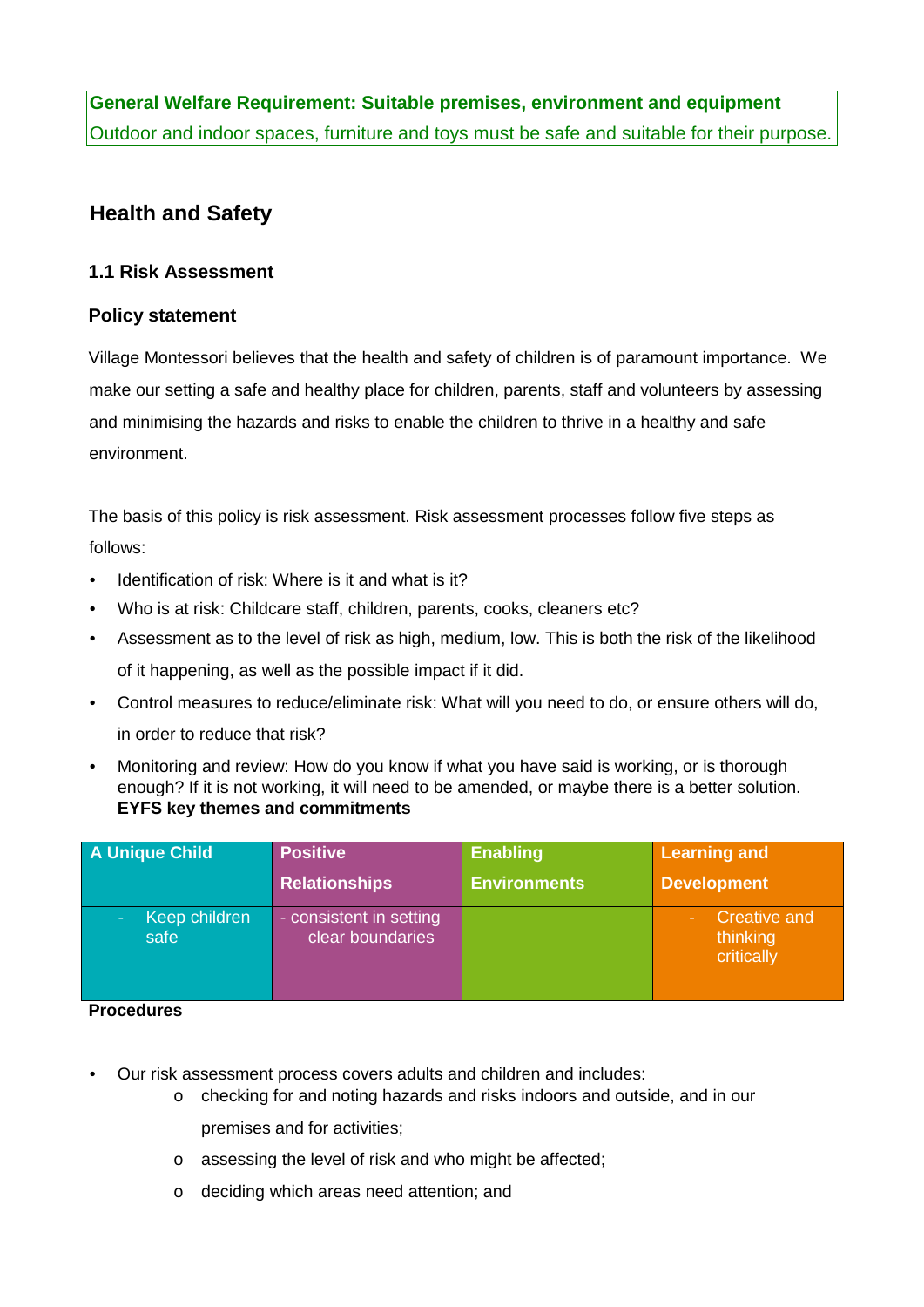- o developing an action plan that specifies the action required, the time-scales for action, the person responsible for the action and any funding required.
- We maintain lists of health and safety issues, which are checked daily before the session begins as well as those that are checked on a weekly and termly basis when a full risk assessment is carried out.

#### **Legal framework**

Management of Health and Safety at Work Regulations 1992

#### **Further guidance**

Five Steps to Risk Assessment (HSE 2006) www.hse.gov.uk/pubns/indg163.pdf

#### **Other useful Pre-school Learning Alliance publications**

Risk Management in Early Years Settings (2007)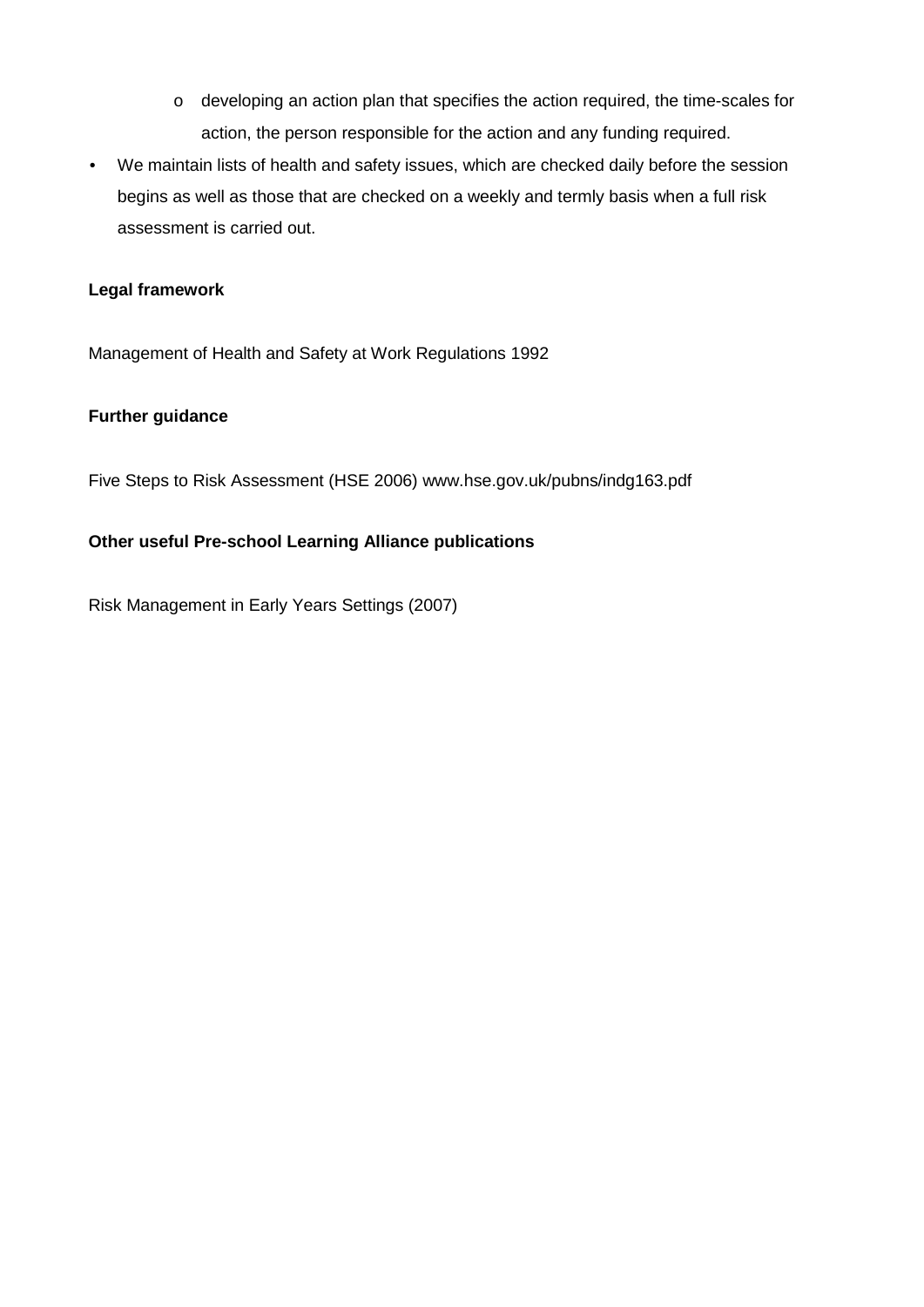**General Welfare Requirement: Suitable premises, environment and equipment**  Outdoor and indoor spaces, furniture and toys must be safe and suitable for their purpose.

# **Health and Safety**

# **1.2 Health and Safety General Standards**

#### **Policy statement**

Village Montessori believes that the health and safety of children is of paramount importance. We make our setting a safe and healthy place for children, parents, staff and volunteers.

- We aim to make children, parents and staff aware of health and safety issues and to minimise the hazards and risks to enable the children to thrive in a healthy and safe environment.
- Our member of staff responsible for health and safety is: o **Kwai-fong Purchase**
- He/she is competent to carry out these responsibilities.
- He/she has undertaken health and safety training and regularly updates his/her knowledge and understanding.
- We display the necessary health and safety poster: o **On the nursery board inside the classroom**

#### *Insurance cover*

We have public liability insurance and employers' liability insurance. The certificate for public liability insurance is displayed in:

#### **Our parent notice board outside the door to the classroom**

#### **EYFS key themes and commitments**

| <b>A Unique Child</b>       | <b>Positive</b>      | <b>Enabling</b>                                   | <b>Learning and</b> |
|-----------------------------|----------------------|---------------------------------------------------|---------------------|
|                             | <b>Relationships</b> | <b>Environments</b>                               | <b>Development</b>  |
| Keep children<br>e.<br>safe |                      | -support children to<br>take risks and<br>explore | - active learning   |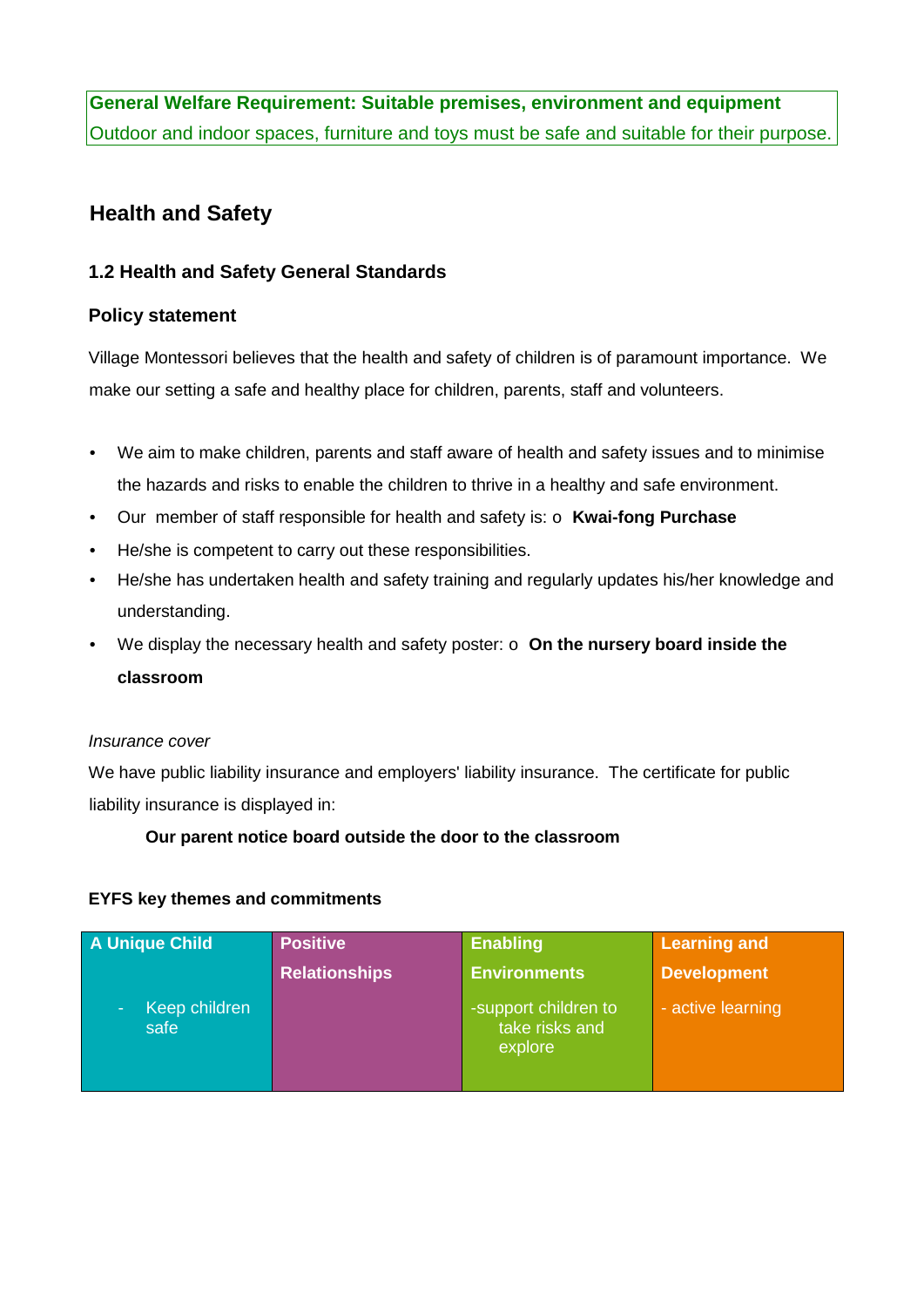### **Procedures**

#### *Awareness raising*

- Our induction training for staff and volunteers includes a clear explanation of health and safety issues so that all adults are able to adhere to our policy and procedures as they understand their shared responsibility for health and safety. The induction training covers matters of employee well-being, including safe lifting and the storage of potentially dangerous substances.
- Records are kept of these induction training sessions and new staff and volunteers are asked to sign the records to confirm that they have taken part.
- Health and safety issues are explained to the parents of new children so that they understand the part played by these issues in the daily life of the setting.
- As necessary, health and safety training is included in the annual training plans of staff, and health and safety is discussed regularly at staff meetings.
- We operate a no smoking policy.
- Children are made aware of health and safety issues through discussions, planned activities and routines.

#### *Safety of adults*

- Adults are provided with guidance about the safe storage, movement, lifting and erection of large pieces of equipment.
- When adults need to reach up to store equipment or to change light bulbs they are provided with safe equipment to do so.
- All warning signs are clear and in appropriate languages.
- Adults do not remain in the building on their own or leave on their own after dark.
- The sickness of staff and their involvement in accidents is recorded. The records are reviewed termly to identify any issues that need to be addressed.
- We keep all cleaning chemicals in their original containers, and all out of reach of the children, at all times.

#### *Windows*

- Low level windows are made from materials that prevent accidental breakage or are made safe.
- Windows are protected from accidental breakage or vandalism from people outside the building.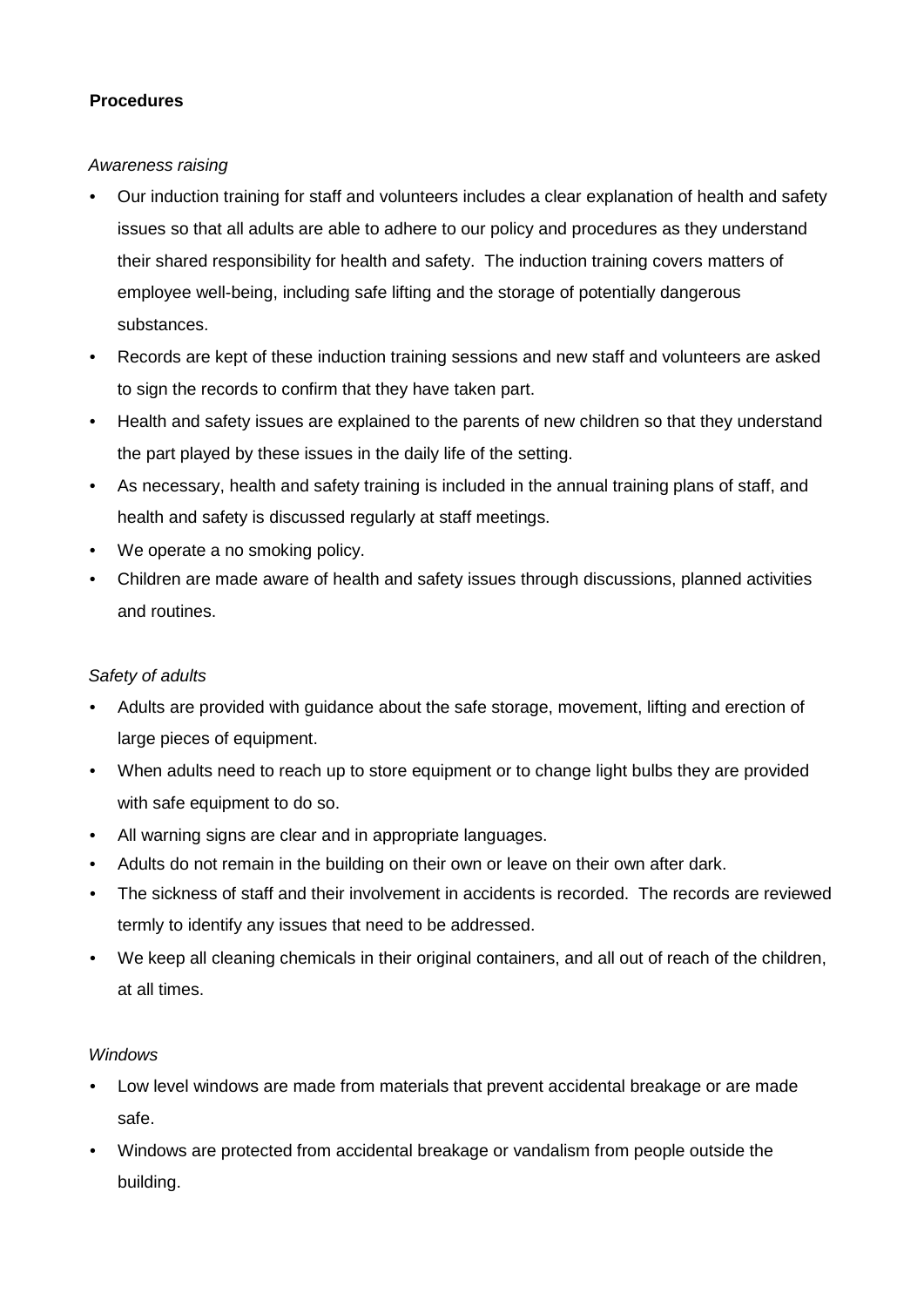• Windows above the ground floor are secured so that children cannot climb through them.

#### *Doors*

• We take precautions to prevent children's fingers from being trapped in doors.

### *Floors*

• All floor surfaces are checked daily to ensure they are clean and not uneven, wet or damaged.

### *Electrical/gas equipment*

- All electrical/gas equipment conforms to safety requirements and is checked regularly.
- Our boiler/electrical switch gear/meter cupboard is not accessible to the children.
- Fires, heaters, electric sockets, wires and leads are properly guarded and the children are taught not to touch them, all sockets are IP rated (double safety)
- There are sufficient sockets to prevent overloading.
- The temperature of hot water is controlled to prevent scalds.
- Lighting and ventilation is adequate in all areas including storage areas.
- There are fire alarms in every room, as well as heat detectors in the kitchen, main hall and boiler room.

#### *Storage*

- All resources and materials from which children select are stored safely.
- All equipment and resources are stored or stacked safely to prevent them accidentally falling or collapsing.

#### *Outdoor area*

- Our outdoor area is securely fenced.
- Our outdoor area is checked for safety and cleared of rubbish before it is used.
- Adults and children are alerted to the dangers of poisonous plants, herbicides and pesticides.
- Where water can form a pool on equipment, it is emptied before children start playing outside.
- Our outdoor sand pit is covered when not in use and is cleaned regularly.
- All outdoor activities are supervised at all times.

#### *Hygiene*

- We regularly seek information from the Environmental Health Department and the Health Authority to ensure that we keep up-to-date with the latest recommendations.
- Our daily routines encourage the children to learn about personal hygiene.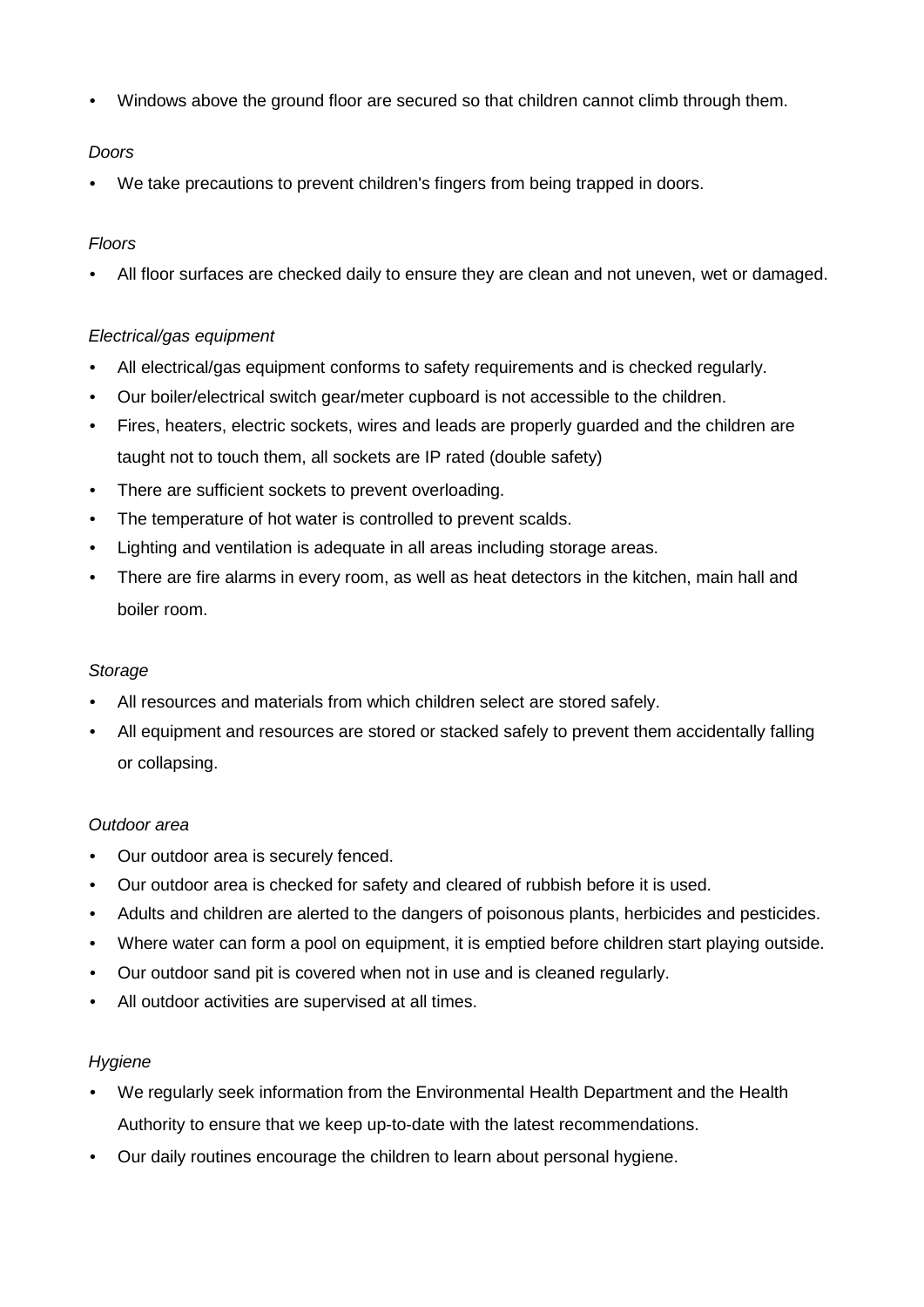- We have a daily cleaning routine for the setting and a professional cleaner comes to clean twice a week.
- We have a schedule for cleaning resources and equipment, dressing-up clothes and furnishings.
- The toilet area has a high standard of hygiene including hand washing and drying facilities and the disposal of nappies.
- We implement good hygiene practices by:  $\circ$  cleaning tables between activities;  $\circ$  cleaning toilets regularly; o wearing protective clothing - such as aprons and disposable gloves - as appropriate;

o providing sets of clean clothes; o providing tissues and wipes; and  $\circ$  ensuring individual use of flannels and towels.

### *Activities and resources*

- Before purchase of equipment and resources are checked to ensure that they are safe for the ages and stages of the children currently attending the setting.
- The layout of materials and other equipment allows adults and children to move safely and freely between activities.
- All equipment is regularly checked for cleanliness and safety and any dangerous items are repaired or discarded.
- All materials, including paint and glue, are non-toxic.
- Sand is clean and suitable for children's play.
- Physical play is constantly supervised.
- Children are taught to handle and store tools safely.
- Children who are sleeping are checked regularly.
- Children learn about health, safety and personal hygiene through the activities we provide and the routines we follow.
- Any faulty equipment is removed from use and is repaired. If it cannot be repaired it is discarded.
- Large pieces of equipment are discarded only with the consent of the manager.

#### **Fire Evacuation procedure**

- In the case of a fire we will evacuate the children to the relevant and nearest assembly point.
- Assembly point is the recreation ground.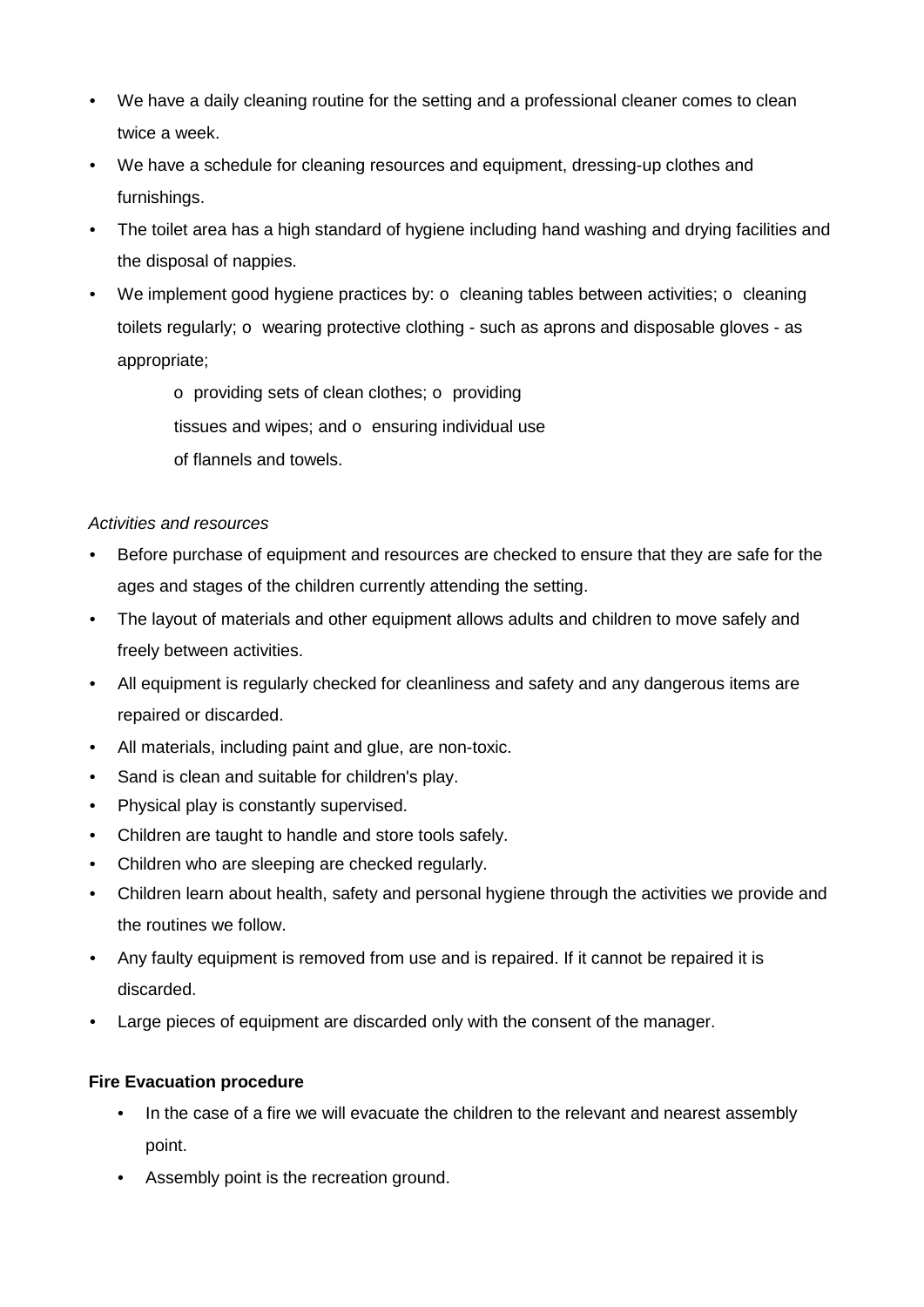- Fire exits are front door, back door and at the end of the corridor.
- Fire evaluation practise will be done at least three times a term, the time and information about the practise will be recorded. This will then be evaluated at a staff meeting to see whether anything needs to change or added too.
- All staff will understand the fire evaluation procedure during their induction training.
- In the case of a fire the manager will ensure the children and staff get out of the building and call the fire department, to deal with the fire.

#### **Legal Framework**

Health and Safety at Work Act (1974) Management of Health and Safety at Work Regulations 1992 Electricity at Work Regulations 1989 Control of Substances Hazardous to Health Regulations(COSHH) (2002) Manual Handling Operations Regulations 1992 (as amended) Health and Safety (Display Screen Equipment) Regulations 1992

#### **Further guidance**

Health and Safety Law: What you Should Know (HSE 1999) www.hse.gov.uk/pubns/law.pdf Health and Safety Regulation…a Short Guide (HSE 2003) www.hse.gov.uk/pubns/hsc13.pdf Electrical Safety and You (HSE 1998) www.hse.gov.uk/pubns/indg231.pdf COSHH: A Brief Guide to the Regulations (HSE 2005) www.hse.gov.uk/pubns/indg136.pdf Manual Handling – Frequently Asked Questions (HSE) www.hse.gov.uk/contact/faqs/manualhandling.htm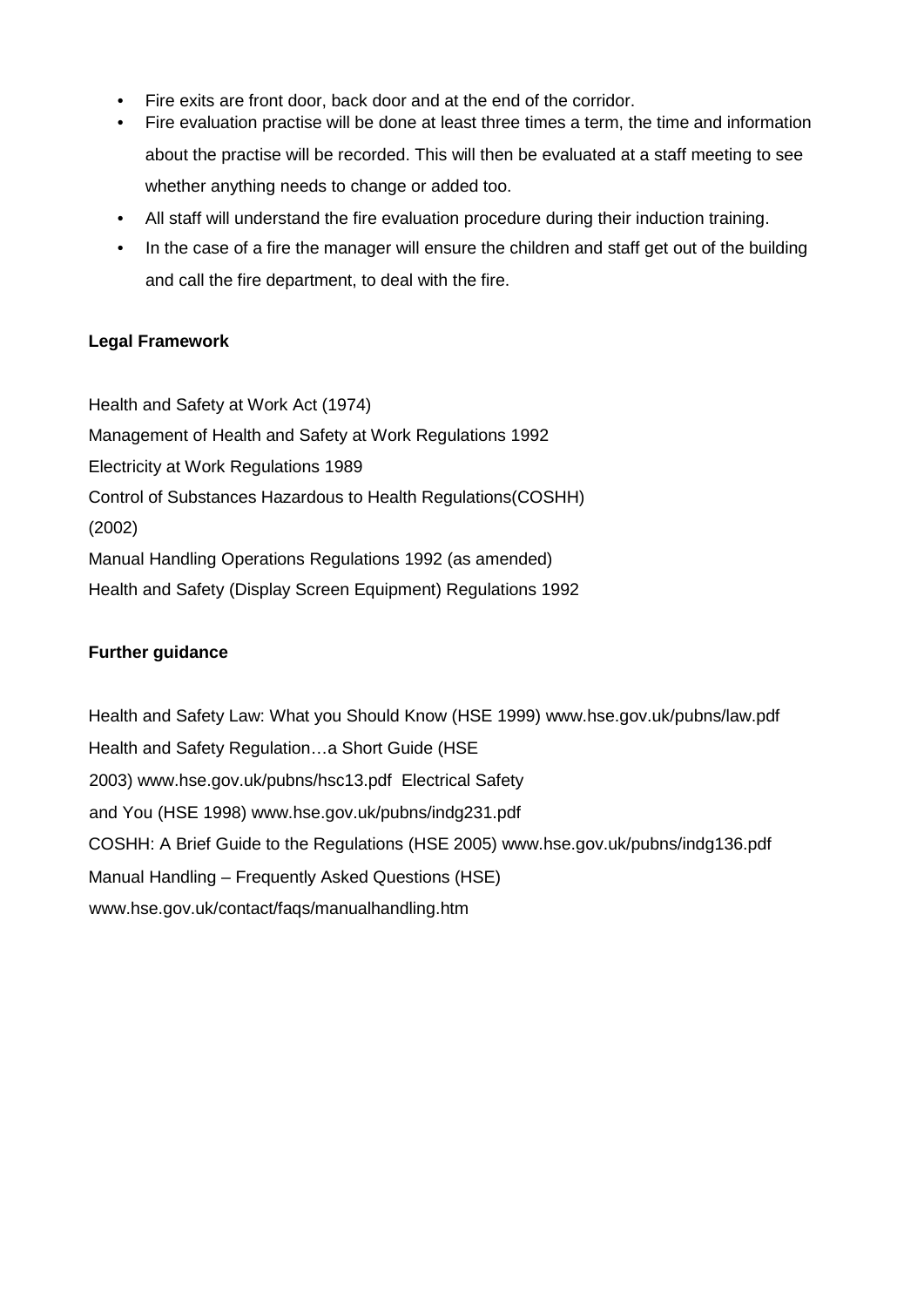**General Welfare Requirement: Suitable premises, environment and equipment**  Outdoor and indoor spaces, furniture and toys must be safe and suitable for their purpose.

# **Health and Safety**

**1.3 Recording and Reporting of Accidents and Incidents** (Including procedure for reporting to HSE, RIDDOR)

### **Policy Statement**

Village Montessori follows the guidelines of the Reporting Injuries, Diseases and Dangerous Occurrences (RIDDOR) for the reporting of accidents and incidents. Child protection matters or behavioural incidents between children are NOT regarded as incidents and there are separate procedures for this.

#### **EYFS key themes and commitments**

| <b>A Unique Child</b>      | <b>Positive</b>                                                     | <b>Enabling</b>                                   | <b>Learning and</b>                   |
|----------------------------|---------------------------------------------------------------------|---------------------------------------------------|---------------------------------------|
|                            | <b>Relationships</b>                                                | <b>Environments</b>                               | <b>Development</b>                    |
| Keep children<br>٠<br>safe | Consistent in<br>$\omega_{\rm{max}}$<br>setting clear<br>boundaries | -support children to<br>take risks and<br>explore | - creating and thinking<br>critically |

#### **Procedures**

#### *Our accident book:*

- is kept safely and accessibly;
- is accessible to all staff and volunteers, who know how to complete it; and
- is reviewed at least half termly to identify any potential or actual hazards.

Ofsted is notified of any injury requiring treatment by a general practitioner or hospital doctor, or the death of a child or adult.

When there is any injury requiring general practitioner or hospital treatment to a child, parent, volunteer or visitor or where there is a death of a child or adult on the premises, we make a report to the Health and Safety Executive using the format for the Reporting of Injuries, Diseases and Dangerous Occurrences.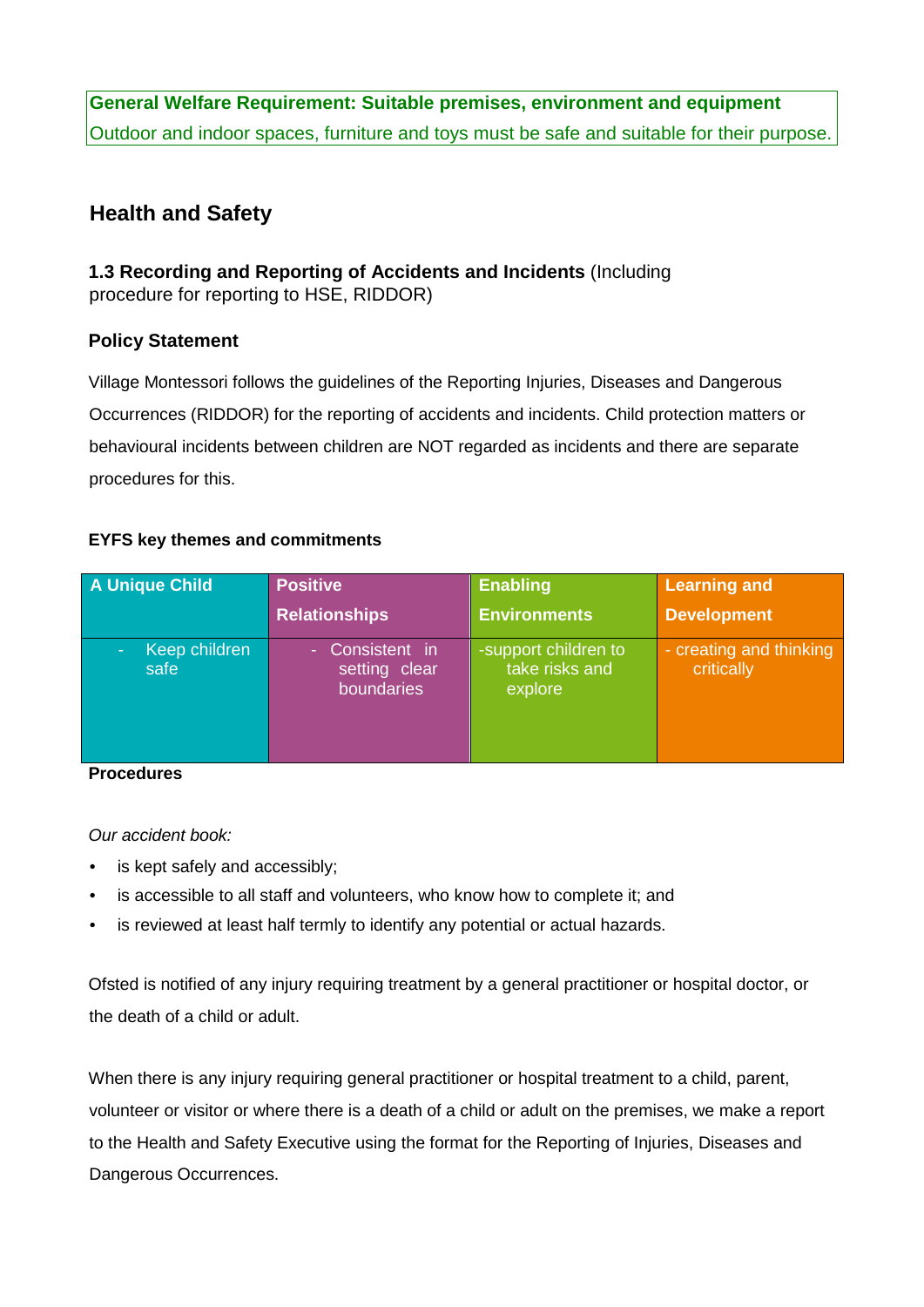#### *Dealing with incidents*

We meet our legal requirements for the safety of our employees by complying with RIDDOR (the Reporting of Injury, Disease and Dangerous Occurrences Regulations). We report to the Health and Safety Executive:

- any accident to a member of staff requiring treatment by a general practitioner or hospital; and
- any dangerous occurrences. This may be an event that causes injury or fatalities or an event that does not cause an accident but could have done, such as a gas leak.
- Any dangerous occurrence is recorded in our incident book. See below.

Information for reporting the incident to Health and Safety Officer is detailed in the Pre-school Learning Alliance's *Accident Record* publication.

#### *Our incident book*

- We have ready access to telephone numbers for emergency services, including local police. Where we are responsible for the premises we have contact numbers for gas and electricity emergency services, carpenter and plumber. Where we rent premises we ensure we have access to the person responsible and that there is a shared procedure for dealing with emergencies.
- We keep an incident book for recording incidents including those that that are reportable to the Health and Safety Executive as above.
- These incidents include:
	- o break in, burglary, theft of personal or the setting's property;
	- o an intruder gaining unauthorised access to the premises;
	- o fire, flood, gas leak or electrical failure;
	- o attack on member of staff or parent on the premises or nearby;
	- o any racist incident involving staff or family on the centre's premises;
	- o death of a child, and
	- o a terrorist attack, or threat of one.
- In the incident book we record the date and time of the incident, nature of the event, who was affected, what was done about it - or if it was reported to the police, and if so a crime number. Any follow up, or insurance claim made, should also be recorded.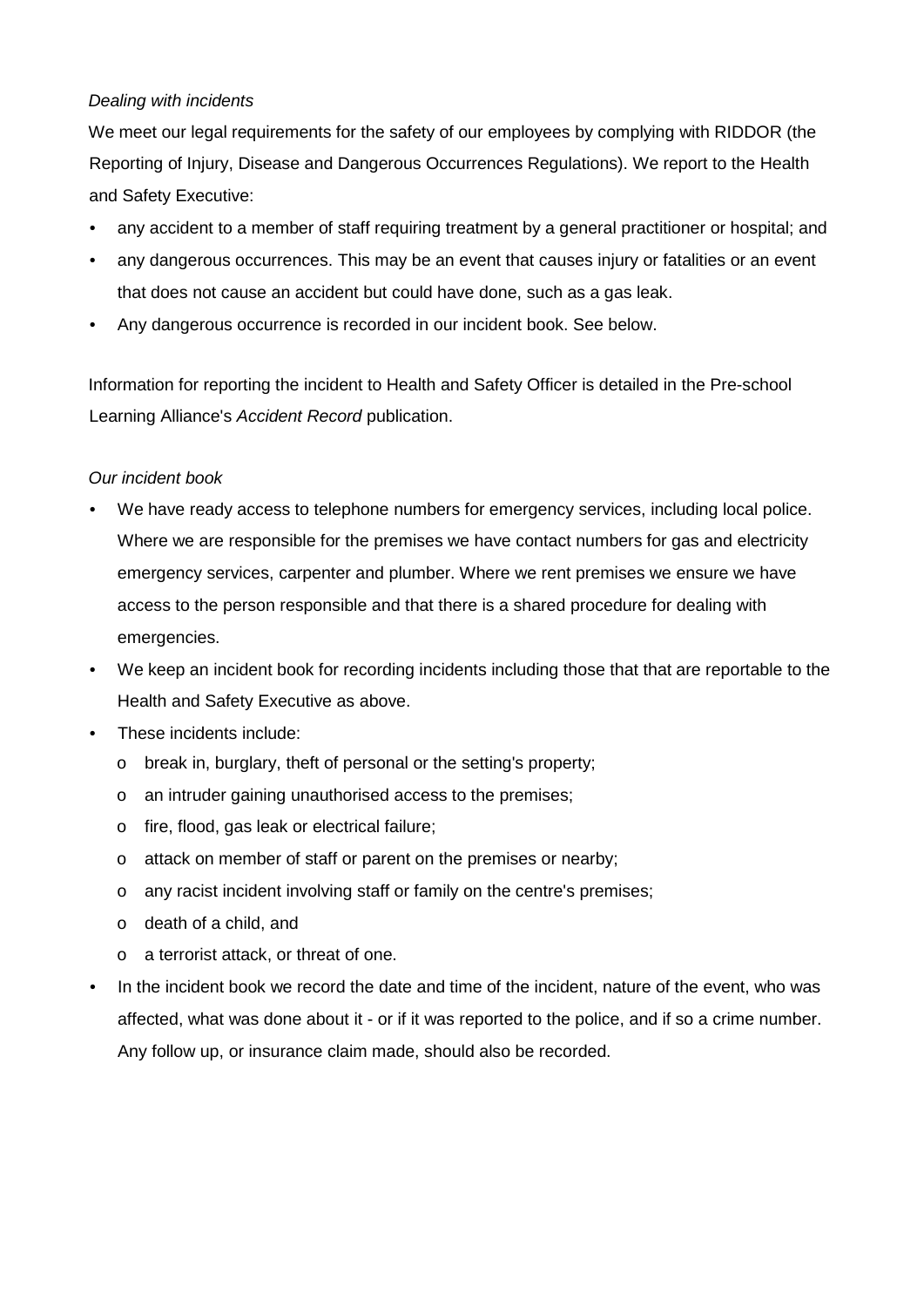- In the unlikely event of a terrorist attack we follow the advice of the emergency services with regard to evacuation, medical aid and contacting children's families. Our standard Fire Safety Policy will be followed and staff will take charge of their key children. The incident is recorded when the threat is averted.
- In the unlikely event of a child dying on the premises, for example, through cot death in the case of a baby, or any other means involving an older child, the emergency services are called, and the advice of these services are followed.
- The incident book is not for recording issues of concern involving a child. This is recorded in the child's own file.

### **Legal framework**

Reporting of Injuries, Diseases and Dangerous Occurrences Regulations (RIDDOR 1995)

#### **Further guidance**

RIDDOR Guidance and Reporting Form www.hse.gov.uk/riddor/index.htm

#### **Other useful Pre-school Learning Alliance publications**

Accident Record (2008)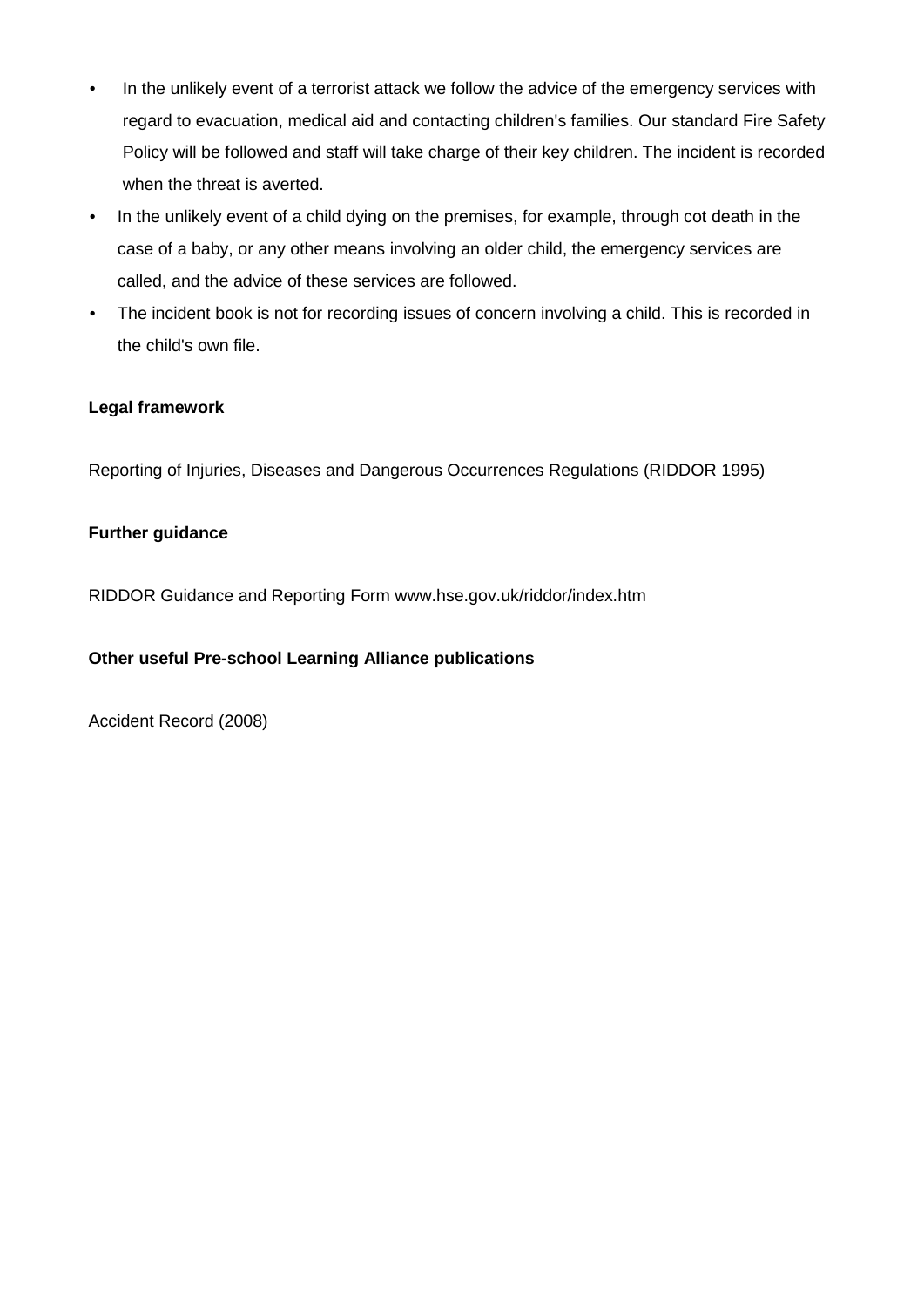# **General Welfare Requirement: Suitable premises, environment and equipment**

Outdoor and indoor spaces, furniture and toys must be safe and suitable for their purpose.

# **Health and Safety**

#### **1.4 Food Hygiene**

(Including procedure for reporting food poisoning)

# **Policy statement**

At Village Montessori we provide and/or serve food for children on the following basis:

- Snacks.
- Cooking activities
- Storage of children's lunchboxes.

We maintain the highest possible food hygiene standards with regard to the purchase, storage, preparation and serving of food.

#### **EYFS key themes and commitments**

| <b>A Unique Child</b> | <b>Positive</b>      | <b>Enabling</b>       | <b>Learning and</b> |
|-----------------------|----------------------|-----------------------|---------------------|
|                       | <b>Relationships</b> | <b>Environments</b>   | <b>Development</b>  |
| 1.3 Keeping safe      |                      | 3.3 The learning      |                     |
|                       |                      | environment           |                     |
|                       |                      | 3.4 The wider context |                     |

#### **Procedures**

- The person in charge and the person responsible for food preparation understands the principles of Hazard Analysis and Critical Control Point (HACCP) as it applies to their business. This is set out in *Safer Food Better Business*. The basis for this is risk assessment as is applies to the purchase, storage, preparation and serving of food to prevent growth of bacteria and food contamination.
- At least one person has an in-date Food Hygiene Certificate.
- The person responsible for food preparation and serving carries out daily opening and closing checks on the kitchen to ensure standards are met consistently.
- We use reliable suppliers for the food we purchase. Food is stored at correct temperatures and is checked to ensure it is in-date and not subject to contamination by pests, rodents or mould.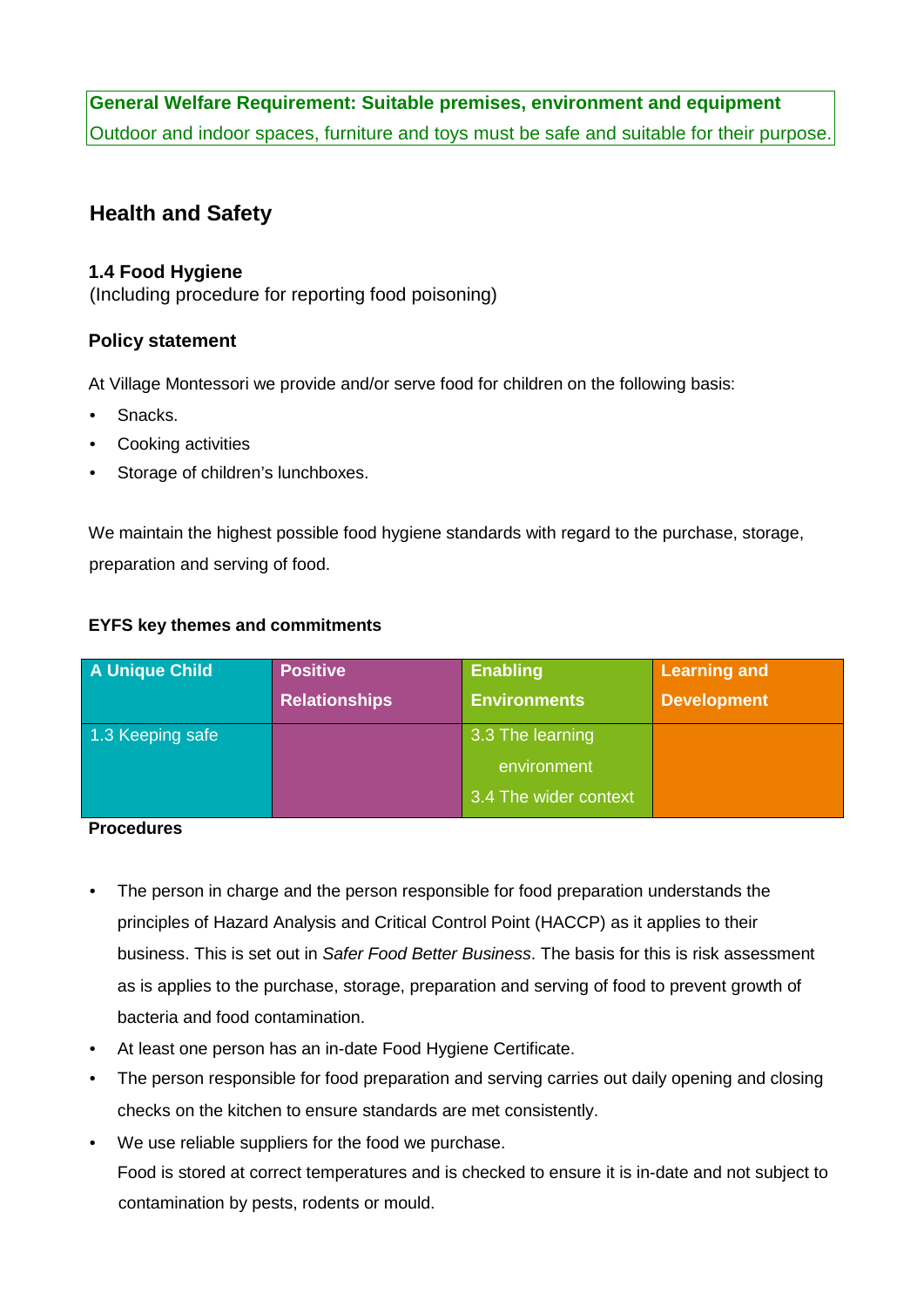- Food preparation areas are cleaned before use as well as after use.
- There are separate facilities for hand-washing and for washing up.
- All surfaces are clean and non-porous.
- All utensils, crockery etc are clean and stored appropriately. As we don't have a dishwasher on site a member of staff takes the crokery and utensils home to be cleaned in a dishwasher twice a week. On the other day they are cleaned in the hall kitchen.
- Waste food is disposed of daily.
- Cleaning materials and other dangerous materials are stored out of children's reach.
- Children are not allowed access to the kitchen and children are aware of the ground rules regarding this, kitchen door always kept closed.
- When children take part in cooking activities, they:
	- o are supervised at all times; o understand the importance of hand washing and simple hygiene rules  $\circ$  are kept away from hot surfaces and hot water; and  $\circ$  do not have unsupervised access to electrical equipment such as blenders etc.

#### *Reporting of food poisoning*

- Food poisoning can occur for a number of reasons; not all cases of sickness or diarrhoea are as a result of food poisoning and not all cases of sickness or diarrhoea are reportable.
- Where children and/or adults have been diagnosed by a GP or hospital doctor to be suffering from food poisoning and where it seems possible that the source of the outbreak is within the setting, the manager will contact the Environmental Health Department and the Health Protection Agency, to report the outbreak and will comply with any investigation.
- If the food poisoning is identified as a notifiable disease under the Public Health (Infectious Diseases) Regulations 1988 the setting will report the matter to Ofsted.

#### **Legal Framework**

Regulation (EC) 852/2004 of the European Parliament and of the Council on the hygiene of foodstuffs

#### **Further guidance**

Safer Food Better Business (Food Standards Agency) www.food.gov.uk/foodindustry/regulation/hygleg/hyglegresources/sfbb/sfbbcaterers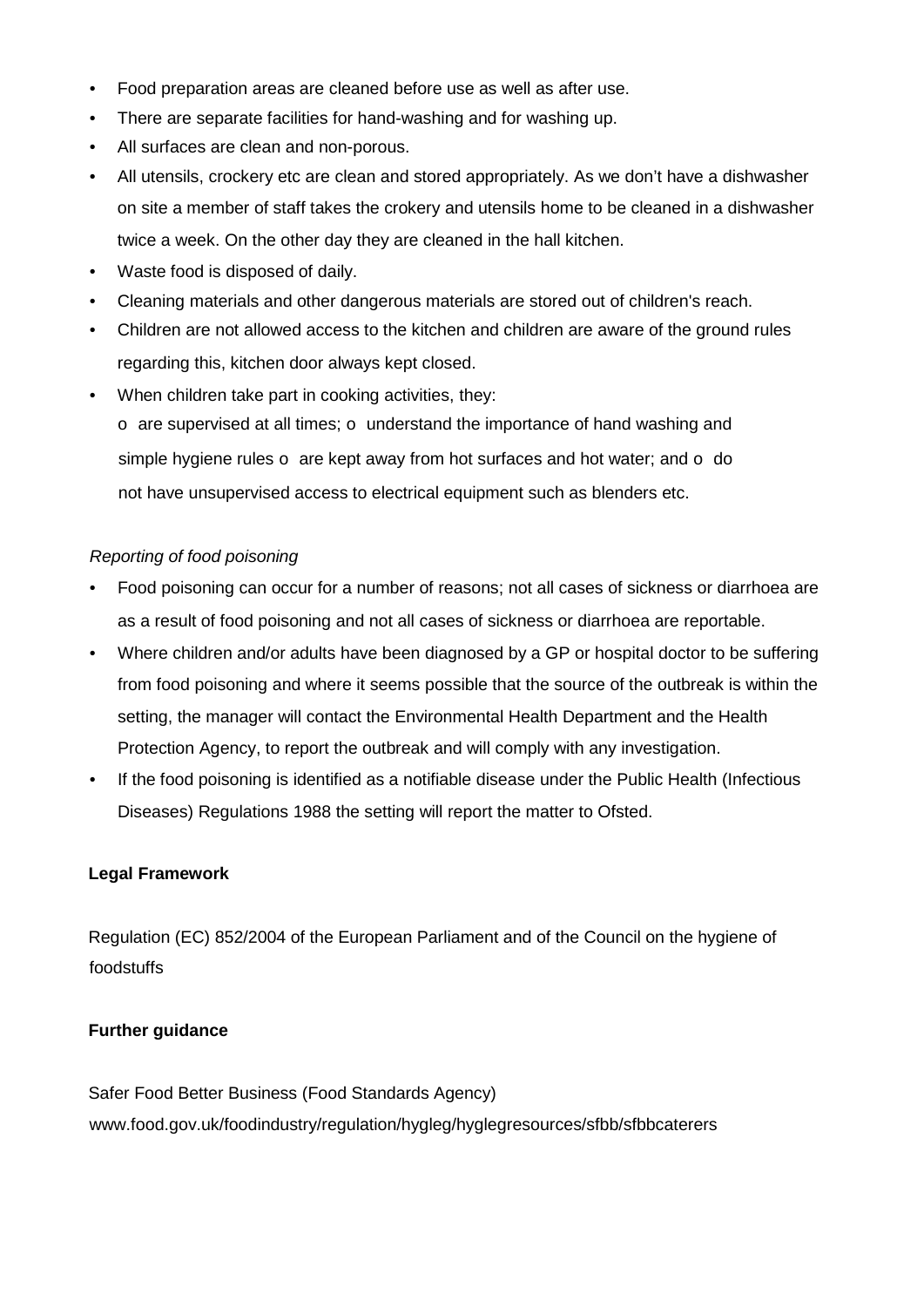# **General Welfare Requirement: Organisation**

Village Montessori must plan and organise their systems to ensure that every child receives an enjoyable and challenging learning and development experience that is tailored to meet their individual needs.

# **Administration**

# **1.1 Admissions**

### **Policy Statement**

It is our intention to make our setting accessible to children and families from all sections of the local community. We aim to ensure that all sections of our community have access to the setting through open, fair and clearly communicated procedures.

#### **EYFS key themes and commitments**

| A Unique Child                                               | <b>Positive</b>                                                                                            | <b>Enabling</b>     | <b>Learning and</b> |
|--------------------------------------------------------------|------------------------------------------------------------------------------------------------------------|---------------------|---------------------|
|                                                              | <b>Relationships</b>                                                                                       | <b>Environments</b> | <b>Development</b>  |
| Value and<br>respect all<br>children and<br>families equally | Sensitive and<br>÷.<br>responsive to<br>child's<br>the<br>needs<br>and<br>feelings and<br><b>interests</b> | Value all<br>people |                     |

#### **Procedures**

- We ensure that the existence of our setting is widely advertised in places accessible to all sections of the community.
- We ensure that information about our setting is accessible, in written and spoken form and, where appropriate, in more than one language. Where necessary, we will try to provide information in Braille, or through British Sign Language. We will provide translated written materials where language needs of families suggest this is required.
- We arrange our waiting list in birth order, and order of when the family put their name down. In addition our policy may take into account the following:
	- o the vicinity of the home to the setting; and o

siblings already attending the setting.

We keep a place vacant, if this is financially viable, to accommodate an emergency admission.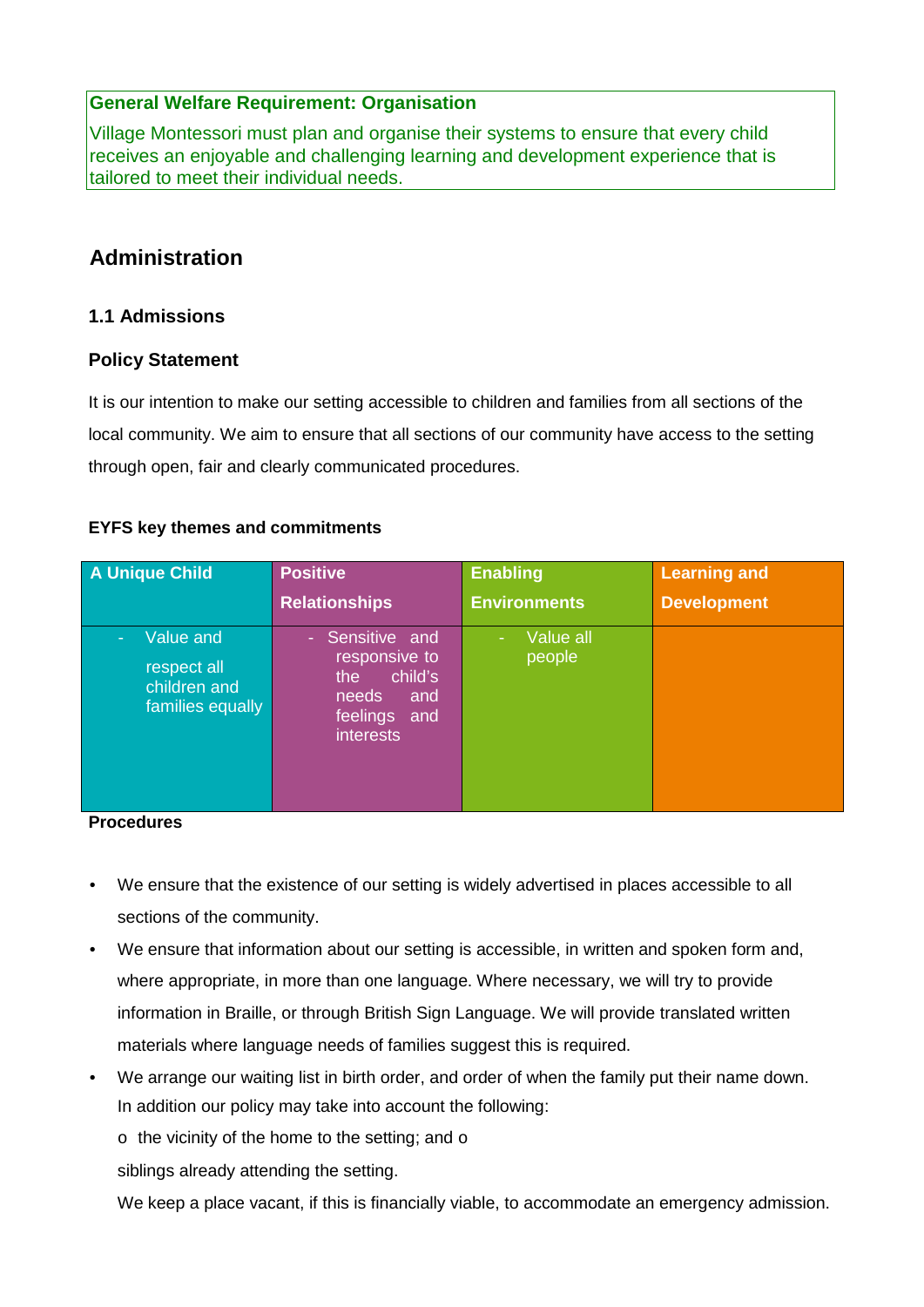- We describe our setting and its practices in terms that make it clear that it welcomes both fathers and mothers, other relations and other carers, including childminders.
- We describe our setting and its practices in terms of how it treats each child and their family, having regard to their needs arising from their gender, special educational needs, disabilities, social background, religion, ethnicity or from English being a newly acquired additional language.
- We describe our setting and its practices in terms of how it enables children and/or parents with disabilities to take part in the life of the setting.
- We monitor the gender and ethnic background of children joining the group to ensure that our intake is representative of social diversity.
- We make our Equal Opportunities Policy widely known.
- We consult with families about the opening times of the setting to ensure we accommodate a broad range of family need, where possible.
- Where possible we are flexible about attendance patterns to accommodate the needs of individual children and families, providing these do not disrupt the pattern of continuity in the setting that provides stability for all the children.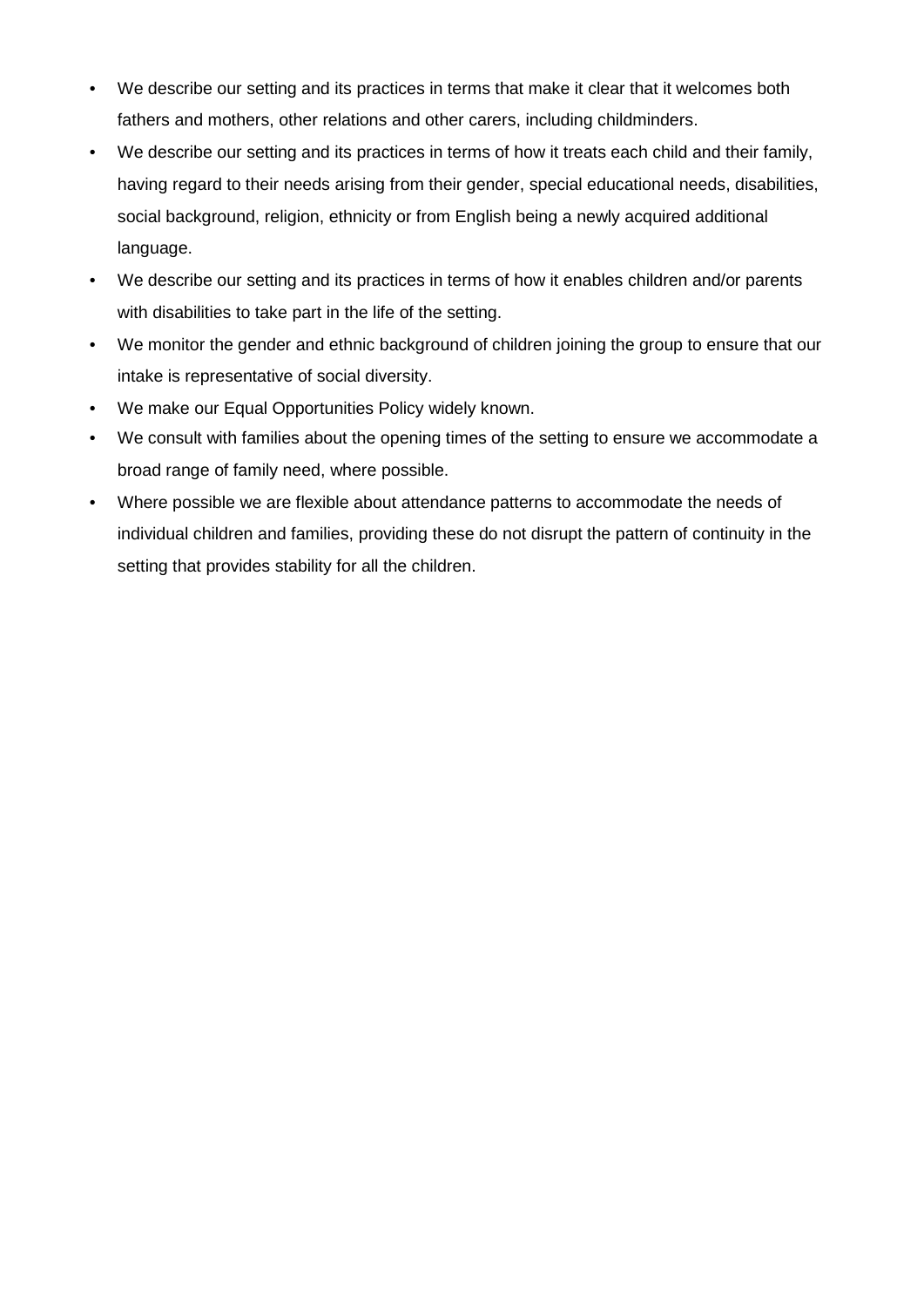# **General Welfare Requirement: Organisation**

Village Montessori must plan and organise their systems to ensure that every child receives an enjoyable and challenging learning and development experience that is tailored to meet their individual needs.

# **Child Care Practice**

### **1.1 The Role of the Key Person and Settling-In**

### **Policy Statement**

We believe that children settle best when they have a key person to relate to, who knows them and their parents well, and who can meet their individual needs. Research shows that a key person approach benefits the child, the parents, the staff and the setting by providing secure relationships in which children thrive, parents have confidence, staff are committed and the setting is a happy and dedicated place to attend or work in.

We want children to feel safe, stimulated and happy in the setting and to feel secure and comfortable with staff. We also want parents to have confidence in both their children's wellbeing and their role as active partners with the setting.

We aim to make the setting a welcoming place where children settle quickly and easily because consideration has been given to the individual needs and circumstances of children and their families.

They key person role is set out in the Welfare Requirements of the Early Years Foundation Stage. Each setting must offer a key person for each child.

The procedures set out a model for developing a key person approach that promotes effective and positive relationships for children who are in settings.

| <b>A Unique Child</b>                                               | <b>Positive</b>                                         | <b>Enabling</b>                                           | <b>Learning and</b>                                                  |
|---------------------------------------------------------------------|---------------------------------------------------------|-----------------------------------------------------------|----------------------------------------------------------------------|
|                                                                     | <b>Relationships</b>                                    | <b>Environments</b>                                       | <b>Development</b>                                                   |
| -Keep children safe<br>-identify any need for<br>additional support | -built on key person<br>relationships in<br>early years | -Value learning<br>-support children to<br>take risks and | -playing and exploring<br>-Active learning<br>-Creating and thinking |

#### **EYFS key themes and commitments**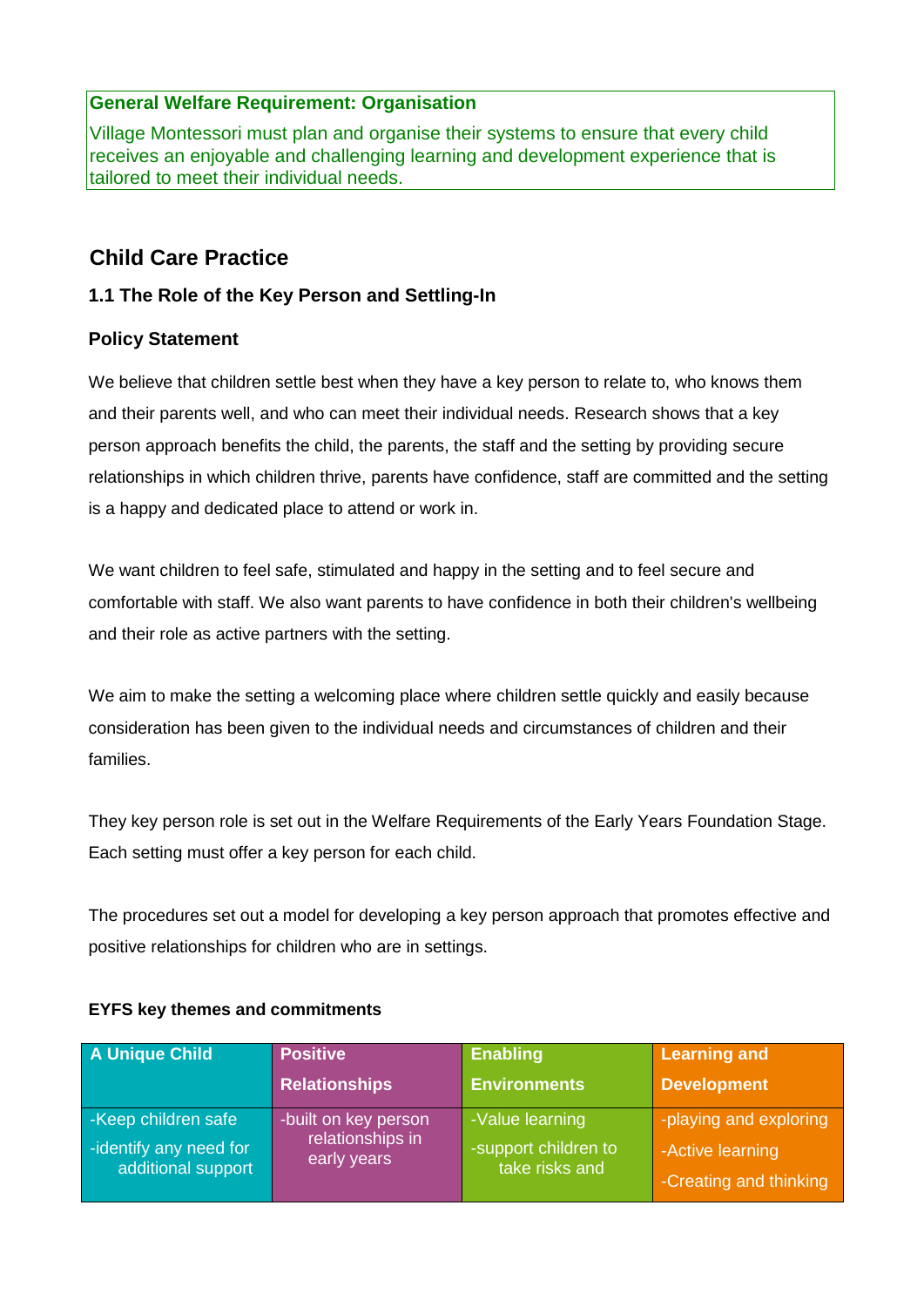| -value and respect all<br>children and<br>families equally | -warm and loving and<br>foster a sense of<br>belonging.<br>-sensitive and<br>responsive to the<br>child's needs<br>feelings and<br>interests. | explore<br>-stimulating resources,<br>relevant to all the<br>children's cultures<br>and communities | critically |
|------------------------------------------------------------|-----------------------------------------------------------------------------------------------------------------------------------------------|-----------------------------------------------------------------------------------------------------|------------|
|                                                            |                                                                                                                                               |                                                                                                     |            |

#### **Procedures**

- We allocate a key person before the child starts.
- We arrange a home visit before each child starts, this is organised with the parent by the child key worker.
- The key person is responsible for the induction of the family and for settling the child into our setting.
- The key person offers unconditional regard for the child and is non-judgemental.
- The key person works with the parent to plan and deliver a personalised plan for the child's well-being, care and leaning.
- The key person acts as the key contact for the parents and has links with other carers involved with the child, such as a childminder, and co-ordinates the sharing of appropriate information about the child's development with those carers.
- A key person is responsible for developmental records and for sharing information on a regular basis with the child's parents to keep those records up-to-date, reflecting the full picture of the child in our setting and at home.
- The key person encourages positive relationships between children in her/his key group, spending time with them as a group each day.
- We provide a back-up key person so the child and the parents have a key contact in the absence of the child's key person.
- We promote the role of the key person as the child's primary carer in our setting, and as the basis for establishing relationships with other staff and children.

#### *Settling-in*

• When a child starts to attend the setting, we use a variety of ways to provide his/her parents with information. These include information on policies, which we talk to parent about accessing them through our website or in the nursery, policy folder. Information about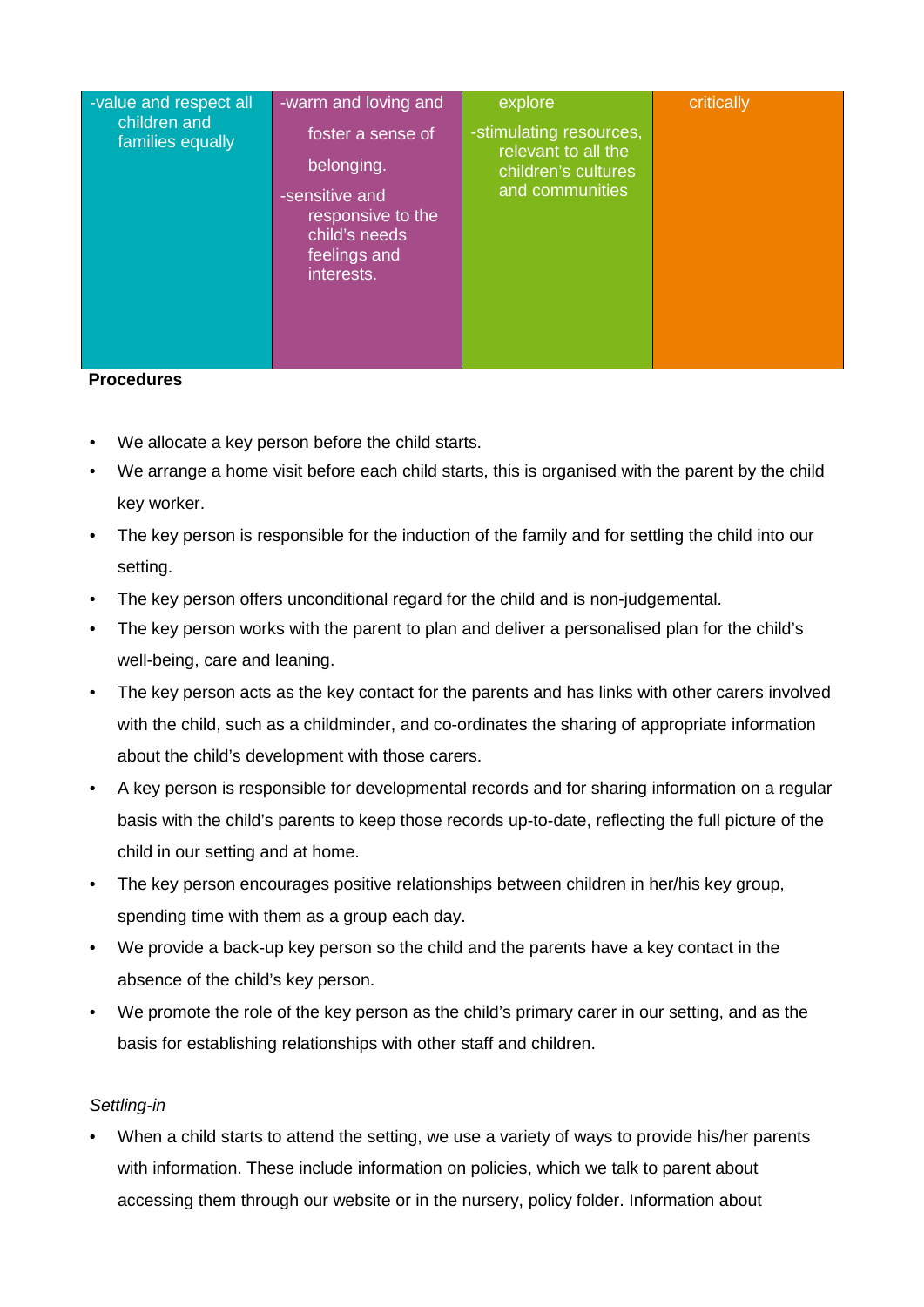activities available within the setting is located on the parent board. Information days and evenings and individual meetings with parents, as well as updates on our website about upcoming events are regularly given to parents.

- During the half-term before a child is enrolled, we provide opportunities for the child and his/her parents to visit the setting.
- We allocate a key person to each child.
- We may offer a home visit by the person who will be the child's key person, to ensure all relevant information about the child can be made known.
- We use pre-start visits and the first session at which a child attends to explain and complete with his/her parents the child's registration records.
- When a child starts to attend, we explain the process of settling-in with his/her parents and jointly decide on the best way to help the child to settle into the setting.
- Younger children will take longer to settle in, as will children who have not previously spent time away from home. Children who have had a period of absence may also need their parent to be on hand to re-settle them.
- We judge a child to be settled when they have formed a relationship with their key person; for example the child looks for the key person when he/she arrives, goes to them for comfort, and seems pleased to be with them. The child is also familiar with where things are and is pleased to see other children and participate in activities.
- When parents leave, we ask them to say goodbye to their child and explain that they will be coming back, and when.
- We do not believe that leaving a child to cry will help them to settle any quicker. We believe that a child's distress will prevent them from learning and gaining the best from the setting.
- We reserve the right not to accept a child into the setting without a parent or carer if the child finds it distressing to be left. This is especially the case with very young children.
- Within the first six to eight weeks of starting we discuss and work with the child's parents to start to create their child's two year check (progress report)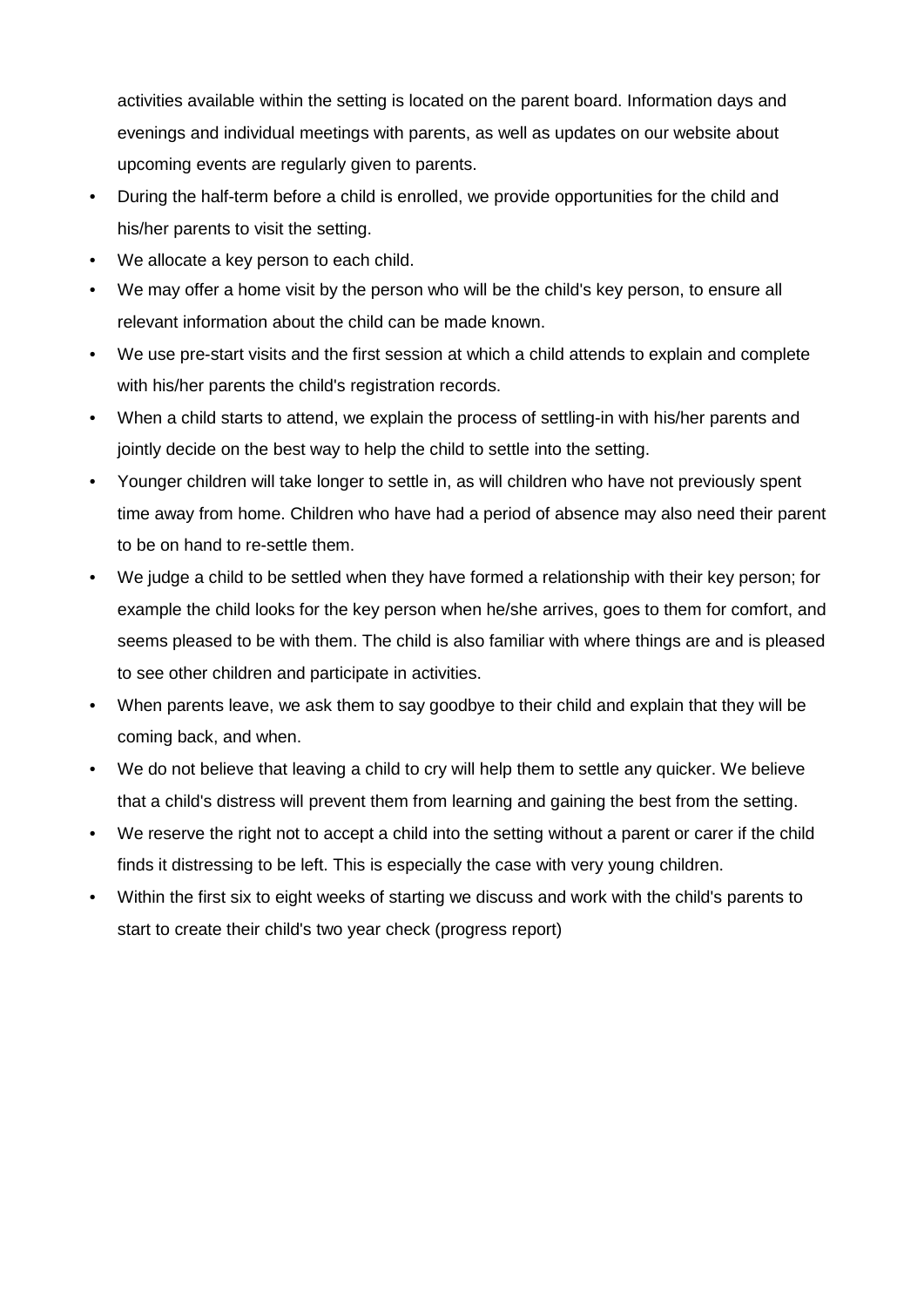# **General Welfare Requirement: Organisation**

Village Montessori must plan and organise their systems to ensure that every child receives an enjoyable and challenging learning and development experience that is tailored to meet their individual needs.

# **Partnership**

# **1.1 Parental Involvement**

# **Policy Statement**

We believe that children benefit most from early years education and care when parents and settings work together in partnership.

Our aim is to support parents as their children's first and most important educators by involving them in their children's education and in the full life of the setting. We also aim to support parents in their own continuing education and personal development.

Some parents are less well represented in early years settings; these include fathers, parents who live apart from their children but who still play a part in their lives as well as working parents. In carrying out the following procedures, we will ensure all parents are included.

When we refer to 'parents' we mean both mothers and fathers; these include both natural or birth parents as well as step-parents and parents who do not live with their children, but have contact with them and play a part in their lives. 'Parents' also includes same sex parents as well as foster parents.

'Parental responsibility' is *all the rights, duties, powers and responsibilities and authority which by law a parent of a child has in relation to the child and his property.* (For a full explanation of who has parental responsibility, refer to the Pre-school Learning Alliance's *Child Protection Record* publication.)

| <b>A Unique Child</b>                         | <b>Positive</b>                          | Enabling                            | <b>Learning and</b> |
|-----------------------------------------------|------------------------------------------|-------------------------------------|---------------------|
|                                               | <b>Relationships</b>                     | <b>Environments</b>                 | <b>Development</b>  |
| -Keep children safe<br>-Value and respect all | -build on key person<br>relationships in | -stimulating resources,<br>relevant |                     |

# **EYFS key themes and commitments**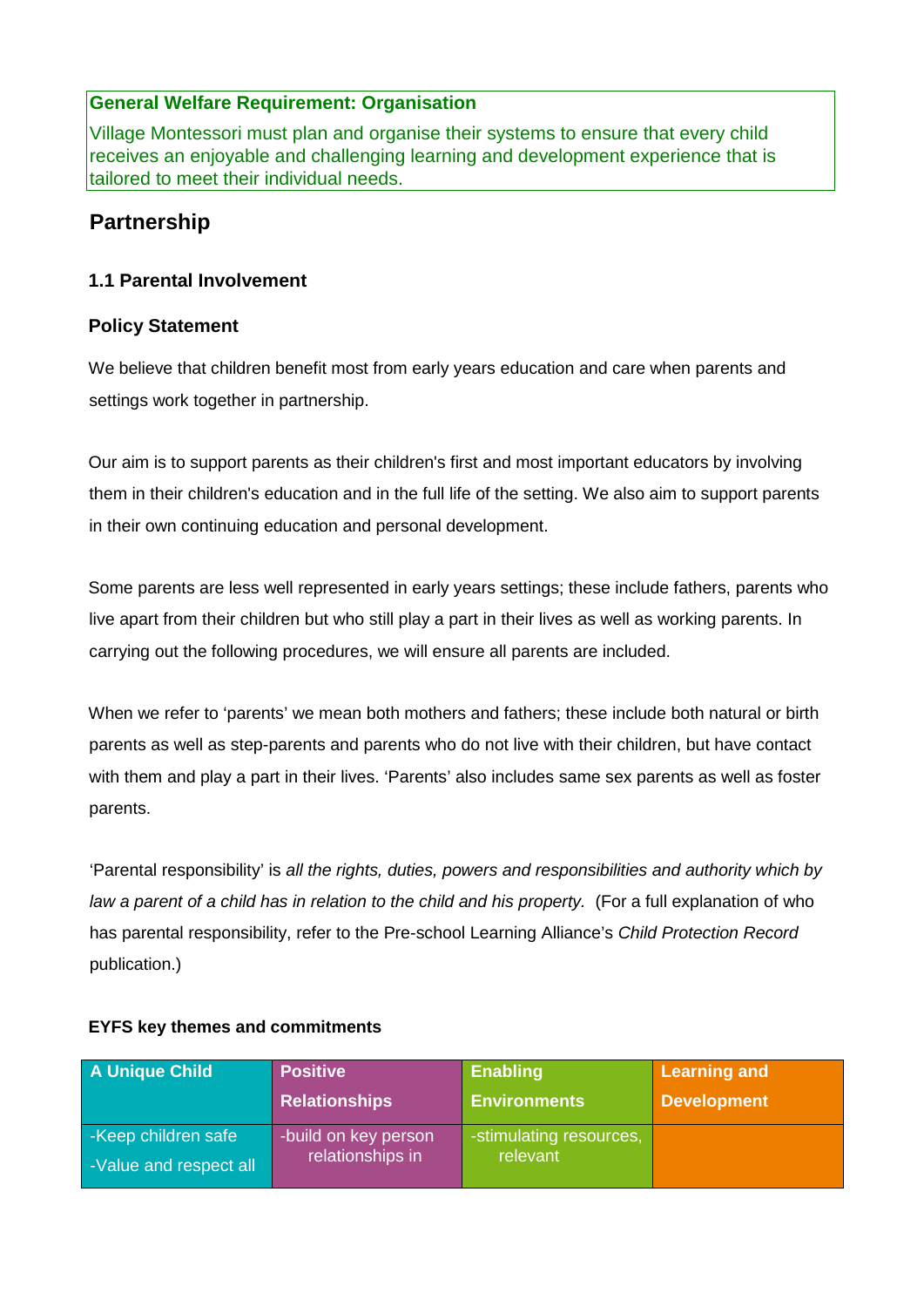#### **Procedures**

- We have a means to ensure all parents are included that may mean we have different strategies for involving fathers or parents who work or live apart from their children.
- We consult with all parents to find out what works best for them.
- We ensure ongoing dialogue with parents to improve our knowledge of the needs of their children and to support their families.
- We inform all parents about how the setting is run and its policies through access to written information and through regular informal communication, as well as termly newsletters and weekly emails. We check to ensure parents understand the information that is given to them.
- We encourage and support parents to play an active part in the governance and management of the setting.
- We inform all parents on a regular basis about their children's progress.
- We involve parents in the shared record keeping about their children either formally or informally - and ensure parents have access to their children's developmental records.
- We provide opportunities for parents to contribute their own skills, knowledge and interests to the activities of the setting.
- We inform parents about relevant conferences, workshops and training.
- We consult with parents about the times of meetings to avoid excluding anyone.
- We provide information about opportunities to be involved in the setting in ways that are accessible to parents with basic skills needs, or those for whom English is an additional language.
- We provide all children with a home school diary, which is sent home once a week to inform parent of what their child has been doing, we encourage parents to write in the books where they feel they have news they want to share with the child's key worker.
- We welcome the contributions of parents, in whatever form these may take.
- We inform all parents of the systems for registering queries, complaints or suggestions and check to ensure these are understood. All parents have access to our written complaints procedure.
- We provide opportunities for parents to learn about the curriculum offered in the setting and about young children's learning, in the setting and at home.

In compliance with the Welfare Requirements, the following documentation is in place: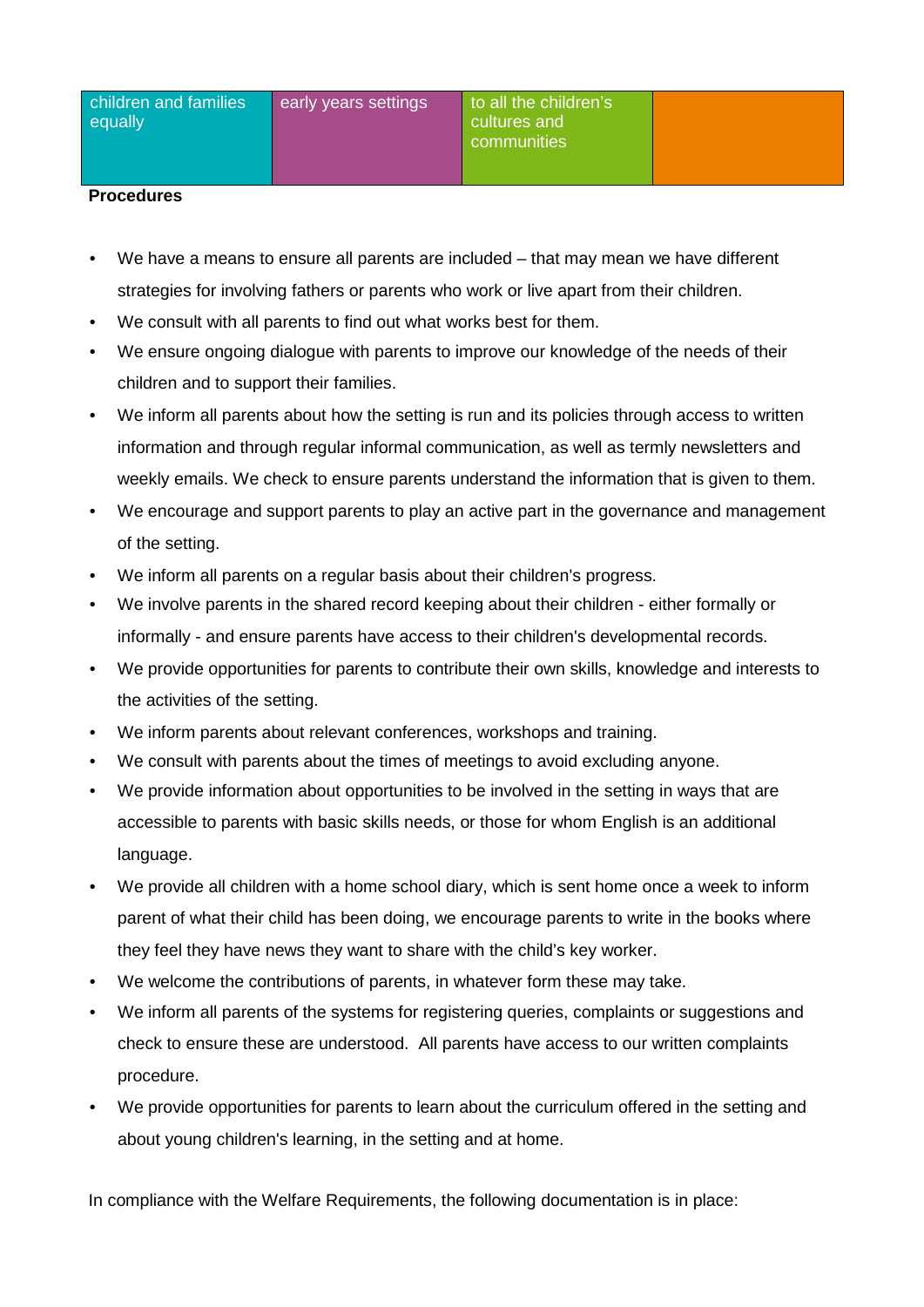- Admissions policy.
- Complaints procedure.
- Record of complaints.
- Developmental records of children.

# **Other useful Pre-school Learning Alliance publications**

Child Protection Record (2007) Looking at Learning Together (2005) Summary Complaints Record (2006)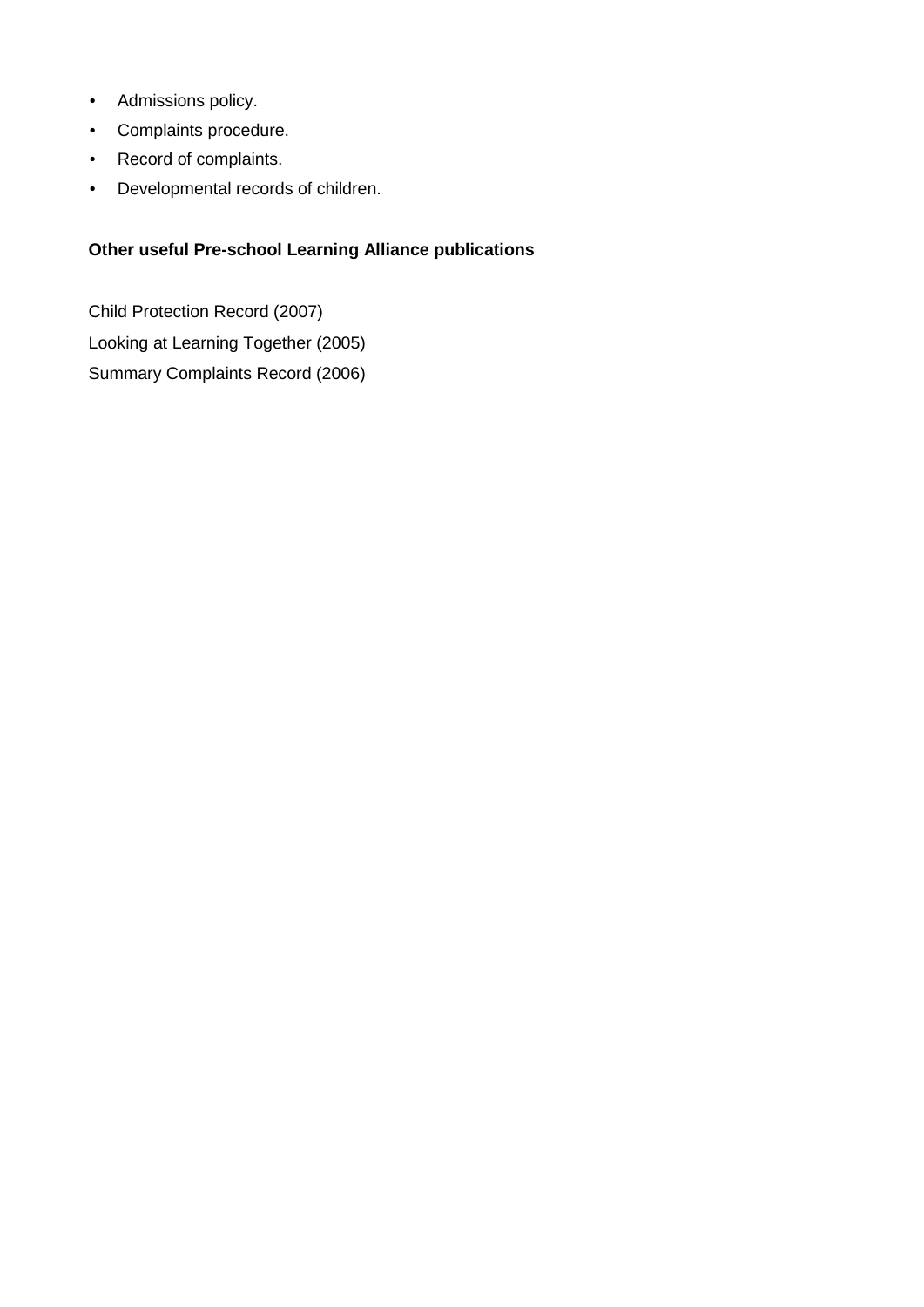# **General Welfare Requirement: Organisation**

Village Montessori must plan and organise their systems to ensure that every child receives an enjoyable and challenging learning and development experience that is tailored to meet their individual needs.

# **Partnership**

# **1.2 Working in Partnership with other Agencies**

### **Policy Statement**

We work in partnership with local and national agencies to promote the well-being of all children**.**

#### **EYFS Key themes and commitments**

| A Unique Child                                                      | <b>Positive</b>                            | <b>Enabling</b>                                                         | <b>Learning and</b> |
|---------------------------------------------------------------------|--------------------------------------------|-------------------------------------------------------------------------|---------------------|
|                                                                     | <b>Relationships</b>                       | <b>Environments</b>                                                     | <b>Development</b>  |
| -Keep Children safe<br>-Identify any need for<br>additional support | -consistent in setting<br>clear boundaries | -rich learning<br>opportunities<br>through play and<br>playful teaching |                     |

#### **Procedures**

- We work in partnership or in tandem with, local and national agencies to promote the wellbeing of children.
- Procedures are in place for sharing of information about children and families with other agencies. These are set out in the Information Sharing Protocol, Safeguarding Children procedures and the Special Educational Needs Procedures.
- Information shared by other agencies with us is regarded as third party information. This is also kept in confidence and not shared without consent from that agency.
- When working in partnership with staff from other agencies, we make those individuals welcome in the setting and their professional roles are respected.
- We follow the protocols for working with agencies, for example on child protection.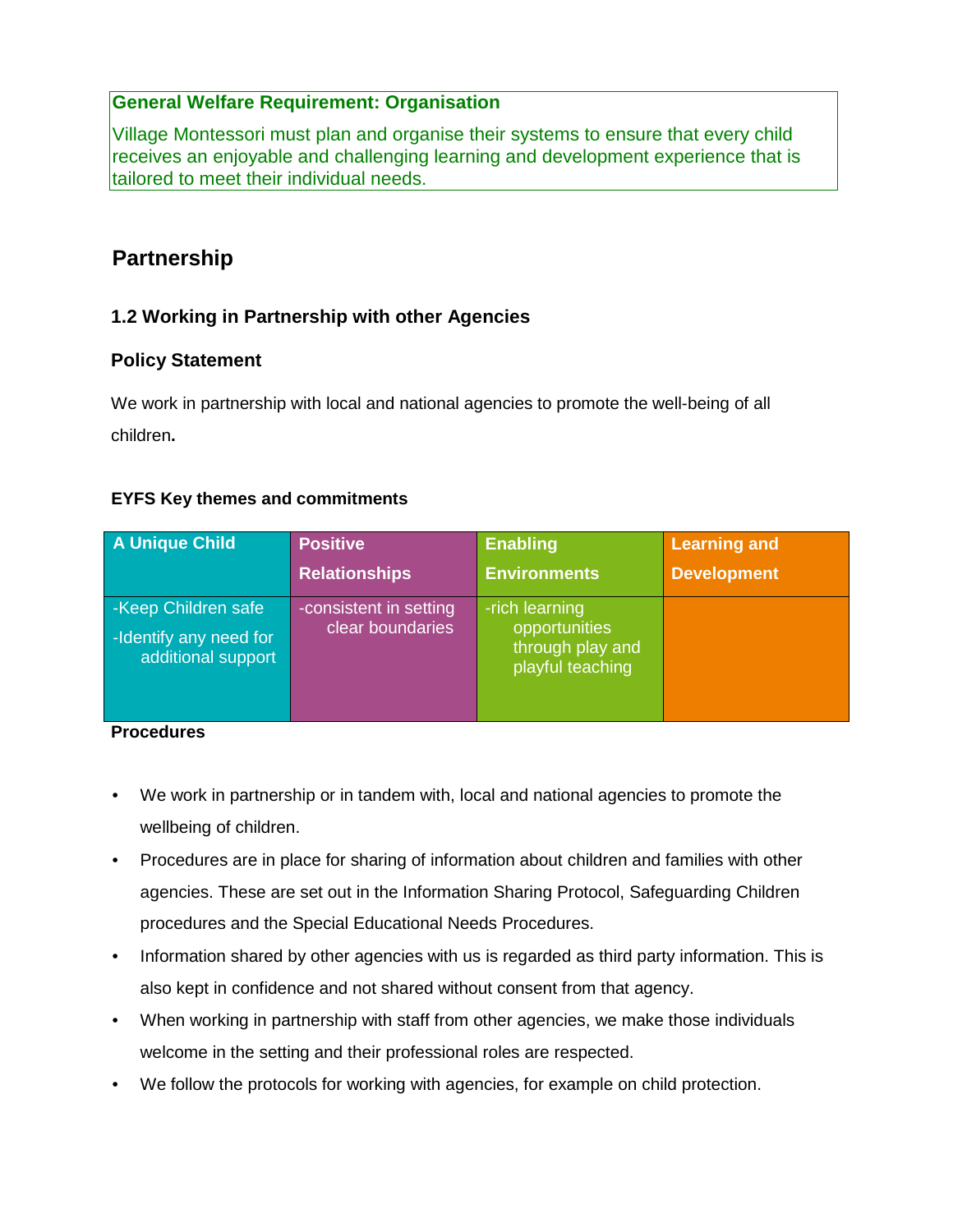- Staff from other agencies do not have unsupervised access to the child they are visiting in the setting and do not have access to any other child(ren) during their visit.
- Our staff do not casually share information or seek informal advice about any named child/family.
- When necessary we consult with local and national agencies who offer a wealth of advice and information that help us develop understanding of issues facing us and who can provide support and information for parents. For example, ethnic/cultural organisations, drug/alcohol agencies, welfare rights advisors or organisations promoting childcare and education, or adult education.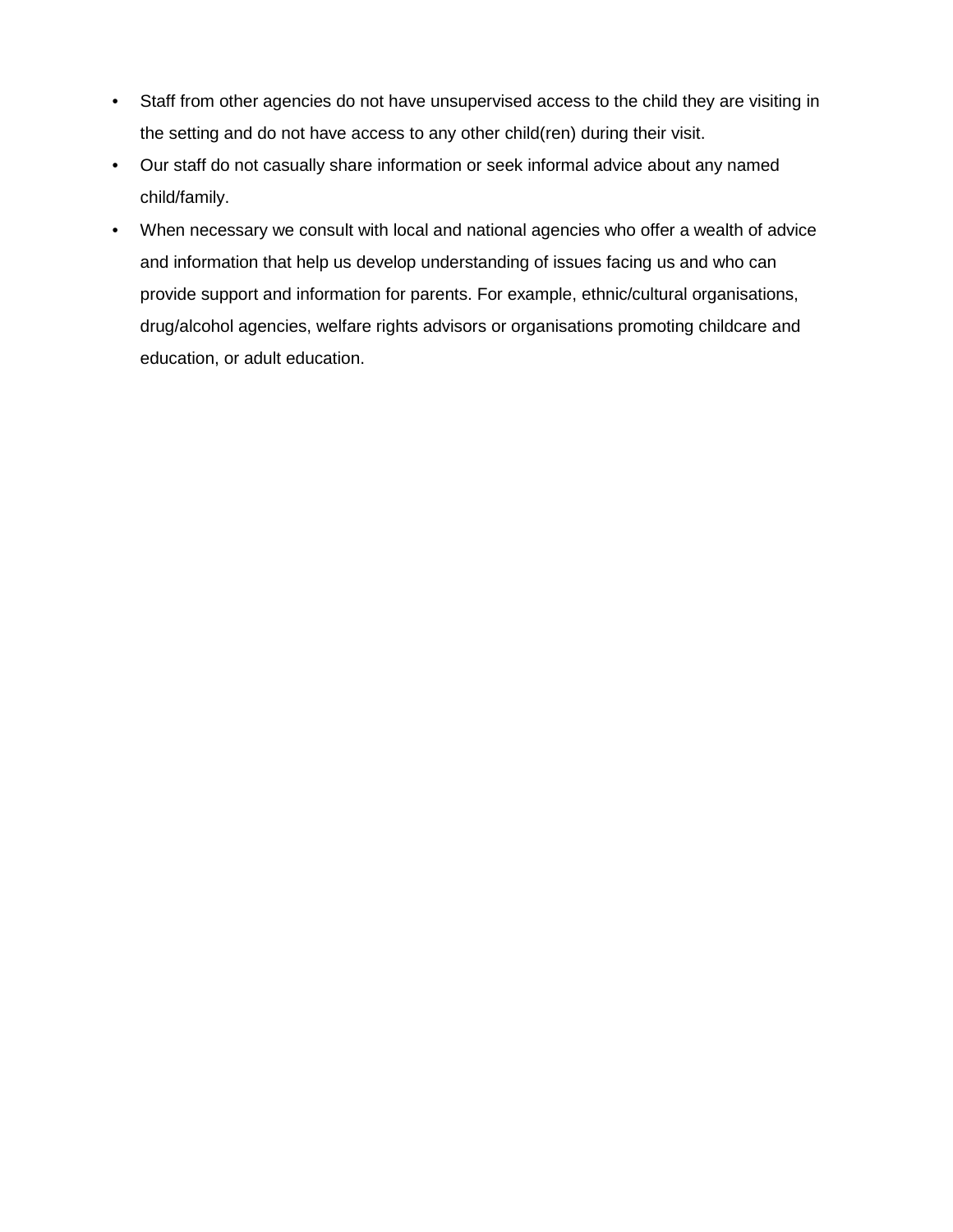# **General Welfare Requirement: Documentation**

Village Montessori must maintain records, policies and procedures required for the safe and efficient management of the settings and to meet the needs of the children.

# **Record Keeping**

### **1.1 Provider Records**

#### **Policy Statement**

We keep records for the purpose of maintaining our business. These include:

- Records pertaining to our registration.
- Landlord/lease documents and other contractual documentation pertaining to amenities, services and goods.
- Financial records pertaining to income and expenditure.
- Risk assessments.
- Employment records of staff.
- Insurance information

Our records are regarded as confidential on the basis of sensitivity of information, such as with regard to employment records and these are maintained with regard to the framework of the Data Protection Act and the Human Rights Act.

This policy and procedure is taken in conjunction with the Confidentiality and Client Access to Records policy and Information Sharing policy.

#### **EYFS key themes and commitments**

| A Unique Child                                            | <b>Positive</b>      | <b>Enabling</b>     | <b>Learning and</b> |
|-----------------------------------------------------------|----------------------|---------------------|---------------------|
|                                                           | <b>Relationships</b> | <b>Environments</b> | <b>Development</b>  |
| Value and respect all<br>children and<br>families equally |                      | Value all people    |                     |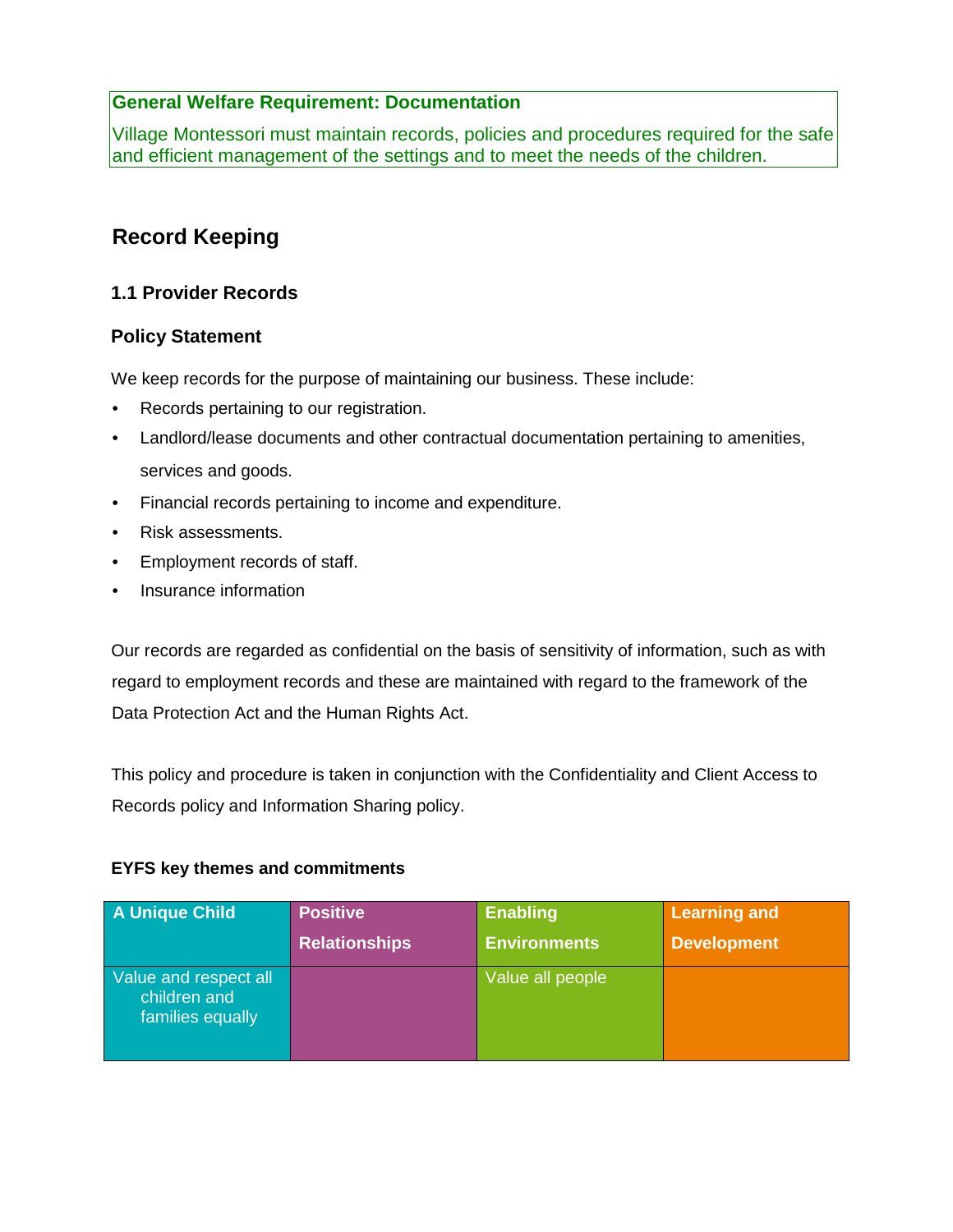#### **Procedures**

- All records are the responsibility of the officers of the management committee who ensure they are kept securely.
- All records are kept in an orderly way in files and filing is kept up-to-date.
- Financial records are kept up-to-date for audit purposes.
- Health and safety records are maintained; these include risk assessments, details of checks or inspections and guidance etc.
- Our Ofsted registration certificate is displayed.
- Our Public Liability insurance certificate is displayed.
- All our employment and staff records are kept securely and confidentially.

#### **Legal framework**

Data Protection Act 1998 Human Right s Act 1998

#### **Other useful Pre-school Learning Alliance publications**

Accident Record (2008) Accounts Record (2005) Child Protection Record (2007) Employment in Early Years Settings (2007) Finance in Early Years Settings (2005) Medication Record (2006) Register and Outings Record (2006) Risk Management in Early Years Settings (2007) Summary Complaints Record (2006)